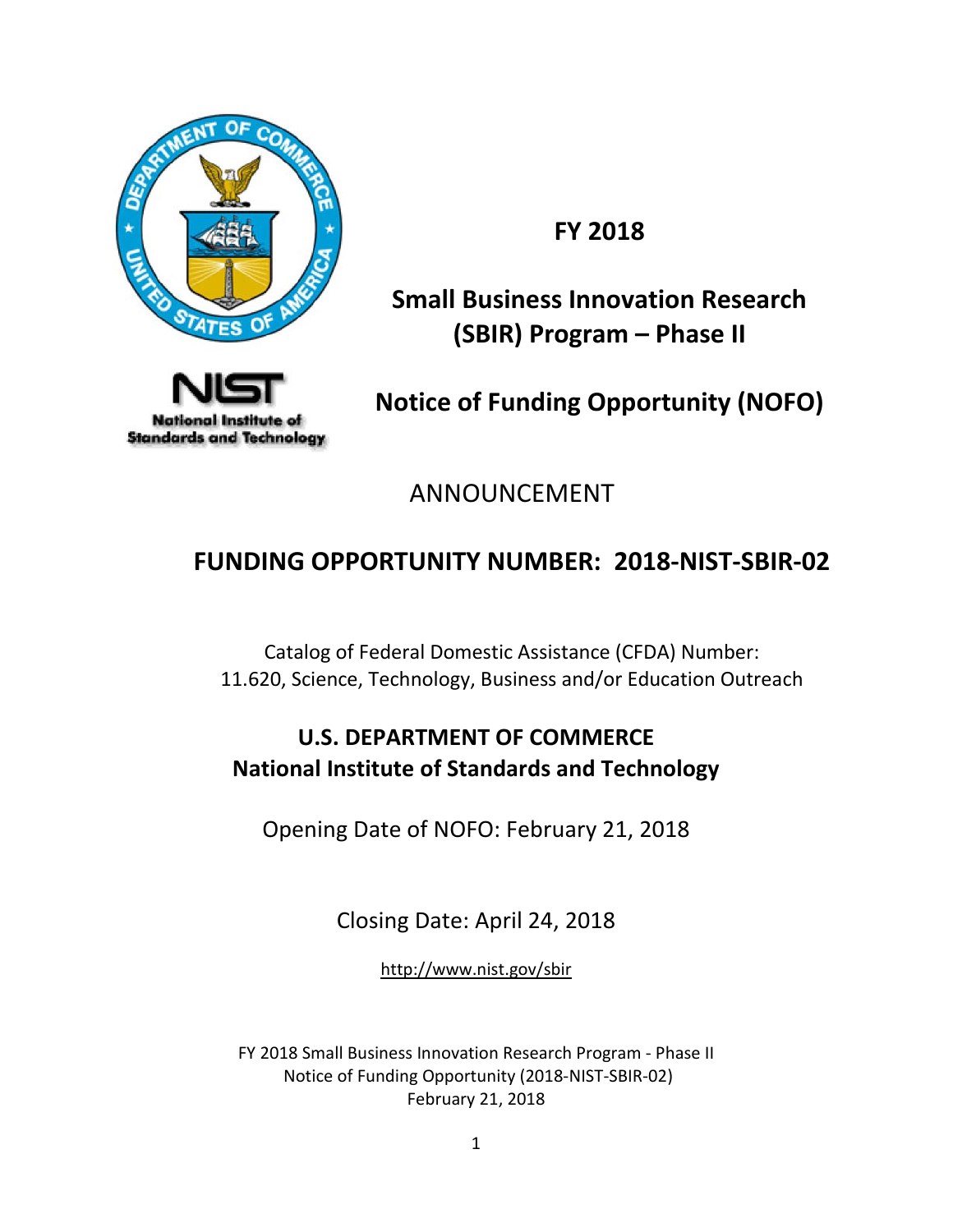# **Table of Contents**

| 2.02 Research Activities Involving Human Subjects, Human Tissue, Data or Recordings Involving                                           |
|-----------------------------------------------------------------------------------------------------------------------------------------|
| 2.03 Research Applications Involving Live Vertebrate Animals or Pre-Existing Cell Lines/Tissues                                         |
| 2.04 Certifications Regarding Federal Felony and Federal Criminal Tax Convictions, Unpaid                                               |
|                                                                                                                                         |
|                                                                                                                                         |
|                                                                                                                                         |
|                                                                                                                                         |
| FY 2018 Small Business Innovation Research Program - Phase II<br>Notice of Funding Opportunity (2018-NIST-SBIR-02)<br>February 21, 2018 |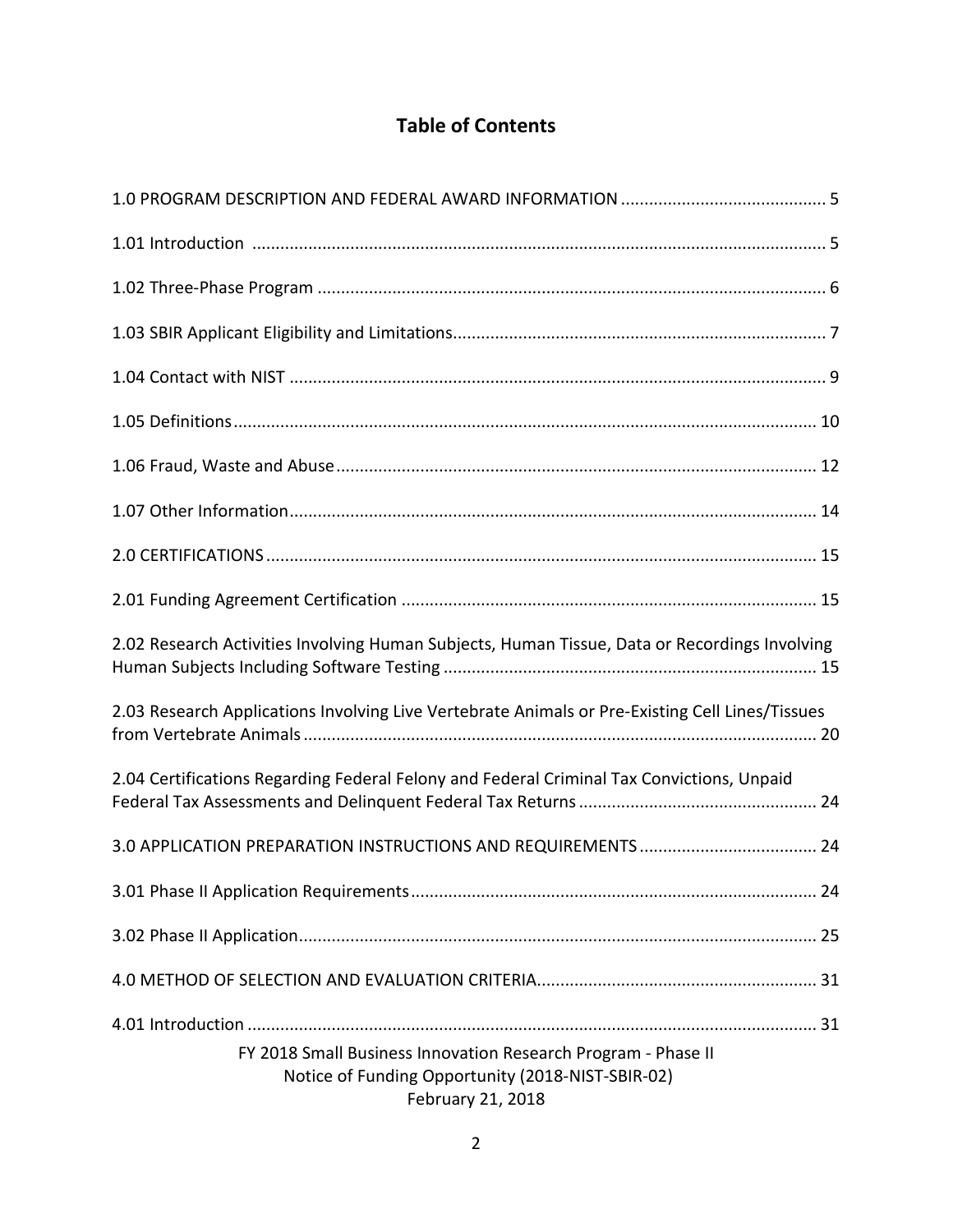| 5.12 Technical Assistance for Application Preparation and Project Conduct  47                                                           |  |
|-----------------------------------------------------------------------------------------------------------------------------------------|--|
|                                                                                                                                         |  |
|                                                                                                                                         |  |
|                                                                                                                                         |  |
|                                                                                                                                         |  |
|                                                                                                                                         |  |
| FY 2018 Small Business Innovation Research Program - Phase II<br>Notice of Funding Opportunity (2018-NIST-SBIR-02)<br>February 21, 2018 |  |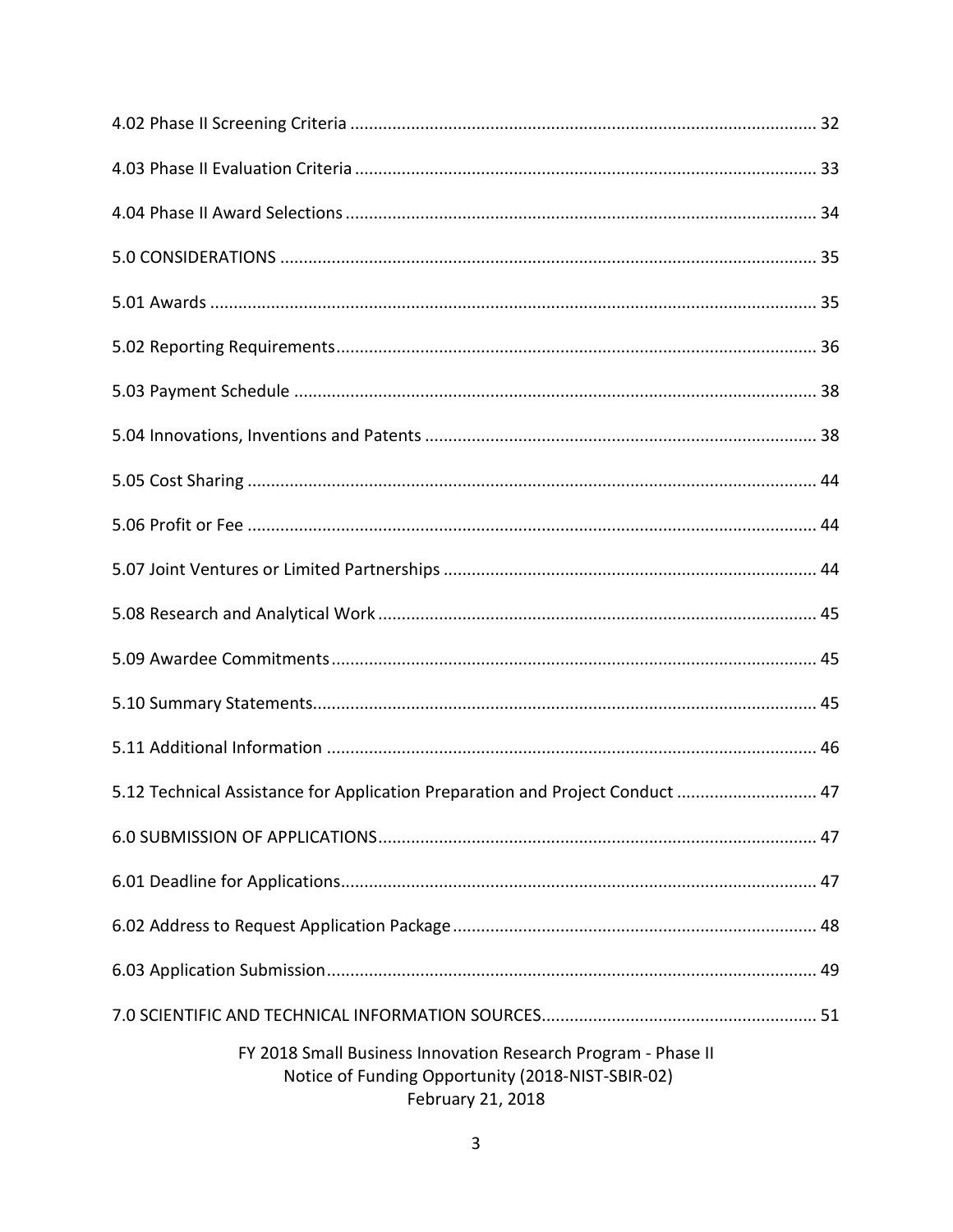| 8.03 Unique Entity Identifier and System for Award Management (SAM)  56 |  |
|-------------------------------------------------------------------------|--|
|                                                                         |  |
|                                                                         |  |
|                                                                         |  |
|                                                                         |  |
|                                                                         |  |
|                                                                         |  |
|                                                                         |  |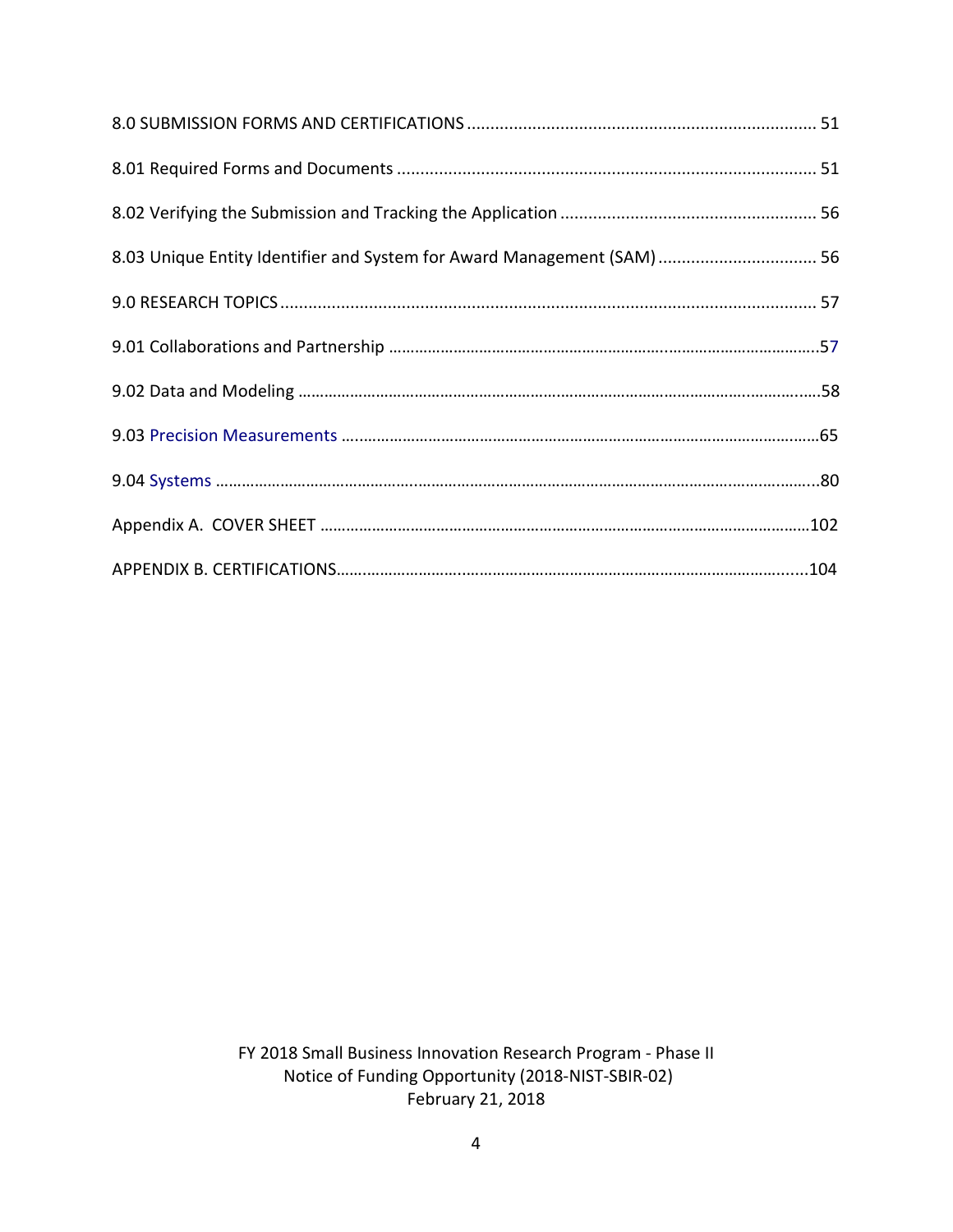## **US DEPARTMENT OF COMMERCE NATIONAL INSTITUTE OF STANDARDS AND TECHNOLOGY FY 2018 SMALL BUSINESS INNOVATION RESEARCH (SBIR) PROGRAM NOTICE OF FUNDING OPPORTUNITY (NOFO)**

#### <span id="page-4-0"></span>**1.0 PROGRAM DESCRIPTION AND FEDERAL AWARD INFORMATION**

#### <span id="page-4-1"></span>**1.01 Introduction**

The National Institute of Standards and Technology (NIST) invites NIST SBIR FY 2017 Phase I awardees to submit Phase II research applications under this Notice of Funding Opportunity (NOFO). **Only NIST SBIR FY 2017 Phase I awardees are eligible to submit applications in response to this NOFO for Phase II of their projects.**

The Small Business Innovation Research (SBIR) program was originally established in 1982 by the Small Business Innovation Development Act (P.L. 97-219), codified at 15 U.S.C. § 638. It was then expanded and extended by the Small Business Research and Development (R&D) Enhancement Act of 1992 (P.L. 102-564), and received subsequent reauthorization and extensions, the most recent of which extends the SBIR program through 2022. (P.L. 114-328).

Eleven Federal agencies implement SBIR by setting aside a portion of their extramural research and development budget each year to fund research applications from small science and technology-based firms. The statutory purpose of the SBIR Program is to strengthen the role of innovative small business concerns (SBCs) in Federally-funded research or research and development (R/R&D). Specific program goals are to: (1) stimulate technological innovation; (2) use small business to meet Federal R/R&D needs; (3) foster and encourage participation by socially and economically disadvantaged small businesses and by women-owned small businesses in technological innovation; and (4) increase private sector commercialization of innovations derived from Federal R/R&D, thereby increasing competition, productivity, and economic growth.

The NIST FY 2018 SBIR program identifies and solicits applications in topics that fall within NIST's mission and allow collaboration between NIST scientists and the SBIR awardees whenever possible. Subtopics set forth in Section 9 of this NOFO are intended to cultivate private sector innovation and foster and encourage participation by minority and disadvantaged persons in technological innovation.

In developing topics and subtopics and when reviewing applications, NIST gives high priority to small business concerns that participate in or conduct energy efficiency or renewable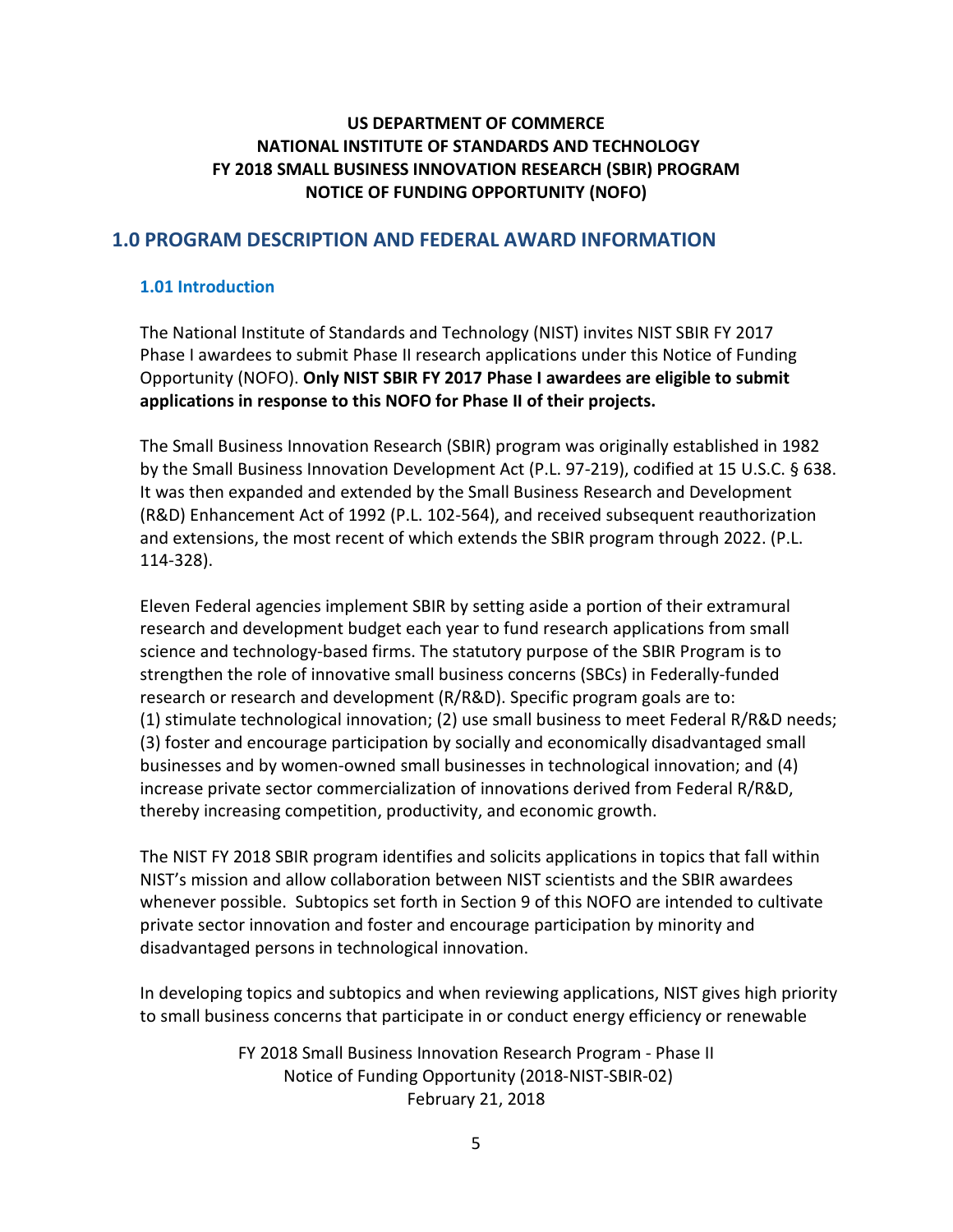energy system R&D projects, consistent with Executive Order (EO) 13329 [\(http://www.gpo.gov/fdsys/pkg/FR-2004-02-26/pdf/04-4436.pdf\)](http://www.gpo.gov/fdsys/pkg/FR-2004-02-26/pdf/04-4436.pdf) "Encouraging Innovation in Manufacturing," the Energy Independence and Security Act of 2007 (P.L. 110-140 § 1203(e), codified at 15 U.S.C. § 638(z)), and the Small Business Administration (SBA) SBIR Policy Directive, § 9, found at [http://www.sbir.gov/sites/default/files/sbir\\_pd\\_with\\_1-8-](http://www.sbir.gov/sites/default/files/sbir_pd_with_1-8-14_amendments_2-24-14.pdf) 14 amendments 2-24-14.pdf.

For any SBIR award for a subtopic that requires a license to use a NIST-owned invention covered by a patent or patent application, the SBIR awardee will need to contact NIST's Technology Partnerships Office for a license to use the NIST-owned invention. Such awardees will be granted a non-exclusive research license and will be given the opportunity to negotiate a non-exclusive or an exclusive commercialization license to the NIST-owned invention, in accordance with the Federal patent licensing regulations, set forth in 37 C.F.R. Part 404, and to the extent that such NIST-owned invention is available for licensing and has not otherwise been exclusively licensed to another party. It is the goal of this program to position the SBIR awardee to use and build upon such licensed NIST-owned invention with the awardee's own innovation to develop a commercially viable product based on the NISTowned invention.

## <span id="page-5-0"></span>**1.02 Three-Phase Program**

The SBIR statute (15 U.S.C. § 638) requires the Department of Commerce to establish a three-phase SBIR program by reserving a percentage of its extramural R&D budget to be awarded to small business concerns for innovation research. SBIR policy is provided by the SBA through the SBIR Policy Directive found at [http://www.sbir.gov/sites/default/files/sbir\\_pd\\_with\\_1-8-14\\_amendments\\_2-24-14.pdf.](http://www.sbir.gov/sites/default/files/sbir_pd_with_1-8-14_amendments_2-24-14.pdf)

The funding vehicles for NIST's SBIR program in both Phase I and Phase II are cooperative agreements. NIST's authority to implement its SBIR program through cooperative agreements is 15 U.S.C. § 272(b)(4). NIST programmatic authorities for the subtopics listed in this NOFO are found at 15 U.S.C. § 272(b) and (c). The nature of NIST's "substantial involvement" will generally be collaboration with the awardees in carrying out the scope of work. Grants and agreements administrative requirements set forth at 2 C.F.R. Part 200 will apply to NIST SBIR awards.

#### **1.02.01 Phase I - Feasibility Research**

The purpose of Phase I is for NIST to determine the technical feasibility of the research, preliminary commercialization merit of the proposed effort, and the quality of the awardee's performance. The application should concentrate on describing research that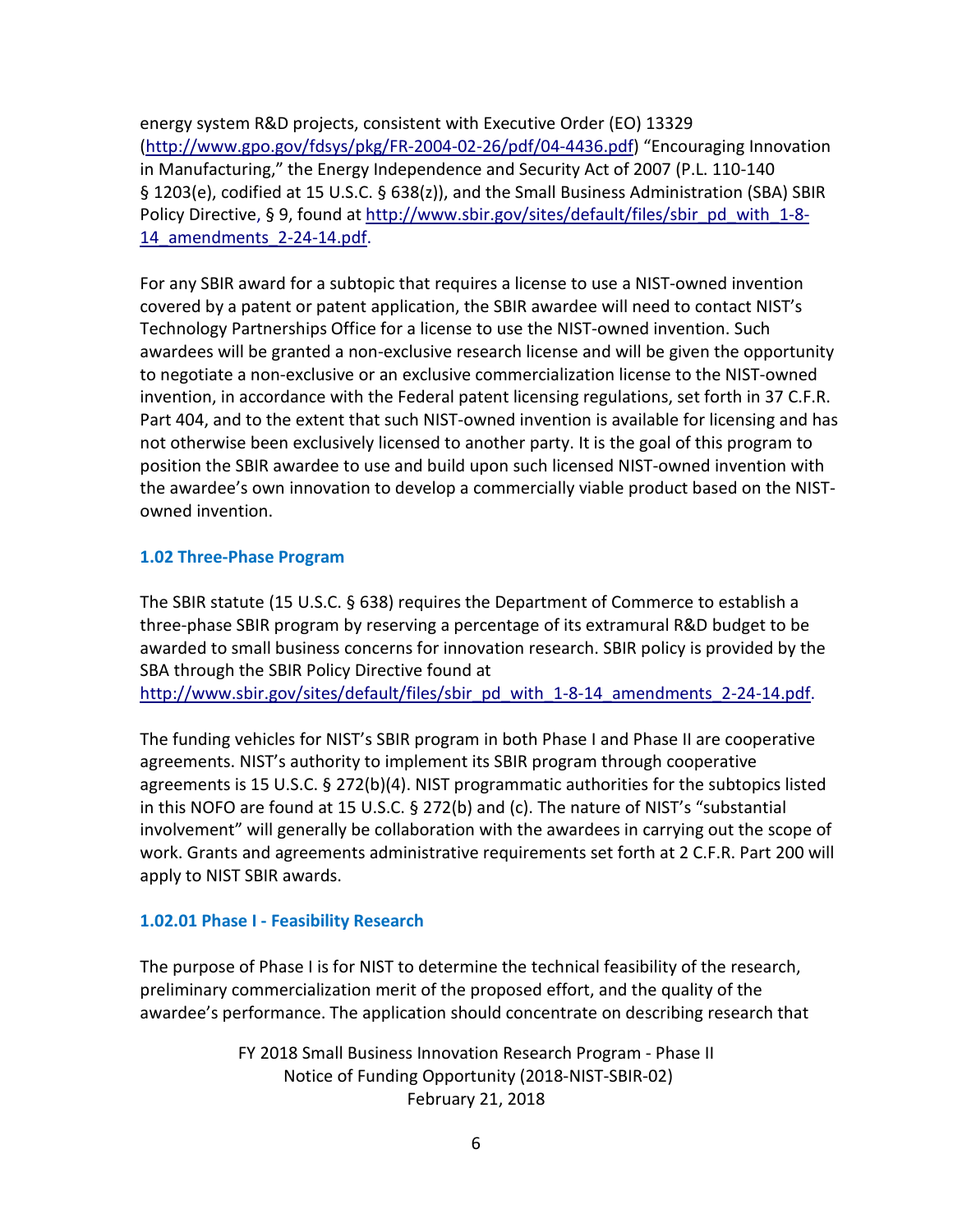will significantly contribute to proving the feasibility of the proposed Phase II research and commercialization potential, prerequisites to receiving further support in Phase II. Each Phase I award is for up to \$100,000 and up to a six (6) month period of performance.

#### **This NOFO is not soliciting applications for Phase I research.**

#### **1.02.02 Phase II - Research and Development**

This NOFO provides an opportunity to all NIST SBIR FY 2017 Phase I awardees to submit a Phase II application following completion of Phase I. **This NOFO provides instructions for NIST SBIR FY 2018 Phase II application preparation and submission requirements.**

In Phase II, work from Phase I that exhibits potential for commercial application is further developed. Phase II is the R&D or prototype development phase. To apply for a Phase II award, each Phase I awardee will be required to submit a comprehensive application outlining the proposed research and a detailed plan to commercialize the final product. Each NIST Phase II award is for up to \$300,000 and up to a 24-month period of performance. One year after completing the Phase II R&D activity, the awardee shall be required to report on its commercialization activities.

#### **1.02.03 Phase III - Commercialization**

Phase III refers to work that derives from, extends, or completes an effort made under prior SBIR funding agreements, but is funded by sources other than the SBIR Program. Phase III work is typically oriented towards commercialization of SBIR research or technology and may be for products, production, services, R/R&D or a combination thereof.

#### **1.02.04 Commercialization Readiness Pilot Program**

As allowed in Section 5123 of the SBIR/STTR Reauthorization Act of 2011, Division E of Public Law 112-81, codified in 15 U.S.C. § 638(gg), NIST has received authorization to establish a Commercialization Readiness Pilot Program (CRPP). NIST may provide supplemental funding (up to an additional ten percent of the Phase II award) to selected awardees after completion of Phase II. The funding would be used to further develop Phase II technologies, to support advancement toward Phase III, and to increase the likelihood of commercialization. NIST is under no obligation to make any CRPP awards.

#### <span id="page-6-0"></span>**1.03 SBIR Applicant Eligibility and Limitations**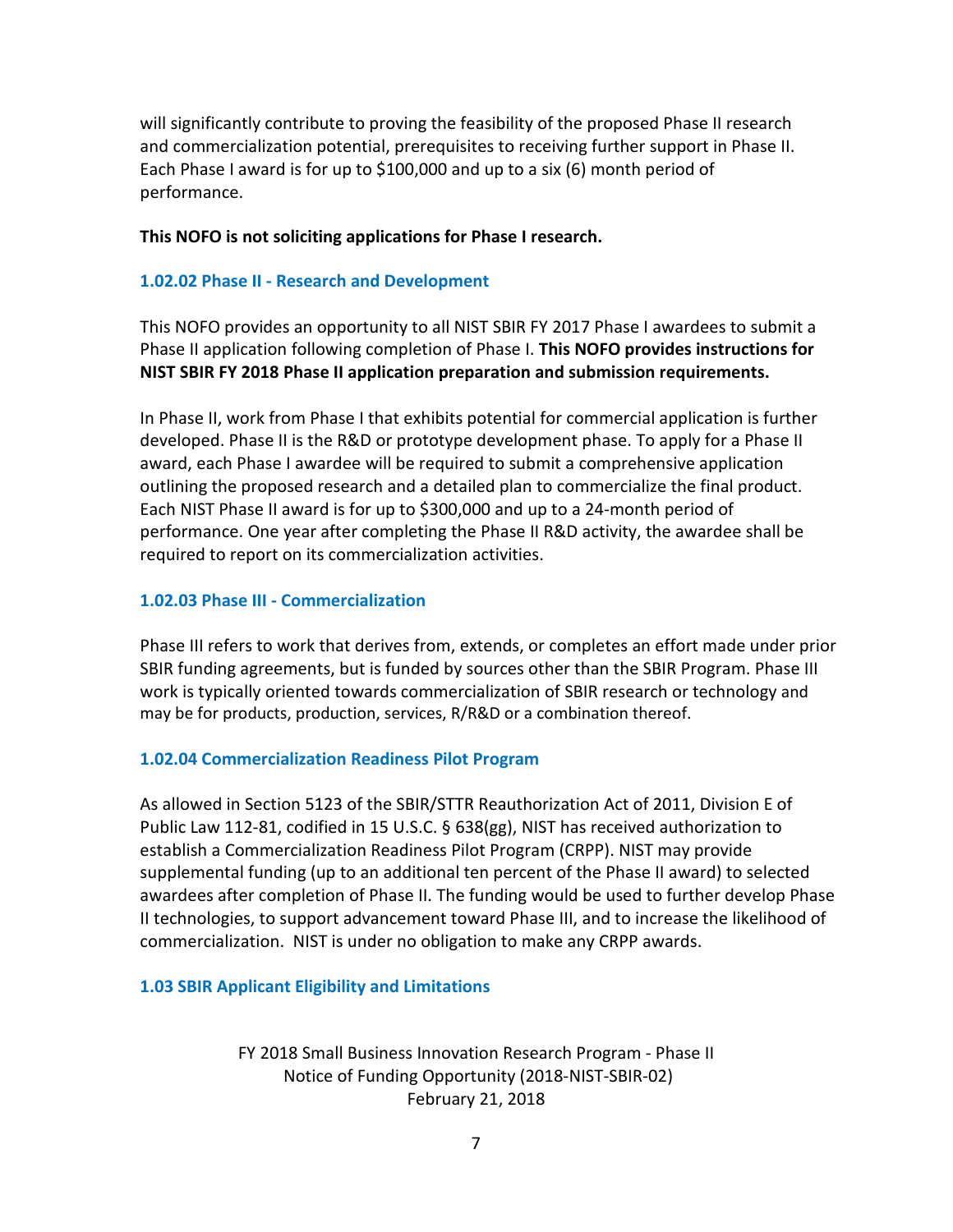#### **1.03.01 Applicant Qualifications**

#### **Under this NOFO, only FY 2017 NIST SBIR Phase I awardees are eligible to submit**

**applications.** Each applicant must qualify as a small business concern for R/R&D purposes, as defined in Section 1.05 of this NOFO, at the time of award. In addition, the primary employment of the principal investigator must be with the small business at the time of the award and during the conduct of the proposed research. Primary employment means that more than one-half of the principal investigator's time is spent working with the small business. Primary employment with a small business precludes full-time employment with another organization. Occasionally, deviations from this requirement may occur, which must be approved in writing by the NIST Grants Officer after consultation with the SBIR Program Manager. Further, a small business may only replace the principal investigator on an SBIR Phase II award if the NIST Grants Officer provides prior written approval. Personnel obtained through a Professional Employer Organization or other similar personnel leasing company may be considered employees of the awardee.

The R/R&D work must be performed in the United States. Requests for an exemption must be submitted in writing at the time of application submission. Only rare and unique circumstances will be considered for an exemption. The NIST Grants Officer must approve each exemption and its terms in writing.

NIST has elected to not use the authority that would allow venture capital operating companies (VCOCs), hedge funds or private equity firms to participate in the SBIR Program. Therefore, applications in which work would be performed by VCOCs will not be considered for award.

For Phase II, a minimum of one-half of the research and/or analytical effort must be performed by the awardee. The total cost for all consultant fees, facility leases, usage fees, and other subcontract/subaward or purchase agreements may not exceed one-half of the total award.

Each applicant will be required to provide certain information via [www.sbir.gov](http://www.sbir.gov/) as well as other information required by the SBIR Policy Directive *(see* Appendices V-VI), found at [https://www.sbir.gov/sites/default/files/sbir\\_pd\\_with\\_1-8-14\\_amendments\\_2-24-](https://www.sbir.gov/sites/default/files/sbir_pd_with_1-8-14_amendments_2-24-14.pdf) [14.pdf.](https://www.sbir.gov/sites/default/files/sbir_pd_with_1-8-14_amendments_2-24-14.pdf) Each SBC applying for an award is required to update the appropriate information in the SBA Tech-Net database on SBIR.gov for any of its existing and prior Phase II awards.

Applicants may not participate in the selection of any topic or subtopic nor in the review of applications.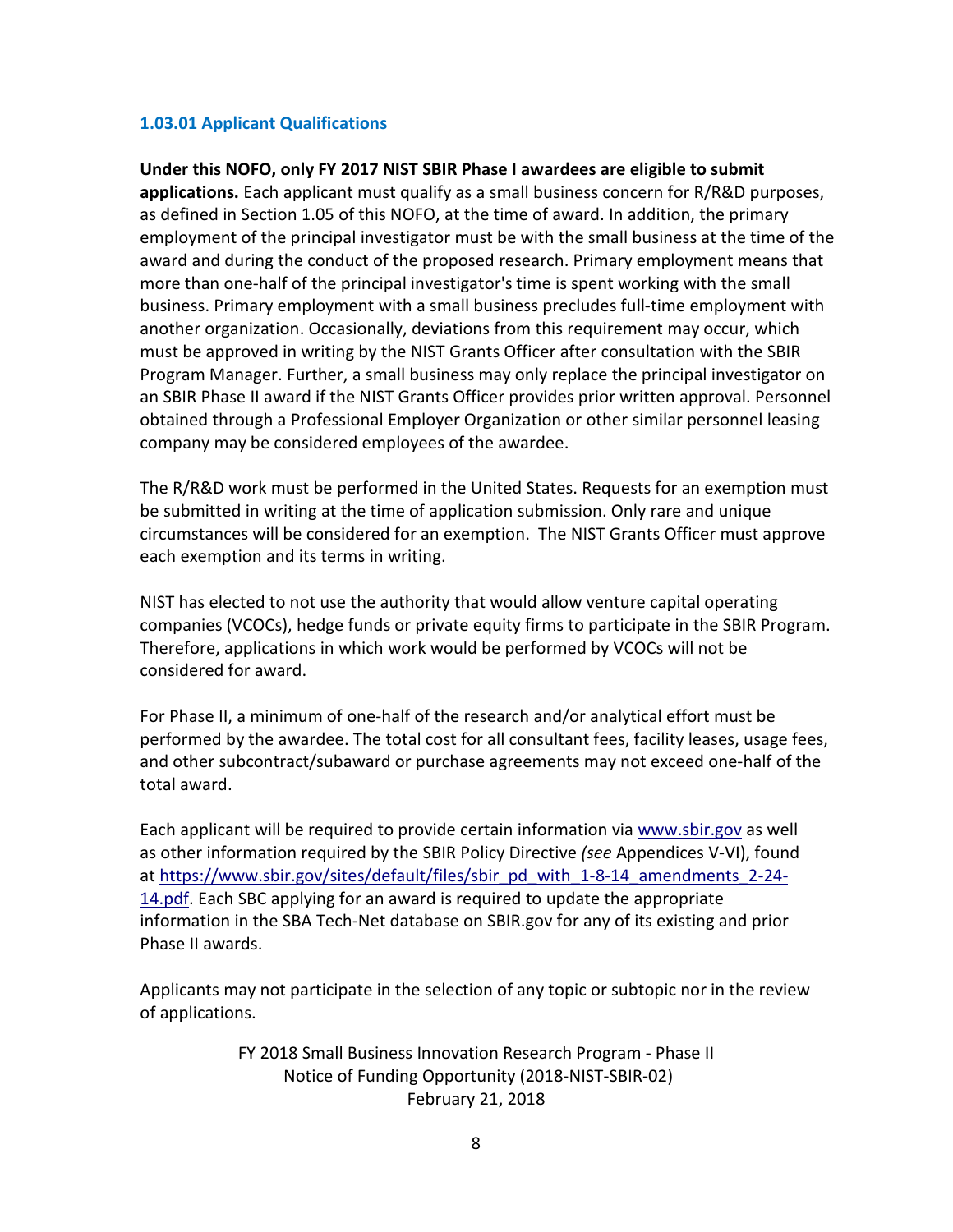The statement of work of an SBIR award awarded under this NOFO cannot overlap with the statement of work of an existing NIST Cooperative Research and Development Agreement (CRADA) with the awardee. NIST will consider the issue of any potential overlap on a caseby-case basis.

#### **1.03.02 Company Registry Requirements**

SBA maintains and manages a Company Registry at<http://www.sbir.gov/registration> to track ownership and affiliation requirements for all companies applying to the SBIR Program. **Phase II applicants must have registered in the Company Registry prior to submitting an application. The applicant must save its information from the registration in a .pdf document and append this document to the SF-424 form as described in Section 8.01.9of this NOFO.** All applicants are required to report and/or update their registration information in the SBA Company Registry prior to each SBIR application submission or if any information changes prior to an award.

#### <span id="page-8-0"></span>**1.04 Contact with NIST**

In the interest of competitive fairness, all oral or written communication with NIST regarding Section 9.0 Research Topics is prohibited during the Phase II open NOFO period. Questions and answers will not be accepted through, nor posted on, Grants.gov.

Applicants may also contact the NIST Hollings Manufacturing Extension Partnership (MEP) to be directed to Centers for technical assistance with application preparation. More information on obtaining technical assistance from MEP Centers for application preparation can be found in Section 5.12 of this NOFO.

For general programmatic, electronic submission, or grants questions, please contact the appropriate individual:

| <b>Subject Area</b>           | <b>Point of Contact</b>      |
|-------------------------------|------------------------------|
| <b>Programmatic Questions</b> | Mary Clague                  |
|                               | Phone: (301) 975-4188        |
|                               | Fax: (301) 975-3482          |
|                               | E-mail: mary.clague@nist.gov |
|                               | .or                          |
|                               | J'aime Maynard               |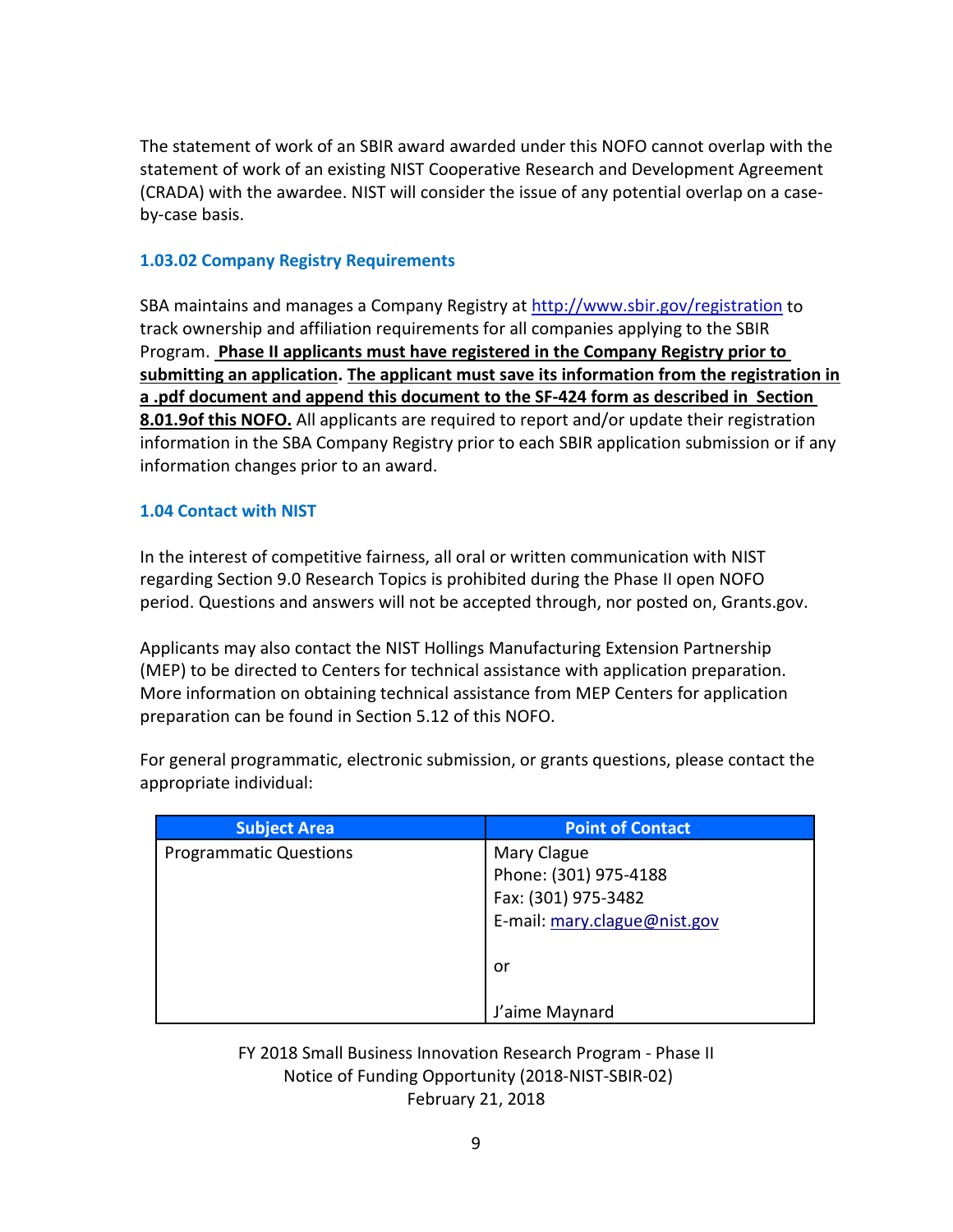| <b>Subject Area</b>                      | <b>Point of Contact</b>         |
|------------------------------------------|---------------------------------|
|                                          | Phone: (301) 975-8408           |
|                                          | E-mail: jmaynard@nist.gov       |
|                                          |                                 |
| <b>Electronic Application Submission</b> | Christopher Hunton              |
| through Grants.gov                       | Phone: (301) 975-5718           |
|                                          | Fax: (301) 975-6368             |
|                                          | E-mail: grants@nist.gov         |
|                                          |                                 |
|                                          | or                              |
|                                          |                                 |
|                                          | Grants.gov                      |
|                                          | Phone: 800-518-4726             |
|                                          | E-mail: support@grants.gov      |
|                                          |                                 |
| <b>Grant Rules and Regulations</b>       | <b>Nuria Martinez</b>           |
|                                          | Phone: (301) 975-6215           |
|                                          | Fax: (301) 975-6368             |
|                                          | E-mail: nuria.martinez@nist.gov |
|                                          |                                 |

## <span id="page-9-0"></span>**1.05 Definitions**

Except as specifically noted by citation or reference, all definitions below are excerpted from the SBA SBIR Policy Directive, available at [http://sbir.gov/sites/default/files/sbir\\_pd\\_with\\_1-8-14\\_amendments\\_2-24-14.pdf.](http://sbir.gov/sites/default/files/sbir_pd_with_1-8-14_amendments_2-24-14.pdf)

Applicant – The organizational entity that qualifies as a Small Business Concern (SBC) at all pertinent times and that submits a contract proposal or a grant application for a funding agreement under the SBIR Program.

Awardee – The organizational entity that receives an SBIR Phase I, Phase II or Phase III award.

Commercialization - The process of developing products, processes, technologies, or services and the production and delivery (whether by the originating party or others) of the products, processes, technologies, or services for sale to or use by the Federal government or commercial markets.

Cooperative Agreement - A financial assistance mechanism used when substantial Federal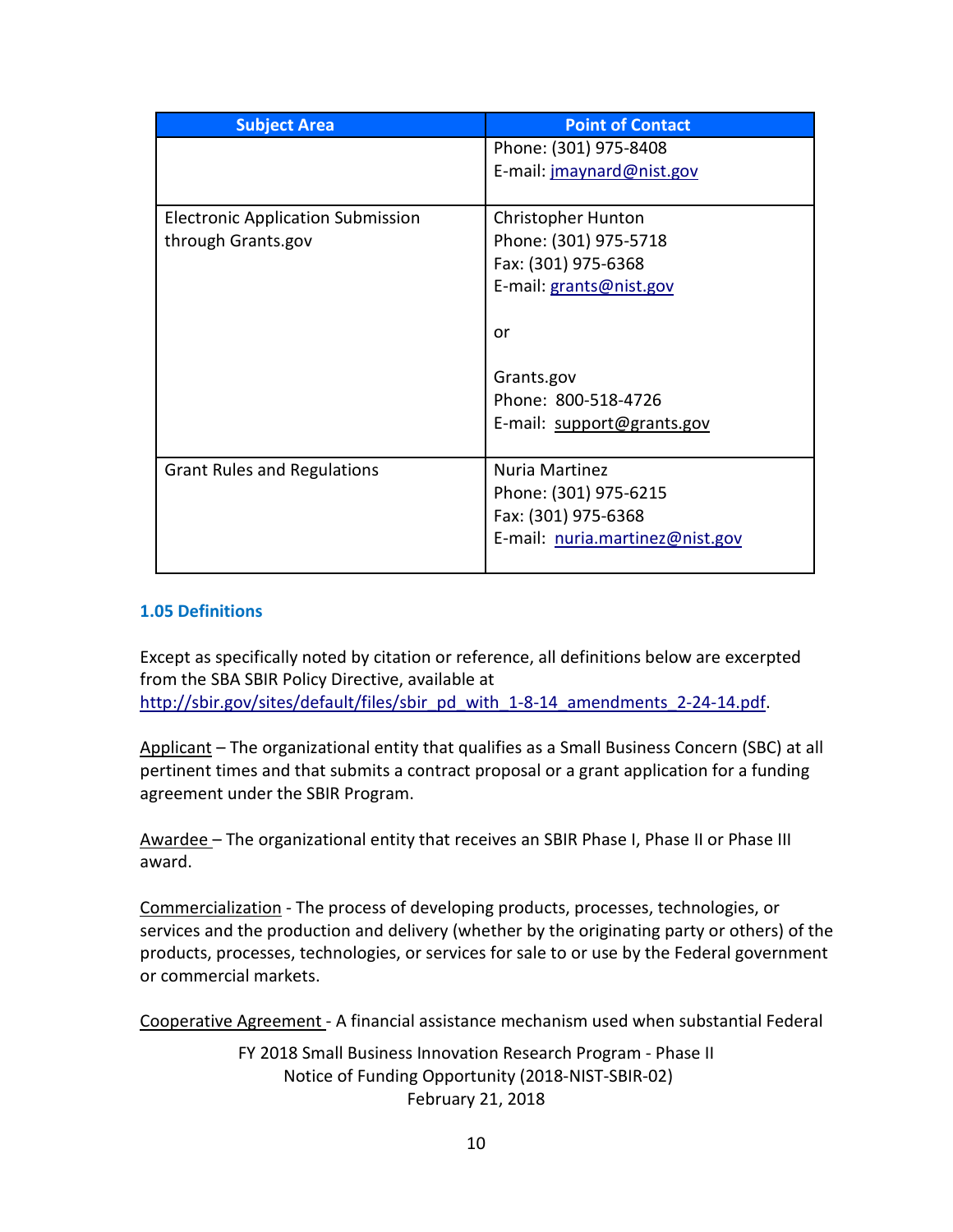programmatic involvement with the awardee during performance is anticipated by the issuing agency. The Cooperative Agreement contains the responsibilities and respective obligations of the parties.

Contract – A mutually binding legal relationship obligating the seller to furnish equipment, goods or services and the buyer to pay for them.

Essentially Equivalent Work - Work that is substantially the same research, which is proposed for funding in more than one contract proposal or grant application submitted to the same Federal agency or submitted to two or more different Federal agencies for review and funding consideration; or work where a specific research objective and the research design for accomplishing the objective are the same or closely related to another proposal or award, regardless of the funding source.

Feasibility - The practical extent to which a project can be performed successfully.

Funding Agreement - Any contract, grant, or cooperative agreement entered into between any Federal agency and any SBC for the performance of experimental, developmental, or research work, including products or services, funded in whole or in part by the Federal Government.

Joint Venture – [See 13 C.F.R.](http://www.law.cornell.edu/cfr/text/13/121.103) § 121.103(h).

Research or Research and Development (R/R&D) - Any activity that is:

(1) a systematic, intensive study directed toward greater knowledge or understanding of the subject studied;

(2) a systematic study directed specifically toward applying new knowledge to meet a recognized need; or

(3) a systematic application of knowledge toward the production of useful materials, devices, services, or methods, and includes design, development, and improvement of prototypes and new processes to meet specific requirements.

SBIR Technical Data - All data generated during the performance of an SBIR award.

SBIR Technical Data Rights - The rights an SBIR awardee obtains in data generated during the performance of any SBIR Phase I, Phase II, or Phase III award that an awardee delivers to the Government during or upon completion of a Federally-funded project, and to which the Government receives a license.

Small Business Concern (SBC) – A concern that meets the requirements set forth in 13 C.F.R.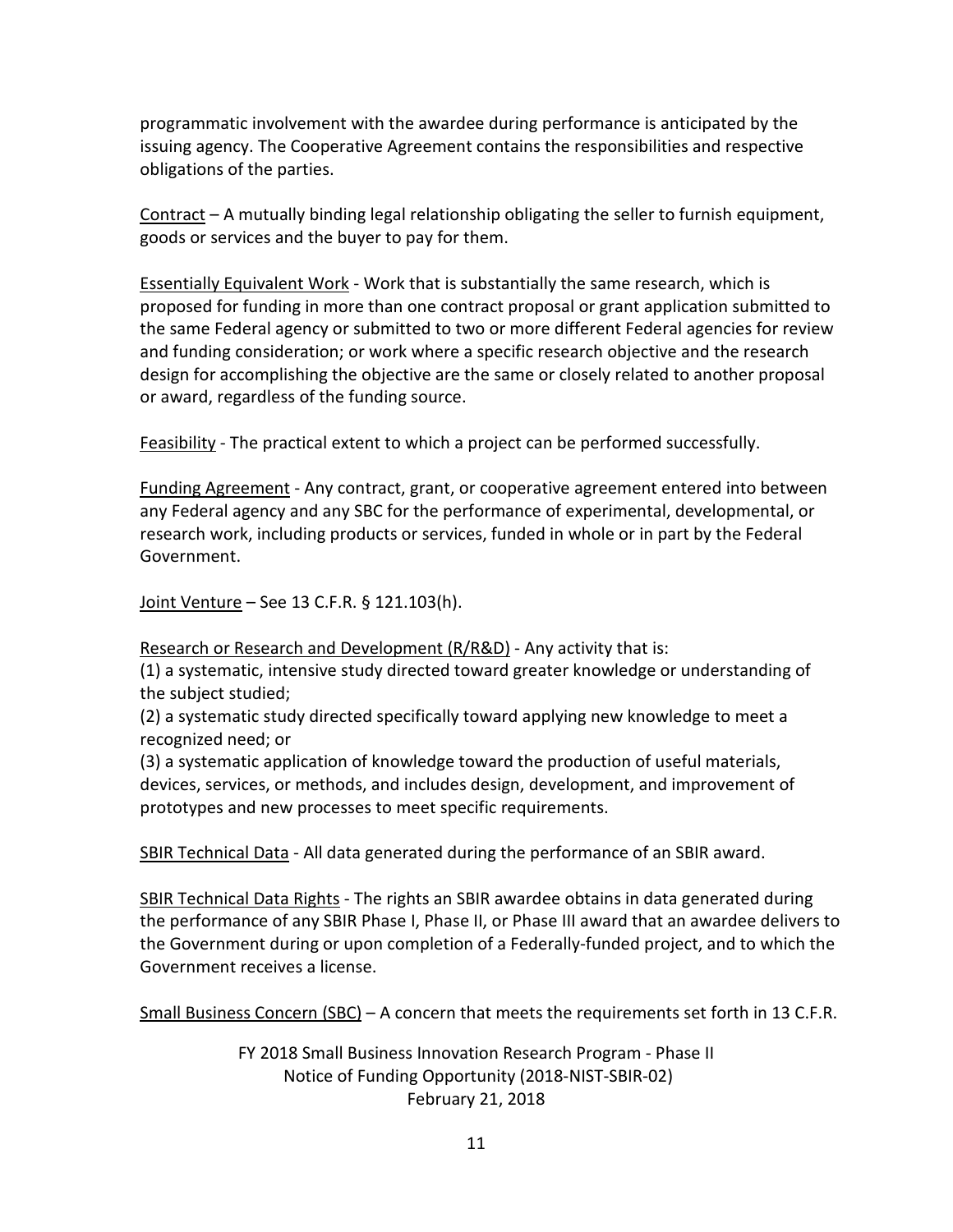§ 121.702 (available at [http://www.gpo.gov/fdsys/granule/CFR-2011-title13-vol1.CFR-2011](http://www.gpo.gov/fdsys/pkg/CFR-2011-title13-vol1/pdf/CFR-2011-title13-vol1-sec121-801.pdf) [title13-vol1-sec121-702\)](http://www.gpo.gov/fdsys/pkg/CFR-2011-title13-vol1/pdf/CFR-2011-title13-vol1-sec121-801.pdf).

Socially and Economically Disadvantaged SBC (SDB) - Se[e 13 C.F.R.](https://www.federalregister.gov/select-citation/2012/08/06/13-CFR-124) Part 124, Subpart B.

Socially and Economically Disadvantaged Individual - See 13 C.F.R. [§§ 124.103](https://www.federalregister.gov/select-citation/2012/08/06/13-CFR-124.103) and 124.104.

Subaward – See 2 C.F.R. § 200.92.

Women-Owned Small Business (WOSB) - An SBC that is at least 51% owned by one or more women, or in the case of any publicly owned business, at least 51% of the stock is owned by women, and women control the management and daily business operations.

# <span id="page-11-0"></span>**1.06 Fraud, Waste and Abuse**

As defined in the SBIR Policy Directive section 9(f), fraud includes any false representation about a material fact or any intentional deception designed to deprive the United States unlawfully of something of value or to secure from the United States a benefit, privilege, allowance, or consideration to which an individual or business is not entitled. Waste includes extravagant, careless, or needless expenditure of Government funds, or the consumption of Government property, that results from deficient practices, systems, controls, or decisions. Abuse includes any intentional or improper use of Government resources, such as misuse of rank, position, or authority or resources. Examples of fraud, waste, and abuse relating to the SBIR Program include, but are not limited to:

(i) misrepresentations or material, factual omissions to obtain, or otherwise receive funding under, an SBIR award;

(ii) misrepresentations of the use of funds expended, work done, results achieved, or compliance with program requirements under an SBIR award;

(iii) misuse or conversion of SBIR award funds, including any use of award funds while not in full compliance with SBIR Program requirements, or failure to pay taxes due on misused or converted SBIR award funds;

(iv) fabrication, falsification, or plagiarism in applying for, carrying out, or reporting results from an SBIR award;

(v) failure to comply with applicable federal costs principles governing an award;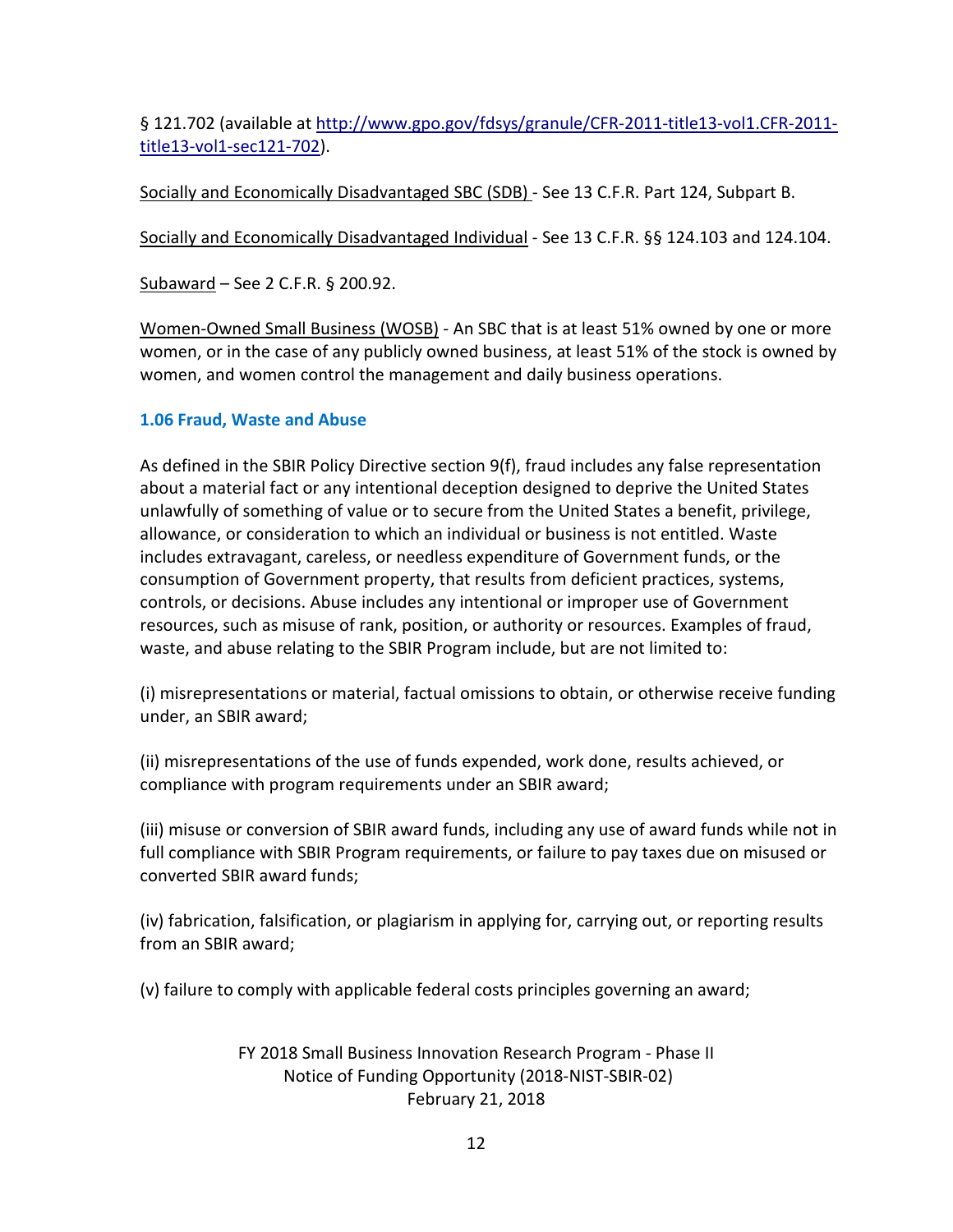(vi) extravagant, careless, or needless spending;

(vii) self-dealing, such as making a sub-award to an entity in which the PI has a financial interest;

(viii) acceptance by agency personnel of bribes or gifts in exchange for grant or contract awards or other conflicts of interest that prevents the Government from getting the best value; and

(ix) lack of monitoring, or follow-up if questions arise, by agency personnel to ensure that awardee meets all required eligibility requirements, provides all required certifications, performs in accordance with the terms and conditions of the award, and performs all work proposed in the application.

Report any allegations of fraud, waste and abuse using the online Department of Commerce Office of Inspector General [Complaint Form,](https://www.oig.doc.gov/Pages/online-hotline-complaint-form.aspx) available at <https://www.oig.doc.gov/Pages/online-hotline-complaint-form.aspx> or send an e-mail to**:**  [Hotline@oig.doc.gov.](mailto:Hotline@oig.doc.gov) **Note:** Because the Internet is not secure, it is possible, though unlikely, that e-mail complaints may be read by persons other than your intended source. If you are concerned about this, you may choose to call or mail. Contact information for the Office of Inspector General is available at: [https://www.oig.doc.gov/pages/Contact-](https://www.oig.doc.gov/pages/Contact-Us.aspx)[Us.aspx.](https://www.oig.doc.gov/pages/Contact-Us.aspx) Please do not include Personally Identifiable Information (PII) through the website or via e-mail. PII is considered to be items containing Social Security numbers, dates of birth, credit card and passport numbers, or other personally identifying information that could adversely affect an individual. Web submissions and e-mails containing such information will be blocked by our system administrator and will not be processed by our Complaint Department. Should you desire to provide this information, please contact the Hotline by telephone at the numbers listed below.

#### **Phone:**

Toll Free 800-424-5197 In the DC metro area 202-482-2495 TTD Toll Free 855-860-6950 TTD in the DC metro area 202-482-5923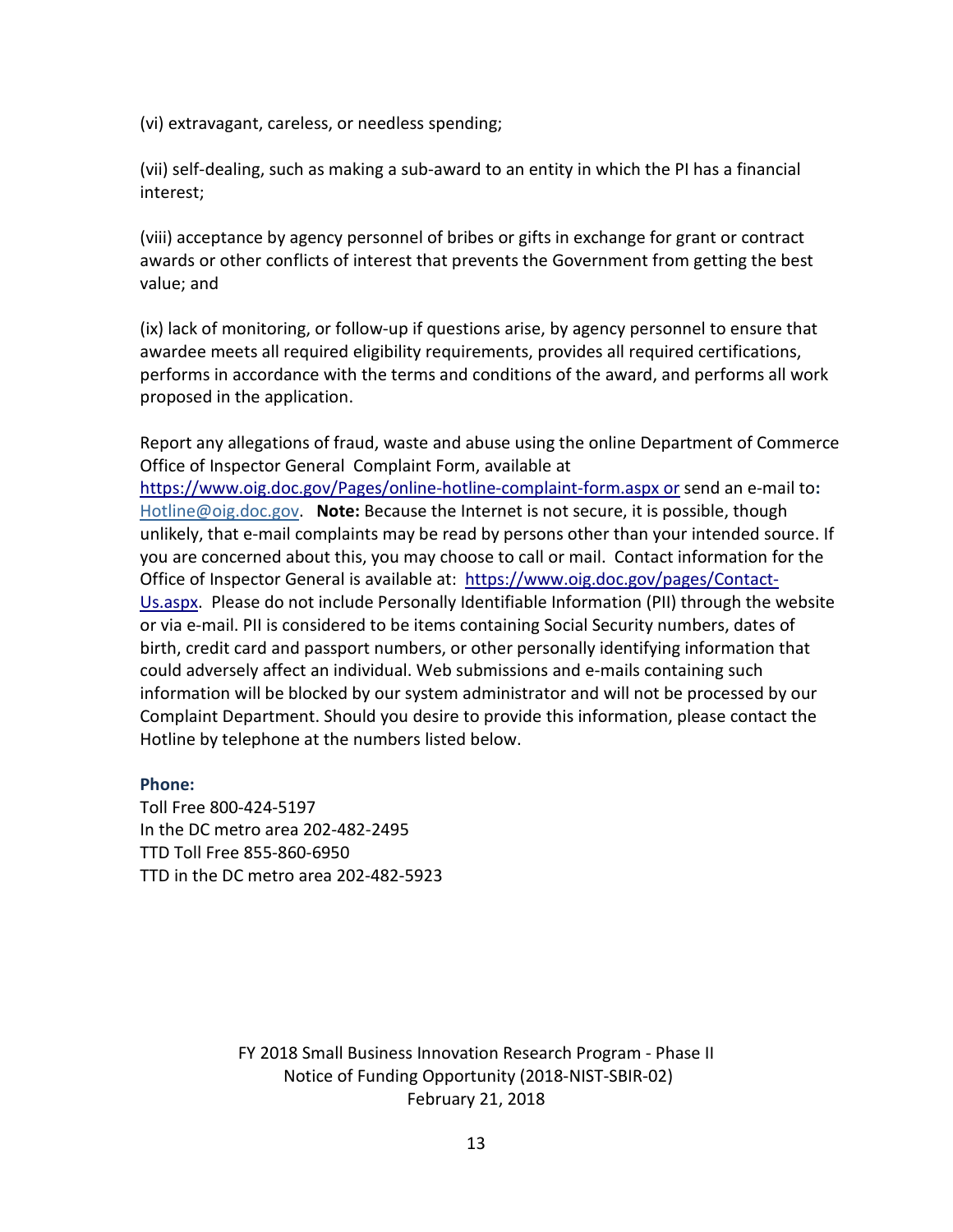#### **Mail:**

Office of Inspector General Complaint Intake Unit, Mail Stop 7886 1401 Constitution Avenue, N.W. Washington, DC 20230

**Fax:** 855-569-9235

#### <span id="page-13-0"></span>**1.07 Other Information**

#### **1.07.01 Personal and Business Information**

The applicant acknowledges and understands that information and data contained in applications for financial assistance, as well as information and data contained in financial, performance and other reports submitted by applicants, may be used by the Department of Commerce in conducting reviews and evaluations of its financial assistance programs. For this purpose, applicant information and data may be accessed, reviewed and evaluated by Department of Commerce employees, other Federal employees, and also by Federal agents and contractors, and/or by non-Federal personnel, all of whom enter into appropriate conflict of interest and confidentiality agreements covering the use of such information. As may be provided in the terms and conditions of a specific financial assistance award, applicants are expected to support program reviews and evaluations by submitting required financial and performance information and data in an accurate and timely manner, and by cooperating with Department of Commerce and external program evaluators. In accordance with 2 C.F.R. § 200.303(e), applicants are reminded that they must take reasonable measures to safeguard protected personally identifiable information and other confidential or sensitive personal or business information created or obtained in connection with a Department of Commerce financial assistance award.

In addition, Department of Commerce regulations implementing the Freedom of Information Act (FOIA), 5 U.S.C. § 552 et seq., are found at 15 C.F.R. Part 4, Public Information. These regulations set forth rules for the Department regarding making requested materials, information, and records publicly available under the FOIA. Applications submitted in response to this Notice of Funding Opportunity may be subject to requests for release under the Act. In the event that an application contains information or data that the applicant deems to be confidential commercial information that should be exempt from disclosure under FOIA, that information should be identified, bracketed, and marked as Privileged, Confidential, Commercial or Financial Information. In accordance with 15 CFR § 4.9, the Department of Commerce will protect from disclosure confidential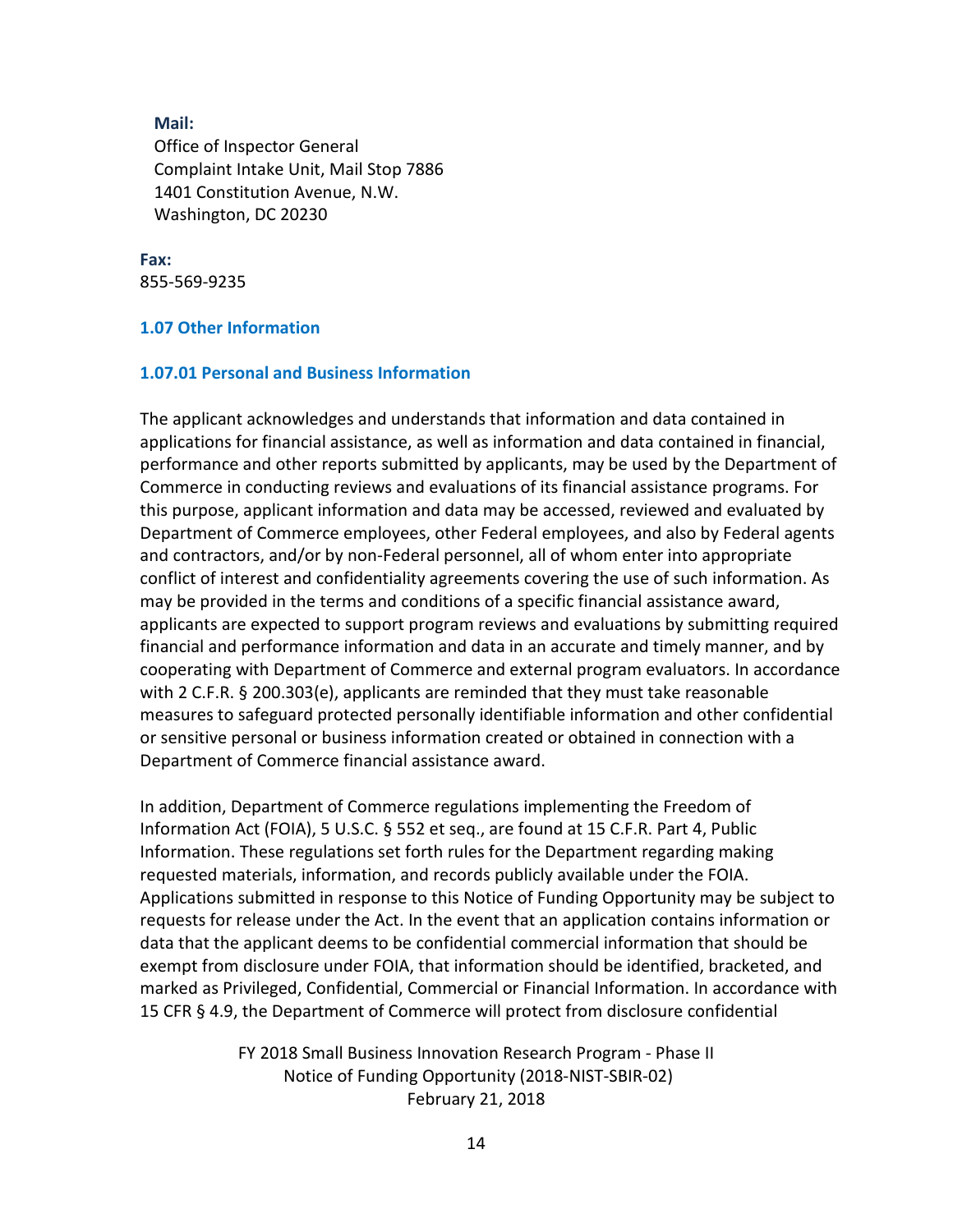business information contained in financial assistance applications and other documentation provided by applicants to the extent permitted by law.

# <span id="page-14-0"></span>**2.0 CERTIFICATIONS**

#### <span id="page-14-1"></span>**2.01 Funding Agreement Certification**

Awardees will be required to certify size, ownership and other SBIR Program requirements at the time of award and during the funding agreement life cycle using the SBIR Funding Agreement Certification and the SBIR Funding Agreement Certification – Life-Cycle Certification, which are provided in Appendix B of this NOFO.

#### <span id="page-14-2"></span>**2.02 Research Activities Involving Human Subjects, Human Tissue, Data or Recordings Involving Human Subjects Including Software Testing**

Any application that includes research activities involving human subjects, human tissue/cells, or data or recordings from or about human subjects, must satisfy the requirements of the Common Rule for the Protection of Human Subjects ("Common Rule"), codified for the Department of Commerce at 15 C.F.R. Part 27. Research activities involving human subjects that fall within one or more of the classes of vulnerable subjects found in 45 C.F.R. Part 46, Subparts B, C and D must satisfy the requirements of the applicable subpart(s). In addition, any such application that includes research activities on these subjects must be in compliance with all applicable statutory requirements imposed upon the Department of Health and Human Services (DHHS) and other Federal agencies, all regulations, policies and guidance adopted by DHHS, the Food and Drug Administration (FDA), and other Federal agencies on these topics, and all Executive Orders and Presidential statements of policy on applicable topics. (Regulatory Resources: <http://www.hhs.gov/ohrp/humansubjects/index.html> which includes links to FDA regulations, but may not include all applicable regulations and policies).

NIST uses the following Common Rule definitions for research and human subjects research:

*Research:* A systematic investigation, including research development, testing and evaluation, designed to develop or contribute to generalizable knowledge. Activities which meet this definition constitute research for purposes of this policy, whether or not they are conducted or supported under a program which is considered research for other purposes. For example, some demonstration and service programs may include research activities.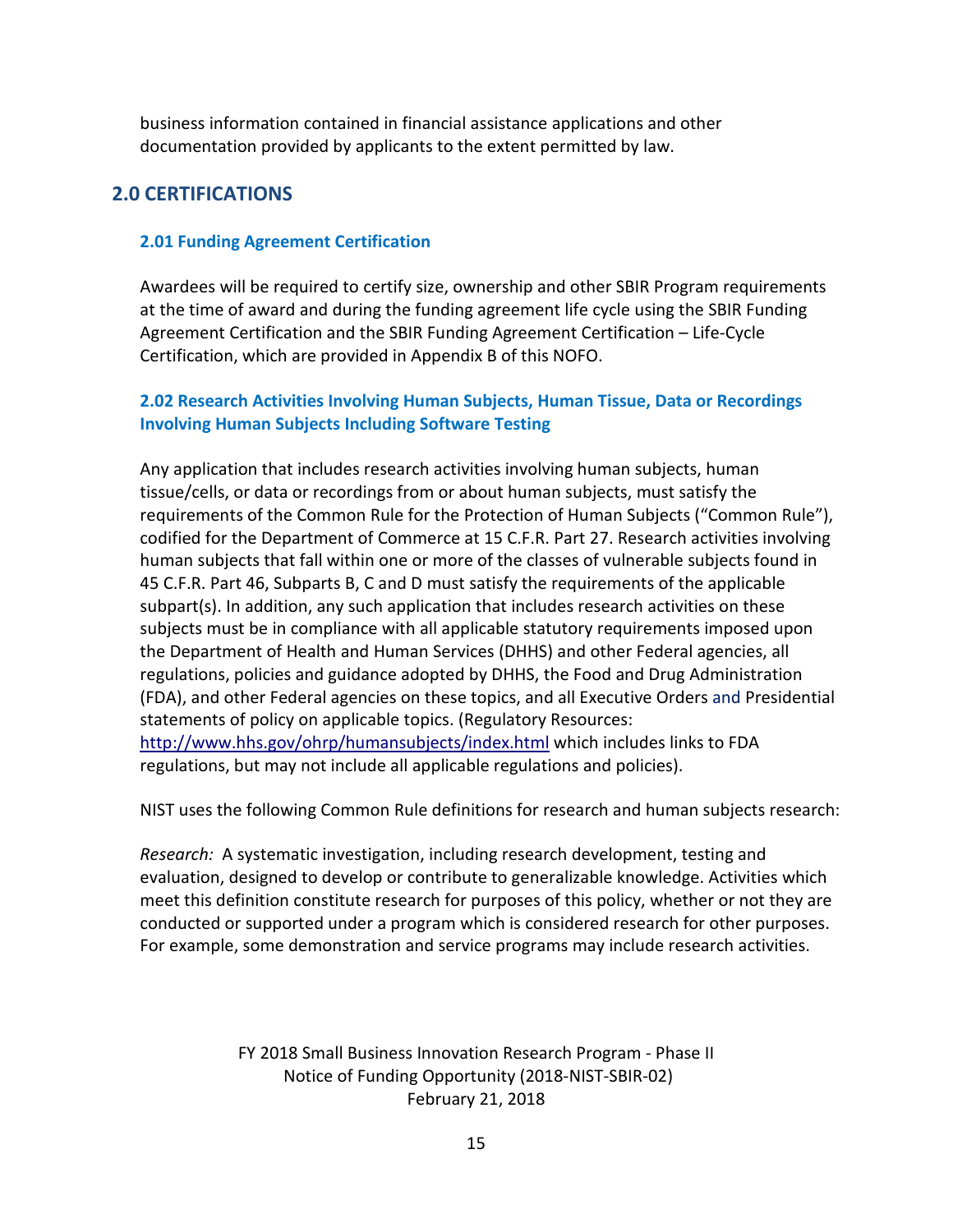*Human Subject:* A living individual about whom an investigator (whether professional or student) conducting research obtains data through intervention or interaction with the individual or identifiable private information.

- *(1) Intervention* includes both physical procedures by which data are gathered and manipulations of the subject or the subject's environment that are performed for research purposes.
- (2) *Interaction* includes communication or interpersonal contact between investigator and subject.
- (3) *Private information* includes information about behavior that occurs in a context in which an individual can reasonably expect that no observation or recording is taking place, and information which has been provided for specific purposes by an individual and which the individual can reasonably expect will not be made public (for example, a medical record). Private information must be individually identifiable (i.e., the identity of the subject is or may readily be ascertained by the investigator associated with the information) in order for obtaining the information to constitute research involving human subjects.

*See* 15 C.F.R. § 27.102 (Definitions).

- **1) Requirement for Federalwide Assurance.** If the application is accepted for [or awarded] funding, organizations that have an Institutional Review Board (IRB) are required to follow the procedures of their organization for approval of exempt and non-exempt research activities that involve human subjects. Both domestic and foreign organizations performing non-exempt research activities involving human subjects will be required to have protocols approved by a cognizant, active IRB currently registered with the Office for Human Research Protections (OHRP) within the DHHS that is linked to the engaged organizations. All engaged organizations must possess a currently valid Federalwide Assurance (FWA) on file from OHRP. Information regarding how to apply for an FWA and register an IRB with OHRP can be found at [http://www.hhs.gov/ohrp/assurances/index.html.](http://www.hhs.gov/ohrp/assurances/index.html) NIST relies only on OHRP-issued FWAs and IRB Registrations for both domestic and foreign organizations for NIST supported research involving human subjects. NIST will not issue its own FWAs or IRB Registrations for domestic or foreign organizations.
	- 2) **Administrative Review.** The NIST Human Subjects Protection Office (HSPO)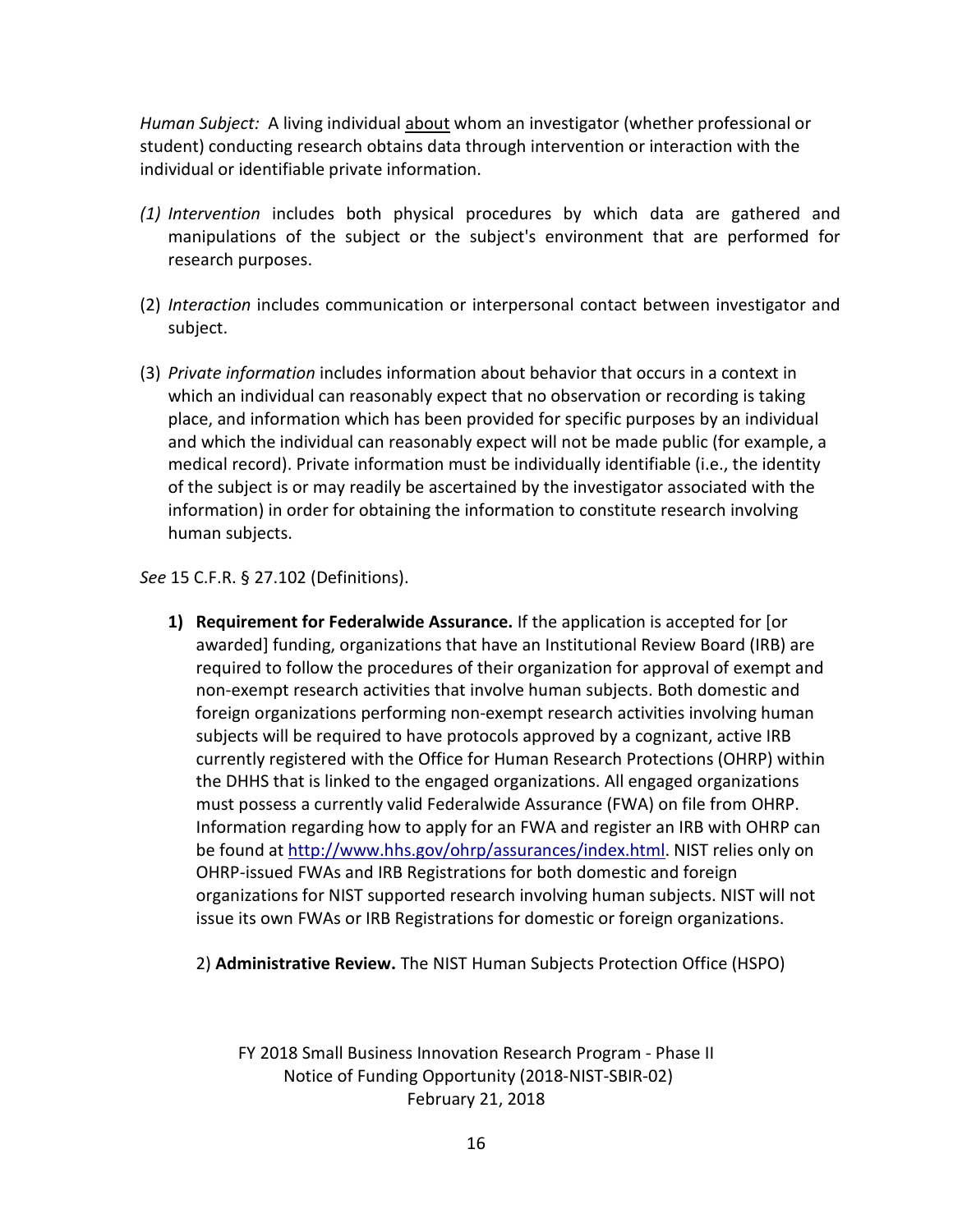reserves the right to conduct an administrative review<sup>[1](#page-16-0)</sup> of all applications that potentially include research involving human subjects and were approved by an authorized non-NIST institutional entity (an IRB or entity analogous to the NIST HSPO) under 15 C.F.R. § 27.112 (Review by Institution). If the NIST HSPO determines that an application includes research activities that potentially involve human subjects, the applicant will be required to provide additional information to NIST for review and approval. The documents required for funded proposals are listed in each section below. Most documents will need to be produced during the proposal review process; however, the Grants Officer may allow final versions of certain required documents to be produced at an appropriate designated time post-award. Research involving human subjects may not start until the NIST Grants Officer issues an award explicitly authorizing such research. In addition, all amendments, modifications, or changes to approved research and requests for continuing review and closure will be reviewed by the NIST HSPO.

3) **Required documents for proposal review. All applications involving human subject research must clearly indicate, by separable task, all research activities believed to be exempt or non-exempt research involving human subjects, the expected institution(s) where the research activities involving human subjects may be conducted, and the institution(s) expected to be engaged in the research activities.**

**Not research determination.** If an activity/task involves human subjects as defined in the Common Rule, but the applicant participant(s) indicates to NIST that the activity/task is not research as defined in the Common Rule, the following information may be requested for that activity/task:

(1) Justification, including the rationale for the determination and such additional documentation as may be deemed necessary by NIST to review and/or support a

 $\overline{a}$ 

<span id="page-16-0"></span><sup>1</sup> Conducting an "administrative review" means that the NIST HSPO will review and verify the performing institution's determination for research not involving human subjects or exempt human subjects research. In addition, for non-exempt human subjects research, the NIST HSPO will review and confirm that the research and performing institution(s) are in compliance with 15 C.F.R. Part 27, which means HSPO will 1) confirm the engaged institution(s) possess, or are covered under a Federalwide Assurance, 2) review the research study documentation submitted to the IRB and verify the IRB's determination of level of risk and approval of the study for compliance with 15 C.F.R. Part 27, 3) review and verify IRB-approved substantive changes to an approved research study before the changes are implemented, and 4) review and verify that the IRB conducts an appropriate continuing review at least annually.

FY 2018 Small Business Innovation Research Program - Phase II Notice of Funding Opportunity (2018-NIST-SBIR-02) February 21, 2018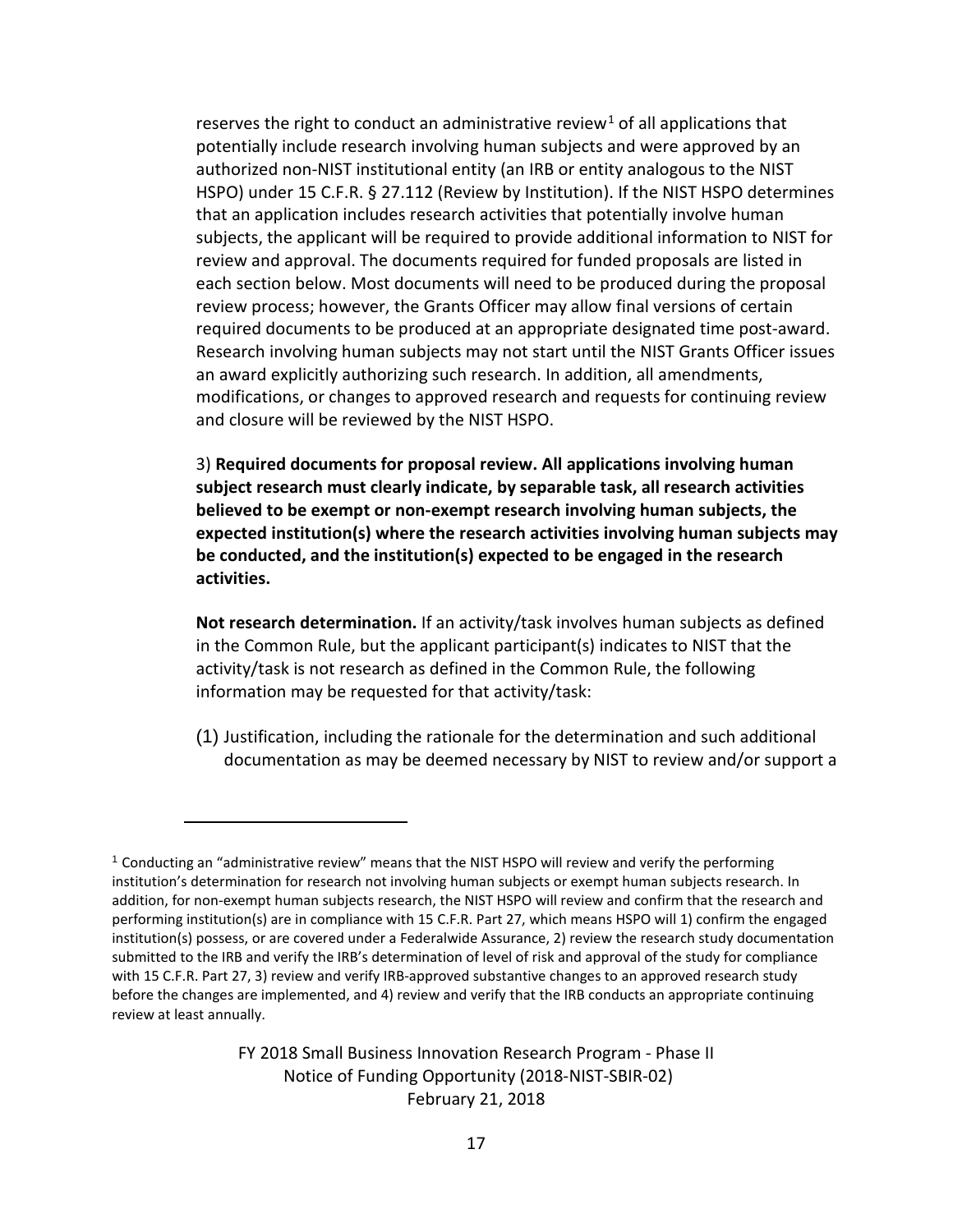determination that the activity/task in the application is not research as defined in the Common Rule.

(2) If the applicant participant(s) used a cognizant IRB that provided a determination that the activity/task is not research, a copy of that determination documentation must be provided to NIST. The applicant participant(s) is not required to establish a relationship with a cognizant IRB if they do not have one.

NIST will review the information submitted and may coordinate further with the applicant before determining whether the activity/task will be defined as research under the Common Rule in the applicable NIST financial assistance program or project.

**Research not involving human subjects**. If an activity/task is determined to be research and involves human subjects, but is determined to be *not human subjects research* (or *research not involving human subjects*) under the Common Rule, the following information may be requested for that activity/task:

- (1) Justification, including the rationale for the determination and such additional documentation as may be deemed necessary by NIST to review and/or support a determination that the activity/task in the application is not research as defined in the Common Rule.
- (2) If the applicant participant(s) used a cognizant IRB that provided a determination that the activity/task is research not involving human subjects, a copy of that determination documentation must be provided to NIST. The applicant participant(s) is not required to establish a relationship with a cognizant IRB if they do not have one.

**Exempt research determination with no IRB.** If the application appears to NIST to include exempt research activities, and the performer of the activity or the supplier and/or the receiver of the biological materials or data from human subjects **does not** have a cognizant IRB to provide an exemption determination, the following information may be requested during the review process so that NIST can evaluate whether an exemption under the Common Rule applies (*see* 15 C.F.R. § 27.101(b), (c) and (d)):

- (1) The name(s) of the institution(s) where the exempt research will be conducted.
- (2) The name(s) of the institution(s) providing the biological materials or data from human subjects.
- (3) A copy of the protocol for the research to be conducted; and/or the biological materials or data from human subjects to be collected/provided, not pre-existing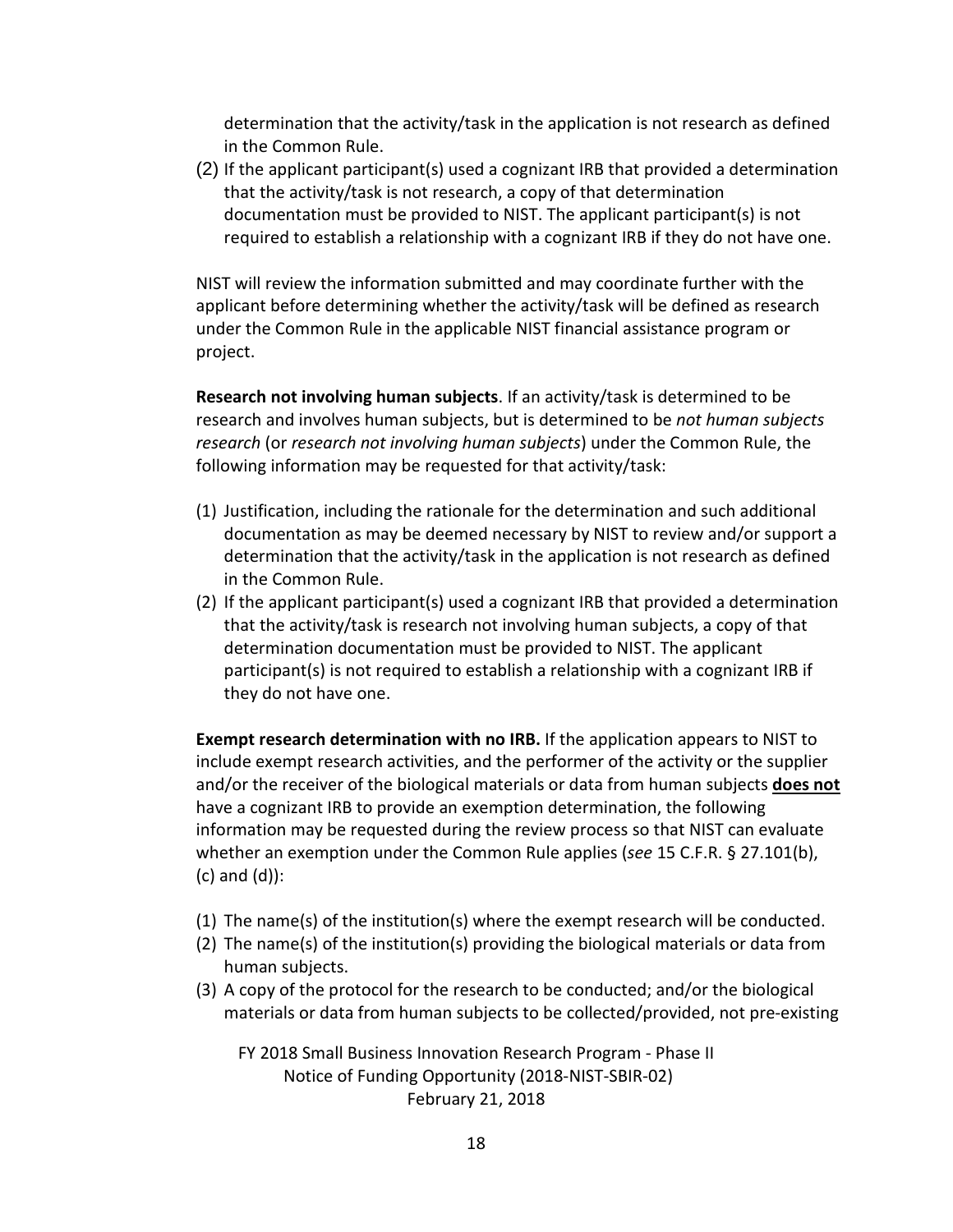samples (*i.e.,* will proposed research collect only information without personal identifiable information, will biological materials or data be de-identified and when and by whom was the de-identification performed, how were the materials or data originally collected).

- (4) For pre-existing biological materials or data from human subjects, provide copies of the consent forms used for collection and a description of how the materials or data were originally collected and stripped of personal identifiers. If copies of consent forms are not available, explain.
- (5) Any additional clarifying documentation that NIST may deem necessary in order to make a determination whether the activity/task or use of biological materials or data from human subjects is exempt under the Common Rule.

**Research review with an IRB.** If the application appears to NIST to include research activities (exempt or non-exempt) involving human subjects, and the proposed performer of the activity has a cognizant IRB registered with OHRP, and linked to their Federalwide Assurance, the following information may be requested during the review process:

- (1) The name(s) of the institution(s) where the research will be conducted.
- (2) The name(s) and institution(s) of the cognizant IRB(s), and the IRB registration number(s).
- (3) The FWA number of the applicant linked to the cognizant IRB(s);
- (4) The FWAs associated with all organizations engaged in the planned research activity/task, linked to the cognizant IRB.
- (5) If the IRB review(s) is pending, the estimated start date for research involving human subjects.
- (6) The IRB approval date (if currently approved for exempt or non-exempt research).
- (7) If any of the engaged organizations has applied for or will apply for an FWA or IRB registration, those details should be clearly provided for each engaged organization.

If the application includes research activities involving human subjects to be performed in the first year of an award, additional documentation may be requested by NIST during pre-award review for those performers, and may include the following for those research activities:

(1) A signed (by the study principal investigator) copy of each applicable final IRBapproved protocol.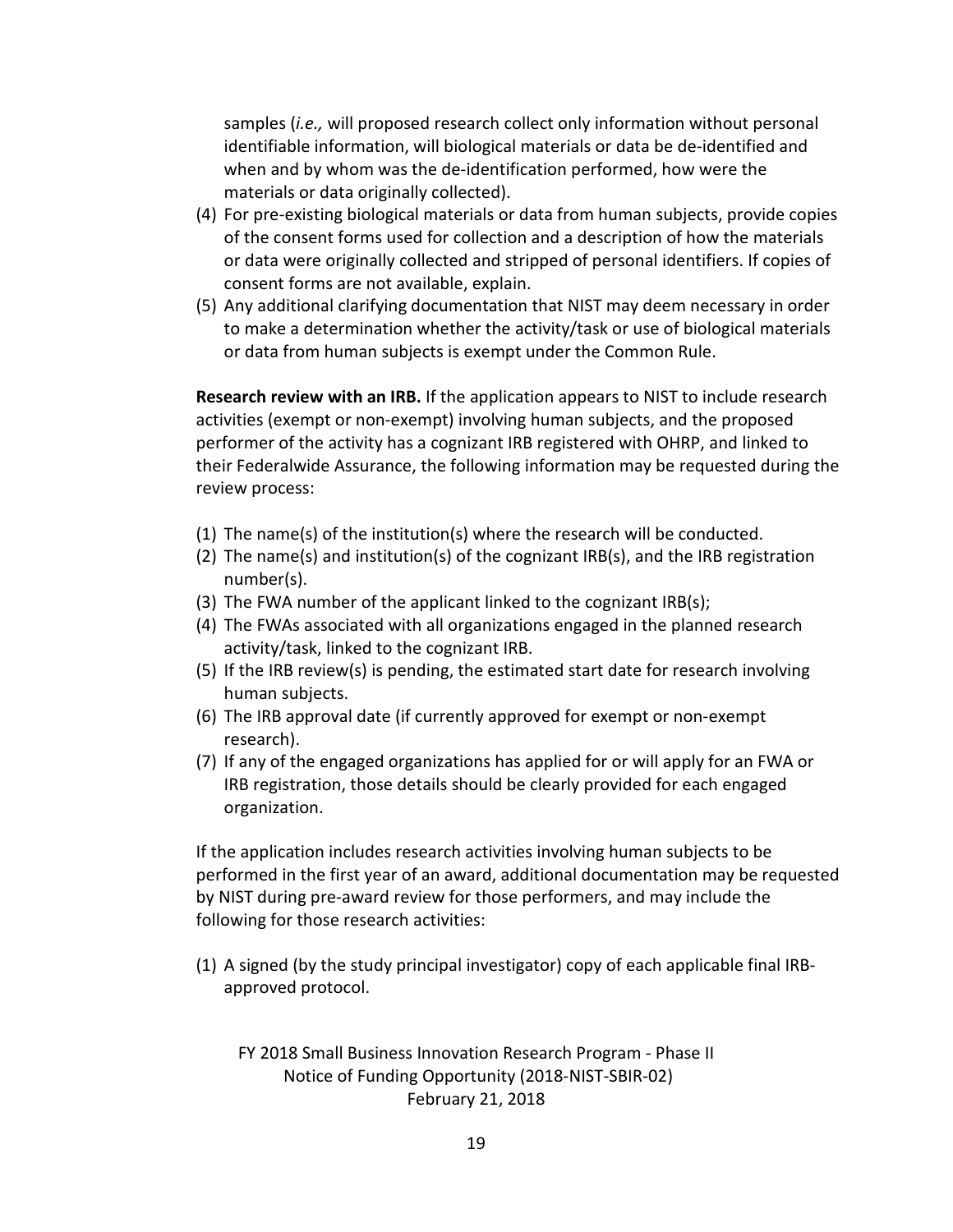- (2) A signed and dated approval letter from the cognizant IRB(s) that includes the name of the institution housing each applicable IRB, provides the start and end dates for the approval of the research activities, and any IRB-required interim reporting or continuing review requirements.
- (3) A copy of any IRB-required application information, such as documentation of approval of special clearances (*i.e.,* biohazard, HIPAA, etc.) conflict-of-interest letters, or special training requirements.
- (4) A brief description of what portions of the IRB submitted protocol are specifically included in the application submitted to NIST, if the protocol includes tasks not included in the application, or if the protocol is supported by multiple funding sources. For protocols with multiple funding sources, NIST will not approve the study without a non-duplication-of-funding letter indicating that no other federal funds will be used to support the tasks proposed under the proposed research or ongoing project
- (5) If a new protocol will only be submitted to an IRB if an award from NIST is issued, a draft of the proposed protocol.
- (6) Any additional clarifying documentation that NIST may request during the review process to perform the NIST administrative review of research involving human subjects. (*See* 15 C.F.R. § 27.112 (Review by Institution)).

This clause reflects the existing NIST policy and requirements for Research Involving Human Subjects. Should the policy be revised prior to award, a clause reflecting the policy current at time of award may be incorporated into the award.

If the policy is revised after award, a clause reflecting the updated policy may be incorporated into the award.

For more information regarding research projects involving human subjects, contact Anne Andrews, Director, NIST Human Subjects Protection Office (e-mail: [anne.andrews@nist.gov;](mailto:anne.andrews@nist.gov) phone: 301-975-5445).

# <span id="page-19-0"></span>**2.03 Research Applications Involving Live Vertebrate Animals or Pre-Existing Cell Lines/Tissues from Vertebrate Animals**

Any application that proposes research activities involving live vertebrate animals that are to be cared for, euthanized, or used by award recipients to accomplish research goals, teaching, or testing must meet the requirements of the Animal Welfare Act (AWA) (7 U.S.C. § 2131 et seq.), and the AWA final rules (9 C.F.R. Parts 1, 2, and 3), and if appropriate, the Good Laboratory Practice for Nonclinical Laboratory Studies (21 C.F.R. Part 58). In addition, such research activities should be in compliance with the *"U.S. Government Principles for*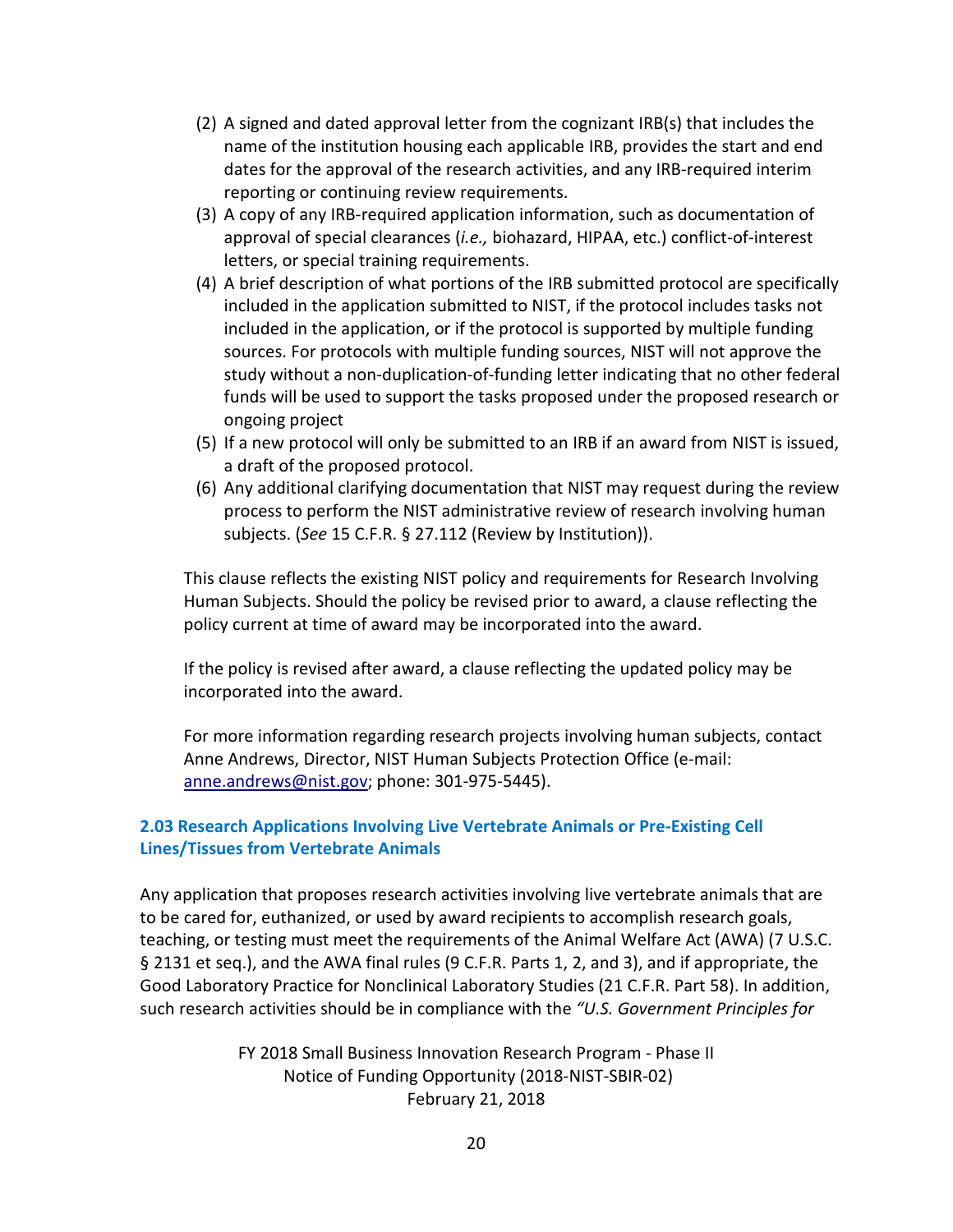*Utilization and Care of Vertebrate Animals Used in Testing, Research, and Training"*  (Principles). The Principles and guidance on these Principles are available in the National Research Council's "Guide for the Care and Use of Laboratory Animals,'' which can be obtained from National Academy Press, 500 5<sup>th</sup> Street, N.W., Department 285, Washington, DC 20055, or as a free PDF online at [http://www.nap.edu/catalog/12910/guide-for-the](http://www.nap.edu/catalog/12910/guide-for-the-care-and-use-of-laboratory-animals-eighth)[care-and-use-of-laboratory-animals-eighth.](http://www.nap.edu/catalog/12910/guide-for-the-care-and-use-of-laboratory-animals-eighth)

- **1) Administrative Review.** NIST reserves the right to conduct an administrative review<sup>2</sup> of all applications that potentially include research activities that involve live vertebrate animals, or custom samples from, or field studies with live vertebrate animals. If the application includes research activities, field studies, or custom samples involving live vertebrate animals, the applicant will be required to provide additional information for review and approval. In addition, NIST will verify the applicant's determination(s) of excluded samples from vertebrate animals. The documents required for funded proposals are listed in each section below. Some may be requested for a pre-review during the proposal review process; however, the Grants Officer may allow final versions of certain required documents to be produced at an appropriate designated time post-award. If an award is issued, no research activities involving live vertebrate animals shall be initiated or costs incurred for those activities under the award until the NIST Grants Officer issues written approval. In addition, all re-approvals, amendments, modifications, changes, annual reports and closure will be reviewed by NIST.
- **2) Required documents for NIST proposal review.** *The applicant should clearly indicate in the application, by separable task, all research activities believed to include research involving live vertebrate animals and the institution(s) where the research activities involving live vertebrate animals may be conducted. In addition, the applicant should indicate any activity/task that involves an excluded or custom collection from vertebrate animals, or a field study with animals.*
	- a) **Excluded Collections from Vertebrate Animals:** The requirements for review and approval by an Institutional Animal Care and Use Committee (IACUC) do not apply to

 $\overline{a}$ 

<span id="page-20-0"></span> $2$  Conducting an "administrative review" means that the NIST HSPO will review and verify the performing institution's IACUC's approval of research with live vertebrate animals, and confirm that the research and performing institution(s) have an appropriate assurance and are in compliance with applicable regulations. HSPO will 1) confirm the engaged institution(s) possess, or are covered under an applicable assurance, 2) review the research study documentation submitted to the IACUC and verify the IACUC's determination of level of risk and approval of the study for compliance with applicable regulations, 3) review and verify IACUC-approved substantive changes to an approved research study before the changes are implemented, and 4) review and verify that the IACUC receives an annual report for the study and conducts an appropriate continuing review at least every three years.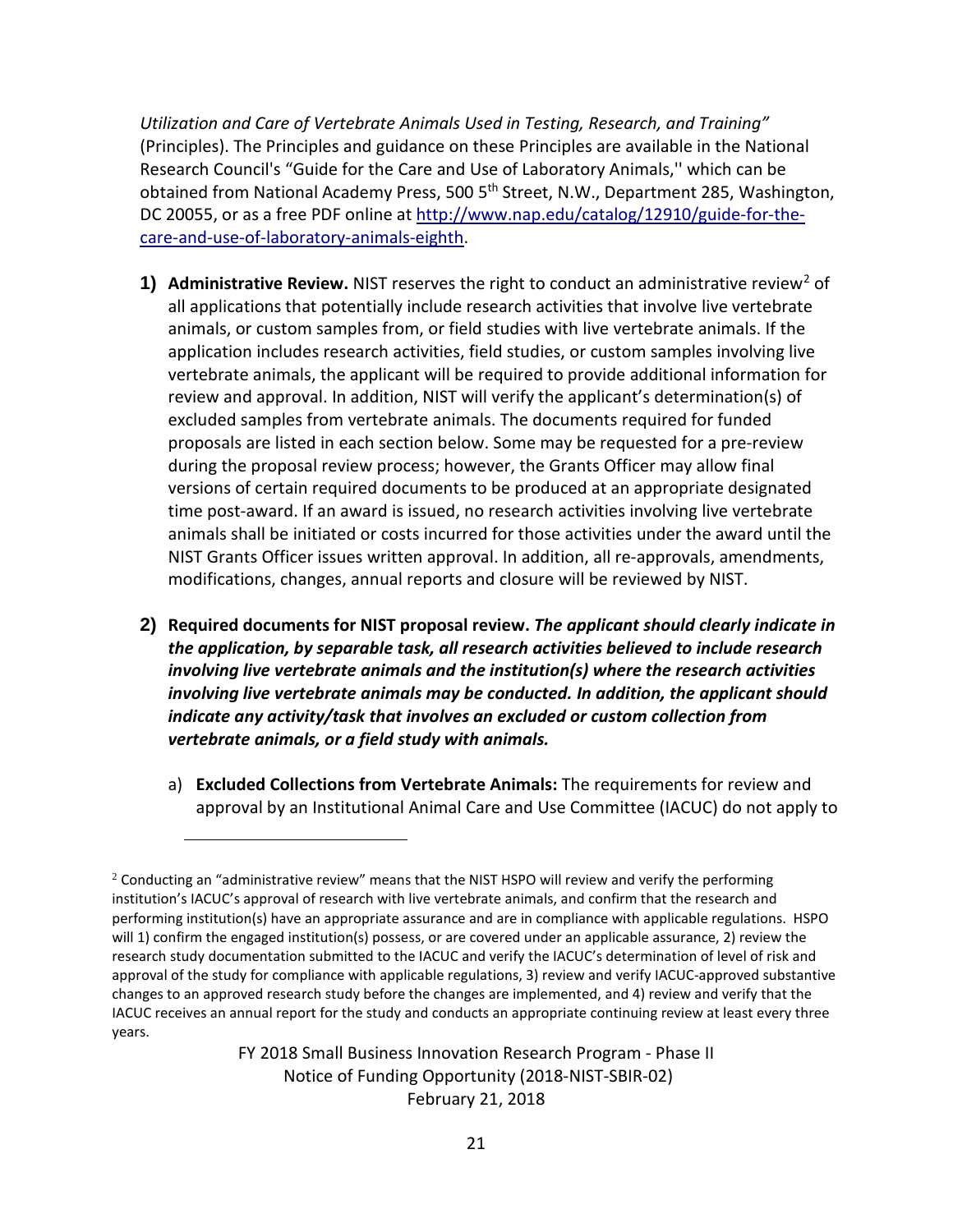proposed research using preexisting images of animals or to research plans that do not include live animals. These regulations also do not apply to obtaining stock or pre-existing items from animal material suppliers (*e.g.,* tissue banks), such as preexisting cell lines and tissue samples, or from commercial food processors, where the vertebrate animal was euthanized for food purposes and not for the purpose of sample collection.

For pre-existing cell lines and tissue samples originating from vertebrate animals, NIST requires that the proposer provide documentation or the rationale for the determination that the cell line or tissue is pre-existing and not a custom collection from live vertebrate animals for an activity/task within the proposal. NIST may require additional documentation to review and/or support the determination that the cells and/or tissues from vertebrate animals are excluded from IACUC review.

- b) **Custom Collections Harvested from Live Vertebrate Animals:** NIST requires documentation for obtaining custom samples from live vertebrate animals from animal material suppliers and other organizations (*i.e.,* universities, companies, and government laboratories, etc.). A custom sample includes samples from animal material suppliers, such as when a catalog item indicates that the researcher is to specify the characteristics of the live vertebrate animal to be used, or how a sample is to be collected from the live vertebrate animal.
- c) **Field Studies of Animals:** Some field studies of animals may be exempt under the Animal Welfare Act from full review and approval by an animal care and use committee, as determined by each institution. Field study is defined as "*… a study conducted on free-living wild animals in their natural habitat...".* 9 C.F.R. § 1.1. However, this term excludes any study that involves an invasive procedure or that harms or materially alters the behavior of an animal under study. Field studies, with or without invasive procedures, may also require obtaining appropriate federal or local government permits (marine mammals, endangered species, etc.). If the applicant's institution requires review and approval by an animal care and use committee, NIST will require that documentation to be provided as described below.
- d) **For custom collections or studies with live vertebrate animals that require review and approval by an animal care and use committee the following documentation is required:**
	- (1) **Requirement for Assurance.** An applicable assurance for the care and use of the live vertebrate animal(s) to be used in the proposed research is required. NIST may request documentation to confirm an assurance, if adequate confirmation is not available through an assuring organization's website. The cognizant IACUC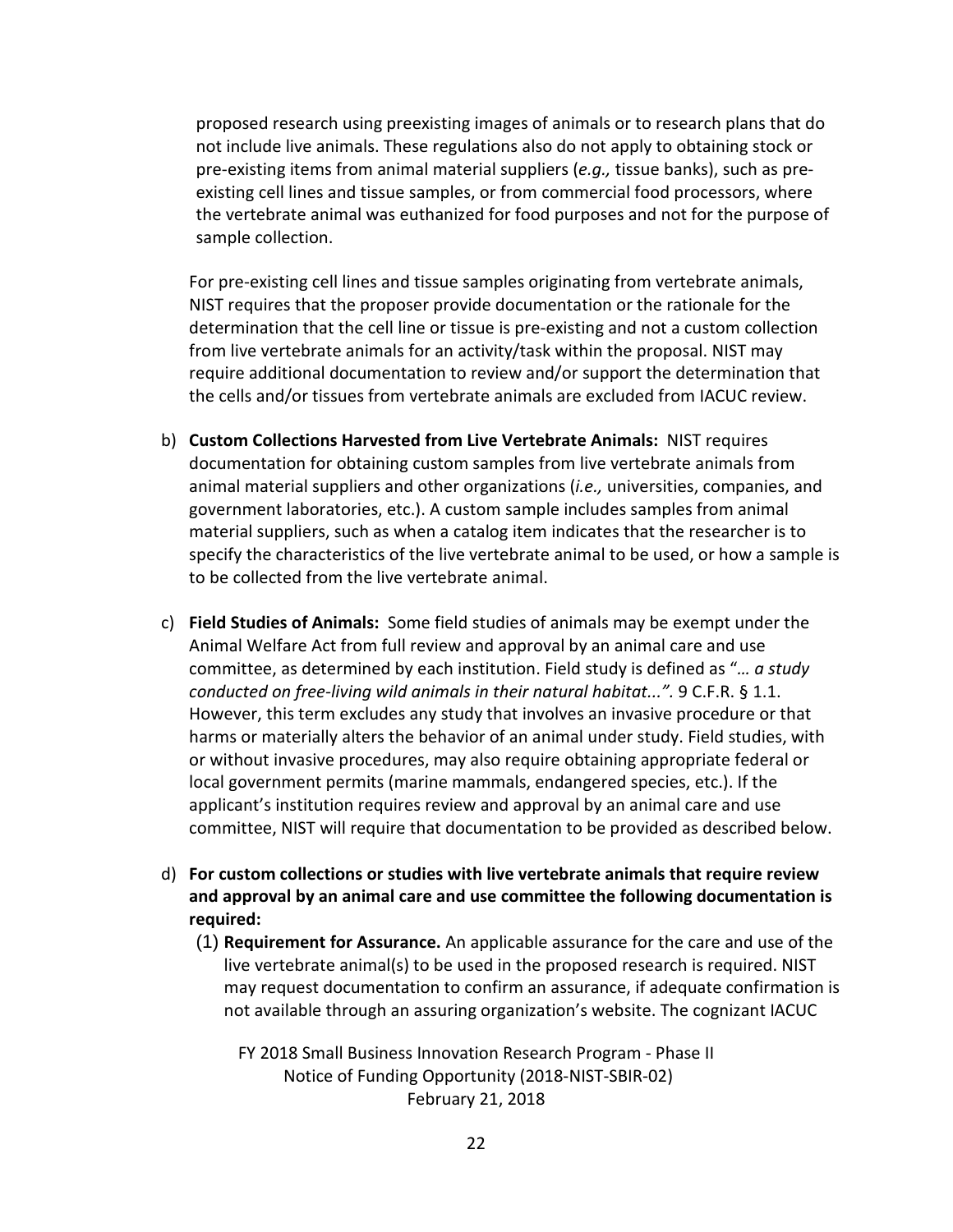where the research activity is located may hold one or more assurances applicable to the research activity that are acceptable to NIST. These three assurances are:

- i. Animal Welfare Assurance from the Office of Laboratory Animal Welfare (OLAW) indicated by the OLAW assurance number, *i.e.,* A-1234;
- ii. USDA Animal Welfare Act certification indicated by the certification number, *i.e.,* 12-R-3456;
- iii. Association for the Assessment and Accreditation of Laboratory Animal Care (AAALAC) indicated by providing the organization name accredited by AAALAC as listed in the AAALAC Directory of Accredited Organizations.
- (2) **Documentation of Research Review by an IACUC:** If the applicant's application appears to include research activities, field studies, or custom sample collections involving live vertebrate animals the following information regarding review by an applicable IACUC may be requested during the application review process:
	- 1. The name(s) of the institution(s) where the research involving live vertebrate animals will be conducted and/or custom samples collected.
	- 2. The assurance type and number, as applicable, for the cognizant Institutional Animal Care and Use Committee (IACUC) where the research activity is located. [For example: Animal Welfare Assurance from the Office of Laboratory Animal Welfare (OLAW) should be indicated by the OLAW assurance number, i.e. A-1234; an USDA Animal Welfare Act certification should be indicated by the certification number i.e. 12-R-3456; and an Association for the Assessment and Accreditation of Laboratory Animal Care (AAALAC) should be indicated by AAALAC.]
	- 3. The IACUC approval date for the Animal Study Protocol (ASP) (if currently approved).
	- 4. If the review by the cognizant IACUC is pending, the estimated start date for research involving vertebrate animals.
	- 5. If any assurances or IACUCs need to be obtained or established, that should be clearly stated.
	- 6. If any special permits are required for field studies, those details should be clearly provided for each instance, or indicated as pending.

If the application includes research activities involving vertebrate animals to be performed in the first year of an award, additional documentation may be requested by NIST during pre-award review for those performers, and may include the following for those research activities, which may also include field studies, custom sample collections involving live vertebrate animals: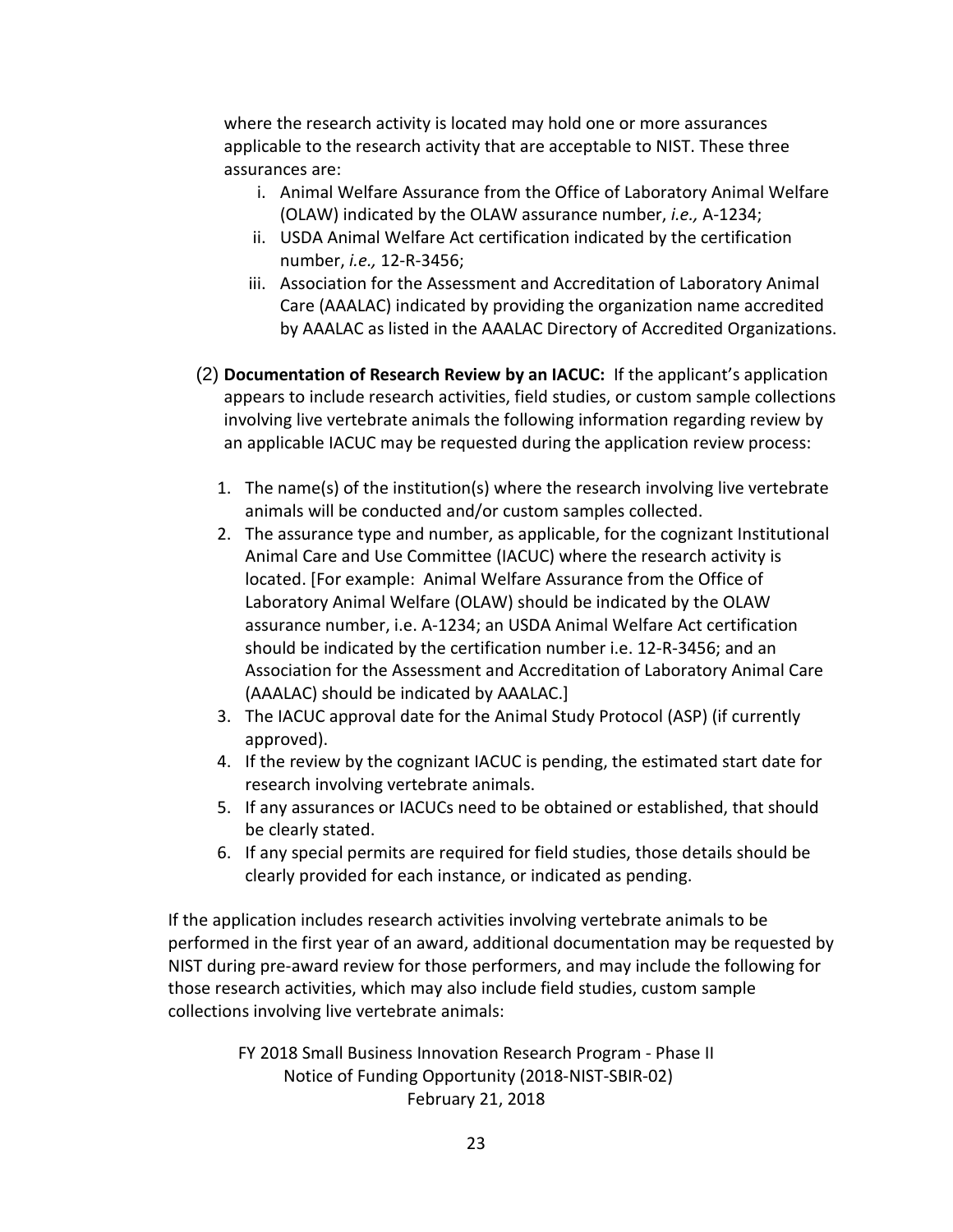- 1. A signed (by the Principal Investigator) copy of the IACUC approved ASP.
- 2. Documentation of the IACUC approval indicating the approval and expiration dates of the ASP.
- 3. If applicable, a non-duplication-of-funding letter if the ASP is funded from several sources.
- 4. If a new ASP will only be submitted to an IACUC if an award from NIST is issued, a draft of the proposed ASP may be requested.
- 5. Any additional clarifying documentation that NIST may request during review of applications to perform the NIST administrative review of research involving live vertebrate animals.

This clause reflects the existing NIST policy for Research Involving Live Vertebrate Animals. Should the policy be revised prior to award, a clause reflecting the policy current at time of award may be incorporated into the award.

If the policy is revised after award, a clause reflecting the updated policy may be incorporated into the award.

For more information regarding research projects involving live vertebrate animals, contact Linda Beth Schilling, Senior Analyst (e-mail: [linda.schilling@nist.gov;](mailto:linda.schilling@nist.gov) phone: 301-975-2887).

## <span id="page-23-0"></span>**2.04 Certifications Regarding Federal Felony and Federal Criminal Tax Convictions, Unpaid Federal Tax Assessments and Delinquent Federal Tax Returns**

In accordance with Federal appropriations law, an authorized representative of the selected applicant(s) may be required to provide certain pre-award certifications regarding federal felony and federal criminal tax convictions, unpaid federal tax assessments, and delinquent federal tax returns.

# <span id="page-23-1"></span>**3.0 APPLICATION PREPARATION INSTRUCTIONS AND REQUIREMENTS**

## <span id="page-23-2"></span>**3.01 Phase II Application Requirements**

## **Only FY 2018 Phase II applications may be submitted in response to this NOFO. Only FY 2017 Phase I awardees are eligible to submit FY 2018 Phase II applications.**

The application must provide sufficient information to demonstrate that the proposed work represents a sound approach to the investigation of an important scientific or engineering innovation worthy of support. The application must sufficiently address the applicable subtopic in Section 9. The application must be self-contained and written with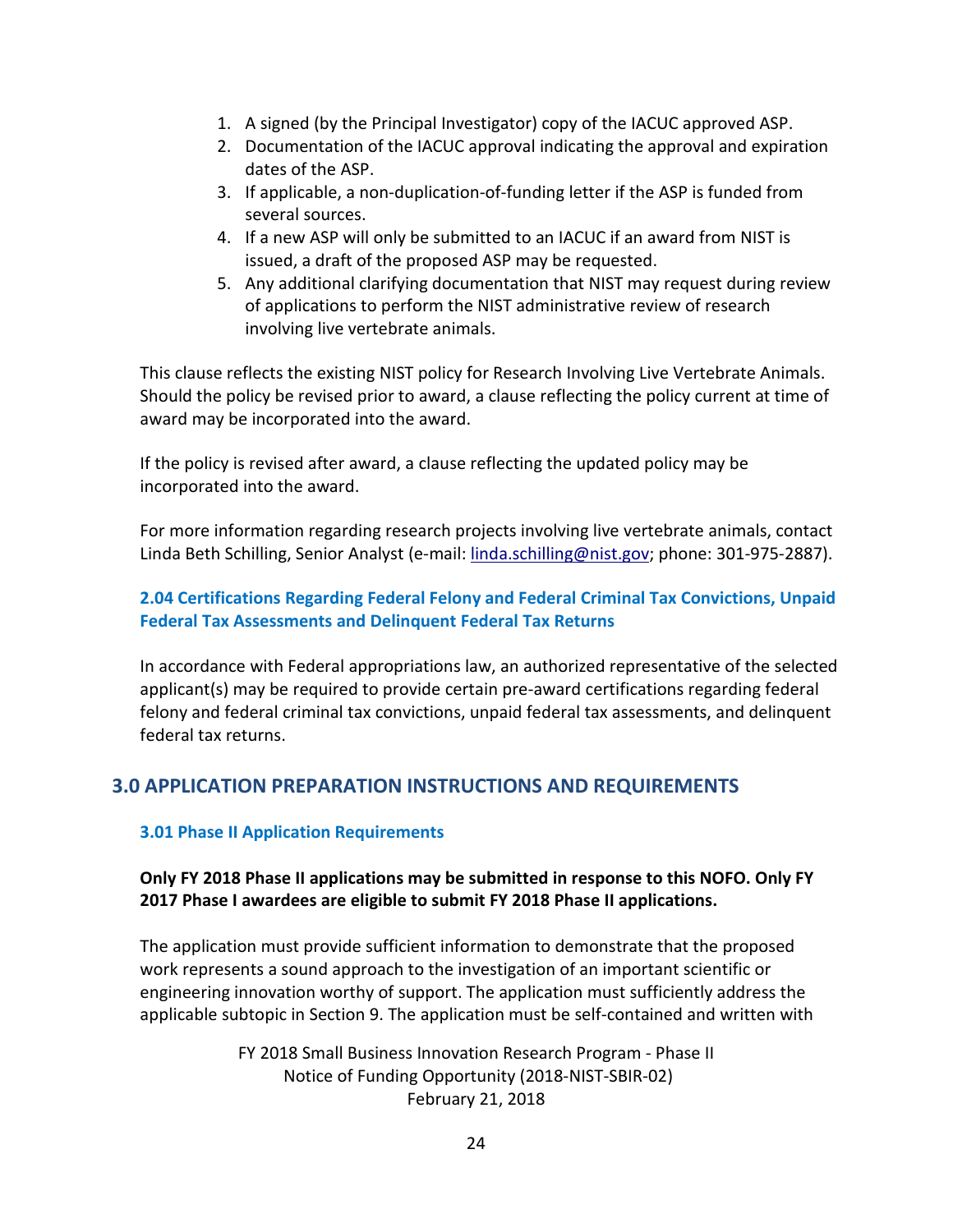all the care and thoroughness of a scientific paper submitted for publication. It should indicate a thorough knowledge of the current status of research in the subtopic area addressed by the application. Each application should be checked carefully by the applicant to ensure inclusion of all essential material needed for a complete evaluation (see Sections 4.02 and 8.01).

The application must not only be responsive to the specific NIST program interests described in Section 9 of the NOFO, but also must serve as the basis for technological innovation leading to new commercial products, processes, or services that benefit the public.

NIST reserves the right to not submit an application for technical review if NIST determines the application has insufficient scientific and technical information, fails to comply with the administrative procedures as outlined in the applicable Screening Criteria in Section 4.02, or is missing any of the required forms and documents listed in Section 8.01.

All applicants are required to provide information for SBA's database [\(www.sbir.gov\)](http://www.sbir.gov/). The following are examples of the data to be entered by applicants into the database:

- Any business concern or subsidiary established for the commercial application of a product or service for which an SBIR award is made.
- Revenue from the sale of new products or services resulting from the research conducted under each Phase II award.
- Additional investment from any source, other than Phase I or Phase II awards, to further the research and development conducted under each Phase II award.
- Updated information in the SBA Tech-Net database on sbir.gov for any prior award received by the SBC. The SBC may apportion sales or additional investment information relating to more than one Phase II award among those awards, if it notes the apportionment for each award.

Each Phase II awardee is required to update appropriate information on the award in the database upon completion of the last program objective under the funding agreement and is requested to voluntarily update the information in the database annually thereafter for a minimum period of 5 years.

# <span id="page-24-0"></span>**3.02 Phase II Application**

A complete application must include a Technical Proposal (described below) and all other forms and documents listed in Section 8.01.

The Technical Proposal, both the Cover Sheet and Technical Content, is limited to 25 pages.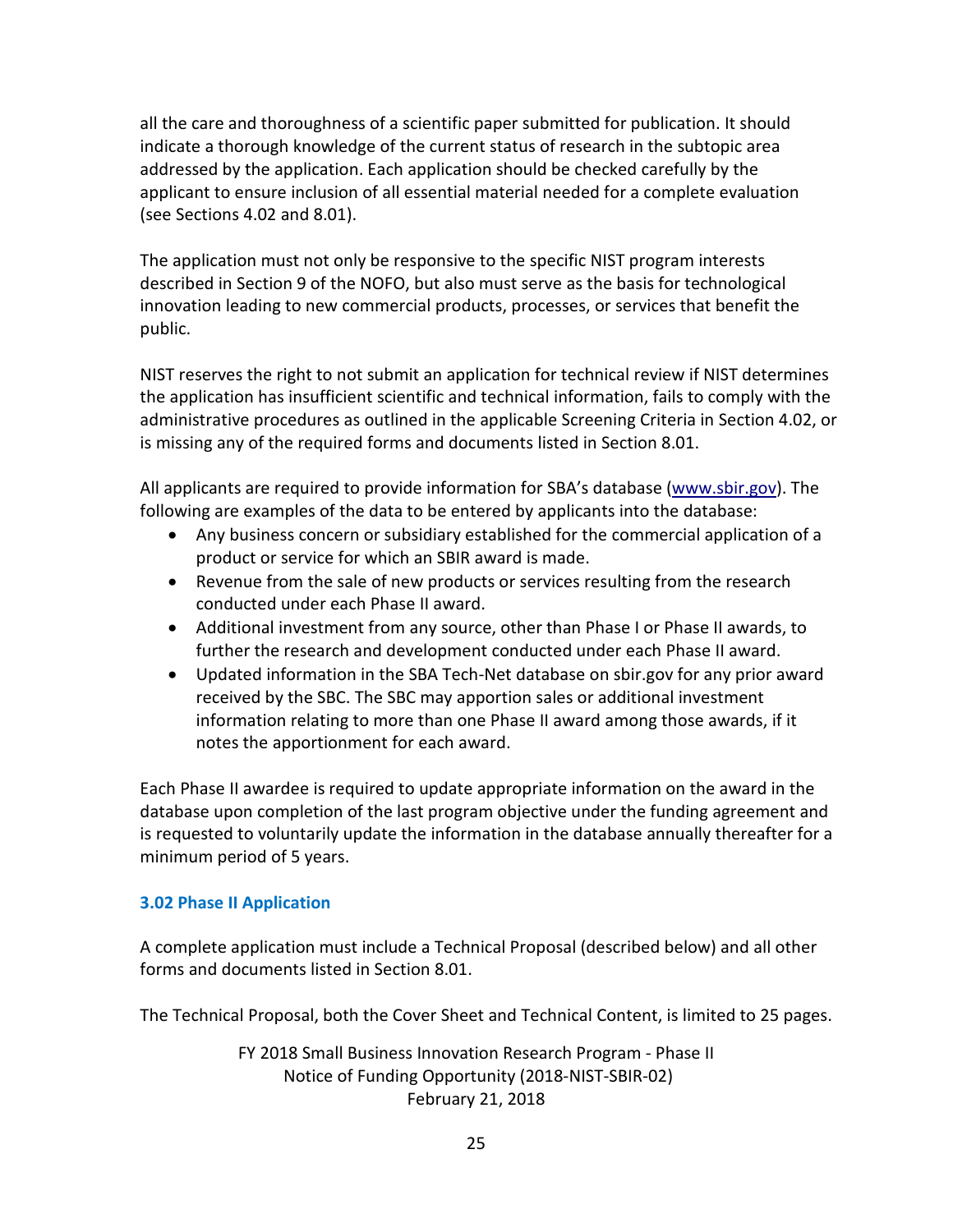Additional pages beyond the 25-page limit will not be considered in the evaluation process. Pages should be of standard size (8 1/2" x 11"; 21.6 cm x 27.9 cm) with margins of 2.5 cm and type at least 10-point font. All units of measurement should be presented in metric units.

**The Technical Proposal portion of the application requires the following:**

- **(a) Cover Sheet (3.02.01) pages 1 and 2, and**
- **(b) Technical Content (3.02.02) pages 3 through 25.**
- **(c) Commercialization Plan (3.02.03),**
- **(d) Phase I Final Report (3.02.04).**

**The listing of all forms and documents needed to complete the application is given in Section 8.01 of this NOFO.** The additional required forms and documents in Section 8.01 are not included in the 25-page count.

See Section 6.0 for information on the submission of applications in response to this NOFO.

## **3.02.01 Cover Sheet**

A completed Cover Sheet (*see* Appendix A of this NOFO) is a required part of the Technical Proposal. The Cover Sheet is counted as pages 1 and 2 of the Technical Proposal.

If an applicant checks 'Yes' on #11, the applicant's contact information will be provided to the NIST Hollings Manufacturing Extension Partnership (MEP). Such applicants may be contacted by your local MEP Center to explore a wide range of services and initiatives to help identify potential opportunities to accelerate and strengthen growth and competitiveness in the global marketplace for small and medium-sized manufacturers, including business-related support services that could potentially benefit the applicant's proposed project.

The applicant must provide in the space available on the Cover Sheet an abstract (limited to 200 words) and summary of potential commercial application of the research results (limited to 100 words). Each applicant's abstract and summary of potential commercial applications will be provided to the SBA and should not contain proprietary information. Awardee's abstract and summary of potential commercial applications will be published on the NIST SBIR website [\(www.nist.gov/tpo/small-business-innovation-research-program\)](http://www.nist.gov/tpo/small-business-innovation-research-program) and [www.sbir.gov.](http://www.sbir.gov/)

## **3.02.02 Technical Content**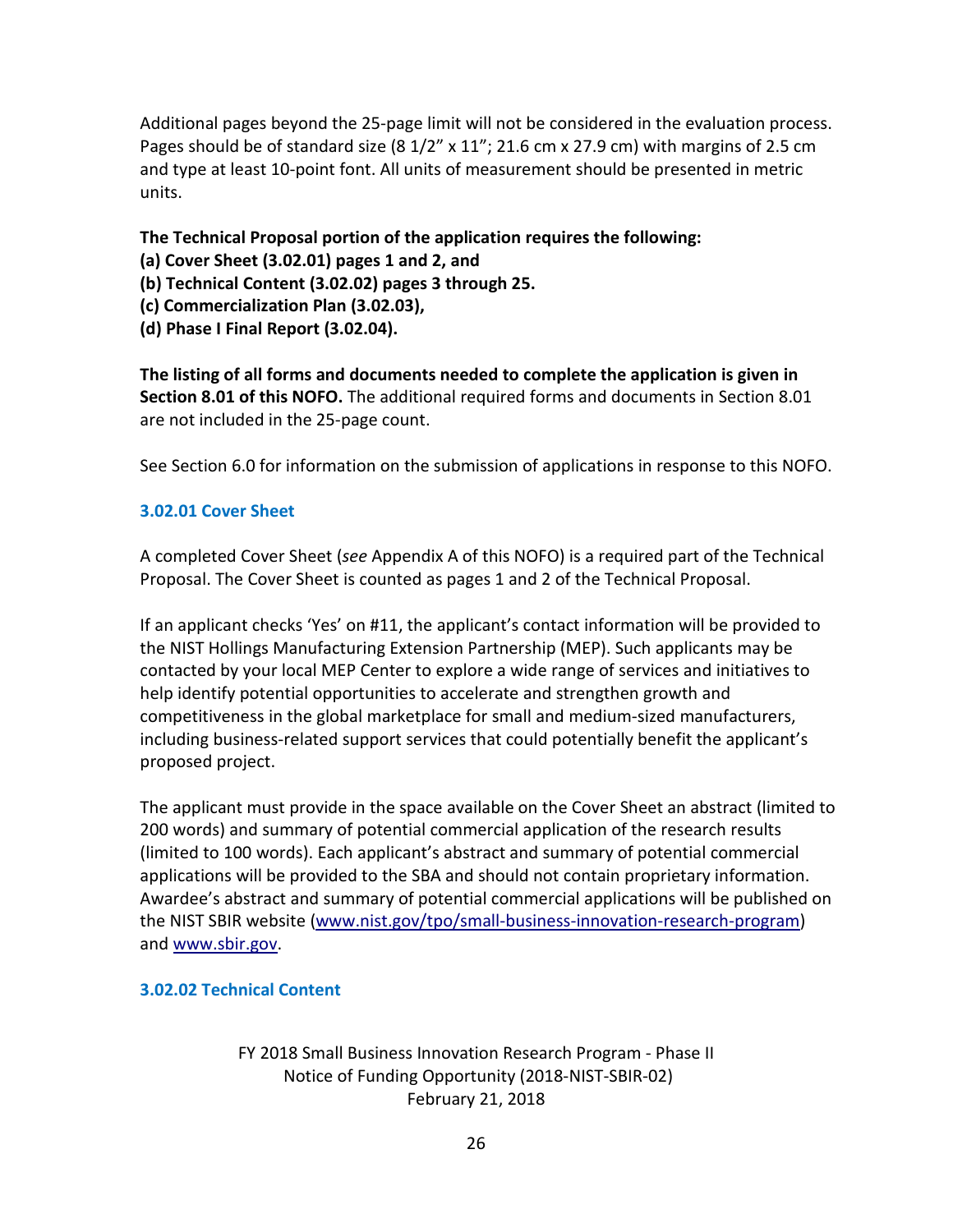Beginning on page 3 of the Technical Proposal, include the following items with headings as shown:

**(1) Identification and Significance of the Problem or Opportunity.** Make a clear statement of the specific research problem or opportunity addressed, its innovativeness, commercial potential, and why it is important. Explain how it applies to a specific subtopic in Section 9 that was utilized in Phase I.

**(2) Phase II Technical Objectives.** State the specific objectives of the Phase II effort.

**(3) Phase II Work Plan**. Include a detailed description of the Phase II R&D plan. The plan should indicate what will be done, where it will be done, and how the research will be carried out. The method(s) planned to achieve each objective or task should be discussed in detail.

**(4) Related R/R&D.** Describe significant R/R&D that is directly related to the application, including any conducted by the principal investigator or by the proposing SBC. Describe how it relates to the proposed effort, and describe any planned coordination with outside sources. The applicant must persuade evaluators of his or her awareness of key, recent R/R&D conducted by others in the specific topic area.

**(5) Key Individuals and Bibliography of Related Work.** Identify key individuals involved in Phase II, including their related education, experience, and publications. Where vitae are extensive, summaries that focus on the most relevant experience and publications are desired and may be necessary to meet application size limitations.

**(6) Relationship with Future R/R&D.** Discuss the significance of the Phase II effort in providing a foundation for Phase III R/R&D. Also state the anticipated results of the proposed approach if Phase II of the project is successful.

**(7) Facilities and Equipment.** A detailed description, availability, and location of instrumentation and physical facilities proposed for Phase II should be provided.

**(8) Consultants, Contracts, and Subawards.** The purpose of this section is to show that any third-party research assistance would materially benefit the proposed effort and that arrangements for such assistance are in place at time of application submission.

For Phase II, a minimum of one-half of the research and/or analytical effort must be performed by the awardee. Outside involvement in the project is encouraged where it strengthens the conduct of the research. Outside involvement is not a requirement of this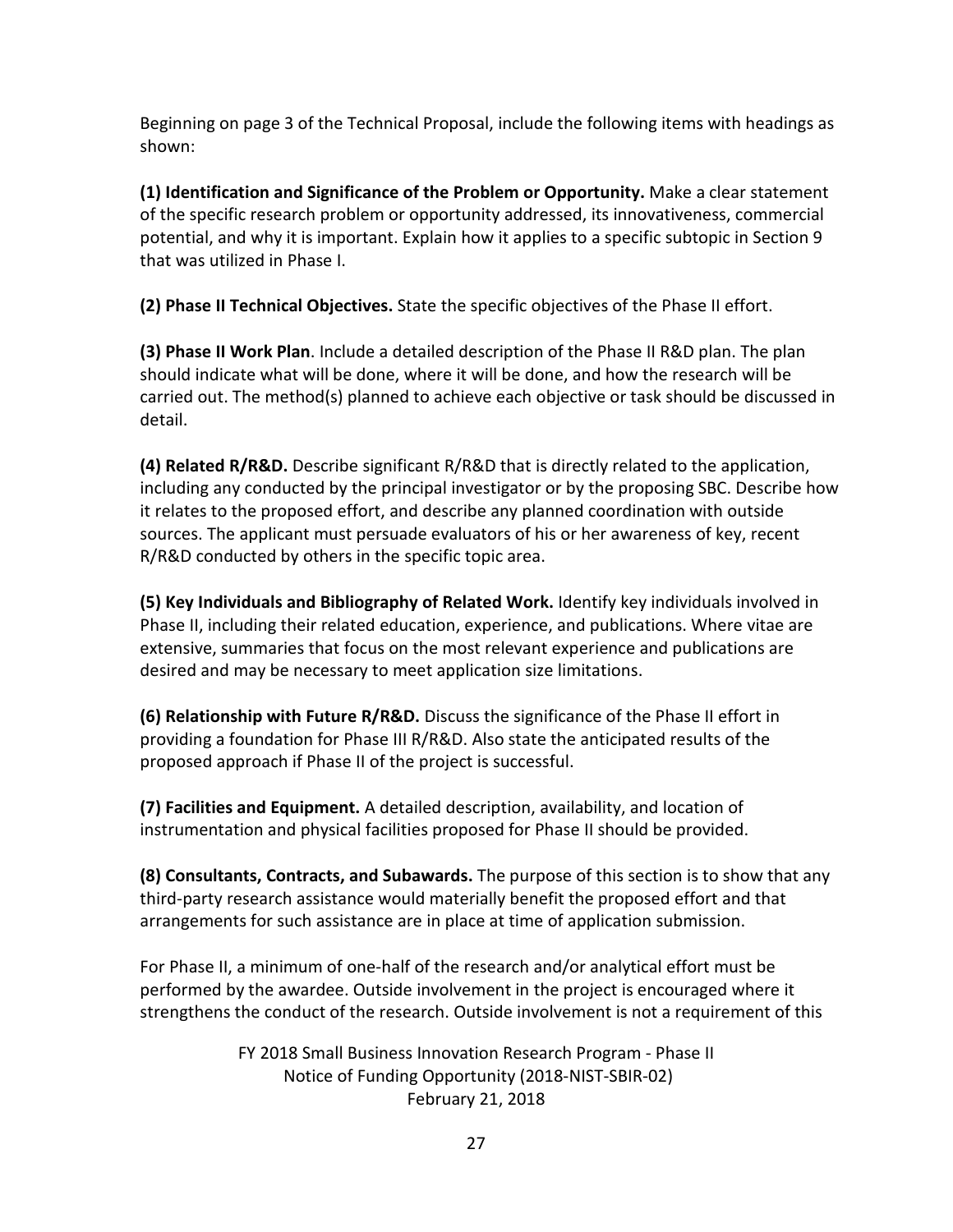program and is limited to no more than one-half of the research and/or analytical effort in Phase II. The total cost for all consultant fees, facility leases, usage fees, and other subcontract/subaward or purchase agreements may not exceed one-half of the total award.

No individual or entity may serve as consultant, contractor, or subrecipient if they:

- 1. had any role in suggesting, developing, or reviewing the NIST subtopic; or
- 2. have been the recipient of any NIST information on the subtopic not available to the public.

The following definitions apply to this NOFO:

1. Consultant - A person outside the firm, named in the application as contributing to the research, must provide a signed statement confirming his/her availability, role in the project, and agreed consulting rate for participation in the project.

2. Contract - Similarly, where a contract is involved in the research, the contractor institution must furnish a letter signed by an appropriate official describing the programmatic arrangements and confirming its agreement to participate in the research, with its proposed budget for this participation.

3. Subawards - As the funding instrument used in this program is financial assistance, an awardee might pass through funds to another organization to carry out part of the Federally-supported project. A "subaward" relationship fits the circumstances more appropriately than a contract to carry out part of the Federally-supported project. *See* 2 CFR §§ 200.92 (subaward), 200.93 (subrecipient), and 200.330 (Subrecipient and contractor determinations), respectively.

The subrecipient institution must furnish a letter signed by an appropriate official describing the programmatic arrangements and confirming its agreement to participate in the research, with its proposed budget for this participation.

**(9) Cooperative Research and Development Agreements (CRADA).** State if the applicant is a former or current CRADA partner with NIST, or with any other Federal agency, naming the agency, title of the CRADA, and any relationship with the proposed work. The statement of work of an SBIR award awarded under this NOFO cannot overlap with the statement of work of an existing CRADA with any federal agency, including NIST, with the awardee. NIST will consider whether there is any overlap on a case by case basis.

**(10) Guest Researcher.** State if the applicant or any of its consultants, contractors, or subrecipients or their employees is a domestic or foreign guest researcher at NIST (see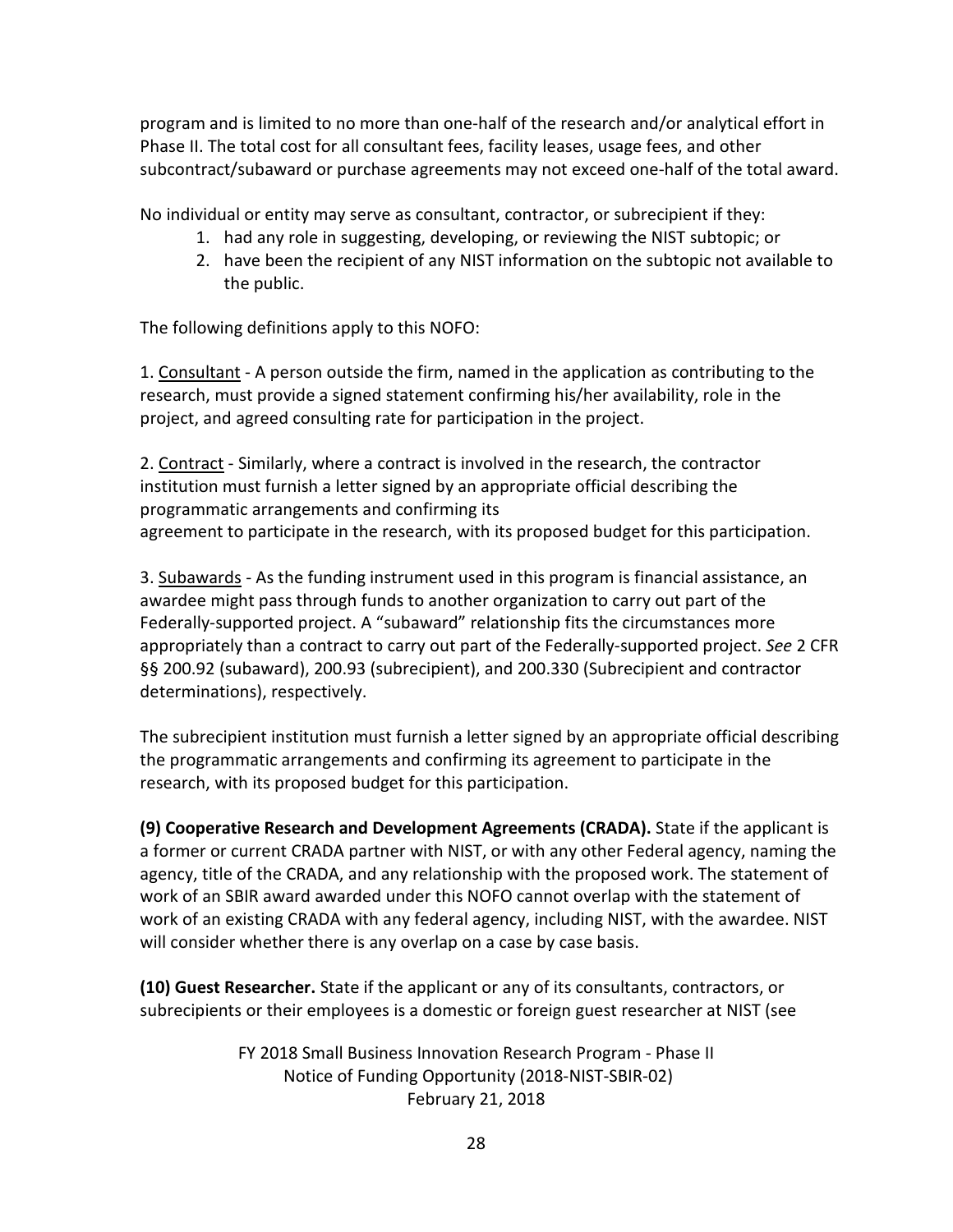[http://www.nist.gov/tpo/collaborations/guestresearchers.cfm\)](http://www.nist.gov/tpo/collaborations/guestresearchers.cfm), naming the sponsoring laboratory.

**(11) Cost Sharing.** Cost sharing is not required and is not considered during the evaluation process for Phase II applications.

**(12) Similar Applications or Awards. WARNING --** While it is permissible to submit identical applications or applications containing a significant amount of essentially equivalent work for consideration under numerous Federal program funding announcements, **it is unlawful to enter into a funding agreement requiring essentially equivalent work to an SBIR award (***see* **15 U.S.C. § 638(bb)(3)).** If there is any question concerning this, it must be disclosed to the soliciting agency or agencies before award.

If an application submitted in response to this NOFO is substantially the same as another application that has been funded, is now being funded, or is pending with another Federal Agency, the applicant must provide the following information:

(a) Names and addresses of agencies to which an application was submitted or from which an award was received.

(b) Date of application submission or date of award.

(c) Title, number, and date of NOFO(s) under which an application was submitted or award received.

(d) Specific applicable research topic(s) for each application submitted or award received.

(e) Title of research projects for each application submitted or award received.

(f) Name and title of principal investigator or project manager for each application submitted or award received.

If no equivalent application is under consideration or award for equivalent work received, a statement to that effect **must** be included in this section of the technical content area of the application.

#### **3.02.03 Commercialization Plan**

Attach a copy of your commercialization plan that follows the guidelines below.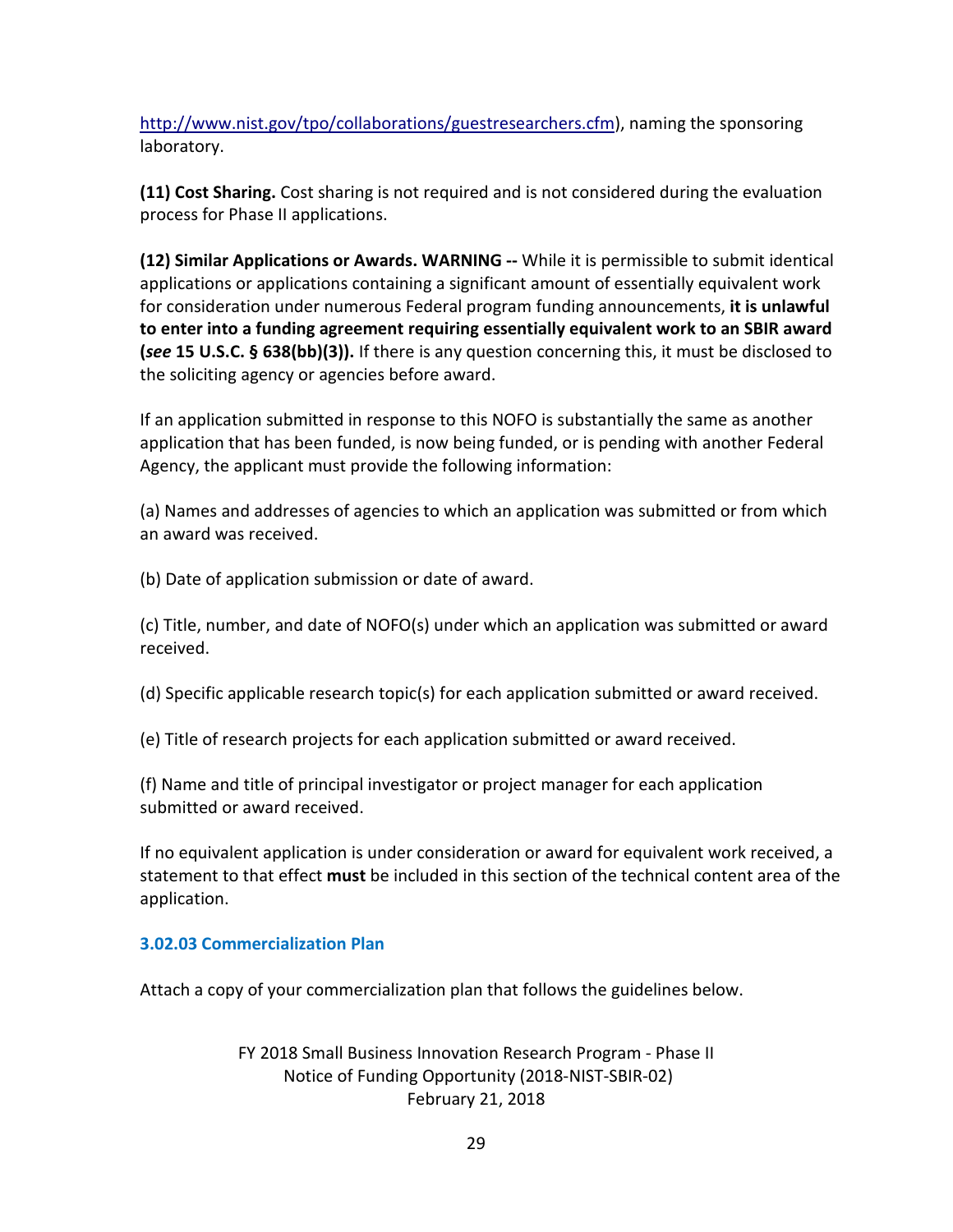An important criterion for selection of NIST Phase II awards is the potential for commercial applications of the research, as evidenced by one or more of the following:

- The Small Business Concern's record of commercializing SBIR and other research;
- The existence of Phase III follow-on funding commitments from the private sector or non-SBIR Government funding sources; and
- Other indicators of the concept's commercial potential.

There are no page limits (upper or lower) for the commercialization plan because each project is distinct and each company's vision for deploying its technology into the marketplace is unique.

The commercialization plan should provide information directly related to bringing the anticipated research results to market. For more information on preparing a commercialization plan, please visit the Small Business Administration website, Writing a Business Plan: [http://www.sba.gov/category/navigation-structure/starting-managing](http://www.sba.gov/category/navigation-structure/starting-managing-business/starting-business/how-write-business-plan)[business/starting-business/how-write-business-plan.](http://www.sba.gov/category/navigation-structure/starting-managing-business/starting-business/how-write-business-plan)

The commercialization plan should indicate how the Phase II research results are to be carried out in Phase III and should address the following areas:

**Company** - A brief description of your company, the nature of your business and field(s) of interest including core competencies, present size (number of employees and annual sales level), any current products that have had significant sales, history of previous Federal and non-Federal funding, and any growth in the company that can be attributed to the SBIR program.

**Commercial Applications** - A clear description of the product/service/process you plan on providing as a result of your Phase II research and the potential commercial application or use.

**Potential Markets and Customers** - Who will be your customers? What market(s) have you identified for this technology? What are your estimates of the size, growth potential, and monetary value of the market(s)? What is your estimated market share 5 years after the first sale?

**Competition** - Who are the major competitors in these markets, present or anticipated? What significant advantages do you anticipate your technology will have over the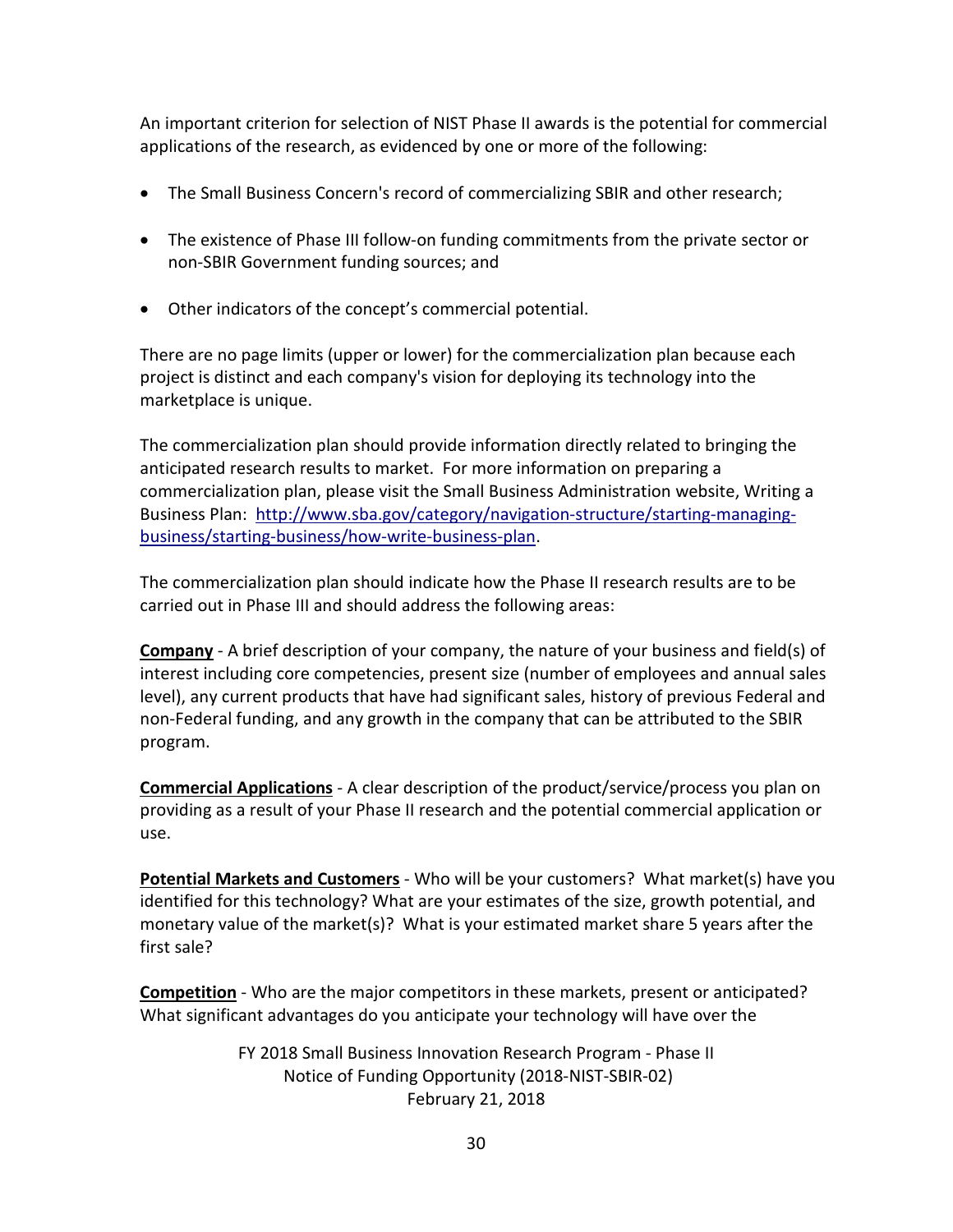competition? What is innovative about your anticipated technology or products? How do you intend to compete with competitors?

**Past Intellectual Property Success** - Have you filed one or more patents as a result of this SBIR project or taken other steps to protect intellectual property, such as copyright?

**Path to Commercialization** - A description of the approach you will take to convert your Phase II research results into a viable product/service/process for the marketplace. Include the following to the extent possible:

- a) Time Frame to Market. Include a timeline, with milestones, for bringing the invention to a point of practical application and to the marketplace. What is the estimated date of the first commercial sale?
- b) What are the hurdles or barriers to entry to overcome?
- c) A description of your available resources including manufacturing, marketing, technical, and how they will be employed to fulfill the development of the commercialization plan.
- d) Describe in some level of detail your strategy and the steps you will take to bring this technology to market and sell your product/process/service.
- e) Describe the nature and status of any third party relationships crucial to commercialization including, but not limited to other licenses required, sublicenses of the licensed NIST Invention (for "TT" projects), financing, research, marketing, distribution and manufacturing.
- f) Describe the existence of Phase III follow-on funding commitments from the private sector or non-SBIR Government funding sources, if any; and
- g) Provide any details for future plans to file one or more patents resulting from this project.

**Assistance and Mentoring** - Plans for securing needed technical or business assistance through mentoring, partnering, or through arrangements with state assistance programs, Small Business Development Centers (SBDCs), Manufacturing Extension Partnership Centers, or other assistance providers.

## **3.02.04 Phase I Final Report**

Attach a copy of your Phase I Final Report.

# <span id="page-30-0"></span>**4.0 METHOD OF SELECTION AND EVALUATION CRITERIA**

## <span id="page-30-1"></span>**4.01 Introduction**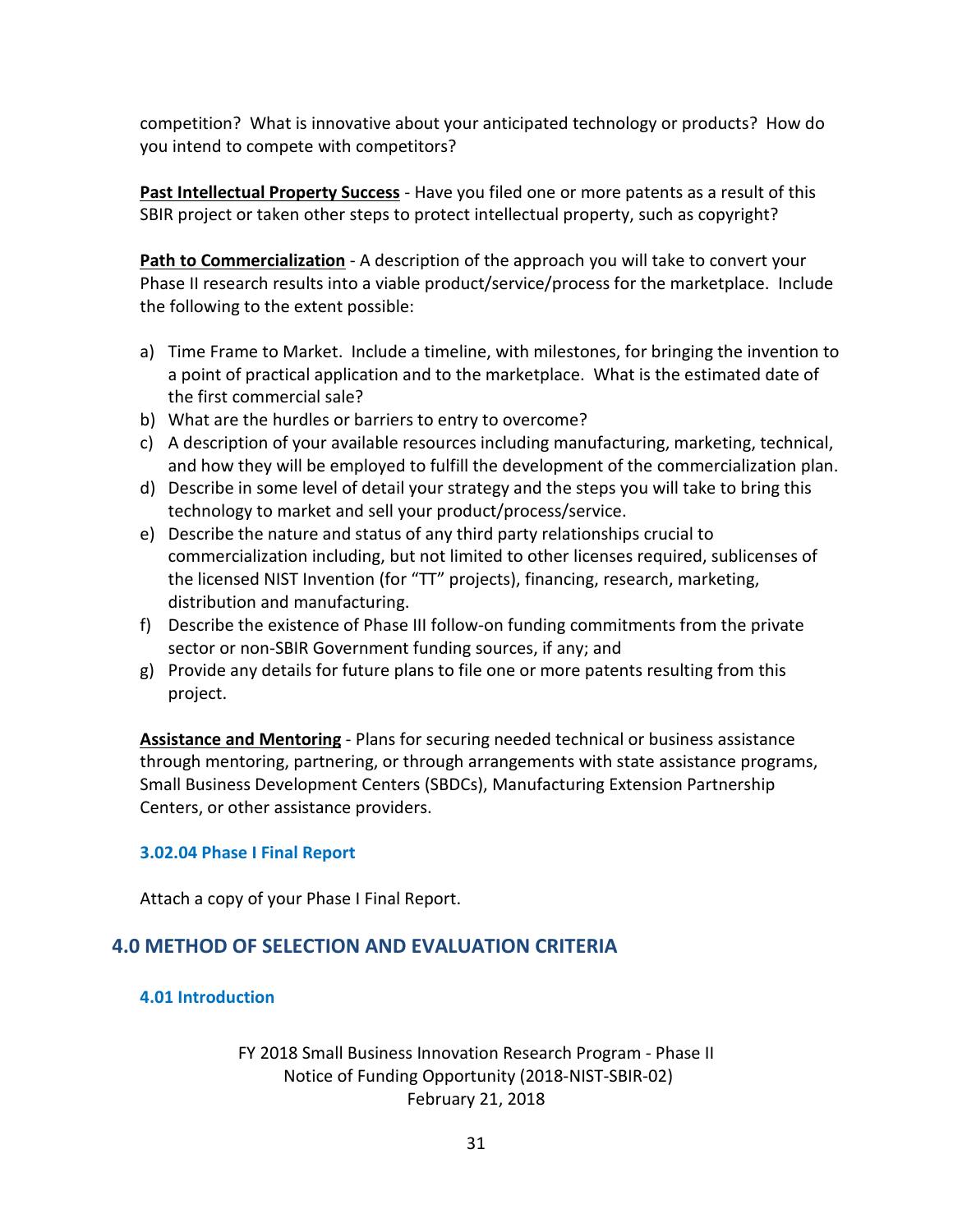All applications will be evaluated and judged on a competitive basis. Applications will be evaluated based only on information provided in the application. Applications will be initially screened to determine responsiveness, eligibility, and completeness (see Sections 4.02 and 8.01). Applications passing these initial screenings will be technically evaluated in accordance with the evaluation criteria (see Section 4.03). Each application will be judged on its own merit. NIST is under no obligation to fund any application or any specific number of applications in a given topic. NIST may elect to fund several or none of the applications for the same topic or subtopic. If an application is submitted for a subtopic that requires a license to use a NIST-owned invention covered by a patent or patent application and such NIST-owned invention has become unavailable for licensing prior to the close of this NOFO in the field of use relevant to the subtopic, NIST has the sole discretion to deem such application ineligible under the subtopic.

#### <span id="page-31-0"></span>**4.02 Phase II Screening Criteria**

Please carefully read the entire NOFO and review the following Phase II Screening Criteria to assure that your application meets NIST requirements. Phase II applications that do not satisfy all the screening criteria will not be reviewed and will be eliminated from consideration for award. However, NIST, in its sole discretion, may continue the review process for an application that is missing minor non-substantive information, the absence of which may easily be rectified. The screening criteria are:

(1) The application must be received by NIST before the deadline specified in Section 6.01.

(2) The proposing firm must qualify as eligible according to the criteria provided in Section 1.03.

(3) The Phase II application must include all required forms and documents listed in Section 8.01:

- i) SF-424, Application for Federal Assistance
- ii) SF424A, Budget Information Non-Construction Programs
- iii) SF-424B, Assurances Non-Construction Programs
- iv) CD-511, Certification Regarding Lobbying
- v) SF-LLL Disclosure of Lobbying Activities (if applicable)
- vi) Technical Content see Section 3.02
	- a. Cover Sheet see Section 3.02.01
	- b. Technical Proposal see Section 3.02.02
	- c. Commercialization Plan see Section 3.02.03
	- d. Phase I Final Report see Section 3.02.04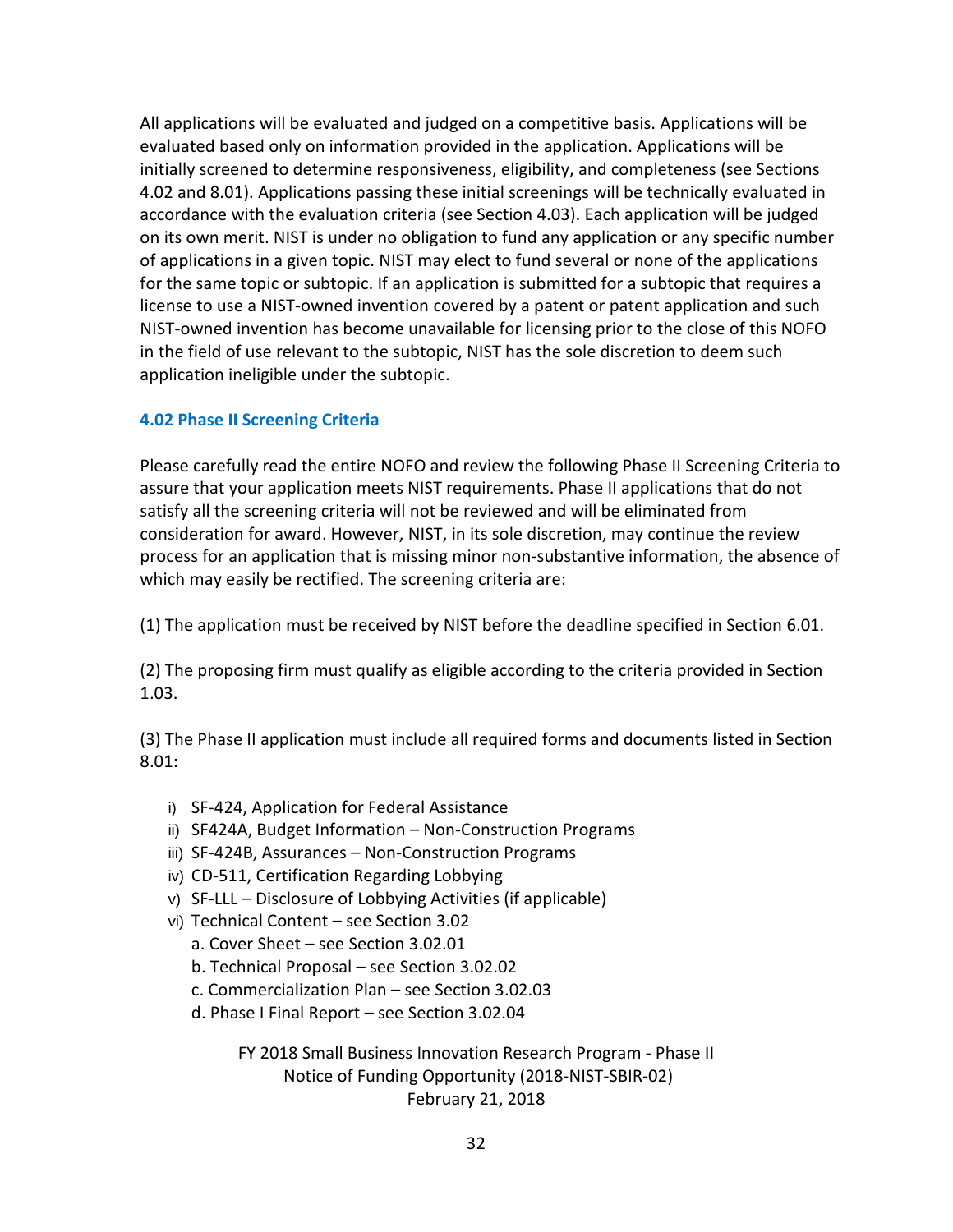- vii) Budget Narrative see Section 8.01.7
- viii) Indirect Cost Rate Agreement see Section 8.01.8
- ix) SBA Company Registry Form see Section 8.01.9
- x) Data Management Plan -see Section 8.01.10
- xi) Research and Related Personal Data see Section 8.01.11
- xii) Compliance with SBIR Program Requirements, Applicant Fraud Awareness Training Certificate of Training Completion – see Section 8.01.12

(4) The Phase II total proposed budget must not exceed \$300,000. For Phase II, a minimum of one-half of the research and/or analytical effort must be performed by the awardee. The total cost for all consultant fees, facility leases, usage fees, and other subcontract/subaward or purchase agreements may not exceed one-half of the total award (Section 1.03).

(5) The feasibility research duration for the Phase II project must not exceed 24 months.

(6) If an application is submitted for a subtopic that requires a license to use a NIST-owned invention covered by a patent or patent application, the relevant NIST-owned invention must be available for licensing prior to the close of this NOFO in the field of use relevant to the subtopic.

#### <span id="page-32-0"></span>**4.03 Phase II Evaluation Criteria**

Phase II applications that comply with the screening criteria in Section 4.02 will undergo a scored technical review process.

**Technical Review.** The applications will be evaluated by three reviewers in accordance with the following equally weighted criteria, on a scale of 1 to 5, for a maximum of 20 points:

(1) The soundness of the technical approach to the proposed research.

(2) The likelihood the proposed effort will yield significant results leading to a product within the subtopic as described in the commercialization plan.

(3) The likelihood the proposed approach will contribute to the field of study of the subtopic.

(4) Qualifications of the proposed principal/key investigators, supporting staff, and consultants as they relate to accomplishing the proposed research effort.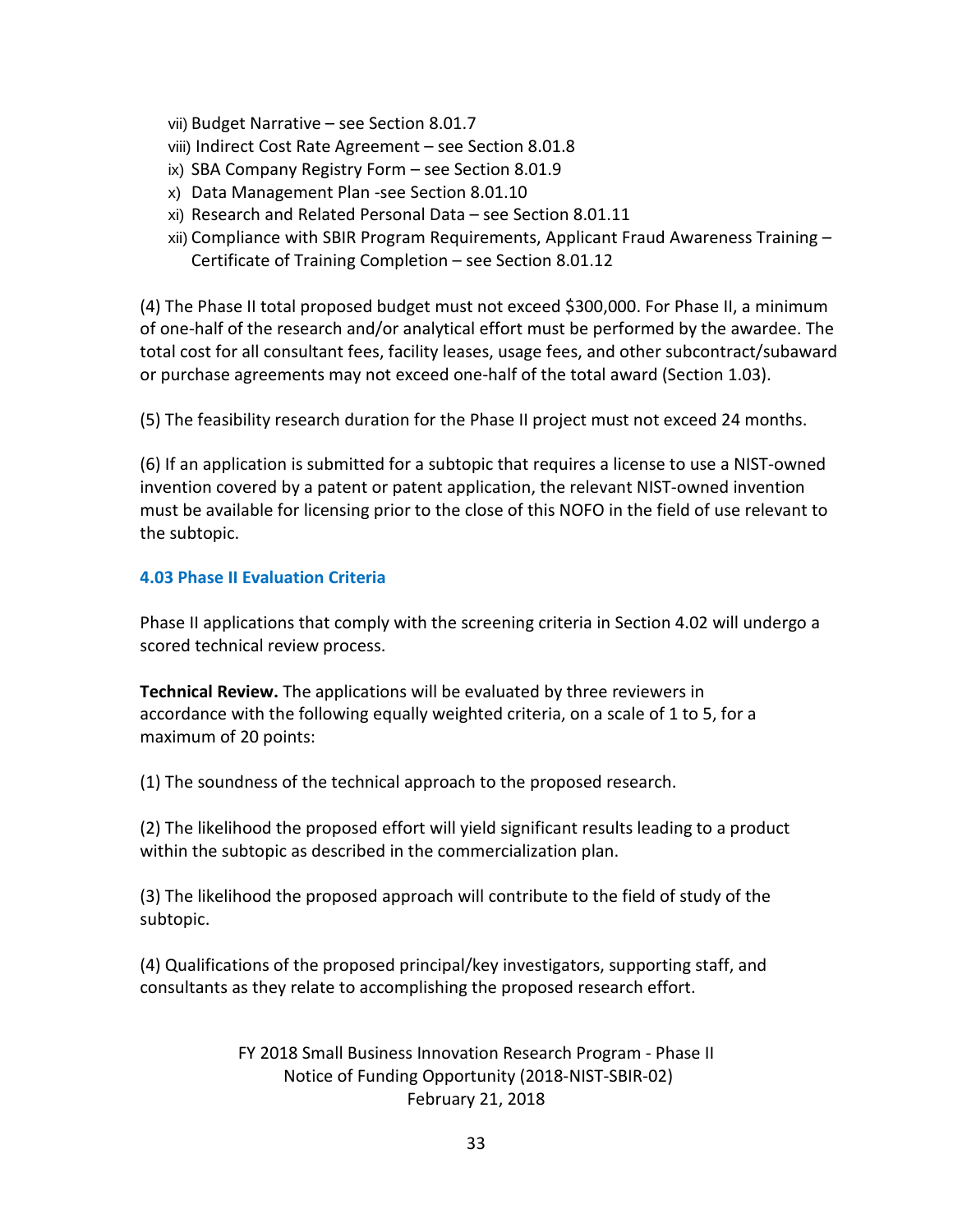Technical reviewers will base their evaluations only on information contained in the application.

Applicants should be specific and clear when writing their applications and not assume information not clearly spelled out can be inferred by the reviewer. No technical clarifications may be made after application submission. The Selecting Official will determine the average score above which applications will be considered "technically superior." Applications not rated as technically superior will not be considered further.

## <span id="page-33-0"></span>**4.04 Phase II Award Selections**

Final selection recommendations will be made by the Selecting Official, the Director of the NIST Technology Partnerships Office, or designee, considering the following selection factors:

- (1) Scores, comments and recommendations provided by the technical reviewers;
- (2) diversity across the sub-topics and participants;
- (3) possible duplication of other federally-funded research;
- (4) availability of funding.

The Selecting Official will give preference to applicants that have received fewer than 20 SBIR awards in the past. In the event of a "tie" between applications, manufacturing-related projects, as well as those regarding energy efficiency and renewable energy system will receive priority in the award selection process. NIST may select some, all, or none of the applications, or part(s) of any particular application. Subsequent to the assessment and prior to award, NIST may ask for supplemental information and may negotiate the scope and amount of the award. The final approval of selected applications and issuance of awards will be by the NIST Grants Officer. The award decisions of the NIST Grants Officer are final.

## **4.04.01 Federal Awarding Agency Review of Risk Posed by Applicants**

After applications are proposed for funding by the selecting official, the NIST Grants Management Division (GMD) performs administrative reviews, which may include a review of the financial stability of an applicant, the quality of the applicant's management systems, the history of performance, and/or the applicant's ability to effectively implement statutory, regulatory, or other requirements imposed on non-Federal entities. Upon review of these factors, if appropriate, special conditions that correspond to the degree of risk may be applied to an award.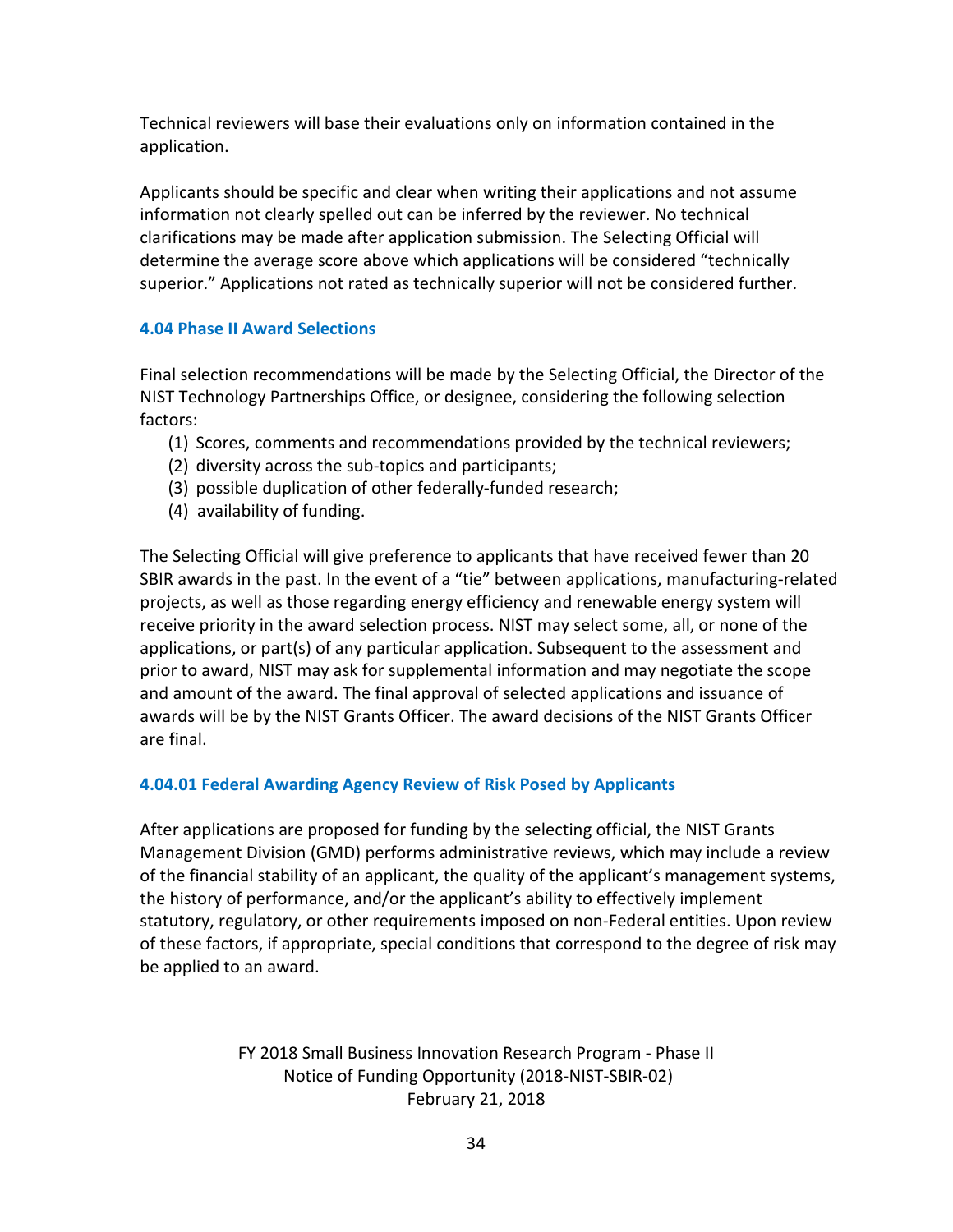In addition, prior to making an award where the total Federal share is expected to exceed the simplified acquisition threshold (currently \$150,000), NIST GMD will review and consider the publicly available information about that applicant in the Federal Awardee Performance and Integrity Information System (FAPIIS). An applicant may, at its option, review and comment on information about itself previously entered into FAPIIS by a Federal awarding agency. As part of its review of risk posed by applicants, NIST GMD will consider any comments made by the applicant in FAPIIS in making its determination about the applicant's integrity, business ethics, and record of performance under Federal awards.

Upon completion of the pre-award risk assessment, the Grants Officer will make a responsibility determination concerning whether the applicant is qualified to receive the subject award and, if so, whether appropriate special conditions that correspond to the degree of risk posed by the applicant should be applied to an award.

#### **4.04.02 Release of Proposal Review Information**

After final award decisions have been announced, the reviewers' technical evaluations of applications that passed the screening criteria will be provided to the applicant with written notification of award/non-award. The identity of the reviewers will not be disclosed.

# <span id="page-34-0"></span>**5.0 CONSIDERATIONS**

#### <span id="page-34-1"></span>**5.01 Awards**

Through 2 C.F.R. § 1327.101, the Department of Commerce adopted **Uniform Administrative Requirements, Cost Principles, and Audit Requirements for Federal Awards** at 2 C.F.R. Part 200, which apply to awards in this program. Refer to <http://go.usa.gov/SBYh> and<http://go.usa.gov/SBg4>.

The **Department of Commerce Financial Assistance Standard Terms and Conditions** will apply to this award. A current version of these terms, dated March 28, 2017, is available at <https://go.usa.gov/xXRxK> .

The **Department of Commerce Pre-Award Notification Requirements for Grants and Cooperative Agreements**, 79 FR 78390 (December 30, 2014), are applicable to this NOFO and are available at [http://go.usa.gov/hKkR.](http://go.usa.gov/hKkR)

Contingent upon availability of funds, NIST anticipates making at least six (6) Phase II awards of no more than \$300,000 each. The total performance period shall be no more than 24 months beginning on the agreement start date. A period of one (1) month is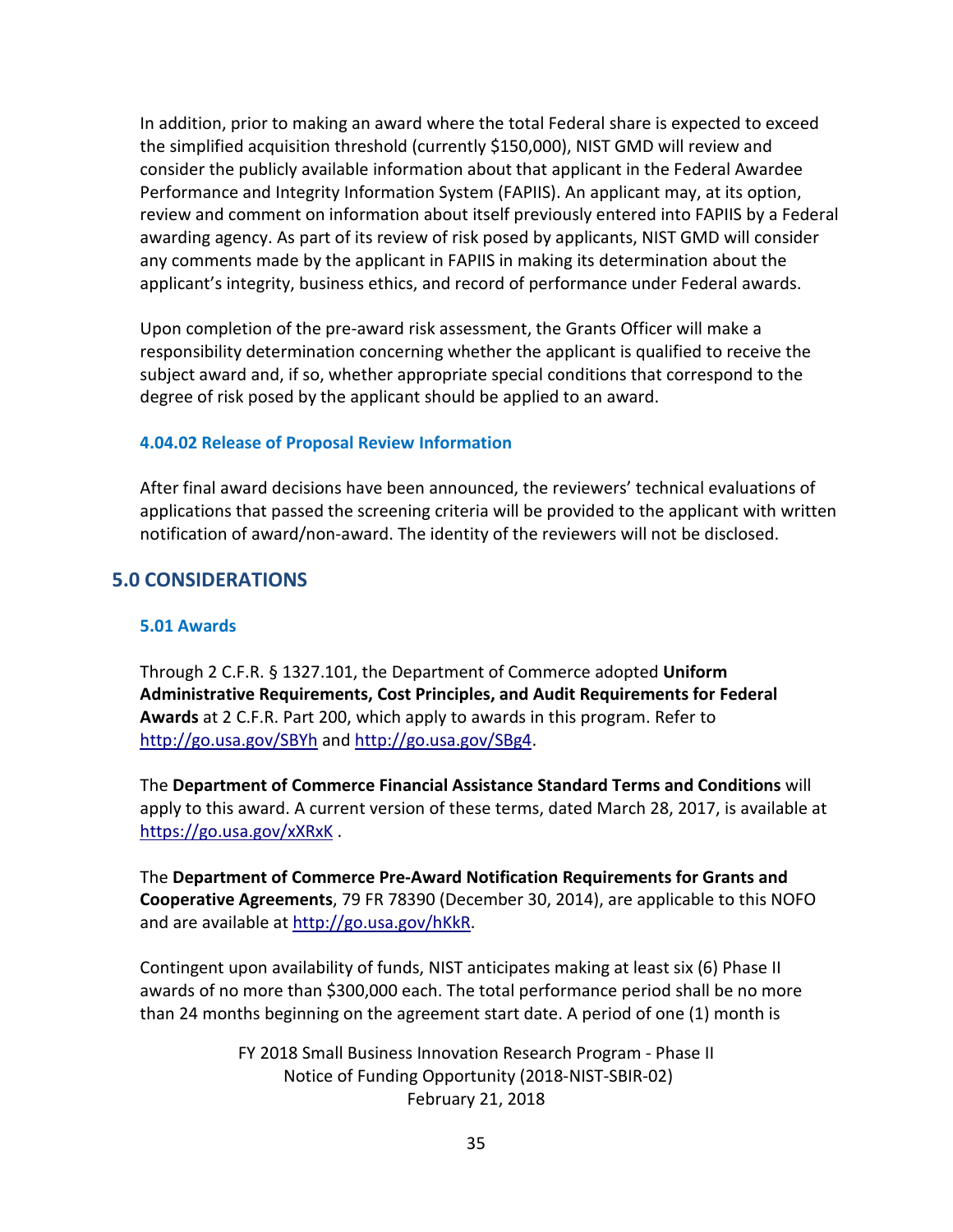allotted after the 24 month R&D duration for the awardee to prepare and submit a final report.

Phase II awards shall be for no more than \$300,000. The R&D activity period of performance should not exceed 24 months. One year after completing the R&D activity, the awardee shall be required to report on its commercialization activities. The total period of performance for Phase II is 36 months.

It is anticipated that approximately half of the Phase I awardees will receive Phase II awards, depending upon the availability of funds. To provide for an in-depth review of the Phase I final report and the Phase II application, Phase II awards will be made approximately 4 months after the completion of Phase I, contingent upon availability of funds.

Funding for the program listed in this notice is contingent upon the availability of Fiscal Year 2018 appropriations. NIST issues this notice subject to the appropriations made available under the current continuing resolution funding the Department of Commerce, the Bipartisan Budget Act of 2018, Section 20101 of Subdivision 3 of Division B of Public Law 115-123, February 9, 2018. NIST anticipates making awards for the program listed in this notice provided that funding for Fiscal Year 2018 is continued beyond March 23, 2018, the expiration of the current continuing resolution. In no event will NIST or the Department of Commerce be responsible for proposal preparation costs if these programs fail to receive funding or are cancelled because of agency priorities. Publication of this announcement does not oblige NIST or the Department of Commerce to award any specific project or to obligate any available funds.

In no event will NIST or the Department of Commerce be responsible for application preparation costs. This NOFO does not obligate NIST or the Department of Commerce to make any awards under Phase II. Furthermore, NIST will not fund any costs incurred by the applicants before awards are made. Publication of this NOFO does not oblige NIST or the Department of Commerce to award any specific project or to obligate any available funds.

#### <span id="page-35-0"></span>**5.02 Reporting Requirements**

Phase II awardees will be required to submit three interim progress reports, a final report, and a commercialization report. Generally, Phase II reports are due at 6, 12, 18, 24, and 36 months after the start of the award.

Performance (technical) reports should include technical details regarding the research conducted up to that point in the project and provide detailed plans for the next stages of the project. Consideration will be given to changes from the solicited and proposed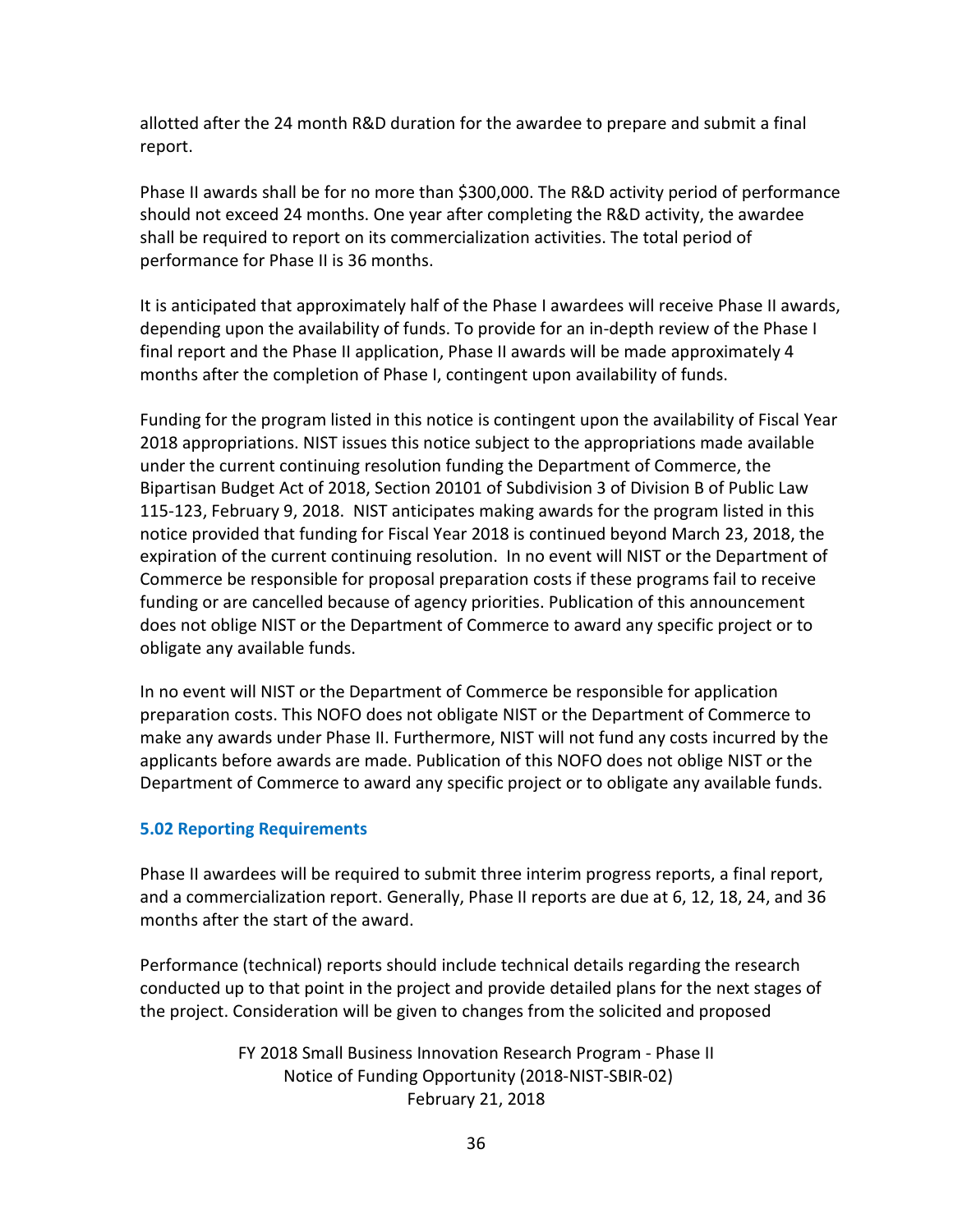milestones if results from experimentation warrant a deviation from the plan. Inclusion of proprietary information within the performance (technical) reports and final report may be necessary in order to effectively communicate progress and gain appropriate consultation from NIST experts regarding next steps. All such proprietary information must be marked by the awardee according to instructions provided in Section 5.04.02.(d)(1).

Final reports shall include a single-page project summary as the first page. The remainder of the report should indicate the research objectives, research work carried out, results obtained, and estimates of technical feasibility.

All final reports must carry an acknowledgment on the cover page such as: "This material is based upon work supported by the National Institute of Standards and Technology (NIST) under cooperative agreement \_\_\_\_\_\_\_\_\_\_\_\_\_\_\_. Any opinions, findings, conclusions or recommendations expressed in this publication are those of the author(s) and do not necessarily reflect the views of NIST."

The Phase II commercialization report should include the following: (a) A description of the company's efforts to further develop, commercialize, and derive revenues from the technology resulting from this SBIR award. If work has ended on the project, please provide an explanation.

(b) Information about any follow-on funding commitment(s) and investments to further the development and/or commercialize the Phase II technology. If follow-on funding was not obtained, provide possible reasons.

(c) Details about products and/or processes being developed, used for other projects, or currently in the marketplace resulting from the SBIR project.

(d) A list of any patents or published patent applications resulting from the SBIR project.

(e) Sales revenue from new products or processes received from the commercialization of this SBIR project include: sales, manufacturing, product licensing, royalties, consulting, contracts, or other.

To help assess the effectiveness of our program in meeting programmatic and SBIR objectives, NIST may periodically request information from small businesses about progress taken towards commercialization of the technology after the completion of Phase I and II awards.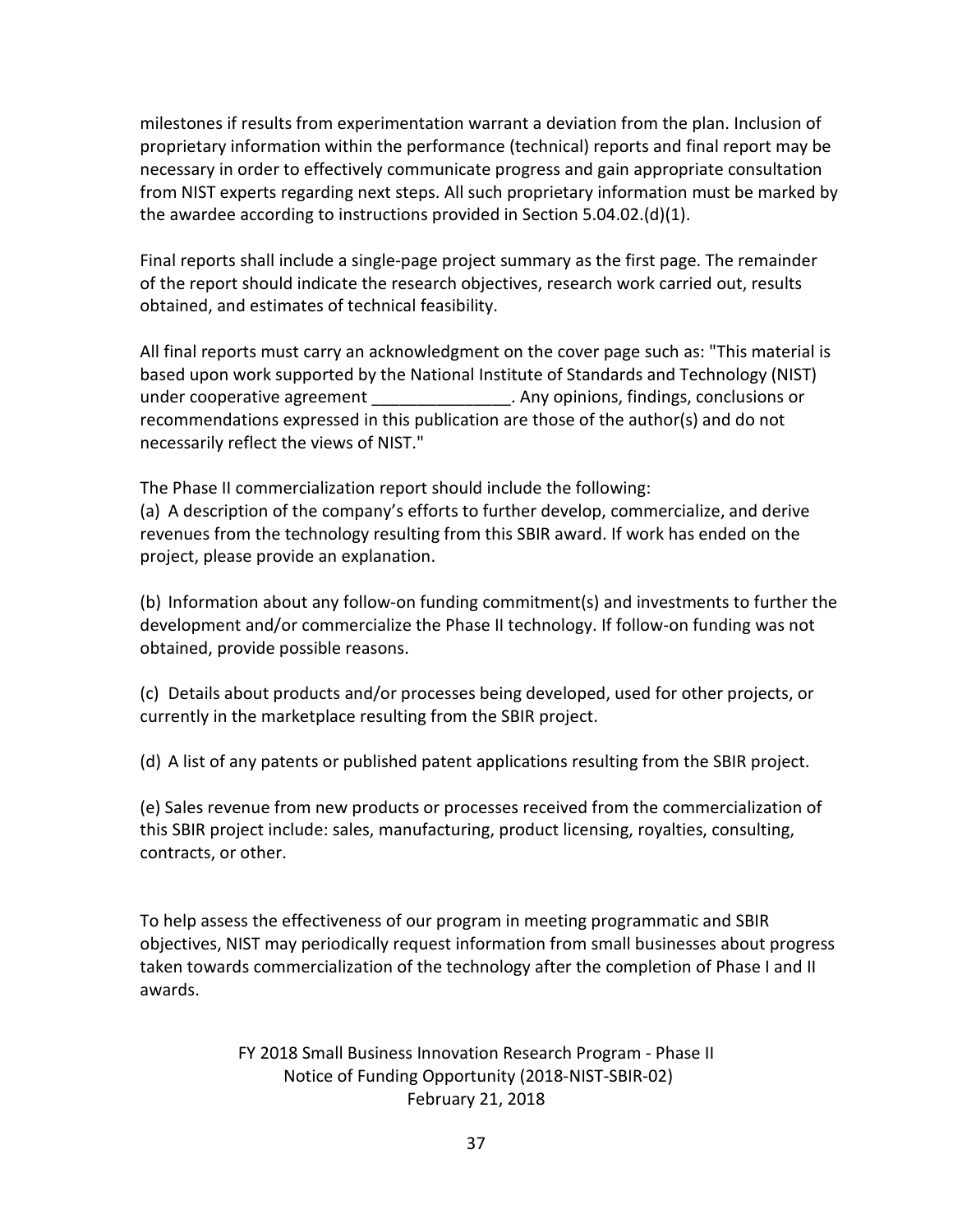#### **5.03 Payment Schedule**

Cooperative agreements will include an award term with electronic payment system information. Pursuant to 2 C.F.R. § 200.305 awardees are to be paid in advance, provided they maintain or demonstrate the willingness to maintain: written procedures that minimize the time elapsing between the transfer of funds and disbursement by the recipient, and financial management systems that meet the standards for fund control and accountability as established in 2 C.F.R. § 200.302. Advances of funds to a recipient organization shall be limited to the minimum amounts needed and be timed to be in accordance with the actual, immediate cash requirements of the recipient organization in carrying out the purpose of the approved program or project.

The Department of Commerce policy requires that in the usual case, non-Federal entities time advance payment requests so that Federal funds are on hand for a maximum of three calendar days before being disbursed by the non-Federal entity for eligible award costs. In no case should advances exceed the amount of cash required for a 30-day period.

#### **5.04 Innovations, Inventions and Patents**

#### **5.04.01 Proprietary Information Proposals**

Applicants are discouraged from submitting proprietary information unless the information is deemed essential for proper evaluation of the application. If proprietary information is provided by an applicant in a proposal, which constitutes a trade secret, proprietary commercial or financial information, confidential personal information or data affecting the national security, it will be treated in confidence, to the extent permitted by law. This information must be clearly marked by the applicant with the term "confidential proprietary information" and the following legend must appear on the title page of the proposal:

"These data shall not be disclosed outside the Government and shall not be duplicated, used, or disclosed in whole or in part for any purpose other than evaluation of this proposal. If a funding agreement is awarded to this applicant as a result of or in connection with the submission of these data, the Government shall have the right to duplicate, use, or disclose the data to the extent provided in the funding agreement and pursuant to applicable law. This restriction does not limit the Government's right to use information contained in the data if it is obtained from another source without restriction. The data subject to this restriction are contained on pages of this proposal."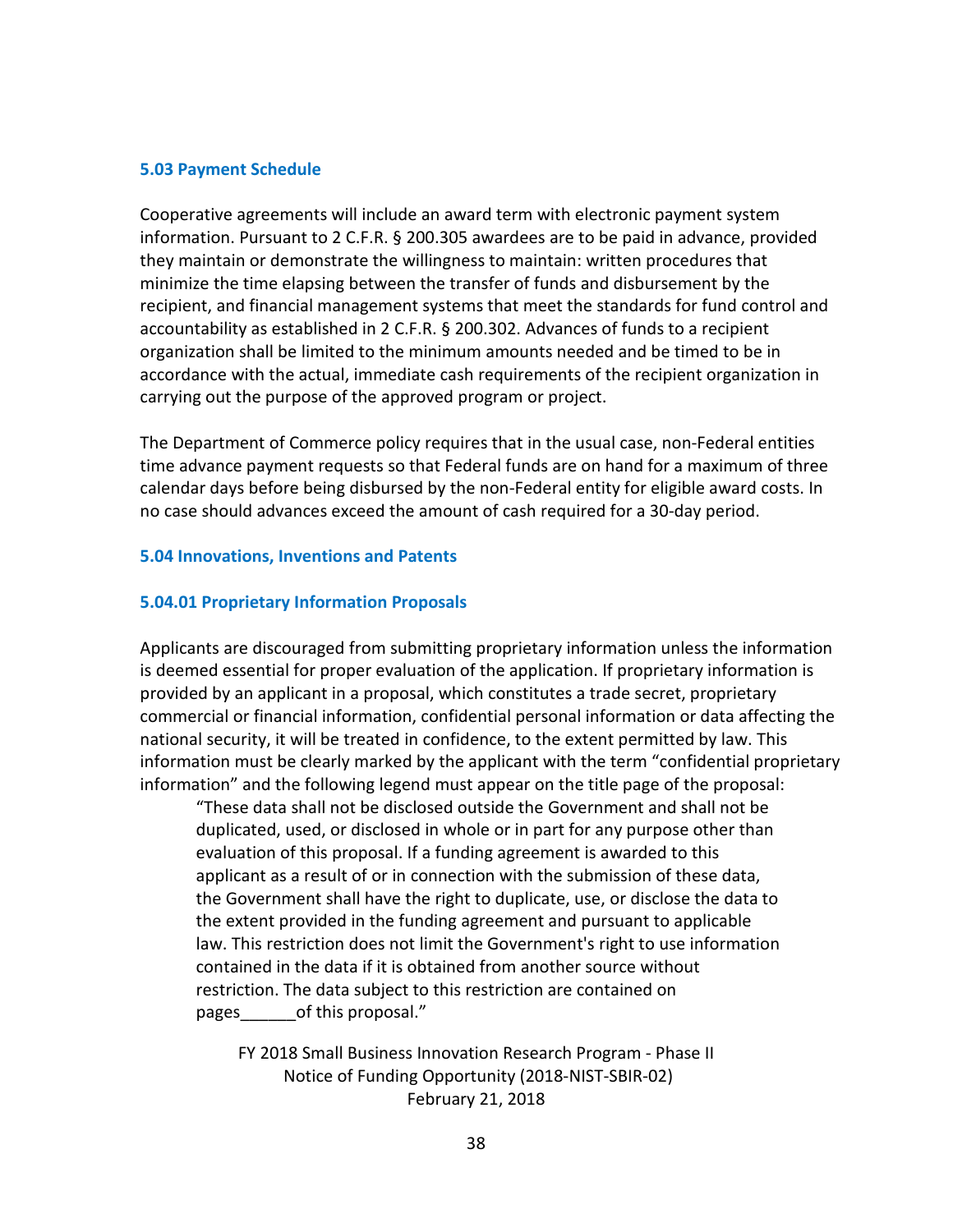Any other legend may be unacceptable to the Government and may constitute grounds for removing the proposal from further consideration, without assuming any liability for inadvertent disclosure. The Government will limit dissemination of such information to within official channels. Information contained in unsuccessful proposals will remain the property of the applicant. The Government may, however, retain copies of all proposals. Public release of information in any proposal submitted will be subject to existing statutory and regulatory requirements. These provisions are consistent with and do not supersede, conflict with, or otherwise alter the employee obligations, rights, or liabilities created by existing statute or Executive order relating to (1) classified information, (2) communications to Congress, (3) the reporting to an Inspector General of a violation of any law, rule, or regulation, or mismanagement, a gross waste of funds, an abuse of authority, or a substantial and specific danger to public health or safety, or (4) any other whistleblower protection. The definitions, requirements, obligations, rights, sanctions, and liabilities created by controlling Executive orders and statutory provisions are incorporated into this agreement and are controlling.

### **5.04.02 Rights in Data Developed Under SBIR Funding Agreements**

In lieu of Department of Commerce Financial Assistance Standard Terms and Conditions (dated March 31, 2017, available at [https://go.usa.gov/xXRxK\)](https://go.usa.gov/xXRxK), Section C.03, Intellectual Property Rights, the following terms and conditions will apply to and be included in all SBIR awards issues under this NOFO:

**(a)** *Definitions*. As used in regards this NOFO and awards made pursuant to this NOFO:

"**Computer database**" or "**database**" means a collection of recorded information in a form capable of, and for the purpose of, being stored in, processed, and operated on by a computer. The term does not include computer software.

"**Computer software**" (1) means: (i) computer programs that comprise a series of instructions, rules routines, or statements, regardless of the media in which recorded, that allow or cause a computer to perform a specific operation or series of operations; and (ii) recorded information comprising source code listings, design details, algorithms, processes, flow charts, formulas, and related material that would enable the computer program to be produced, created, or compiled; and (2) does not include computer databases or computer software documentation.

"**Computer software documentation**" means owner's manuals, user's manuals, installation instructions, operating instructions, and other similar items, regardless of storage medium,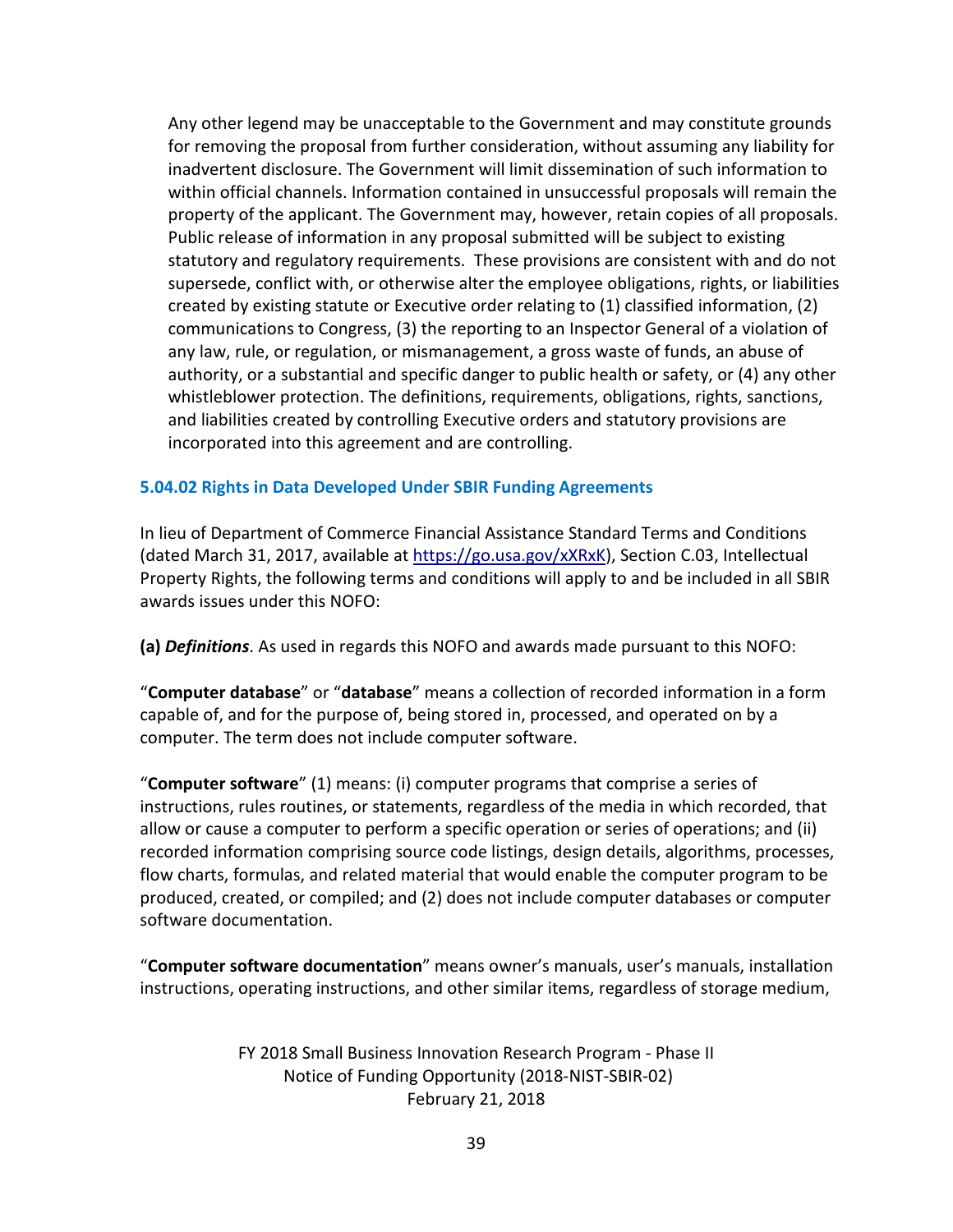that explain the capabilities of the computer software or provide instructions for using the software.

"**Data**" means recorded information, regardless of form or the media on which it may be recorded. The term includes technical data and computer software. The term does not include information incidental to contract administration, such as financial, administrative, cost or pricing or management information.

*"***Form, fit, and function data**" means data relating to items, components, or processes that are sufficient to enable physical and functional interchangeability as well as data identifying source, size, configuration, mating and attachment characteristics, functional characteristics, and performance requirements. For computer software it means data identifying source, functional characteristics, and performance requirements but specifically excludes the source code, algorithms, processes, formulas, and flow charts of the software. "Limited rights data" means data (other than computer software) developed at private expense that embody trade secrets or are commercial or financial and confidential or privileged.

"**Restricted computer software**" means computer software developed at private expense and that is a trade secret; is commercial or financial and confidential or privileged; or is copyrighted computer software; including modifications of the computer software.

"**SBIR data**" means data first produced by an Awardee that is a small business concern in performance of a small business innovation research award issued under the authority of 15 U.S.C. § 638, which data are not generally known, and which data without obligation as to its confidentiality have not been made available to others by the Awardee or are not already available to the Government.

"**SBIR rights**" means the rights in SBIR data set forth in the SBIR Rights Notice of paragraph (d) of this clause.

**"Technical data"** means recorded information (regardless of the form or method of the recording) of a scientific or technical nature (including computer databases and computer software documentation). This term does not include computer software or financial, administrative, cost or pricing, or management data or other information incidental to contract administration. (*See* 41 U.S.C. § 403(8)).

**"Unlimited rights"** means the right of the Government to use, disclose, reproduce, prepare derivative works, distribute copies to the public, and perform publicly and display publicly, in any manner and for any purpose whatsoever, and to have or permit others to do so.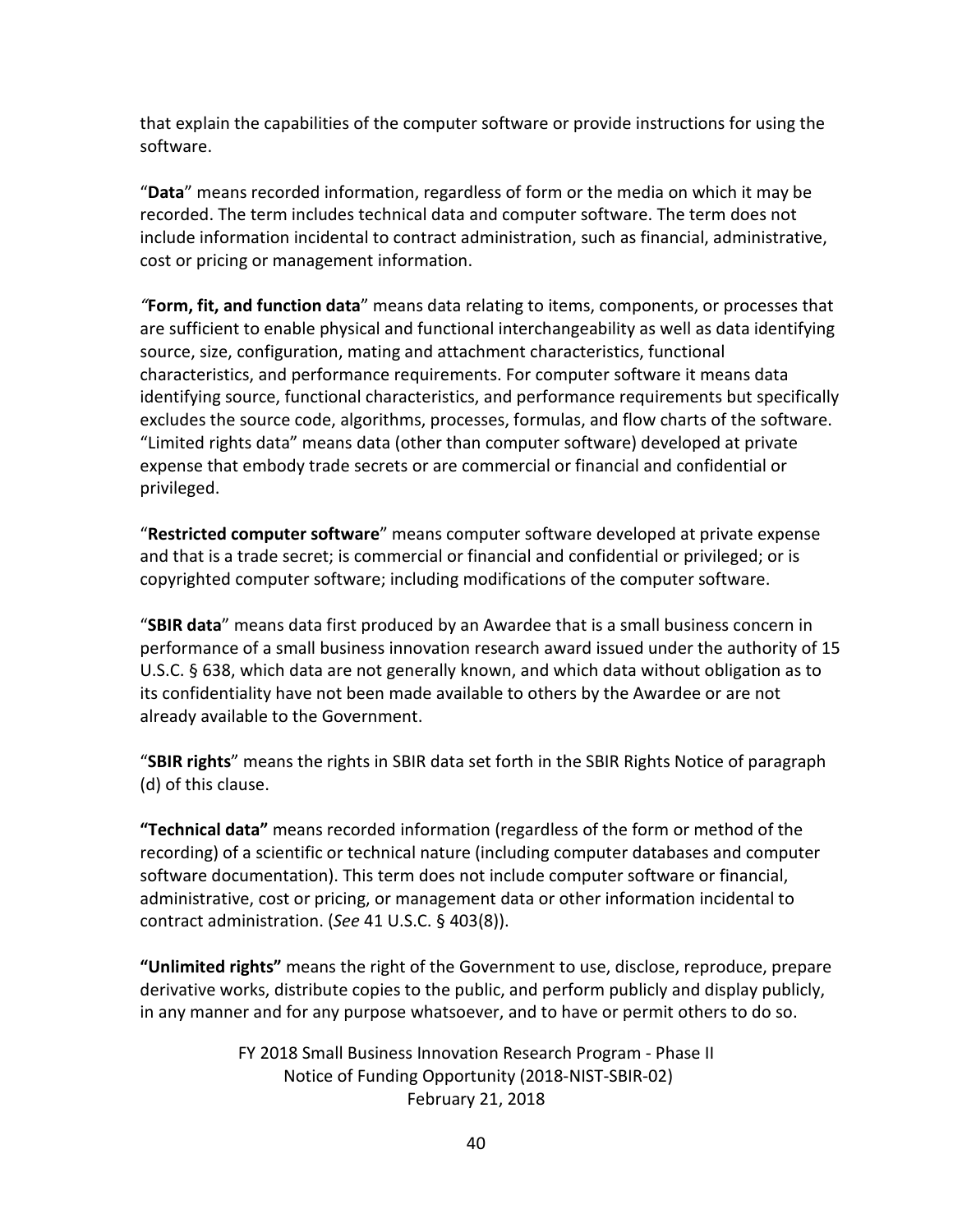# **(b)** *Allocation of rights*.

(1) Except as provided in paragraph (c) section regarding copyright, the Government shall have unlimited rights in—

> (i) Data specifically identified in this award as data to be delivered without restriction;

(ii) Form, fit, and function data delivered under this award;

(iii) Data delivered under this award (except for restricted computer software) that constitute manuals or instructional and training material for installation, operation, or routine maintenance and repair of items, components, or processes

delivered or furnished for use under this award; and

(iv) All other data delivered under this award unless provided otherwise for SBIR data in accordance with paragraph (d) of this clause or for limited rights data or restricted computer software in accordance with paragraph (f) of this clause.

(2) The Awardee shall have the right to  $-$ 

(i) Assert copyright in data first produced in the performance of this award to the extent provided in paragraph (c)(1) of this clause;

(ii) Protect SBIR rights in SBIR data delivered under this award in the manner and to the extent provided in paragraph (d) of this clause;

(iii) Substantiate use of, add, or correct SBIR rights or copyright notices and to take other appropriate action, in accordance with paragraph (e) of this clause; and (iv) Withhold from delivery those data which are limited rights data or restricted computer software to the extent provided in paragraph (f) of this clause.

# **(c)** *Copyright***.**

(1) *Data first produced in the performance of this award*.

(i) Except as otherwise specifically provided in this award, the Awardee may assert copyright subsisting in any data first produced in the performance of this award. (ii) When asserting copyright, the Awardee shall affix the applicable copyright notice of 17 U.S.C. § 401 or § 402 and an acknowledgment of Government sponsorship (including award number).

(iii) For data other than computer software, the Awardee grants to the Government, and others acting on its behalf, a paid-up nonexclusive, irrevocable, worldwide license to reproduce, prepare derivative works, distribute copies to the public, and perform publicly and display publicly, by or on behalf of the Government. For computer software, the Awardee grants to the Government, and others acting on its behalf, a paid-up, nonexclusive, irrevocable, worldwide license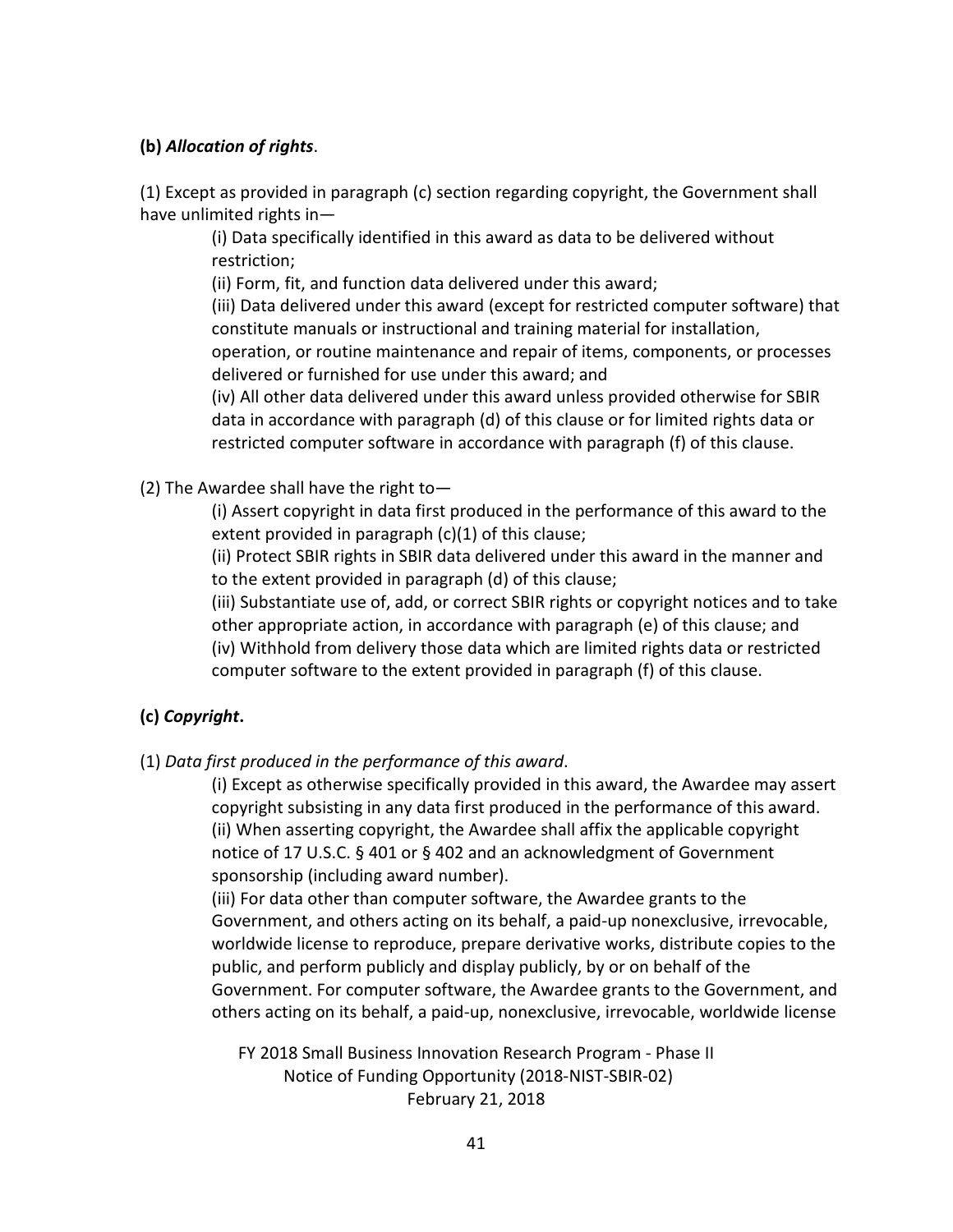in such copyrighted computer software to reproduce, prepare derivative works, and perform publicly and display publicly, by or on behalf of the Government.

(2) *Data not first produced in the performance of this award.* The Awardee shall not, without prior written permission of the Grants Officer, incorporate in data delivered under this award any data that are not first produced in the performance of this award unless the Awardee: (i) identifies such data; and (ii) grants to the Government, or acquires on its behalf, a license of the same scope as set forth in subparagraph  $(c)(1)$  of this clause.

(3) *Removal of copyright notices*. The Government will not remove any copyright notices placed on data pursuant to this paragraph (c), and will include such notices on all reproductions of the data.

## **(d)** *Rights to SBIR data.*

(1) The Awardee is authorized to affix the following "SBIR Rights Notice" to SBIR data delivered under this award and the Government will treat the data, subject to the provisions of paragraphs (e) and (f) of this clause, in accordance with such Notice:

#### **SBIR Rights Notice**

These SBIR data are furnished with SBIR rights under Award No.\_\_\_\_\_ (and contract or subaward \_\_\_\_\_, if appropriate). For a period of 4 years, unless extended, after acceptance of all items to be delivered under this award, the Government will use these data for Government purposes only, and they shall not be disclosed outside the Government (including disclosure for procurement purposes) during such period without permission of the Awardee, except that, subject to the foregoing use and disclosure prohibitions, these data may be disclosed for use by support contractors and/or subrecipients. After the protection period, the Government has a paid-up license to use, and to authorize others to use on its behalf, these data for Government purposes, but is relieved of all disclosure prohibitions and assumes no liability for unauthorized use of these data by third parties, except that any such data that is also protected and referenced under a subsequent SBIR award shall remain protected through the protection period of that subsequent SBIR award. This Notice shall be affixed to any reproductions of these data, in whole or in part.

## (End of notice)

(2) The Government's sole obligation with respect to any SBIR data shall be as set forth in this paragraph (d).

## **(e)** *Omitted or incorrect markings*.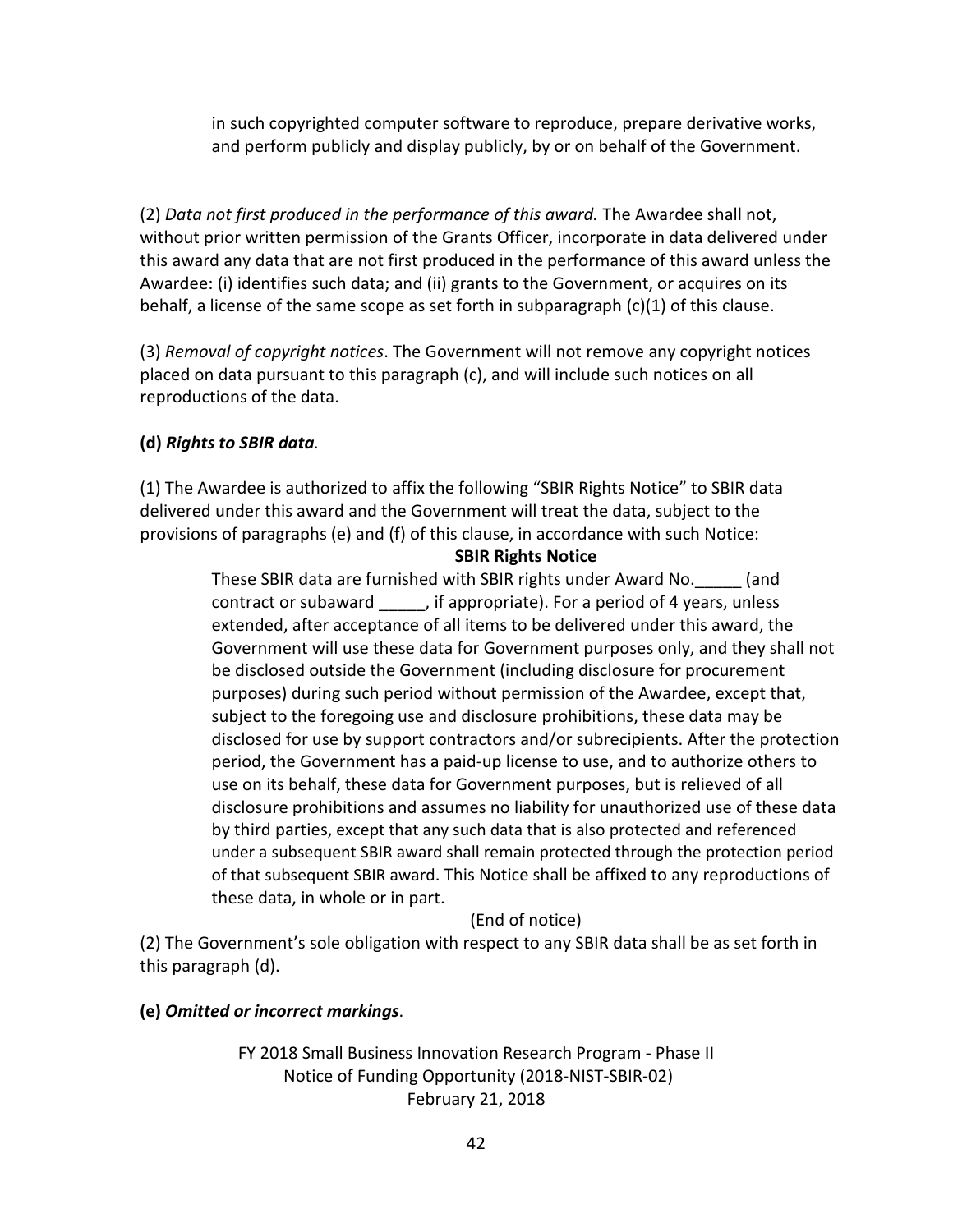(1) Data delivered to the Government without any notice authorized by paragraph (d) of this clause shall be deemed to have been furnished with unlimited rights. The Government assumes no liability for the disclosure, use, or reproduction of such data.

(2) If the unmarked data has not been disclosed without restriction outside the Government, the Awardee may request, within six months (or a longer time approved by the Grants Officer in writing for good cause shown) after delivery of the data, permission to have authorized notices placed on data at the Awardees expense, and the Grants Officer may agree to do so if the Awardee—

- (i) Identifies the data to which the omitted notice is to be applied;
- (ii) Demonstrates that the omission of the notice was inadvertent;
- (iii) Establishes that the use of the proposed notice is authorized; and
- (iv) Acknowledges that the Government has no liability with respect to the disclosure or use of any such data made prior to the addition of the notice or resulting from the omission of the notice.
- (3) If the data has been marked with an incorrect notice the Grants Officer may— (i) Permit correction, at the Awardee's expense, if the Awardee identifies the data and demonstrates that the correct notice is authorized, or (ii) Correct any incorrect notices.

**(f)** *Protection of limited rights data and restricted computer software***.** The Awardee may withhold from delivery qualifying limited rights data and restricted computer software that are not identified in paragraphs  $(b)(1)(i)$ , (ii), and (iii) of this clause. As a condition to this withholding the Awardee shall identify the data being withheld and furnish form, fit, and function data instead.

**(g)** *Contracting and Subawards***.** The Awardee shall obtain from its contractors and subawardees all data and rights therein necessary to fulfill the Awardee's obligations to the Government under this award. If a contractor or subawardee refuses to accept terms affording the Government those rights, the Awardee shall promptly notify the Grants Officer of the refusal and not proceed with the contract or subaward without further authorization in writing from the Grants Officer.

**(h)** *Relationship to patents*. Nothing contained in this subsection shall imply a license to the Government under any patent or be construed as affecting the scope of any license or other right otherwise granted to the Government.

## **5.04.03 NIST-Owned Inventions**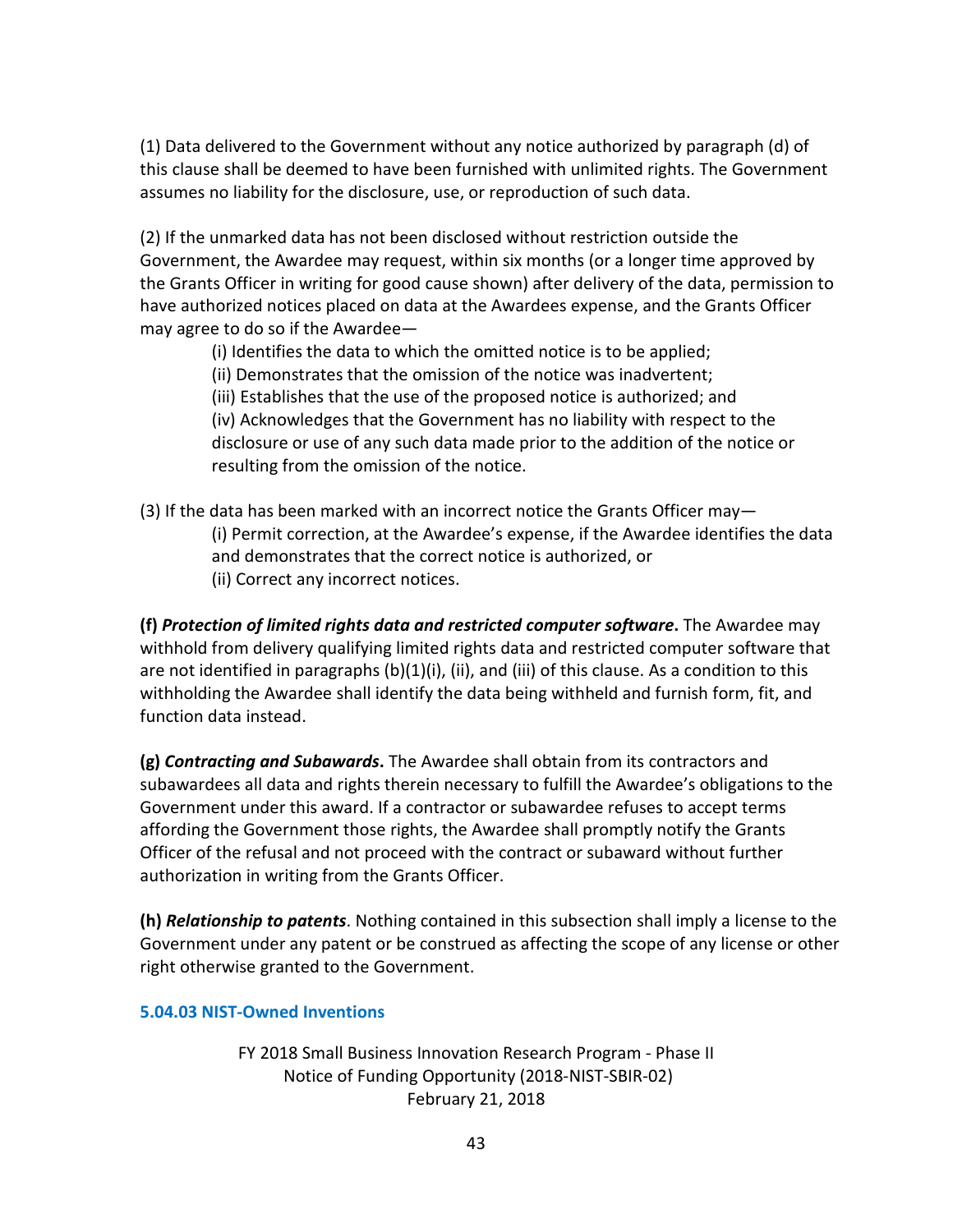Awardees will not have any automatic rights to make, use or sell products or services incorporating NIST-owned inventions. For any SBIR award for a subtopic that requires a license to use a NIST-owned invention covered by a patent or patent application, the SBIR awardee will be required to contact NIST's Technology Partnerships Office for a patent license for research or for commercial use.

Such awardees will be granted a non-exclusive research license and will be given the opportunity to negotiate a non-exclusive or an exclusive commercialization license to the NIST-owned invention, in accordance with the Federal patent licensing regulations, set forth in 37 C.F.R. Part 404, and to the extent that such NIST-owned invention is available for licensing and has not otherwise been exclusively licensed to another party.

### **5.04.04 Patent Rights**

Normally, small business concerns may retain worldwide patent rights to any invention developed with Federal support. The specific requirements governing the development, reporting, and disposition of rights to inventions and patents resulting from Federal awards are described in more detail in 37 C.F.R. Part 401, which implements 35 U.S.C. 202 through 204 and includes standard patent rights clauses in 37 C.F.R. § 401.14, which will be incorporated by reference into all awards.

#### **5.04.05 Invention Reporting**

SBIR awardees must report inventions to the NIST SBIR Program Office within 2 months of the inventor's report to the awardee. Inventions must also be reported through the iEdison Invention Reporting System at [www.iedison.gov.](http://www.iedison.gov/)

### **5.05 Cost Sharing**

Cost sharing is permitted for applications under this program NOFO; however, cost sharing is not required and will not be considered in evaluation of applications.

### **5.06 Profit or Fee**

A reasonable profit or fee not to exceed 7% of the sum of the direct and indirect costs is allowed.

### **5.07 Joint Ventures or Limited Partnerships**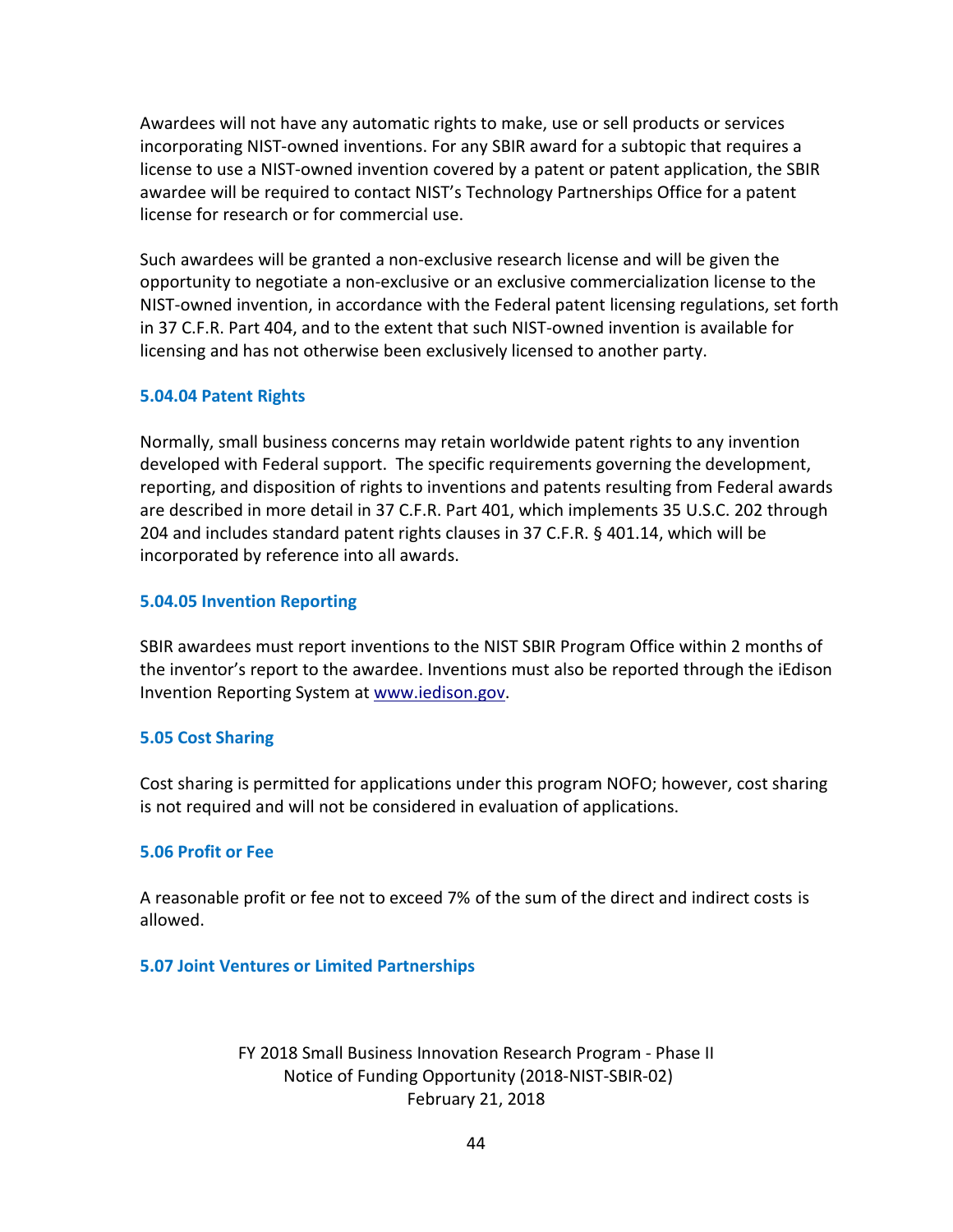*See* [13 C.F.R. § 121.103\(h\).](http://www.ecfr.gov/cgi-bin/text-idx?SID=e26c2e0b9f32468dbb0cedb609a8d238&mc=true&node=se13.1.121_1103&rgn=div8) Joint ventures and limited partnerships are eligible, provided the entity created qualifies as a small business as defined in this NOFO. The awardee may enter into contracts, subawards, or other agreements with universities or other non-profit organizations.

### **5.08 Research and Analytical Work**

For Phase II, a minimum of one-half of the research and/or analytical effort, per Section 1.03, must be performed by the proposing SBC. The total cost for all consultant fees, facility leases, usage fees, and other subcontract/subaward or purchase agreements may not exceed one-half of the total award.

### **5.09 Awardee Commitments**

Upon award of a funding agreement, the awardee will be required to make certain legal commitments through acceptance of numerous Special Award Conditions (SAC) in the funding agreement. Awards also will be governed by the Department of Commerce Financial Assistance Standard Terms and Conditions (March 31, 2017), Uniform Administrative Requirements, Cost Principles, and Audit Requirements for Federal Awards at 2 C.F.R. Part 200, adopted by the Commerce Department through 2 C.F.R. § 1327.101; when applicable, 48 C.F.R. Subpart 31.2, Contracts with Commercial Organizations; and the Department of Commerce Pre-Award Notification Requirements for Grants and Cooperative Agreements, 79 FR 78390 (December 30, 2014).

Section 5.10 describes the types of terms and conditions to which the awardee would commit. This list is not a complete list of terms and conditions to be included in Phase I and Phase II funding agreements and is not the specific wording of such terms and conditions.

### **5.10 Summary Statements**

The following statements apply to Phase I and Phase II awards and are examples of some of the topic areas that will be addressed in the award terms and conditions.

(1) Access to Records. Government officials have the right of timely and unrestricted access to records of awardees, including access to personnel for discussion related to the records. *See* 2 C.F.R. § 200.336, available at [www.gpo.gov/fdsys/pkg/CFR-2017-title2-vol1/pdf/CFR-](http://www.gpo.gov/fdsys/pkg/CFR-2017-title2-vol1/pdf/CFR-2017-title2-vol1-sec200-336.pdf)[2017-title2-vol1-sec200-336.pdf.](http://www.gpo.gov/fdsys/pkg/CFR-2017-title2-vol1/pdf/CFR-2017-title2-vol1-sec200-336.pdf)

(2) Termination. Awards may be terminated (a) by the NIST Grants Officer, if an awardee materially fails to comply with the terms and conditions of an award, or for cause; (b) by the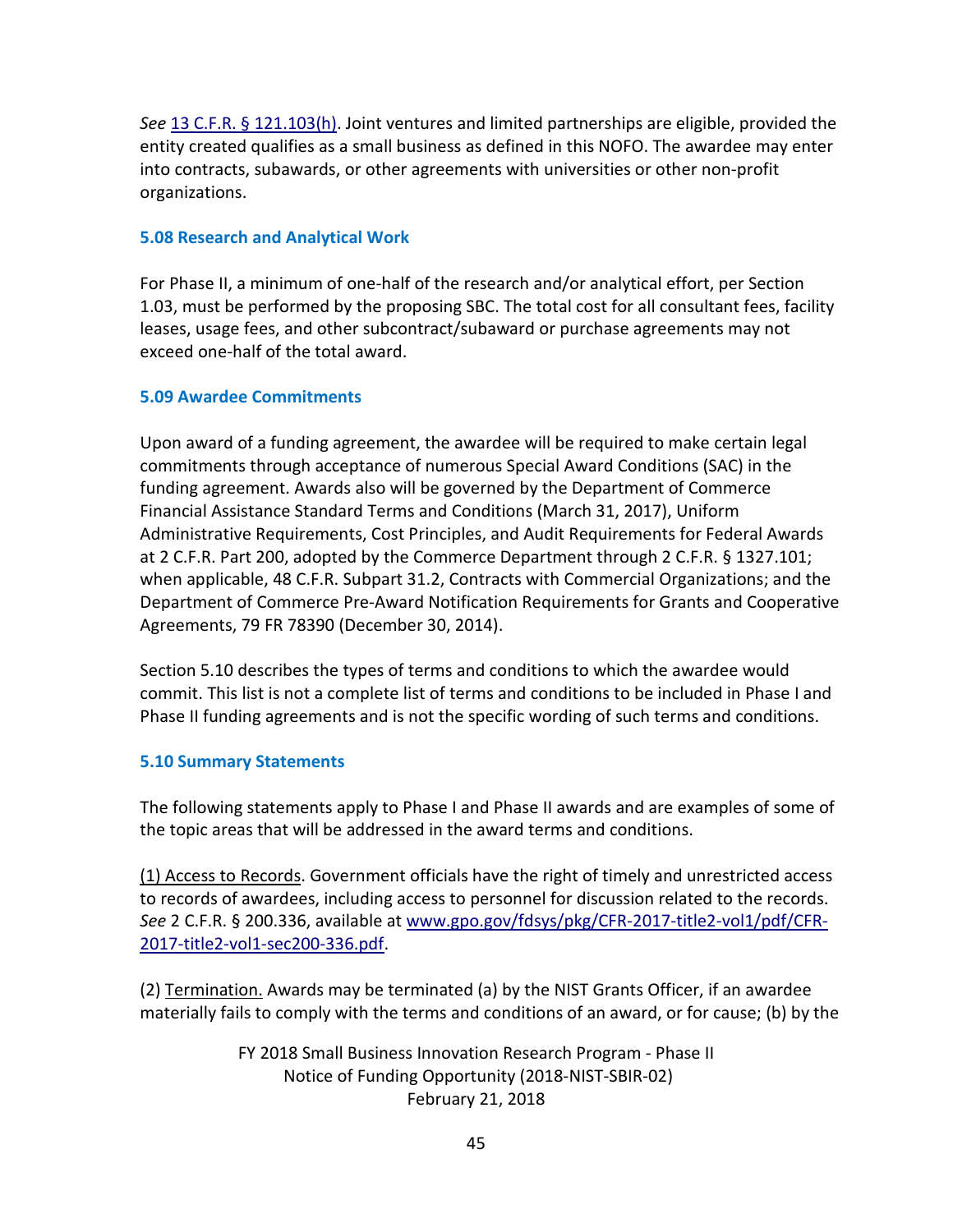NIST Grants Officer with the consent of the awardee, in which case the two parties shall agree upon the termination conditions, including the effective date and, in the case of partial termination, the portion to be terminated; (c) by the awardee upon sending to the NIST Grants Officer written notification setting forth the reasons for such termination, the effective date, and, in the case of partial termination, the portion to be terminated. *See* 2 C.F.R. §§ 200.338-342 available at [www.gpo.gov/fdsys/granule/CFR-2014-title2-vol1/CFR-](http://www.gpo.gov/fdsys/granule/CFR-2014-title2-vol1/CFR-2014-title2-vol1-sec200-338)[2014-title2-vol1-sec200-338.](http://www.gpo.gov/fdsys/granule/CFR-2014-title2-vol1/CFR-2014-title2-vol1-sec200-338)

(3) Non-Discrimination. The awardee will be required to comply with statutory and other non-discrimination requirements. No person in the United States shall, on the ground of race, color, national origin, handicap, age, religion, or sex, be excluded from participation in, be denied the benefits of, or be subject to discrimination under any program or activity receiving Federal financial assistance. *See* Department of Commerce Financial Assistance Standard Terms and Conditions, available at [https://go.usa.gov/xXRxK,](https://go.usa.gov/xXRxK) Section G.02.

(4) Audit Requirements. Government officials may conduct an audit of an award at any time. Unless otherwise specified in the award, for-profit organizations that expend \$750,000 or more in Department of Commerce funds during their fiscal year must have an audit conducted for that year in accordance with Subpart F of 2 C.F.R. Part 200. *See*  Department of Commerce Financial Assistance Standard Terms and Conditions, Section D**.** 

(5) Codes of Conduct. Pursuant to the certification in Form SF-424B, paragraph 3, the awardee must maintain written standards of conduct to establish safeguards to prohibit employees from using their positions for a purpose that constitutes or presents the appearance of personal or organizational conflict of interest, or personal gain in the administration of the award. *See* Department of Commerce Financial Assistance Standard Terms and Conditions, Section J.01.

## **5.11 Additional Information**

If there is any inconsistency between the information contained herein and the terms of any resulting SBIR funding agreement, the terms of the funding agreement are controlling. Before award of a SBIR funding agreement, the Government may request the applicant to submit certain organizational, management, personnel, and financial information to assure responsibility of the applicant.

The Government is not responsible for any funds expended by the applicant before award of any funding agreement.

This program NOFO is not an offer by the Government and does not obligate the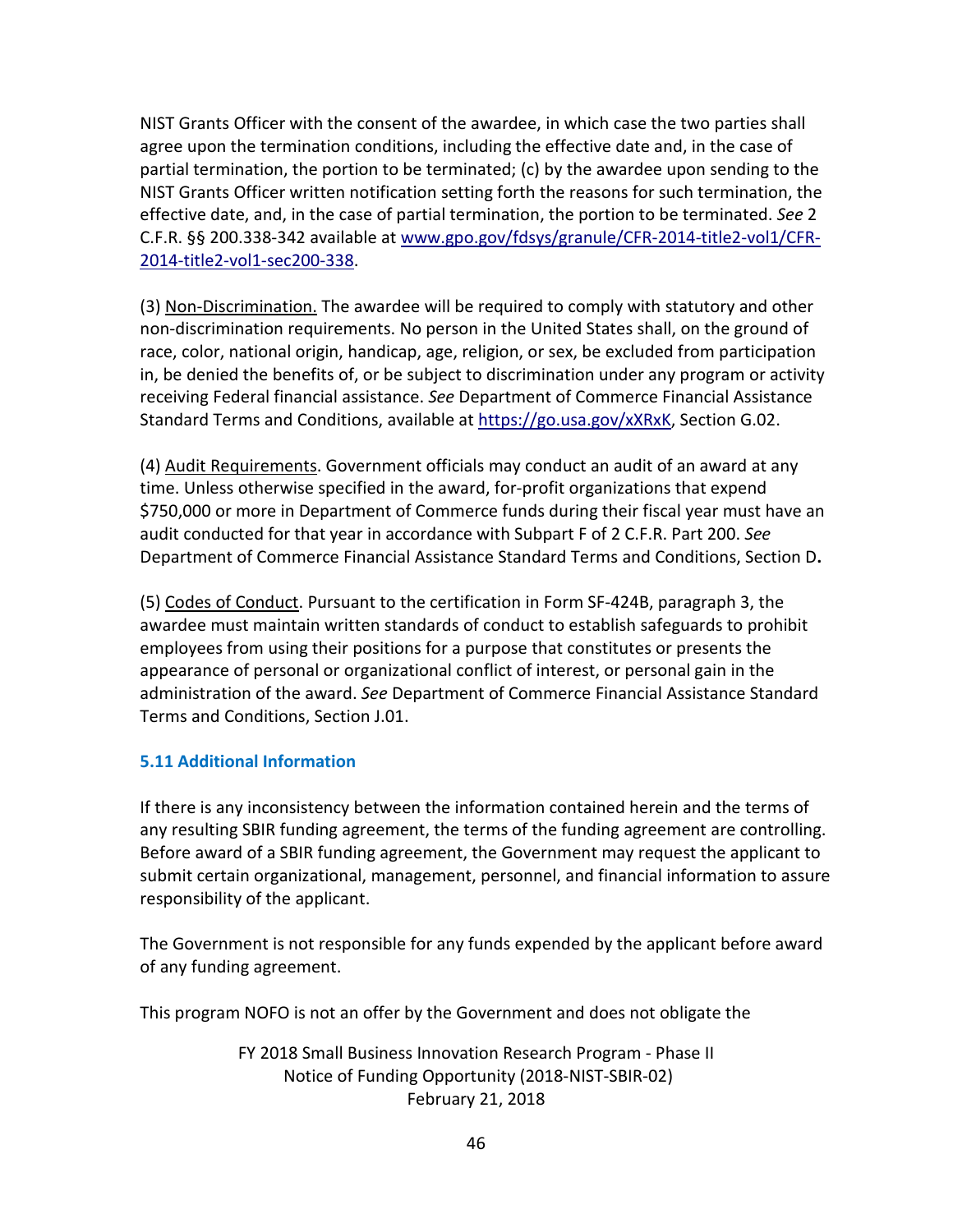Government to make any specific number of awards. Also, awards under the SBIR Program are contingent upon the availability of funds.

The SBIR Program is not a substitute for existing unsolicited application mechanisms. Unsolicited applications will not be accepted under the SBIR Program in either Phase I or Phase II.

If an award is made pursuant to an application submitted under this SBIR Program NOFO, a representative of the awardee will be required to certify that the concern has not previously been, nor is currently being, paid for essentially equivalent work by any Federal agency.

The responsibility for the performance of the principal investigator, and other employees or consultants who carry out the proposed work, including those of subrecipients or contractors, lies with the management of the organization receiving an award.

NIST is committed to the goal of commercialization of the results of SBIR projects and may provide discretionary technical and commercialization assistance to awardees as allowed by legislation.

## **5.12 Technical Assistance for Application Preparation and Project Conduct**

Applicants may wish to contact the NIST Hollings Manufacturing Extension Partnership (MEP), a nationwide network of locally managed extension centers whose sole purpose is to provide small- and medium-sized manufacturers with the help they need to succeed. The centers provide guidance to high-technology companies seeking resources and teaming relationships. To be referred to an MEP center for technical assistance, call 1-800-MEP-4- MFG (1-800-637-4634) or visit MEP's website at<http://www.nist.gov/mep>**.** 

MEP Centers are also prepared to provide referrals to state and local organizations offering resources and technical assistance to all NIST SBIR applicants after awards have been announced. If you would like your local MEP Center to contact you, please respond affirmatively to the statement (#11) about MEP on the Cover Sheet.

# **6.0 SUBMISSION OF APPLICATIONS**

## **6.01 Deadline for Applications**

Phase II applications must be received no later than 11:59 p.m. Eastern Time, Tuesday, April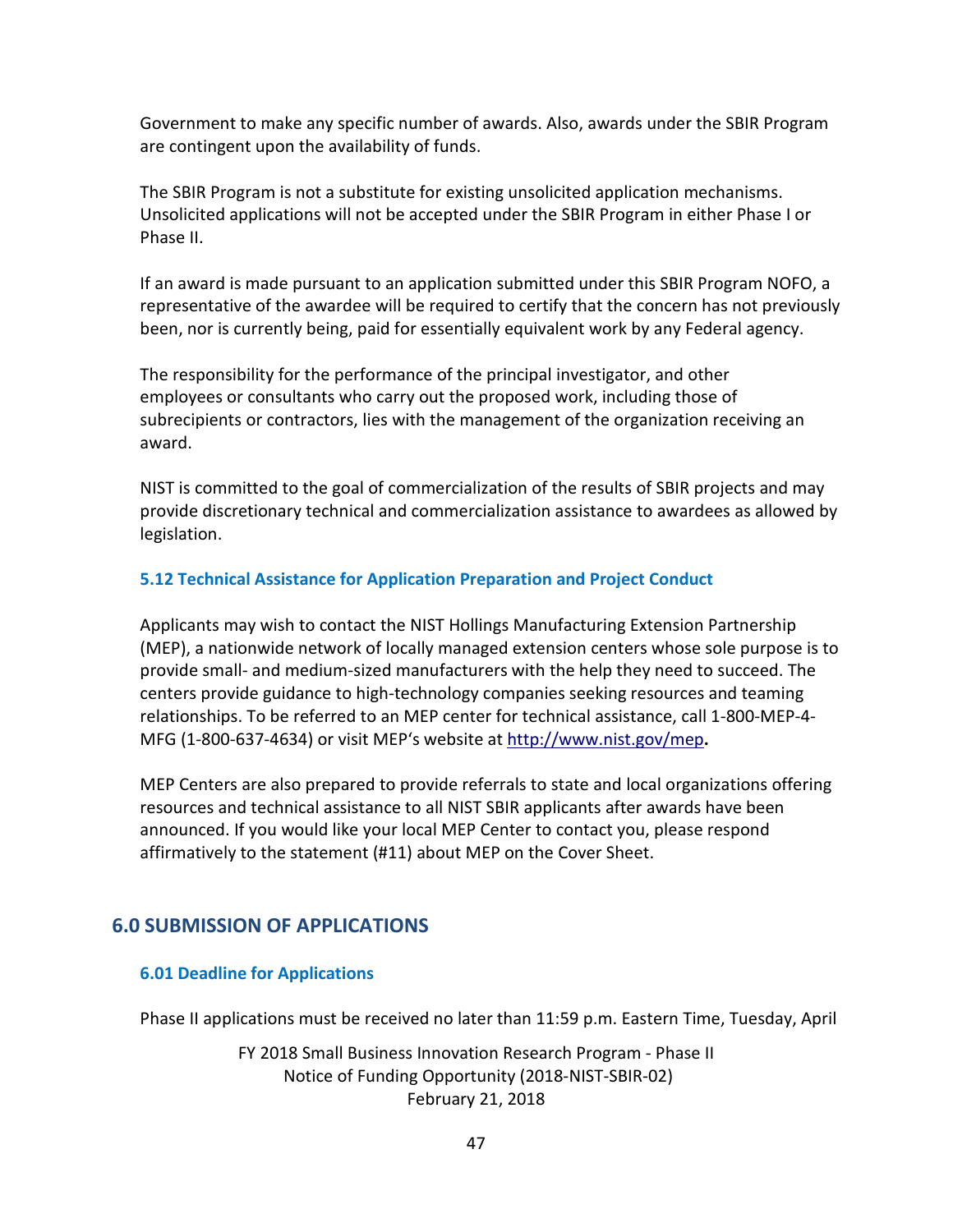24, 2018. Only electronic applications submitted via Grants.gov will be accepted.

**Applicants should be aware, and factor in their application submission planning, that the Grants.gov system is expected to be closed for routine maintenance at these times: from 12:01 a.m. Eastern Time, Saturday, March 17, 2018 until Monday, March 19, 2018 at 6:00 a.m. Eastern Time, and from 12:01 a.m. Eastern Time, Saturday, April 21, 2018 until Tuesday, April 23, 2018 at 6:00 a.m. Eastern Time; and that applications cannot be submitted during those time spans.**

Applicants are cautioned to be careful of unforeseen delays that can cause late arrival of applications, with the result that they **will not** be forwarded for evaluation.

Applications not received by the specified due date and time, as recorded by Grants.gov, or that do not adhere to the other requirements of this NOFO (*see* Section 4.02 Screening Criteria and Section 8.01 Required Forms and Documents) will not be considered.

NIST strongly recommends that applicants do not wait until the last minute to submit an application. NIST will not make allowance for any late submissions. To avoid any potential processing backlogs due to last minute Grants.gov registrations, applicants are highly encouraged to begin their Grants.gov registration process early. No extensions will be granted.

When developing your submission timeline, please keep in mind that (1) all applicants are required to have a current registration in the System for Award Management (SAM.gov); (2) the free annual registration process in the electronic System for Award Management (SAM.gov) (*see* Section 6.03.(1).b) of this NOFO) may take between three and five business days or as long as more than two weeks; and (3) applicants are required to have a current registration in Grants.gov; and (4) applicants will receive a series of e-mail messages from Grants.gov over a period of up to two business days before learning whether a Federal agency's electronic system has received its application. **Please note that a federal assistance award cannot be issued if the designated recipient's registration in the System for Award Management (SAM.gov) is not current at the time of the award.**

**Applicants will find instructions on registering with SAM.gov as part of the Grants.gov process at: [http://www.grants.gov/web/grants/applicants/organization](http://www.grants.gov/web/grants/applicants/organization-registration.html)[registration.html.](http://www.grants.gov/web/grants/applicants/organization-registration.html)**

**6.02 Address to Request Application Package**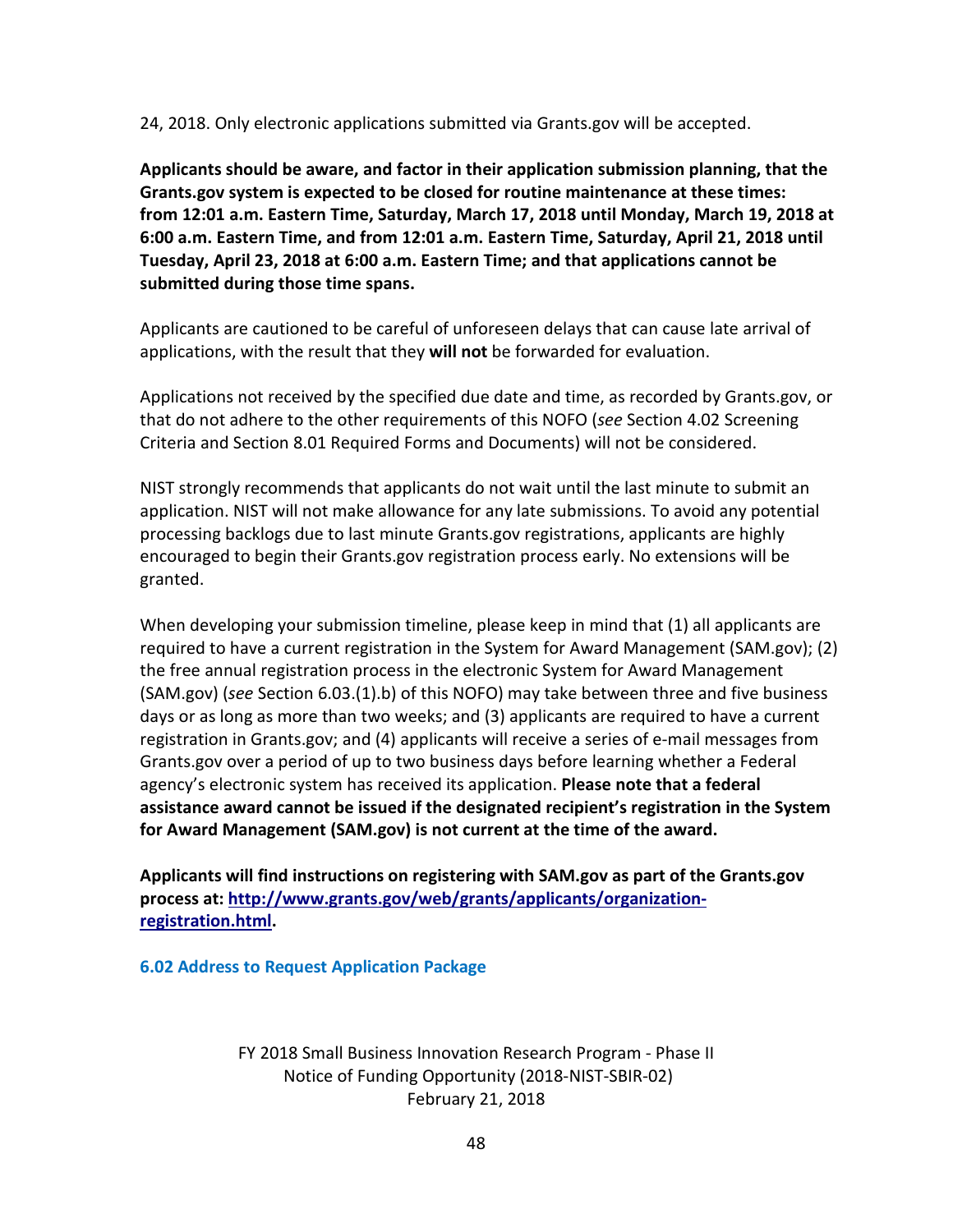The standard application package, consisting of the standard forms, i.e., SF-424, SF-424A, SF-424B, SF-LLL, and the CD-511, is available at [www.grants.gov.](http://www.grants.gov/) The standard application package may be requested by contacting the NIST personnel listed below:

J'aime Maynard by phone: (301) 975-8408 or by e-mail: [jmaynard@nist.gov.](mailto:jmaynard@nist.gov)

It can also be obtained by writing to:

National Institute of Standards and Technology NIST SBIR Program Office Attn: J'aime Maynard 100 Bureau Dr., MS 2200 Gaithersburg, MD 20899

#### **Please see Section 8.01 for a complete list of required forms and documents.**

#### **6.03 Application Submission**

Applications must be submitted electronically through Grants.gov at [www.grants.gov.](http://www.grants.gov/) Paper applications or applications submitted by other electronic means will not be accepted.

Supplementary material, revisions, substitutions, audio or video tapes, or computer storage media or devices will **not** be accepted. While applicants may not submit replacement pages or missing documents once an application has been submitted, an applicant may submit a complete, new application including such information by the required deadline. The last application received in Grants.gov will be used for evaluation. Applications to multiple subtopics or multiple applications to the same subtopic must be clearly differentiated.

(1) Applications must be submitted via Grants.gov at [www.grants.gov,](http://www.grants.gov/) under announcement 2018-NIST-SBIR-02.

a) Applicants should carefully follow specific Grants.gov instructions to ensure the attachments will be accepted by the Grants.gov system. A receipt from Grants.gov indicating an application is received does not provide information about whether attachments have been received. For further information or questions regarding the electronic application process for the 2018-NIST-SBIR-02 announcement, contact Christopher Hunton by phone at 301-975-5718 or by e-mail at [grants@nist.gov.](mailto:grants@nist.gov)

b) Applicants are strongly encouraged to start early and not wait until the approaching due date before logging on and reviewing the instructions for submitting an application through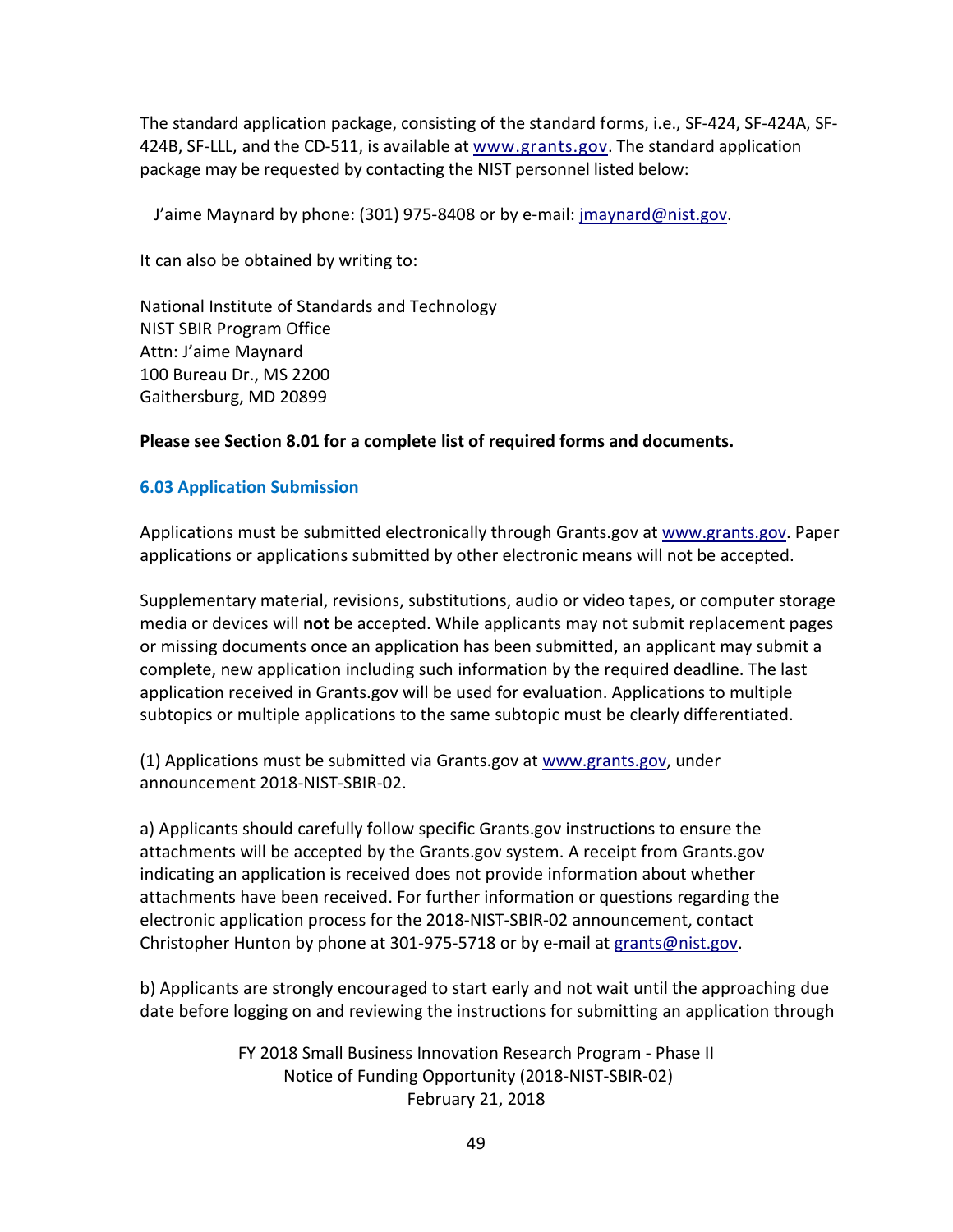Grants.gov. The Grants.gov registration process must be completed before a new registrant can apply. If all goes well, the registration process takes three (3) to five (5) business days. If problems are encountered, the registration process can take up to two (2) weeks or more. Applicants must have a valid unique entity identifier number and must maintain a current registration in the Federal government's primary registrant database, the System for Award Management [\(www.sam.gov/](http://www.sam.gov/)), as explained on the Grants.gov Web site. *See also* Section 8.03 of this NOFO. After registering, it may take several days or longer from the initial logon before a new Grants.gov system user can submit an application. Only authorized individuals(s) will be able to submit an application, and the system may need time to process a submitted application. Applicants should save and print the proof of submission they receive from Grants.gov. If problems occur while using Grants.gov, the applicant is advised to (a) print any error message received and (b) call Grants.gov directly for immediate assistance. If calling from within the United States or from a U.S. territory, please call 800-518-4726. If calling from a place other than the United States or a U.S. territory, please call 606-545-5035. Assistance from the Grants.gov Help Desk will be available around the clock every day, with the exception of Federal holidays. Help Desk assistance will resume at 7:00 a.m. Eastern Time the day after Federal holidays. For assistance using Grants.gov, you may also contact [support@grants.gov.](mailto:support@grants.gov)

c) To find instructions on submitting an application on Grants.gov, Applicants should refer to the "Applicants" tab in the banner just below the top of the [http://www.grants.gov](http://www.grants.gov/) home page. Clicking on the "Applicants" tab produces two exceptionally useful sources of information, Applicant Actions and Applicant Resources, which applicants are advised to review.

Applicants will receive a series of e-mail messages over a period of up to two business days before learning whether a Federal agency's electronic system has received its application. Closely following the detailed information in these subcategories will increase the likelihood of acceptance of the application by the Federal agency's electronic system.

Applicants should pay close attention to the guidance under "Applicant FAQs," as it contains information important to successful submission on Grants.gov, including essential details on the naming conventions for attachments to Grants.gov applications.

The Grants.gov Online Users Guide available at the Grants.gov site [\(http://go.usa.gov/cjaEh\)](http://go.usa.gov/cjaEh) provides vital information on checking the status of applications. See especially the "Check My Application Status" option, found by clicking first on Applicants, and then by clicking on Applicant Actions.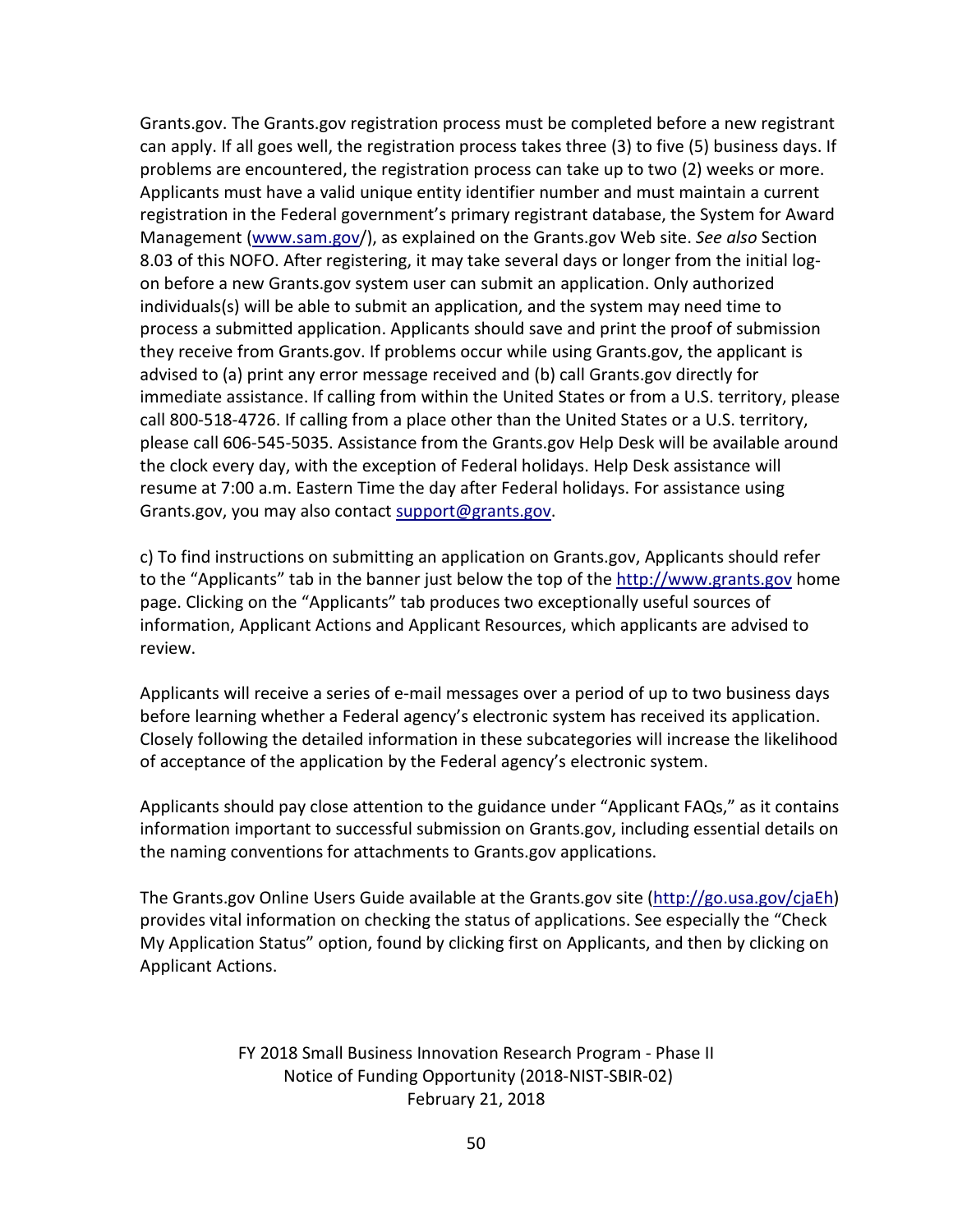The application must be both received and validated by Grants.gov. The application is "received" when Grants.gov provides the applicant a confirmation of receipt and an application tracking number. If an applicant does not see this confirmation and tracking number, the application has not been received. After the application has been received, it must still be validated. During this process, it may be "validated" or "rejected with errors." To know whether the application was rejected with errors and the reasons why, the applicant must log in to Grants.gov, select "Applicants" from the top navigation, and select "Track my application" from the drop-down list. If the status is "rejected with errors," the applicant may still seek to correct the errors and resubmit your application before the deadline. If the applicant does not correct the errors, the application will not be forwarded to NIST by Grants.gov.

NIST uses the Tracking Numbers assigned by Grants.gov, and does not issue Agency Tracking Numbers.

## *Applicants should be aware that adequate time must be factored into applicants' schedules for delivery of their application. Submitters are advised that volume on Grants.gov may be extremely heavy leading up to the deadline date.*

Refer to important information in Section 6.01 Deadline for Applications, to help ensure your application is received on time.

Any amendments to this NOFO will be announced through Grants.gov. Applicants can sign up for Grants.gov NOFO amendments or may request copies from J'aime Maynard by telephone at 301- 975-8408, or by e-mail to [jmaynard@nist.gov.](mailto:jmaynard@nist.gov)

# **7.0 SCIENTIFIC AND TECHNICAL INFORMATION SOURCES**

Background information related to the NIST research programs referenced within the subtopics may be found within the NIST website at: [www.nist.gov.](http://www.nist.gov/) The NIST Virtual Library, <http://nvl.nist.gov/> may also provide valuable scientific and technical information resources. Wherever possible, reference citations are provided within the individual subtopics.

# **8.0 SUBMISSION FORMS AND CERTIFICATIONS**

## **8.01 Required Forms and Documents**

Applicants should review the following list carefully to ensure the proposal includes all required forms and documents. **Failure to include any of the applicable listed forms and/or**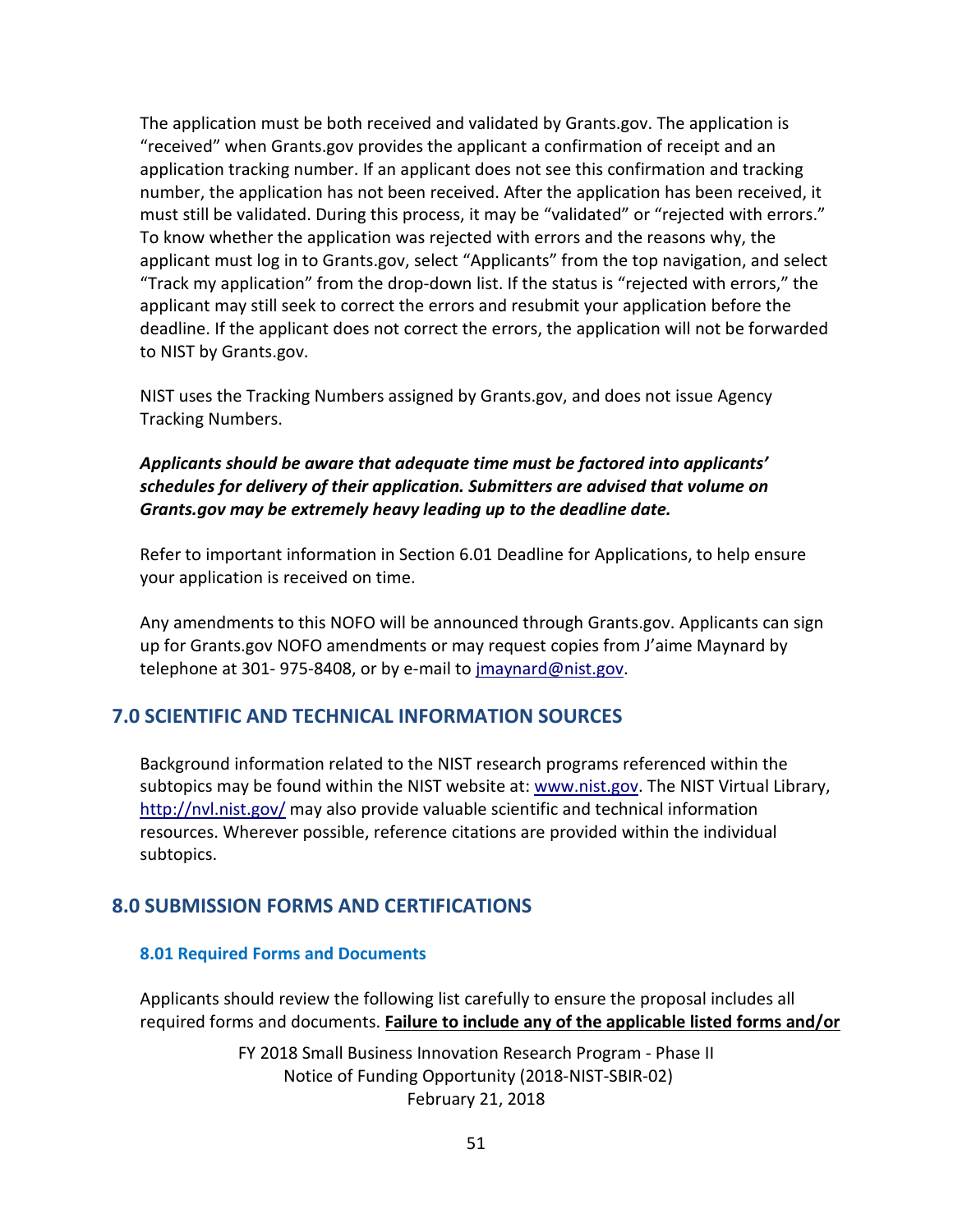**documents will result in rejection of the proposal without consideration.** All required forms and documents must be complete. Please also review Section 4.02 Phase II Screening Criteria. Guidelines provided below are based on frequently asked questions and are not intended to be comprehensive – all forms must be fully completed.

A complete application contains the following forms and documents:

**1. SF-424, Application for Federal Assistance.** Item 8.d Zip/Postal Code field should reflect the zip code + 4 (##### - ####) format. Item 12 should list the NOFO number 2018-NIST-SBIR-02. The response to Item 19 should be 'no' – the NIST SBIR Program is not covered by that Executive Order. For SF-424, Item 21, the list of certifications and assurances, is contained in the SF-424B, which is item 3 in this list of Required Forms and Documents.

**2. SF-424A, Budget Information – Non-Construction Programs**. The budget should reflect all anticipated expenses for the project.

In Section A, the Grant Program Function or Activity on Line 1 under Column (a) should be entered as "Science, Tech., Business and/or Educ. Outreach". The Catalog of Federal Domestic Assistance Number on Line 1 under Column (b) should be entered as "11.620".

The full budget amount for the term of the award should be listed in Section A, line 1, column (e).

Section B, column (1) of the SF-424A should reflect funds for the first year of the award. Section B, column (2) of the SF-424A should reflect funds for the second year of the award. In Section B, Acceptable fees (see Section 5.06 of this NOFO) should be included in "Other (h)".

Section D requires a breakdown of the first year's budget by quarter. The budget estimate for the second year of the award should be entered in Section E, field 16, column (b).

## **3. SF-424B, Assurances - Non-Construction Programs.**

**4. CD-511, Certification Regarding Lobbying.** Enter "2018-NIST-SBIR-02" in the Award Number Field. Enter the title of the application used in field 15 of the SF-424, or an abbreviation of that title, in the Project Name field.

## **5. SF-LLL, Disclosure of Lobbying Activities (if applicable).**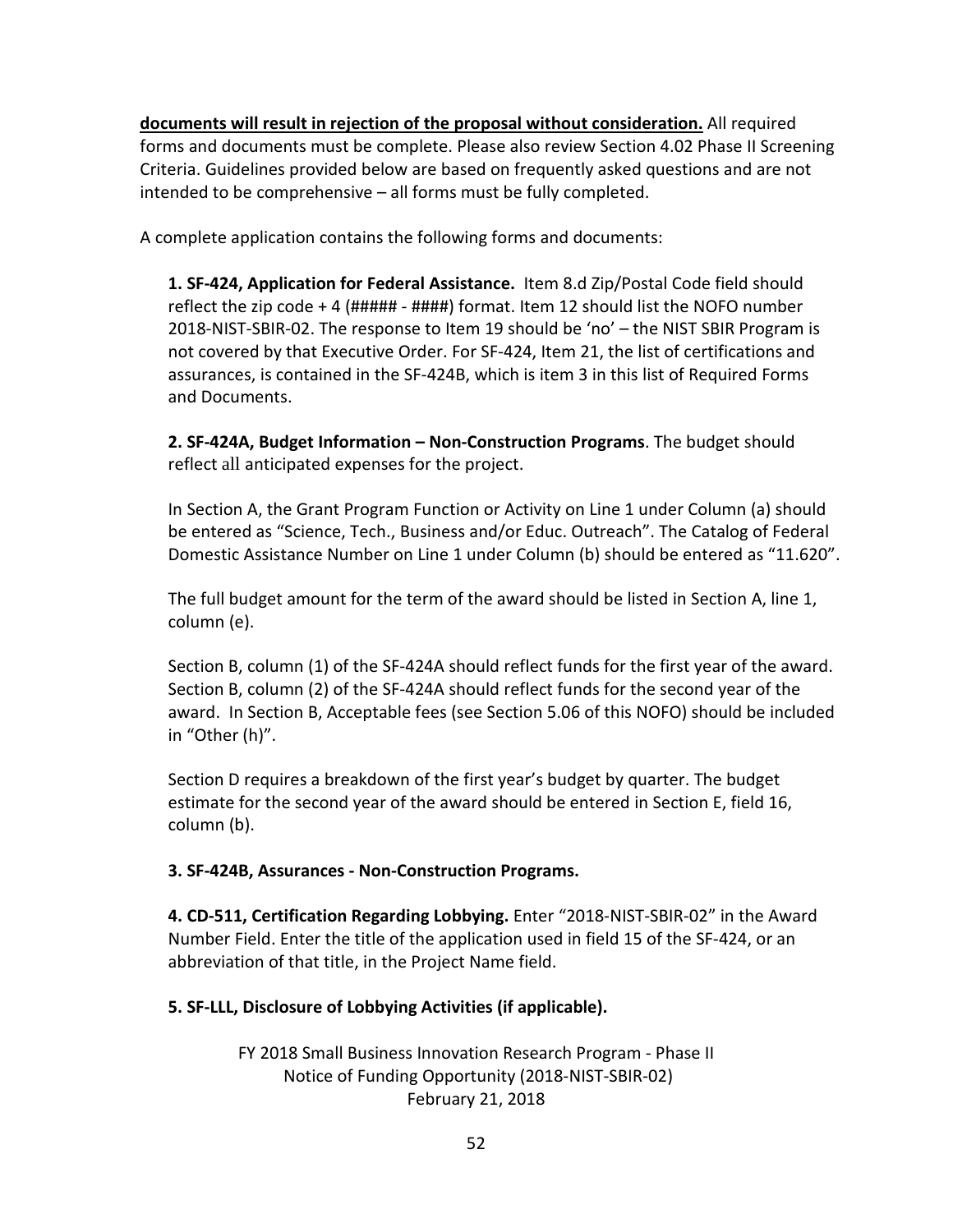**6. Technical Proposal (Cover Sheet, Technical Content, Commercialization Plan, and Phase I Final Report). Read Section 3.02 of this NOFO very carefully, and in its entirety, for directions on completing this section of the application**. Attach this document to the SF-424 as described at the end of Section 8.01.

**7. Budget Narrative.** In addition to other mandatory budget information, a separate Budget Narrative is required. The Budget Narrative must provide a detailed breakdown of each of the object class categories as reflected on the SF-424A (personnel, fringe benefits, equipment, travel, supplies, other direct costs and indirect costs), and written justification that includes the necessity and the basis for the cost. Proposed funding levels must be consistent with the project scope, and only allowable costs that fall within the spending limitations specified in Section 1.03.01 of this NOFO should be included in the budget. The proposed budget should reflect planned costs, but the awardee must charge actual costs to the award consistent with cost principles applicable to the type of awardee in accordance with the Uniform Administrative Requirements, Cost Principles, and Audit Requirements for Federal Awards at 2 C.F.R. Part 200, which apply to awards in this program. More information is available at <http://go.usa.gov/SBYh> and [http://go.usa.gov/SBg4.](http://go.usa.gov/SBg4) Information needed for each category in the Budget Narrative is as follows. Attach this document to the SF-424 as described at the end of Section 8.01.

- (a) **Personnel** At a minimum, the budget justification for all personnel should include the following: name; job title; commitment of effort on the proposed project in terms of average number of hours per week or percentage of time; salary rate; total direct charges on the proposed project; description of the role of the individual on the proposed project; and the work to be performed. For Phase II, a minimum of one-half of the research and/or analytical effort must be performed by the awardee.
- (b) **Fringe Benefits** Fringe benefits should be identified separately from salaries and wages and based on rates determined by organizational policy. The items included in the fringe benefit rate (e.g. health insurance, workers' compensation, etc.) should not be charged under another cost category.
- (c) **Travel**  For all travel costs, the budget justification for travel should include the following: destination; names or number of people traveling; dates and/or duration; mode of transportation, lodging and subsistence rates; and description of how the travel is directly related to the proposed project. For travel that is yet to be determined, please provide best estimates based on prior experience. If a destination is not known, an approximate amount may be used with the assumptions given for the location of the meeting.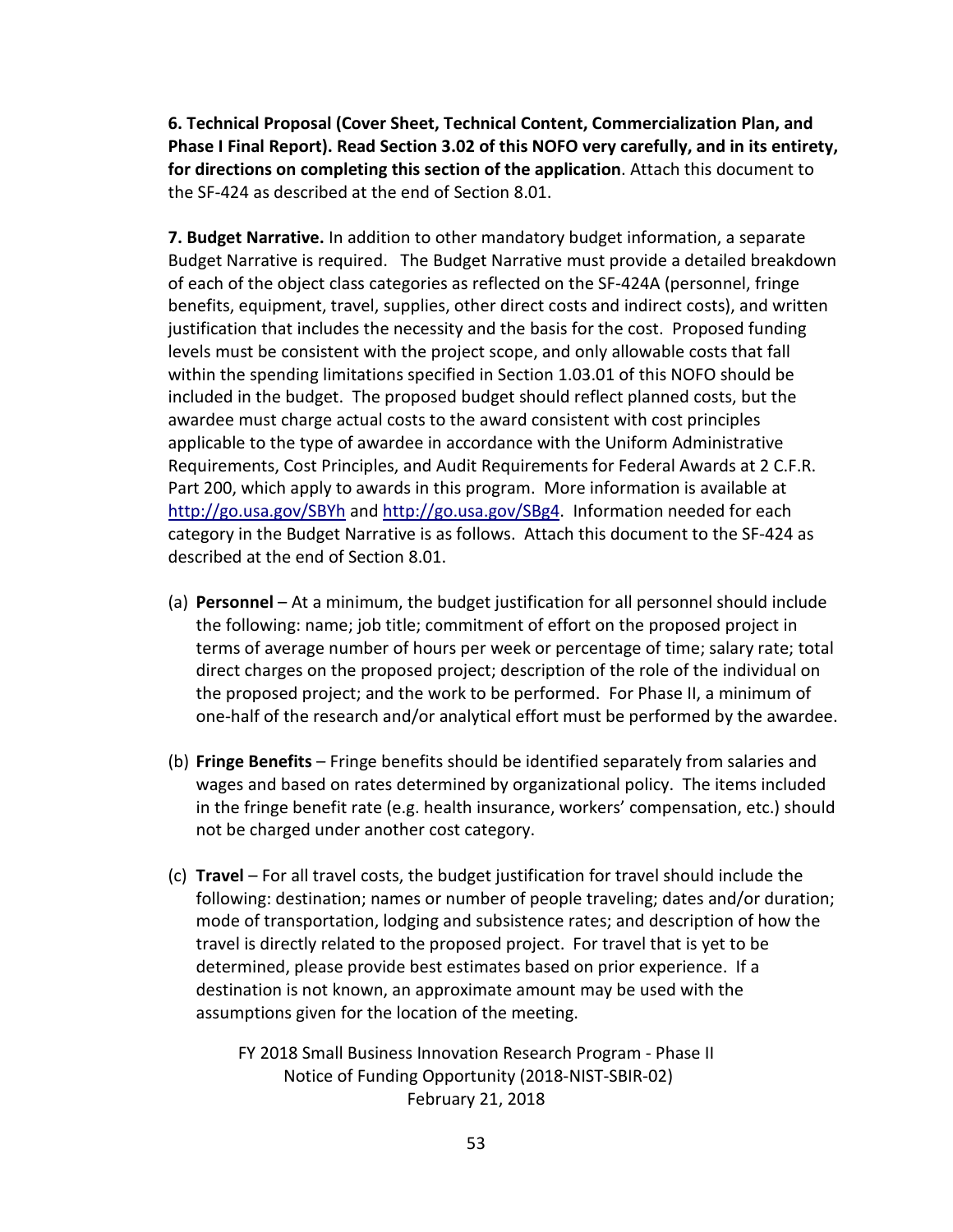- (d) **Equipment**  Equipment is defined as an item of property that has an acquisition cost of \$5,000 or more (unless the organization has established lower levels) and an expected service life of more than one year. Any items that do not meet the threshold for equipment can be included under the supplies line item. The budget justification should list each piece of equipment, the cost, and a description of how it will be used and why it is necessary to the successful completion of the proposed project. Please note that any general use equipment (computers, etc.) charged directly to the award should be allocated to the award according to expected usage on the project (i.e. prorated cost).
- (e) **Supplies** –– Supplies are defined as all tangible personal property other than that described as equipment. Provide a list of each supply, and the breakdown of the total costs by quantity or unit of cost. Include the necessity of the cost for the completion of the proposed project.
- (f) **Contractual (i.e. Contracts/Subawards)**  Each contract or subaward should be treated as a separate item. Identify the cost, and describe the services to be provided and the necessity of the subaward or contract to the successful performance of the proposed project. Contracts are for obtaining normal goods and services. Subawardees perform part of the project scope of work. The total cost for all consultant fees, facility leases, usage fees, and other subcontract/subaward or purchase agreements may not exceed one-half of the total award.

(h) **Other Direct Costs** – For costs that do not easily fit into the other cost categories, please list the cost, and the breakdown of the total costs by quantity or unit of cost. Include the necessity of the cost for the completion of the proposed project. Only allowable costs can be charged to the award. Profit or fee not to exceed 7% of the sum of the direct and indirect costs must be listed in this cost category if included in the applicant's budget.

**8. Indirect Cost Rate Agreement.** If indirect costs are included in the proposed budget, include the cost computation in the Budget Narrative, and provide a copy of the current, approved negotiated agreement if this rate was negotiated with a cognizant Federal audit agency. Applicants without an established rate may propose estimated indirect costs at a rate not to exceed 40 percent of the total direct costs and will not be required to provide further justification if selected for an award. Any profit or fee requested is not considered a direct cost for the purpose of the indirect cost base calculation. Attach the document to the SF-424 as described at the end of Section 8.01. If a rate has not been established, provide a statement to this effect and a computation for the cost in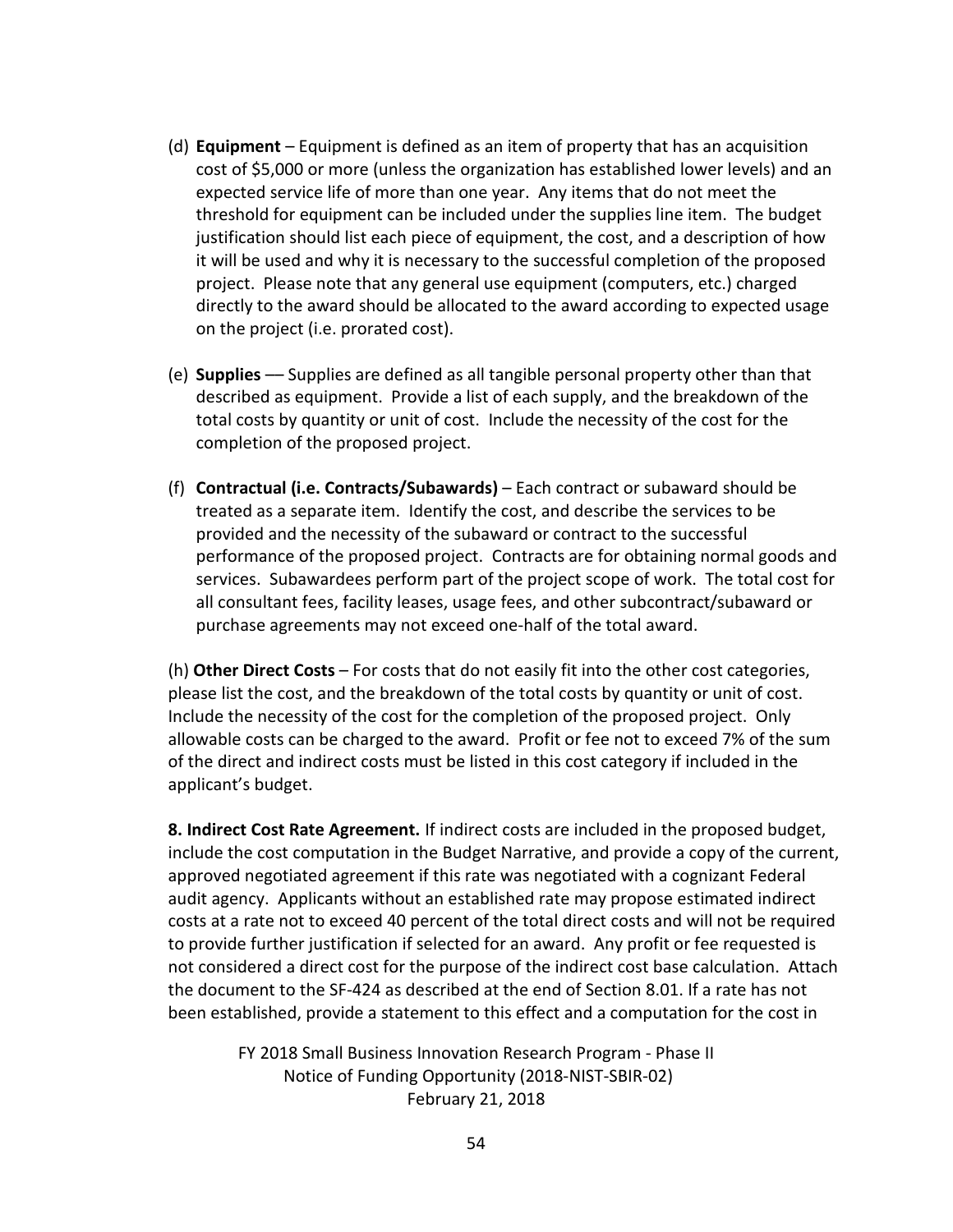the Budget Narrative.

**9. SBA Company Registry Form.** SBA maintains and manages a Company Registry at <http://www.sbir.gov/registration> to track ownership and affiliation requirements for all companies applying to the SBIR Program. The SBIR Policy Directive requires each Phase II applicant to register in the Company Registry prior to submitting an application. The applicant must save its information from the registration in a .pdf document. Attach this document to the SF-424 as described at the end of Section 8.01.

**10. Data Management Plan.** In accordance with NIST Policy 5700.00[3,](#page-54-0) *Managing Public Access to Results of Federally Funded Research,* and NIST Order 5701.00[4](#page-54-1), *Managing Public Access to Results of Federally Funded Research*", applicants must include a Data Management Plan (DMP).

The DMP is a supplementary document of not more than two pages that must include, at a minimum, a summary of proposed activities that are expected to generate data, a summary of the types of data expected to be generated by the identified activities, a plan for storage and maintenance of the data expected to be generated by the identified activities, and a plan describing whether and how data generated by the identified activities will be reviewed and made available to the public. As long as the DMP meets these NIST requirements, it may take the form specified by the applicant's institution or some other entity (e.g., the National Science Foundation<sup>[5](#page-54-2)</sup> or the National Institutes of Health $6$ ).

All applications for activities that will generate scientific data using NIST funding are required to adhere to a DMP or explain why data sharing and/or preservation are not within the scope of the project.

For the purposes of the DMP, NIST adopted the definition of "research data" at 2 C.F.R. § 200.315(e)(3) (available at [http://go.usa.gov/3sZvQ\)](http://go.usa.gov/3sZvQ).

Reasonable costs for data preservation and access may be included in the application.

The sufficiency of the DMP will be considered as part of the administrative review (*see* Section 4.02. of this NOFO); however, the DMP will not be evaluated against any

 $\overline{a}$ 

<span id="page-54-0"></span><sup>&</sup>lt;sup>3</sup> http://www.nist.gov/data/upload/Final-P-5700.pdf<br><sup>4</sup> [http://www.nist.gov/data/upload/Final-O-5701\\_0.pdf](http://www.nist.gov/data/upload/Final-O-5701_0.pdf)

<span id="page-54-1"></span>

<span id="page-54-2"></span><sup>5</sup> <http://www.nsf.gov/bfa/dias/policy/dmp.jsp>

<span id="page-54-3"></span><sup>&</sup>lt;sup>6</sup> [https://grants.nih.gov/grants/policy/data\\_sharing/data\\_sharing\\_guidance.htm](https://grants.nih.gov/grants/policy/data_sharing/data_sharing_guidance.htm)

FY 2018 Small Business Innovation Research Program - Phase II Notice of Funding Opportunity (2018-NIST-SBIR-02) February 21, 2018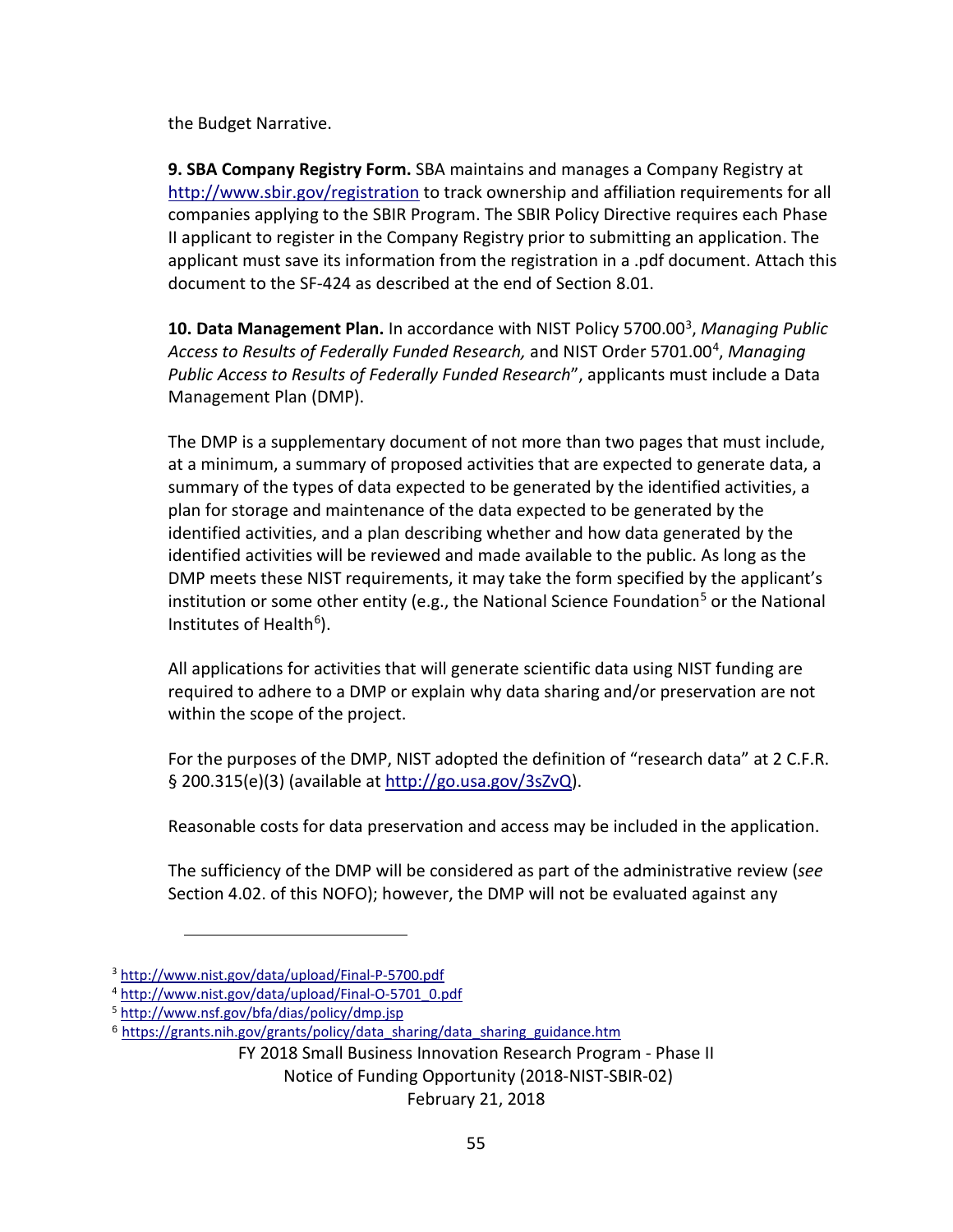evaluation criteria. Attach this document to the SF-424 as described at the end of Section 8.01.

11. **Research & Related Personal Data**. Complete and print the form available at [https://www.grants.gov/web/grants/forms/r-r-family.html#sortby=1.](https://www.grants.gov/web/grants/forms/r-r-family.html#sortby=1) Attach this document to the SF-424 as described at the end of Section 8.01.

**12. Compliance with SBIR Program Requirements, Applicant Fraud Awareness Training - Certificate of Training Completion**. Complete the training at: [https://www.nist.gov/file/384881\)](https://www.nist.gov/file/384881). After completion, print and fill out the last page of the training presentation. Attach this document to the SF-424 as described at the end of Section 8.01.

**Items (1) through (5) above are part of the standard application package in Grants.gov and are completed through the download application process.** 

**Items (6) through (12) must be completed and attached by clicking on "Add Attachments" found in item 15 of the SF-424, Application for Federal Assistance. This will create a zip file that allows for transmittal of the documents electronically via Grants.gov**. Applicants should carefully follow specific Grants.gov instructions at [www.grants.gov](http://www.grants.gov/) to ensure the attachments will be accepted by the Grants.gov system. **A receipt from Grants.gov indicating an application is received does not provide information about whether attachments have been received.**

### **8.02 Verifying the Submission and Tracking the Application**

**Applicants are urged to use Grants.gov's Download Submitted Applications feature to check that all required attachments were contained in their submission. Go to the**  *Grants.gov Online Users Guide available at the Grants.gov site [\(http://go.usa.gov/cjaEh\)](http://go.usa.gov/cjaEh), choose Applicants, then Applicant Actions, then select the "Check My Application Status" option, click on the* **Download Submitted Applications feature, and follow the directions. Applicants can track their submission in the Grants.gov system by following the procedures at the Grants.gov site [\(http://go.usa.gov/cjamz](http://go.usa.gov/cjamz) ). It can take up to two business days for an application to fully move through the Grants.gov system to NIST.**

### **8.03 Unique Entity Identifier and System for Award Management (SAM)**

Pursuant to 2 C.F.R. Part 25, applicants and recipients (as the case may be) are required to: (i) be registered in SAM before submitting its application; (ii) provide a valid unique entity identifier in its application; and (iii) continue to maintain an active SAM registration with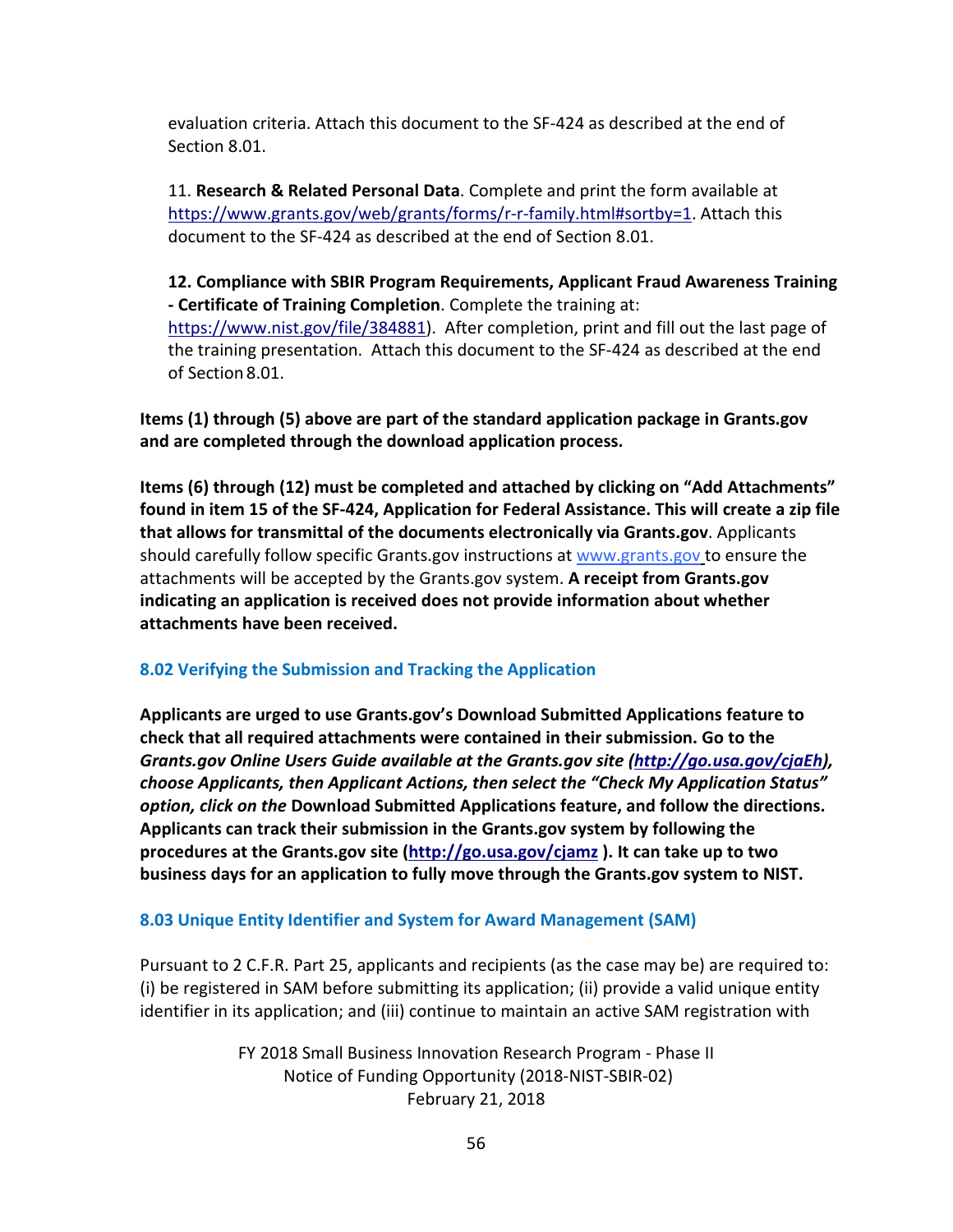current information at all times during which it has an active Federal award or an application or plan under consideration by a Federal awarding agency, unless otherwise excepted from these requirements pursuant to 2 C.F.R. § 25.110. NIST will not make a Federal award to an applicant until the applicant has complied with all applicable unique entity identifier and SAM requirements and, if an applicant has not fully complied with the requirements by the time that NIST is ready to make a Federal award pursuant to this NOFO, NIST may determine that the applicant is not qualified to receive a Federal award and use that determination as a basis for making a Federal award to another applicant.

# **9.0 RESEARCH TOPICS (FY 2017 Phase I)**

# **9.01 Collaboration and Partnership**

#### **9.01.01.40 NIST Technology Transfer**

Small businesses can obtain information about available NIST-owned inventions through multiple sources. NIST provides information on our website at [www.nist.gov/tpo](http://www.nist.gov/tpo) and at [www.nist.gov/Licensing.](https://www.nist.gov/tpo/licensing-nist-technologies) Applicants can also obtain information from the U.S. Patent and Trademark Office site [\(www.uspto.gov\)](http://www.uspto.gov/) and private search engines.

Applicants will need to confirm that the NIST-owned invention is available for licensing by searching the invention using the link provided on the websites provided above. Alternatively, the applicant can confirm the status of availability by submitting a question to the NIST SBIR website as directed in Section 1.04. Some NIST-owned inventions are described as only available for licensing on a non-exclusive basis, which typically means that at least one non-exclusive commercialization license has been granted by NIST. Any such NIST-owned inventions are still available for licensing on a non-exclusive basis. Any NISTowned invention that has been exclusively licensed to another party is not available for licensing. If the NIST-owned invention has become unavailable for licensing prior to the close of this NOFO in the field of use relevant to the subtopic, NIST has the sole discretion to deem such application ineligible under the subtopic, as stated in Section 4.02 (Phase II Screening Criteria).

A SBIR awardee for this subtopic requiring a research license will need to contact NIST's Technology Partnership Office for a license to use the NIST-owned invention. Such awardees will be granted a non-exclusive research license and will be given the opportunity to negotiate a non-exclusive or an exclusive commercialization license to the NIST-owned invention, in accordance with the Federal patent licensing regulations, set forth in 37 C.F.R. Part 404, and to the extent that such NIST-owned invention is available for licensing and has not otherwise been exclusively licensed to another party. Any research license granted for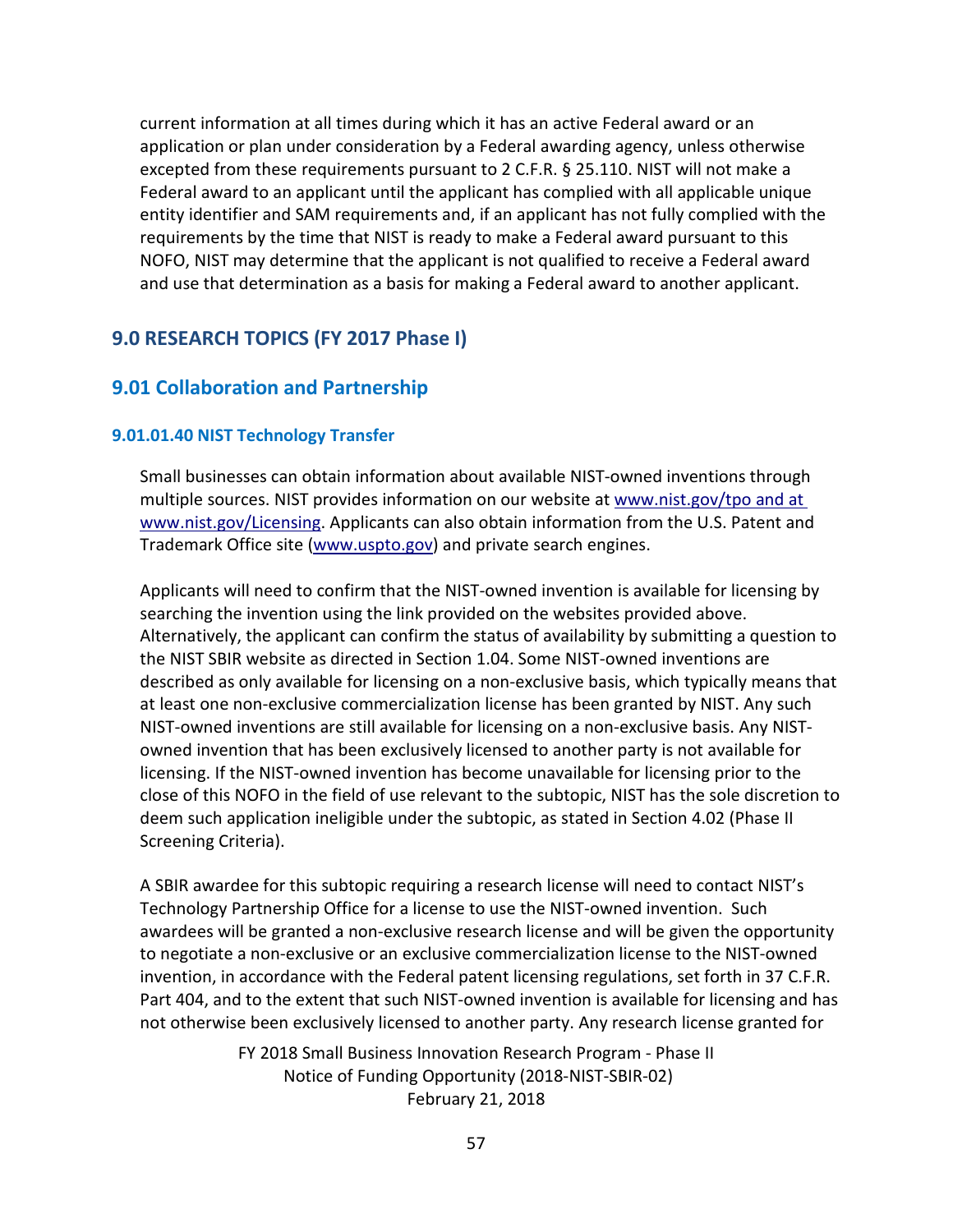the purpose of this subtopic will be royalty-free during the award period. More information about licensing NIST inventions is available at [www.nist.gov/Licensing.](https://www.nist.gov/tpo/licensing-nist-technologies)

The technical portion of an application should cite the NIST patent or patent application, and include a description of the research that will be undertaken. Included in this technical portion of the application, the applicant should provide a brief description of the proposed plan to develop the commercial product or to develop a commercial service using the NIST invention. The absence of this development plan will result in the application being less competitive.

Phase I expected results:

Develop a feasibility study that examines expectations of the research to produce a commercial product or service.

Phase II expected results:

Provide further R&D that leads to demonstrated practical application and advancement toward a commercial product or service.

NIST staff may be available for consultation and collaboration to the extent that resources are available.

## **9.02 Data and Modeling**

## **9.02.01.73 Interactive Software Tools for Processing QIF-formatted Part Models to Generate Realistic and Accurate Measurement Plans and Programs in Standard Digital Languages**

The Quality Information Framework (QIF) Version 2.1 suite of quality information models is an ANSI-approved standard developed by the Dimensional Metrology Standards Consortium. All QIF information models are written in the XML Schema Definition Language (XSDL). Data files (called instance files) conforming to the QIF models are also written in XML. QIF, along with the Dimensional Measuring Interface Specification (DMIS), provide rich and comprehensive digital modeling specifications for every key element in the manufacturing quality measurement process, from digital part models, to measurement resources, to measurement rules, to measurement plans, to measurement programs, to measurement results, to summary measurement statistics. Measurement programs are generated by measurement plans, which in turn are generated from part models and a set of measurement rules. Measurement rules are intended to help users select appropriate measuring equipment, fitting algorithms, and methods for reporting measurement results. Since the use of QIF in actual software systems is in its early stages, measurement system software vendors currently create and consume relatively simplistic rule sets and plans.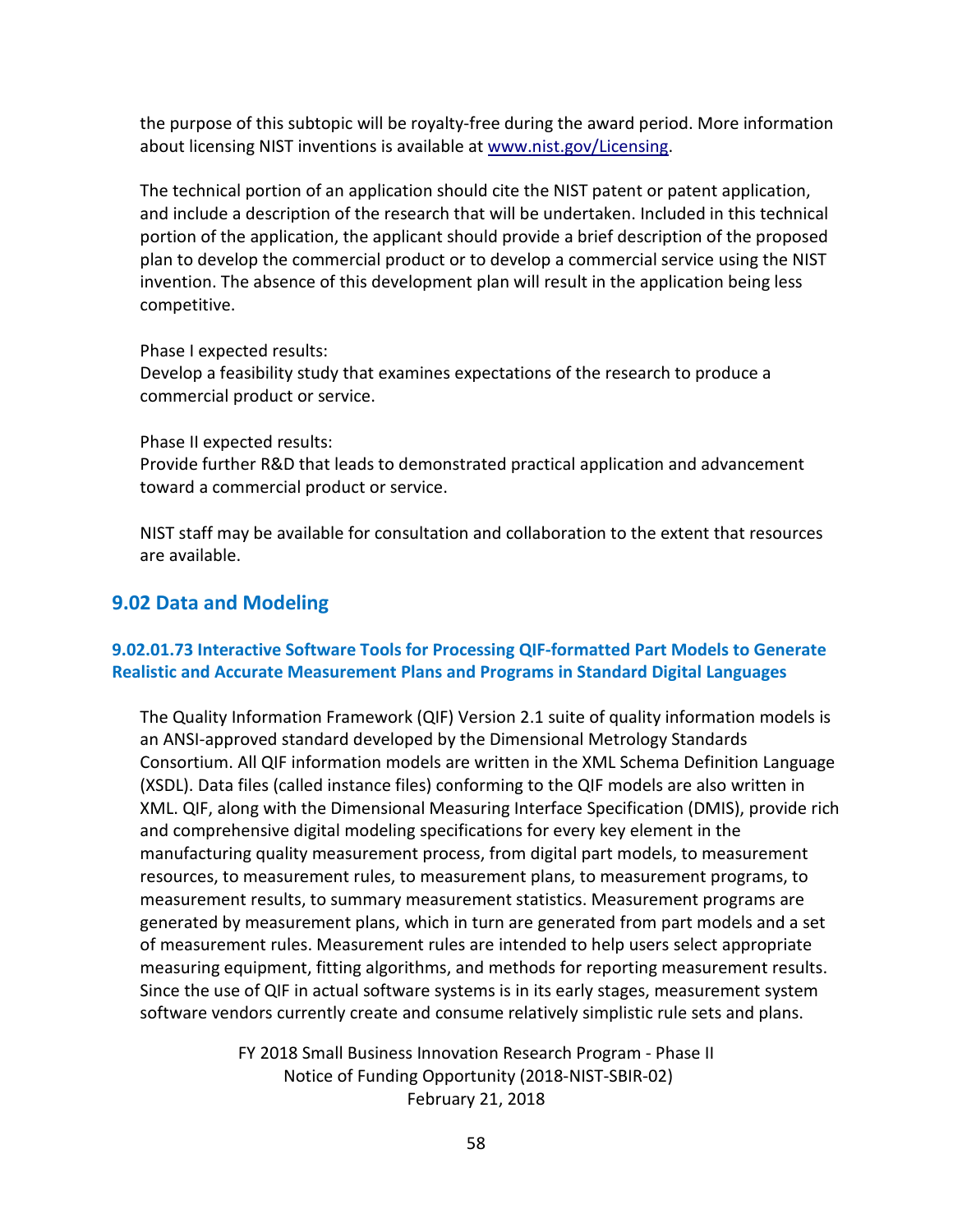Furthermore, the ANSI QIF Rules 2.1 standard is still in the early phases of development. What is needed now are sophisticated, human-interactive software tools, which can receive QIF-formatted models and QIF-formatted rules as input, to create complex measurement plans which are validated and verified to be correct, complete, and compliant to ANSI QIF. Such a tool would also be used in testing the validity of the QIF specification itself, which is of special importance to NIST. A well designed tool could reduce measurement plan size substantially, depending on the part to be measured and its features.

This subtopic seeks to enable the development and testing of the QIF Rules specification. The awardee will be able to provide a testing ground for the current version of the QIF Rules specification, and provide valuable input for the development of the next version of QIF Rules. The same can be said for QIF Plans. QIF Plans have not been thoroughly exercised but current software implementations of QIF. If QIF Plans is going to be ready for prime time in the dimensional metrology software world, it needs to be tested against more complex requirements and manufacturing use cases.

#### Phase I expected results:

The awardee will design a structure for the interactive software tool, develop a prototype, and test the prototype with a real part. The awardee will design, create and test the software tool prototype with relatively simple inputs, but all in QIF format. The software tool will demonstrate its capability with a relatively simple part with geometry, features, and tolerances modeled in QIF Model Based Definition (MBD). The tool will process the part, using simplified QIF Rules, and generate QIF-formatted measurement plans. The goal in this phase is to design a tool, and build a prototype, that can be expanded to produce non-verbose QIF-compliant plans for a rich set of part types with a complex and realistic set of features and tolerances, using the specified rules in QIF Plans format.

#### Phase II expected results:

The awardee will build and demonstrate a more sophisticated measurement plan generation tool. First would be a test of the optimization of the tool against 1) a wide variety of parts and features and tolerances and 2) a wide variety of rules for measurement equipment types, measurement tool types, and feature-type measurement requirements.

Second the awardee will test the correctness of the tool against 1) expert (human) analysis of the resulting plans from the tool and 2) the performance of the plan in simulation tools and a real environment. For example, the rules portion of the interactive software tool might have three interrelated functional modules: a module to allow intelligent selection of coordinate machines and probes, a module to allow intelligent selection of fitting algorithms for processing measured points to fit substitute features and a module to allow intelligent selection of the methods to report measurement results. During the software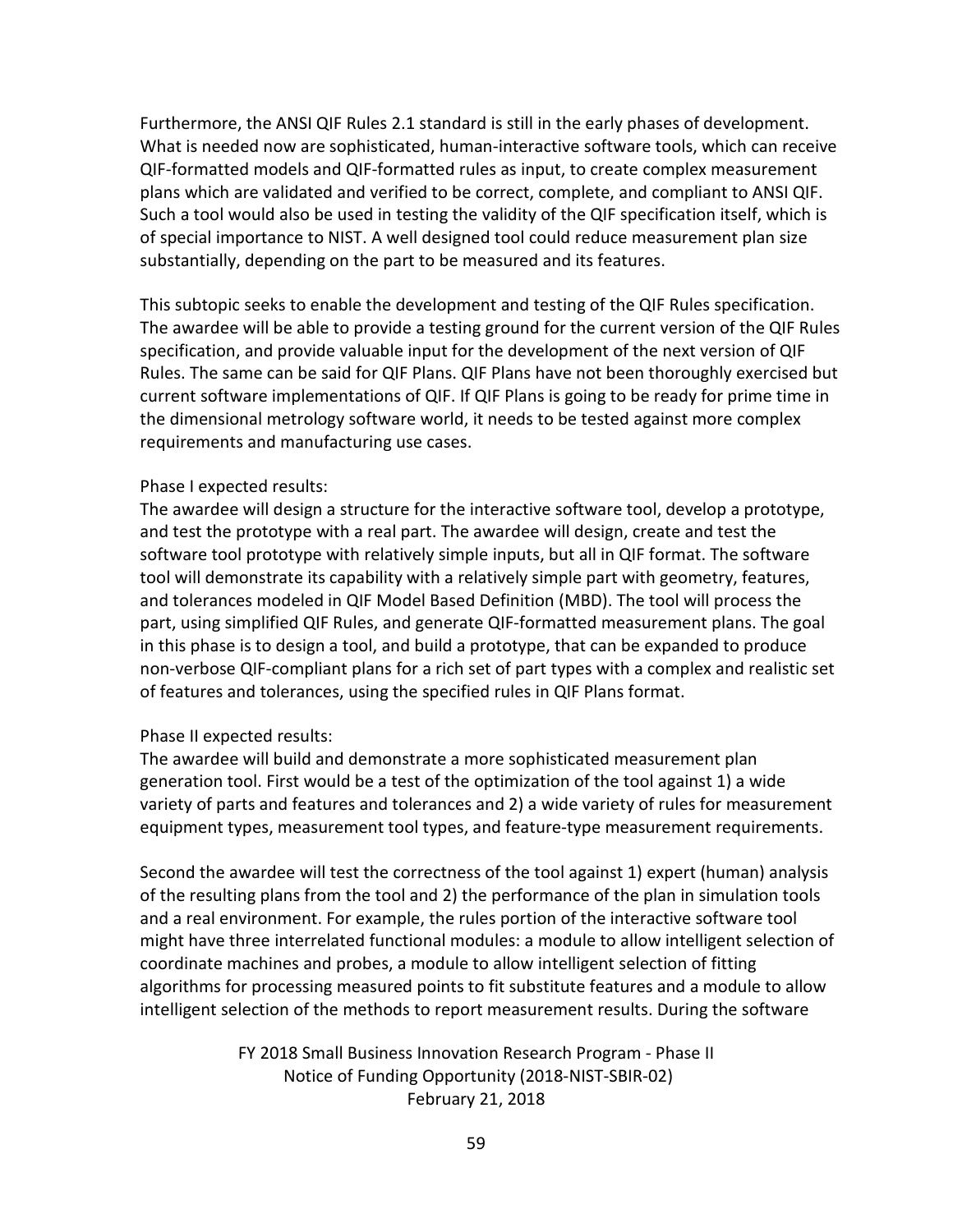development, information models for software engineering have to be QIF-compliant, e.g., for product models, resource models, and rules models.

Finally, the interactive software tool will generate programs in DMIS for coordinate measuring machines (CMMs) from QIF-formatted plans. The system will also be able to accept a QIF Resources file as input. The proposal may be to extend an existing CMM programming system or to build one from the ground up.

NIST researchers may be available to collaborate with and provide consultation to the awardee.

Reference: ANSI QIF version 2.1: downloadable from [http://qifstandards.org.](http://qifstandards.org/)

### **9.02.02.73 Modeling and Simulation Analysis for Manufacturing Systems**

Global competition requires manufacturers to assess the likely effects of decisions about design and configuration of products, processes, and resources. The complexity of modern manufacturing requires advanced analysis, simulation in particular, to answer questions such as: What will be the capacity of this proposed line? What throughput, cycle time, and other metrics can be achieved for this product with this line configuration? Where should capacity be added if demand increases? Large enterprises usually employ experts to build simulation models to answer these questions, although the process can be lengthy and expensive. Most small- and medium-sized enterprises (SMEs) simply do not have access to the necessary analytical capabilities.

Discrete-event simulation analysis is increasingly critical to analyzing, designing, evaluating, and controlling large-scale, complex, uncertain systems [1]. However, it currently takes too long to design, collect information/data, build, execute, and analyze simulation models, leading to insufficient input to decision-making [2]. These barriers are particularly formidable to SMEs, leaving them with little ability to quantitatively assess the effect of potential decisions. An ability to automate the development of simulations would have significant benefits for manufacturing enterprises.

The goal is to develop tools that significantly reduce the time, cost, and expertise required to use simulation analysis to answer questions about designing and operating manufacturing systems. Tools are sought that can answer a flexible and general set of questions about manufacturing systems, scenarios within them, and alternatives to them. The tools will leverage models of manufacturing systems that provide the necessary input to analysis.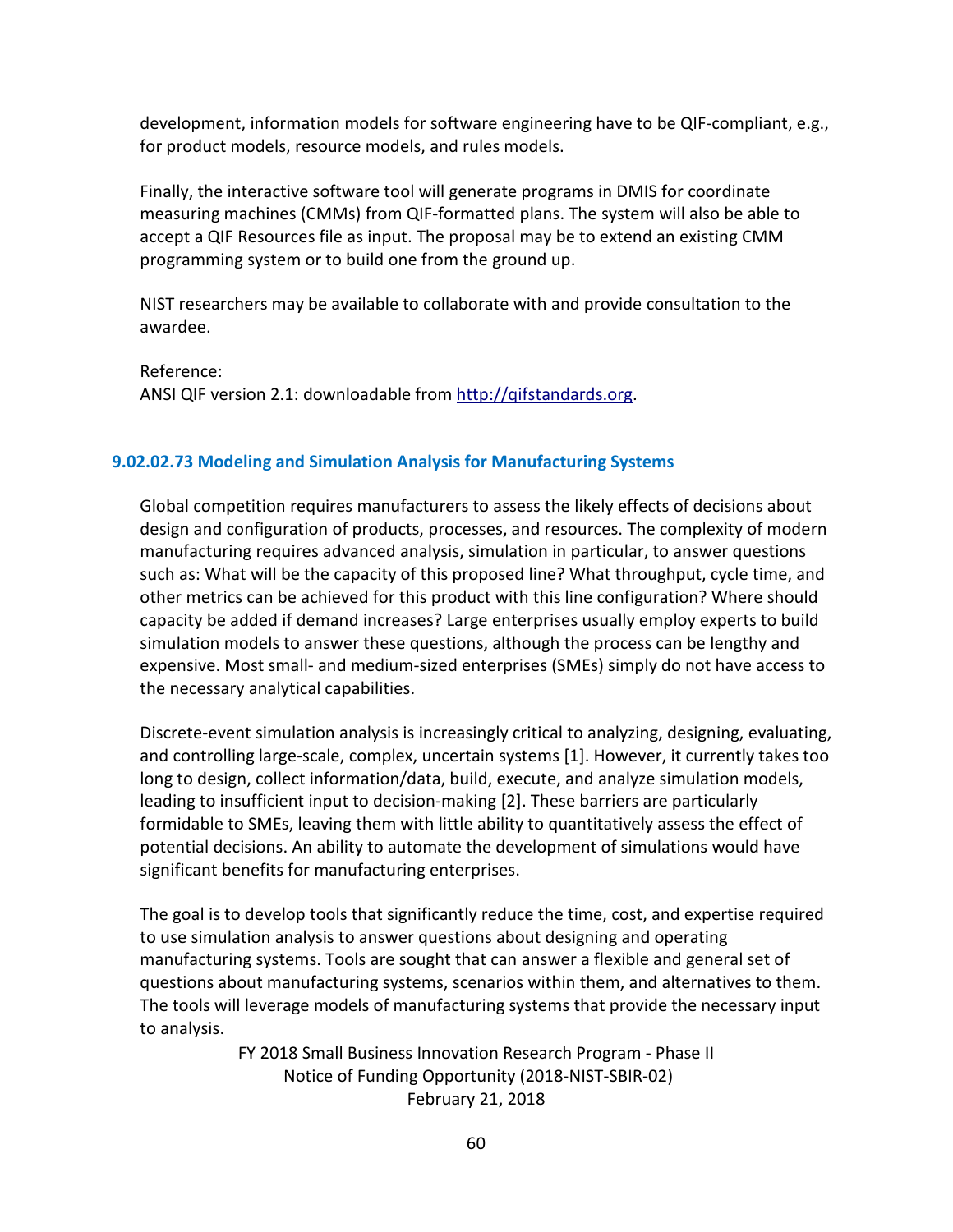Phase I expected results:

Demonstrate an architecture with widely understood semantics for manufacturing system modeling, appropriate model-to-model transformations, and well-structured manufacturing system simulations. This demonstration should start with at least one frequently-asked manufacturing question or use case, answer the question using simulation analysis, and elucidate how a proper software implementation would significantly reduce the time, cost, and expertise requirements to answer the question as compared with the status quo.

## Phase II expected results:

Deploy the Phase I architecture in a form usable by SMEs who currently have no access to manufacturing system simulations or other advanced analytics. Expand and mature the Phase I implementation to additional questions, use cases, and classes of manufacturing systems. The result should be a prototype of a commercially viable software solution.

NIST staff may be available for consultation, input, and discussion, as needed.

## References:

[1] Taylor, S.J., Brailsford, S., Chick, S.E. L'Ecuyer, P., Macal, C.M., Nelson, B.L., "Modeling and Simulation Grand Challenges: An OR/MS Perspective" in Proceedings of the 2013 Winter Simulation Conference, IEEE, pp. 1269-1282, 2013.

[2] Fowler, J.W. Rose, Oliver., "Grand Challenges in Modeling and Simulation of Complex Manufacturing Systems," Simulation, 80:9, pp. 460-476, September 2004.

# **9.02.03.73 Non-Destructive Testing Qualification of Complex Parts with Digital Image Correlation and Digital Signatures**

Qualification of final parts is a highly discussed topic in additive manufacturing (AM). Process immaturity and the associated uncertainty of part quality in metals AM has led many to seek new methods for qualifying manufactured parts, especially those of high complexity and lowvolume production. Manufacturers have defaulted to costly destructive testing methods, often misrepresenting final part properties by creating and testing dog bone-shaped witness specimens. It is becoming progressively understood that due to variations in processing and thermal history that witness specimens do not accurately represent the final characteristics of the manufactured part.

FY 2018 Small Business Innovation Research Program - Phase II Notice of Funding Opportunity (2018-NIST-SBIR-02) February 21, 2018 As an alternative to the often costly, destructive testing of AM parts, Non-Destructive Testing (NTD) methods are increasingly part of AM part qualification. The most common methods focus on high-resolution scanning, both internal and external, using methods such as X-ray Computed Tomography, or X-ray CT. While these methods support detailed, fine-grained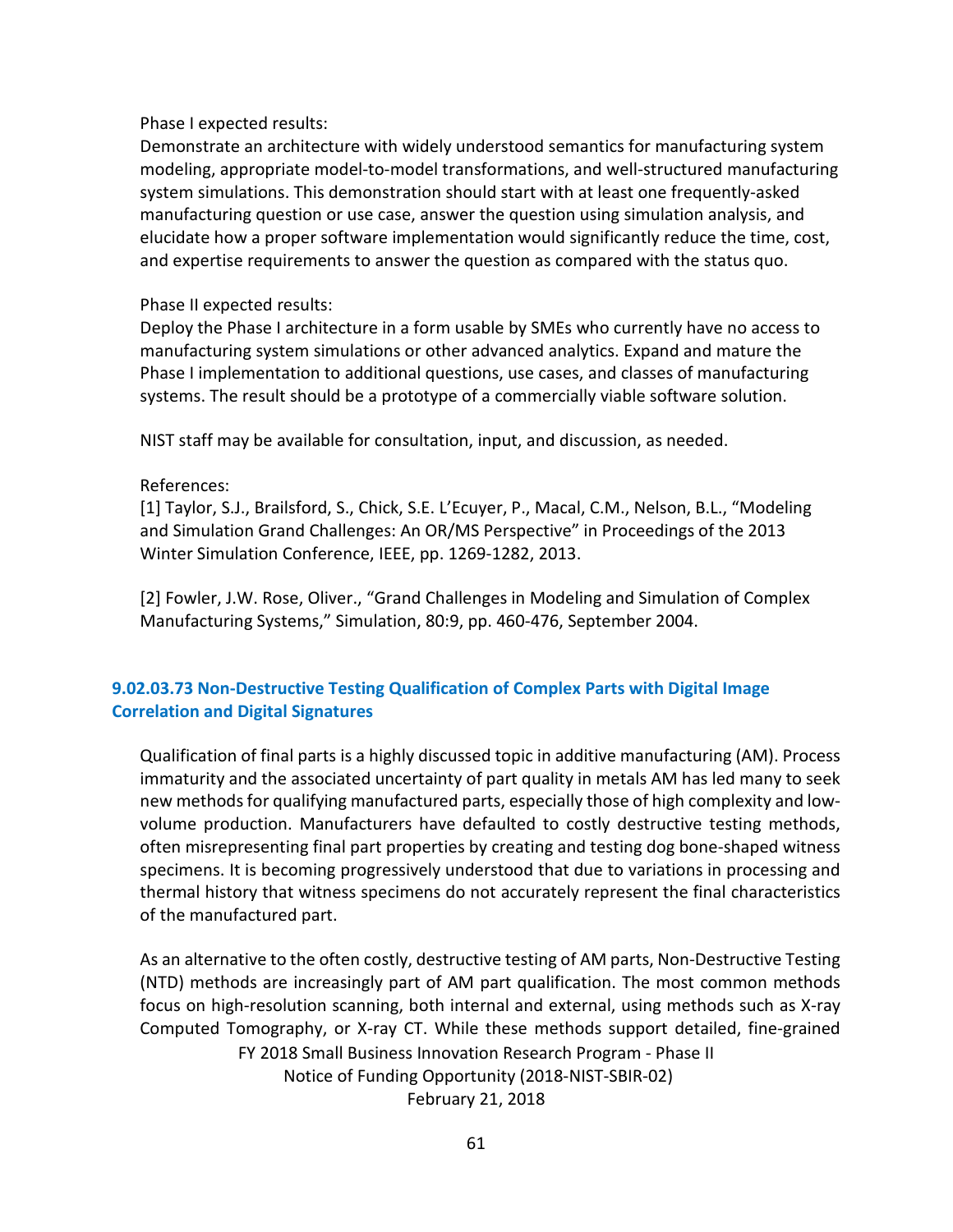inspections, they also generate large amounts of data that are not readily interpreted. It is not always known how data should be interpreted to qualify a part against its intended functionality, or how a part might perform under intended loading conditions. This subtopic focuses on qualifying parts by leveraging these functional requirements and utilizing NDT techniques to develop repeatable "signatures" of parts. These signatures will be based on the mechanical response of a part's critical geometry under designed loading conditions, therefore qualifying a part against its intended use.

This subtopic addresses gaps in current qualification methods, specifically the need to address performance uncertainty introduced when manufacturing a part with AM processes. New methods are needed for the NDT qualification of complex parts to complement current predictive modeling, destructive, and non-destructive qualification methods. These methods should be robust enough to apply to any complex geometry while being mature enough to qualify against a part's intended functionality.

The subtopic seeks to leverage high resolution Digital Image Correlation (DIC) technologies [1] and digital signatures [2,3] to evaluate mechanical responses under critical loading conditions at critical geometries of complex parts. By establishing acceptable loading thresholds and performance expectations, benchmark measurements taken from qualified parts can be compared with those of parts yet to be qualified under simulated loading conditions. The digital signatures of the qualified parts can then be used to verify and validate untested parts through DIC technologies and signature verification. Applications of such qualification techniques include NDT testing for deliberately introduced defects in AM manufactured parts, a major concern in AM security logistics [3].

The topics addressed under this subtopic directly relate to NIST's goal of supporting U.S. commerce through measurement science. Successful development of the techniques will provide industry an affordable means of qualifying complex AM parts through advanced imaging and modeling technologies while maintaining manageable amounts of data generation.

The goal of this project is to develop and validate novel NDT methods that are well suited for the low-volume, high complexity, high cost production requirements in additive manufacturing. Methods should include novel, high-resolution digital image correlation techniques that can be applied to any complex geometry (including lattice). Based on predictive analytics and modeling, methods will identify functionally-critical locations and establish correlations between critical geometries in the design and surface points from which deformations will be measured. The stress and strain measurements, and analyses results, around these critical point locations will then be used to form a repeatable, function-based, response "signature."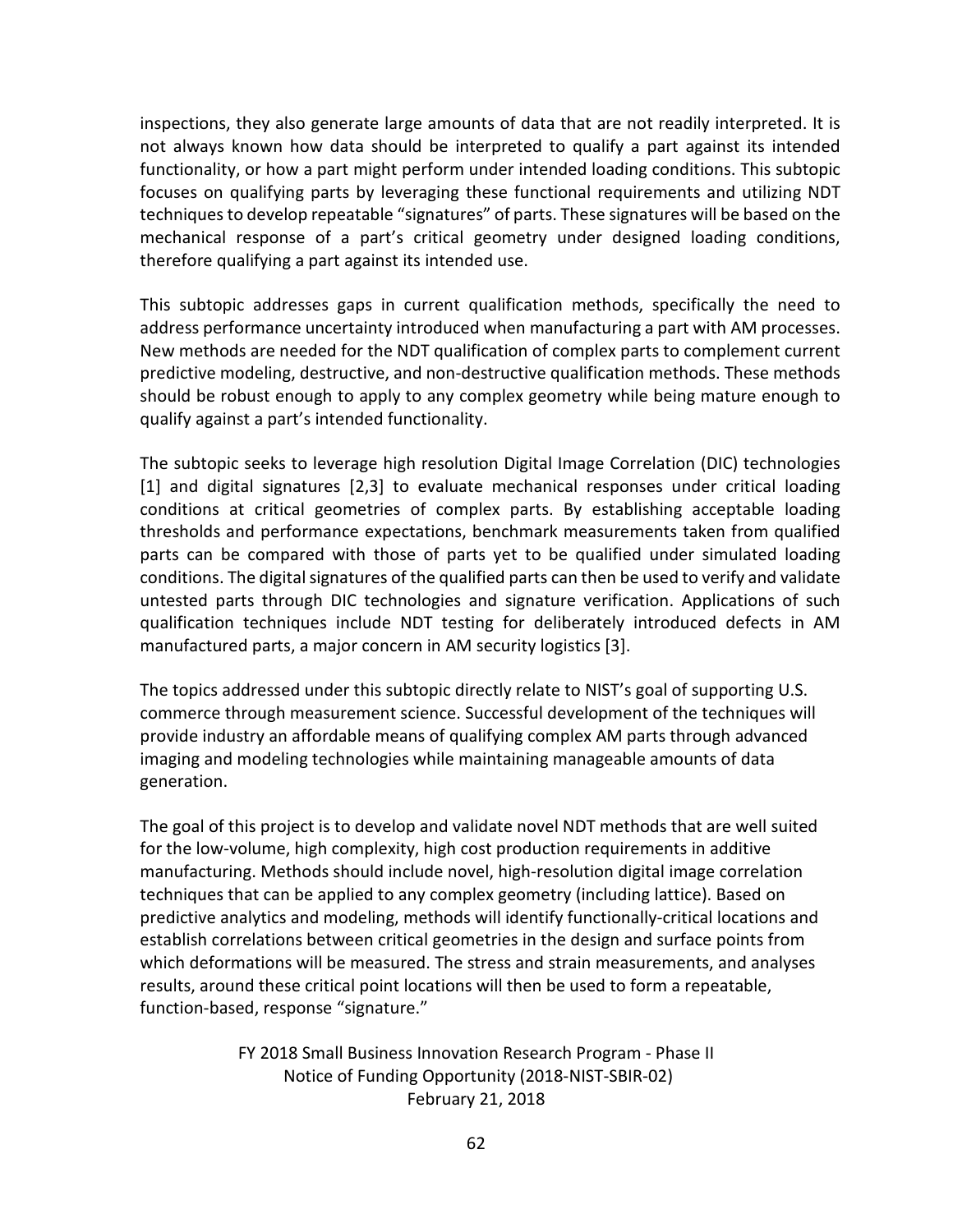This project will develop new methods for qualifying functional parts based on DIC technologies and functional loading requirements. Goals include establishing the following methods:

- Based on actual loading conditions, a method will be developed for identifying critical surfaces and volumes on a functional part.
- A method will be developed to correlate actual loading conditions with simulated loading. The method will use simplified loading conditions to simulate stresses observed at critical surfaces and volumes under complex loading conditions. The method will demonstrate that loading experienced critical geometries of complex parts/shapes in actual loading conditions can be simplified so that the same loading conditions can be simulated in a lab environment. The method will be validated by demonstrating consistent mechanical testing results, and alignment between simulated and actual loading conditions.
- A method will be developed that utilizes high-resolution DIC to observe and analyze previously identified critical surfaces/ volumes. Results of the DIC related to stress and strain will then be mapped to the 3D geometry, providing a "DIC signature" that can be benchmarked to establish expected performance of a given material and geometry for given loading conditions.
- Methods will be established that correlate known responses of a qualified parts with the "DIC signatures" of parts yet to be qualified. Methods and thresholds will be established that will then allow for simulated loading conditions and corresponding DIC to attain "DIC signatures" of unqualified parts. These signatures will then be verified and validated against the signature of the qualified part. The "signature verification" method will be validated by demonstrating consistent results across "DIC signatures" for a given geometry, loading, and uncertainty threshold.

In concert, these methods will support the establishment of performance benchmarks for a given complex part. A benchmark signature will then be used to qualify remaining parts by comparing the established digital signatures with those obtained from other parts of the same material and geometry using high resolution DIC technologies.

Phase I expected results:

1. Validated method that induces the response of critical geometries (surfaces/volumes) experienced under actual loading conditions in a simplified, simulated lab environment. 2. Development and demonstration of a high-resolution DIC method that can be used to attain the stress maps around critical part geometries.

3. Validated method that demonstrates repeatability in high-resolution DIC on the critical geometries of complex shapes.

4. Validated method that matches benchmark "DIC signatures" consistently against parts with same material, geometry and loading.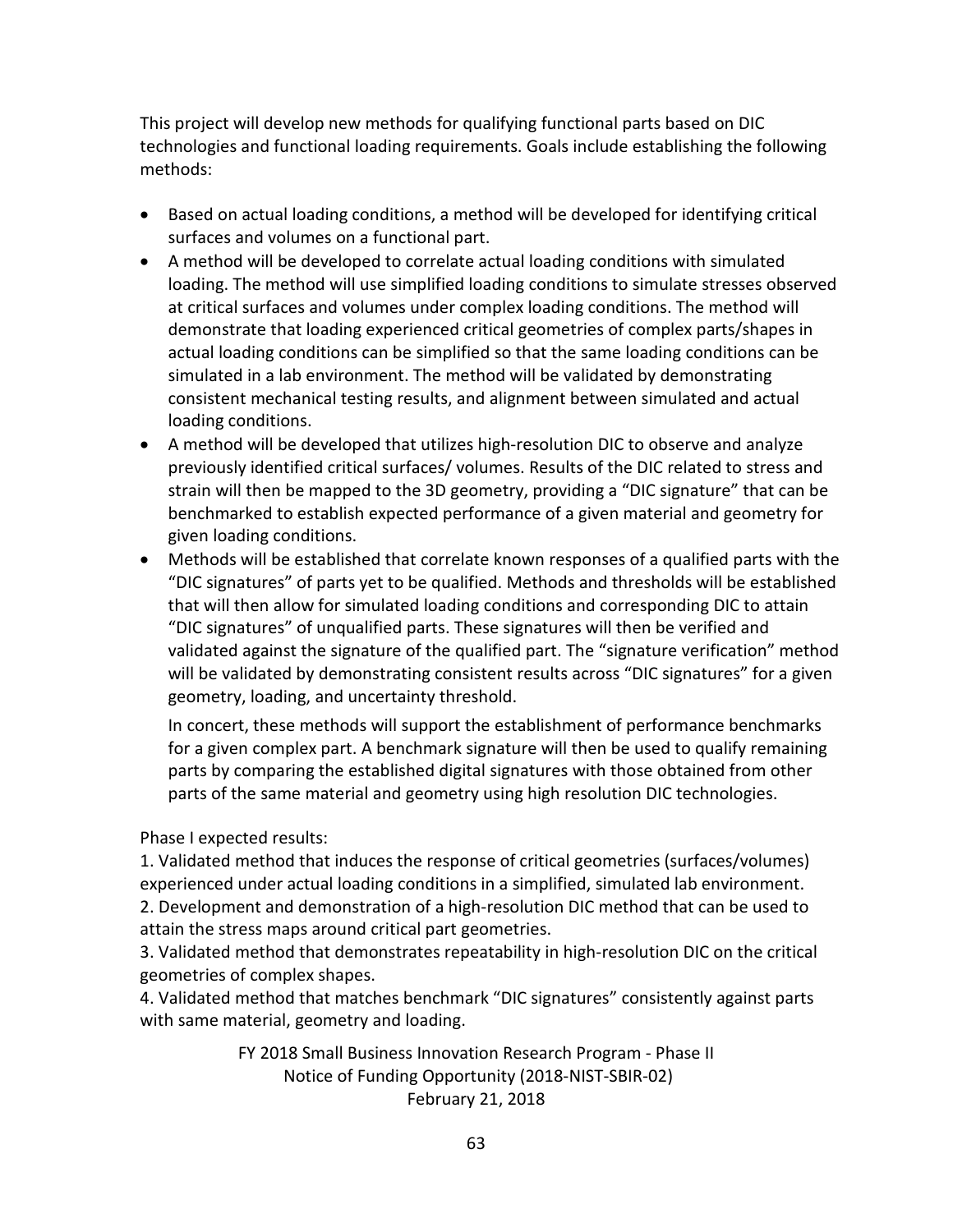5. Validated method that demonstrates that parts qualified using "DIC signatures" perform within acceptable thresholds and uncertainty, as predicted when compared against the performance of the benchmark part.

Phase II expected results:

1. Identified conditions on which the DIC method can be applied; demonstration of the limitations of the approach.

2. Demonstrated DIC using embedded markers and other imaging technologies to overcome some of the identified limitations.

3. Development of a prototype software package that supports the integration of the developed methods, including DIC, obtaining DIC signatures, and DIC signature validation.

NIST may be available to work collaboratively and provide technical direction and consultation.

## References:

1. Verhulp, Eelco, Bert van Rietbergen, and Rik Huiskes. "A three-dimensional digital image correlation technique for strain measurements in microstructures." Journal of biomechanics 37.9 (2004): 1313-1320.

2. Straub, Jeremy. "Initial Work on the Characterization of Additive Manufacturing (3D Printing) Using Software Image Analysis." *Machines* 3, no. 2 (2015): 55-71.

3. Fadhel, Nawfal F., Richard M. Crowder, and Gary B. Wills. "Maintaining Provenance throughout the Additive Manufacturing Process." *IJISR* 3, no. 3 (2013): 466-475.

# **9.02.04.77 Parallel Algorithms for Processing Huge Sparsely Labeled Datasets on Clusters of Multicore Processors for Healthcare and Manufacturing Applications**

Many health care and manufacturing applications are unavoidably spatio-temporal and generate large amounts of data. Expert interaction and measurement costs for these datasets imply that only a very small fraction of the data can be labeled such that models or results are presented in a form that supports human understanding. In general, the underlying spatial and spatio-temporal relationships in these data can be represented as three-dimensional grid or graph structures. Traditional machine learning algorithms are not applicable as they tend to be sample-based, requiring labelling of a significant fraction of the data. Therefore, a pressing need exists for algorithms that can handle very large datasets with only a fraction of data labeled. Additionally, data volume and speed of data acquisition requires that such algorithms effectively exploit networked multicore, GPU, and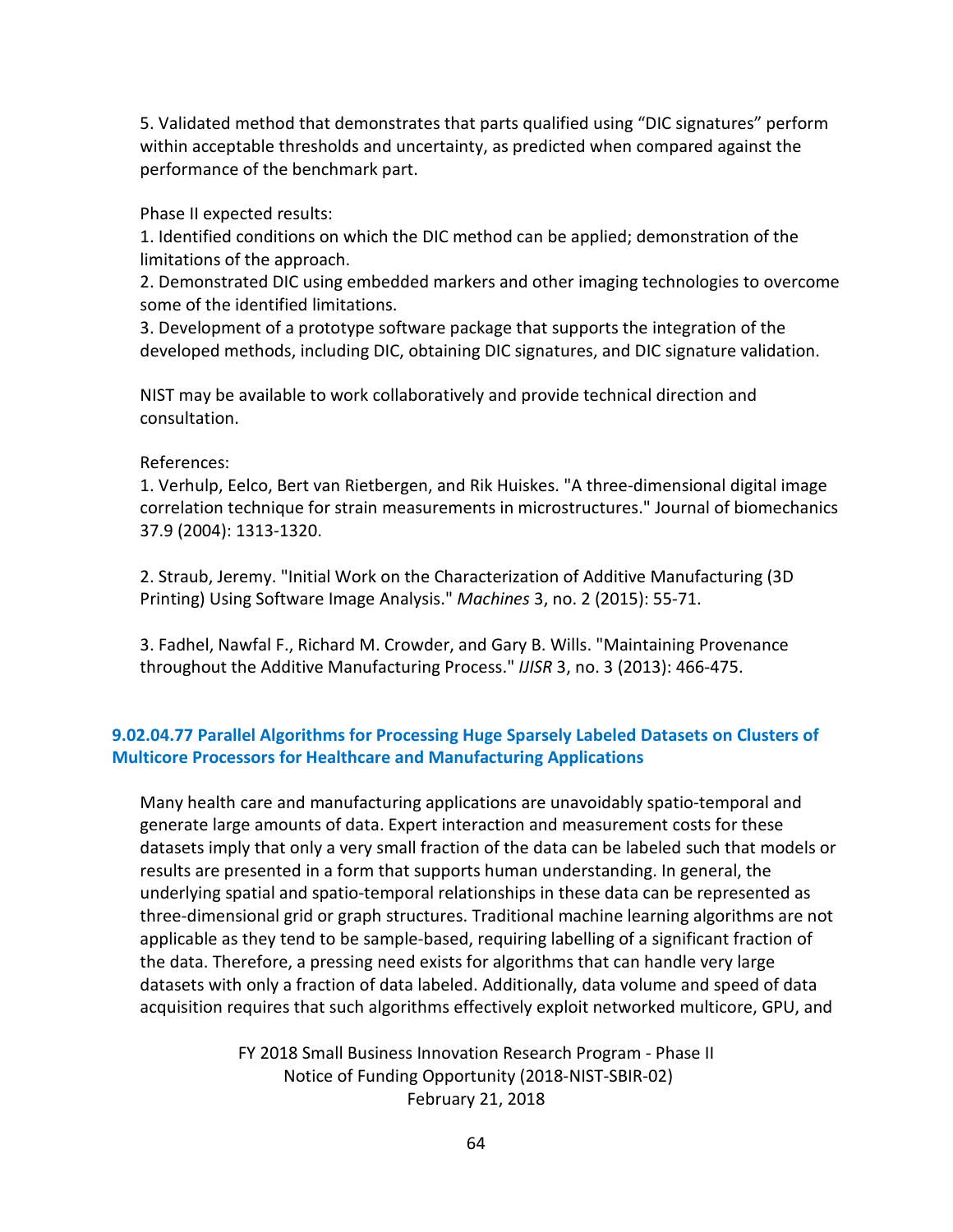parallel computing resources. The underlying technology should have broad applicability in spatio-temporal big data applications.

The goal of the proposed research is to develop fast, parallel semi-supervised machine learning (ML) algorithms that address challenges of very large datasets and applications in the domains of healthcare and manufacturing. Such ML algorithms should be effective for datasets having millions to billions of data points, with only a few thousands of data points labelled.

Phase I expected results:

Develop novel machine learning algorithms that can work effectively for sparsely labeled datasets. Demonstrate their parallelization capability on hundreds of traditional cores.

Phase II expected results:

Demonstrate the effectiveness of machine learning algorithms developed in Phase I on realworld applications. Demonstrate scalability of these algorithms on large clusters of GPU and multicore machines. Phase II results should lead to a commercialization path for the technology applications in specific domains (for example, healthcare and manufacturing).

NIST may be available to work both in consultative and collaborative capacity in assisting the awardee.

Reference: Olivier Chapelle, Bernhard Schölkopf and Alexander Zien, Semi-Supervised Learning, MIT Press, 2010.

## **9.03 Precision Measurements**

### **9.03.01.67 Atomic Vapor Cell Technology for Electric-Field Metrology**

NIST is developing a fundamentally new approach for electric (E) field measurements [1]- ]9]. The probe is based on the interaction of RF-fields with Rydberg atoms, where alkali atoms placed in atomic vapor cells are excited optically to Rydberg states and an applied RFfield alters the resonant state of the atoms. The Rydberg atoms act like an RF-to-optical transducer, converting an RF E-field to an optical-frequency response. The probe utilizes the concept of Electromagnetically Induced Transparency (EIT), where the RF transition in the four-level atomic system causes a split of the EIT transmission spectrum for the probe laser. This splitting is easily measured and is directly proportional to the applied RF field amplitude. By measuring this splitting we get a direct measurement of the RF E-field strength. The significant dipole response of Rydberg atoms over the GHz regime enables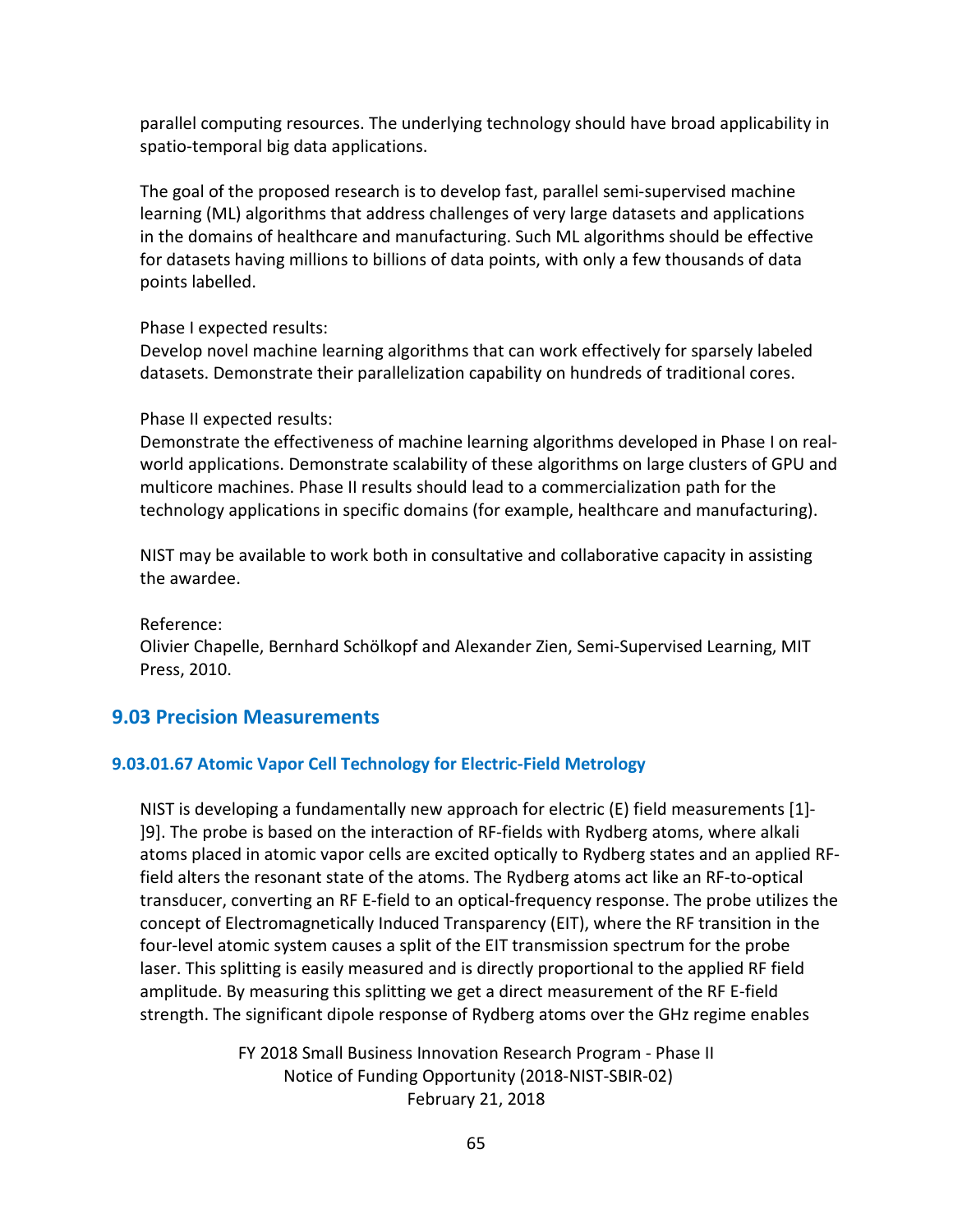this technique to make direct SI-traceable measurements over a large frequency band including 400 MHz-500 GHz. One of the main contributions to the uncertainties in the approach is due to the perturbation of the measured E-field caused by the size and shape of the vapor cell [1], [2], [4], and [6]. Fundamental to the development of this technique is to have specially designed vapor cells that will have minimal perturbation on the RF field being measured.

Project goals include the development of compact atomic vapor cells (filled with Rb and/or Cs) suitable for atom-based E-field metrology. Ideally, the vapor-cell should be on the order of a few mm and have no stems (that are commonly found in current technology) in order to have minimal RF perturbation. These new cells should also include hollow-core fiber vapor cells designs.

### Phase I expected results:

Design and simulate results for compact vapor cells. The vapor-cell should be on the order of a few mm and have no stems (that are commonly found in current technology). Successful designs should be compact and have minimal perturbation in the applied RF field. Results of full three-dimensional RF simulations at a range of frequencies are required in order to evaluate impact of the vapor cell on the measured field.

## Phase II expected results:

Phase II expected results include using the compact vapor cells designs in Phase I to develop fiber coupled vapor cells. These vapor cells need to have pure atomic vapor (no buffer gasses) and demonstrate a ground-state absorption of 40% or better. They also need to demonstrate EIT in the cell. Successful designs should be compact and have minimal perturbation in the applied RF field. Results of full three-dimensional RF simulations are required in order to evaluate impact of the vapor cell on the measured field. Also, in Phase II hollow-core fiber will be designed. Prototypes will be filled with either Cs or Rb and need to demonstrate EIT.

NIST will use our facilities to test the designs.

## References:

[1] C.L. Holloway, J.A. Gordon, A. Schwarzkopf, D. A. Anderson, S. A. Miller, N. Thaicharoen, and G. Raithel, "Broadband Rydberg atom based electric-field probe for SI-traceable, selfcalibrated measurements," *IEEE Trans. on Antenna and Propagat*., 62, no. 12, 6169-6182, 2014.

[2] C.L. Holloway, J.A. Gordon, A. Schwarzkopf, D. A. Anderson, S. A. Miller, N. Thaicharoen, and G. Raithel, "Sub-wavelength imaging and field mapping via electromagnetically induced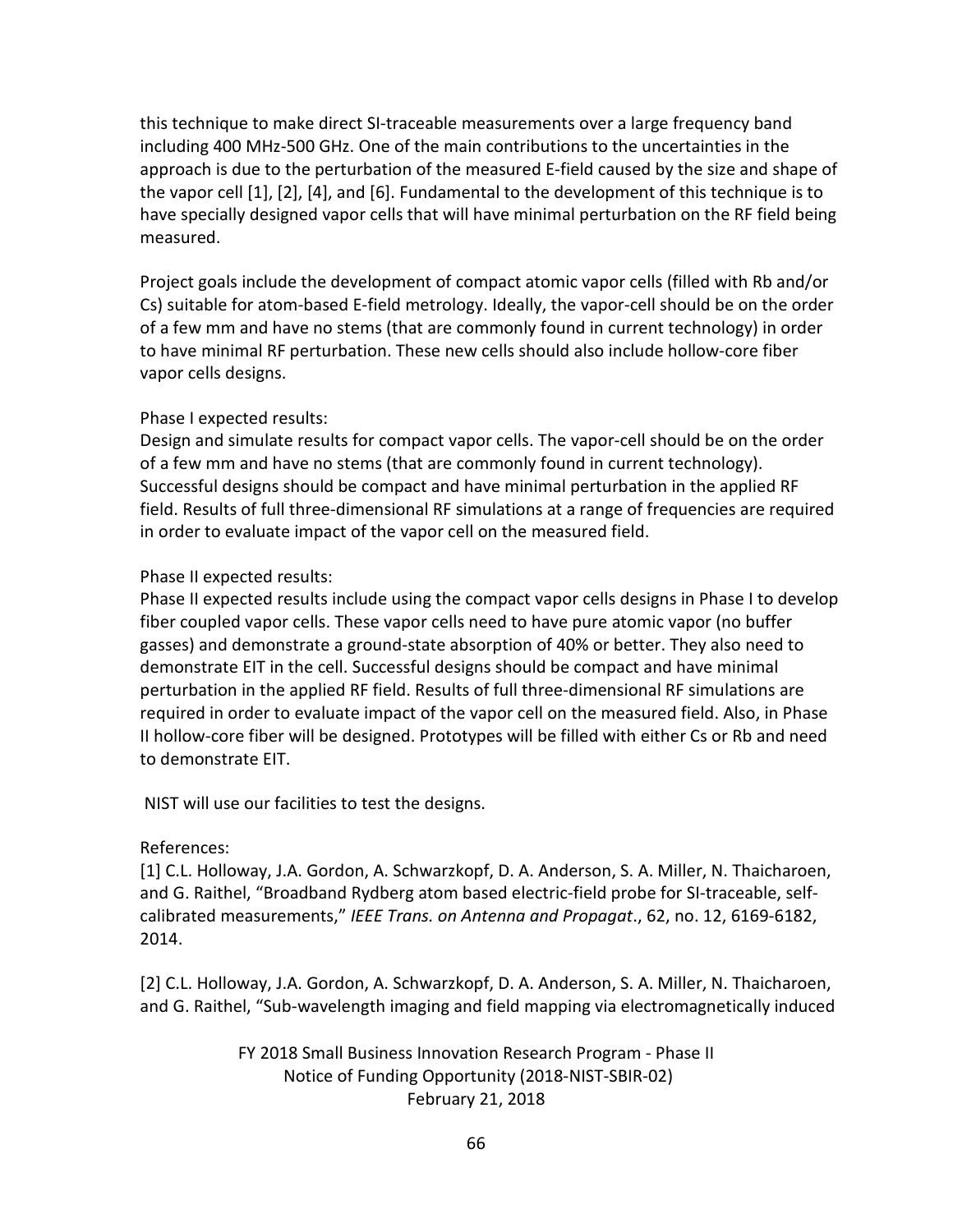transparency and Autler-Townes splitting in Rydberg atoms," *Applied Phys. Lett*., 105, 244102, 2014.

[3] J.A. Gordon, C.L. Holloway, A. Schwarzkopf, D.A. Anderson, S.A. Miller, N. Thaicharoen, and G. Raithel, "Millimeter-wave detection via Autler-Townes splitting in rubidium Rydberg atoms", *Applied Phys. Lett*., 105, 024104, 2014.

[4] C.L. Holloway, J.A. Gordon, M.T. Simons, H. Fan, S. Kumar, J.P. Shaffer, D.A. Anderson, A. Schwarzkopf, S. A. Miller, N. Thaicharoen, and G. Raithel, "Atom-based RF electric field measurements: an initial investigation of the measurement uncertainties," in *Proc. of Joint IEEE Intern. Symp. on EM and EMC Europe*, Dresden, Germany, Aug. 2015.

[5] M.T. Simons, J.A. Gordon, and C.L. Holloway, "Simultaneous Use of Cs and Rb Rydberg Atoms for Dipole Moment Assessment and RF Electric Field Measurements via Electromagnetically Induced Transparency", *J. Appl. Phys*., vol. 102, 123103, 2016.

[6] H. Fan, S. Kumar, J. Sheng, J.P. Shaffer, C.L. Holloway and J.A. Gordon, "Effect of Vapor Cell Geometry on Rydberg Atom-based Radio-frequency Electric Field Measurements", *Physical Review Applied,* 2015.

[7] D.A. Anderson, S.A. Miller, A. Schwarzkopf, C.L. Holloway, J.A. Gordon, N. Thaicharoen, and G. Raithel, "Two-photon microwave transitions and strong-field effects in a roomtemperature Rydberg-atom gas," *Phys. Rev. A,* 90, 043419, 2014.

[8] D. A. Anderson, S. A. Miller, J. A. Gordon, C. L. Holloway, and G. Raithel, "Optical measurements of strong microwave fields with Rydberg atoms in a vapor cell", *Physical Review Applied*, vol. 5, 034003, 2016.

[9] M.T. Simons, C.L. Holloway, J.A. Gordon, D. A. Anderson, S. Miller, and G. Raithel "Using Frequency Detuning to Improve the Sensitivity of Electric Field Measurements via Electromagnetically Induced Transparency and Autler-Townes Splitting In Rydberg Atoms, *Applied Physics Letters*, vol. 108, 174101, 2016.

## **9.03.02.68 Innovative Manufacturing of Nanoscale Calibration Spheres**

Nanoscale calibration spheres serve an essential role in dimensional metrology, basically as a means of in-situ size calibration for industrial, scientific and medical applications. Modern usage has increased with the importance of detecting and characterizing nanoparticle materials in the environment. NIST has long been a source of particle standard reference materials such as polystyrene latex (PSL) spheres [Refs. 1- 4] but the quality of its presently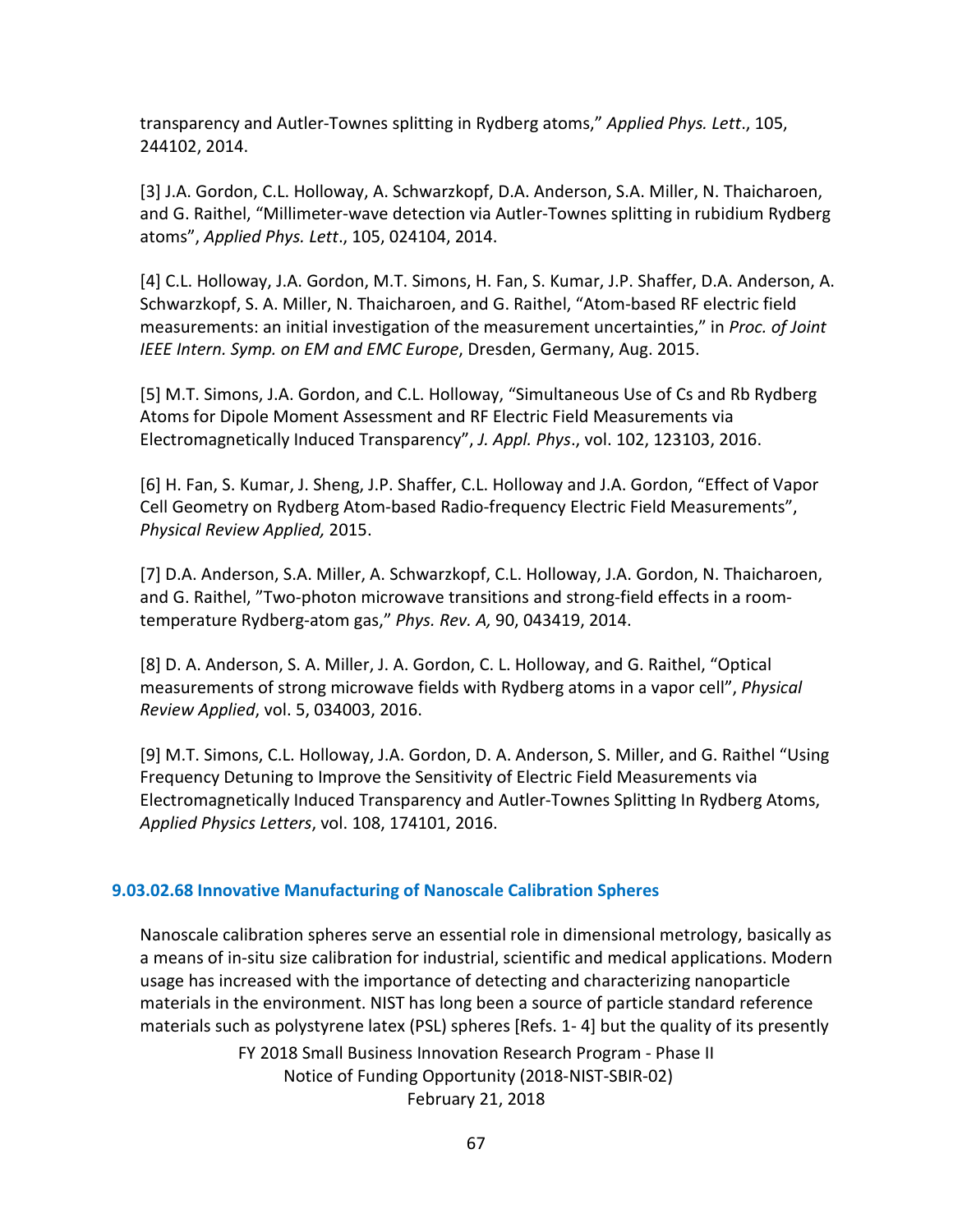available items has not kept pace with current applications and instrumentation. The unmet need is that commercial production methods for PSLs are based on 1950's-era R&D, sufficient for industrial processes but not optimized, or appropriate, for current application requirements as nanoscale size transfer standards. The consequence is that the average size, size distribution, shape, and material properties vary considerably and rapidly degrade as particle size decreases, especially below 100 nm diameter.

There are many commercial vendors of calibration spheres and they rely on NIST reference materials for traceability. But bad reference materials result in poor metrological quality, i.e., traceability and uncertainty, since precision and accuracy of the measurement method are influenced by sample inhomogeneity.

In the interest of improving the practice of dimensional metrology, NIST recognizes that reviving R&D efforts in manufacturing of calibration spheres is essential for fulfilling NIST's mission of disseminating the unit of length.

This subtopic focuses on significantly improving manufacturing methods for PSL spheres by the technique of emulsion polymerization. This industrially useful process has proven to be quite robust; nevertheless, it suffers from numerous secondary reactions which lead to highly polydisperse size distributions particularly for small average particle sizes. That the reaction conditions can be optimized to produce a very narrow, monodisperse size distribution was demonstrated in the production of the discontinued 100 nm diameter NIST SRM 1963 [Ref. 2]. This excellent size distribution was created by accident and has not been duplicated, either by the original manufacturer, JSR (Japan), or any other commercial vendor. However, it does offer a proof of principle and the historical literature offers numerous hints at alternative process conditions and choices of components which could result in the understanding and control necessary to synthesize PSL particles in the range of 20 nm to 100 nm diameter with a size distribution as good as or better than NIST SRM 1963. The project goal is the commercial realization of such high quality PSL calibration spheres for use as transfer standards by NIST and other national measurement institutes and for more general uses in industry and technology fields.

The expected outcome of Phase I is twofold: first, exploration of process control parameters and chemical constituents of the emulsion polymerization system will be undertaken. Rational understanding and control of the PSL particle size distribution parameters will be demonstrated. Multiple sizes below 100 nm will be synthesized and shown to possess a size distribution close to that of the NIST SRM 1963. Second, metrics to allow statistically significant comparison of the particle size distribution to SRM 1963 will be developed and validated.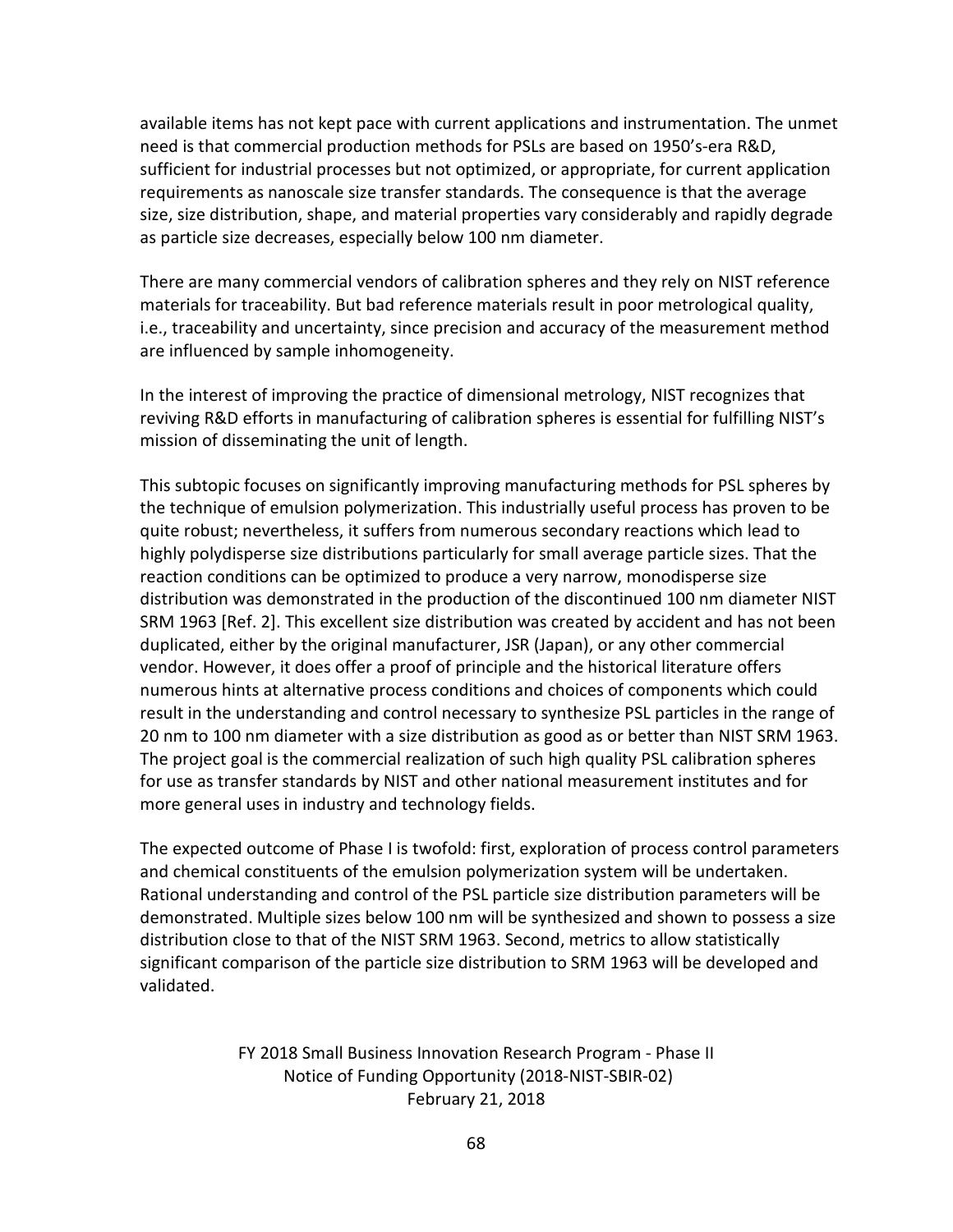The expected outcome of Phase II will be the production of prototype amounts of PSL samples over the range of 20 nm to 100 nm diameter for which the particle size distribution is as good or better than that of the NIST SRM 1963. In addition, the stability and purity of the sample will be assessed for suitability as a viable commercial product.

NIST may be available to work with the awardee principally on choices of measurement and validation methods, such as atomic force microscopy, scanning electron microscopy, and dynamic light scattering.

#### References:

- 1. G. W. Mulholland et al., J. Res. NIST **111** 257 (2006).
- 2. G. W. Mulholland et al., Aerosol Sci. Technol. **31** 39 (1999).
- 3. T. R. Lettieri and G. G. Hembree, J. Colloid Interface Sci. **127** 566 (1989).
- 4. G. W. Mulholland et al., J. Res. NBS **90** 3 (1985).

#### **9.03.03.68 Multichannel, Chemically Precise X-ray Pulse Processor**

Energy dispersive x-ray spectroscopy is a widely used materials analysis technique in industries such as metallurgy and semiconductor manufacturing. In particular, it is used to determine elemental compositions including trace components (e.g. yield-destroying, processed-wafer defects in large semiconductor fabrication lines). In recent years, energy dispersive x-ray spectroscopy using cryogenic microcalorimeter sensors has become commercially viable. Microcalorimeter sensors provide more than 10x better spectral resolving power than previous semiconducting detectors. This additional resolving power can be used to separate overlapping x-ray features, improve peak-to-background ratios for trace constituents, and observe so-called 'chemical shifts', x-ray features that identify the chemical state of a particular element. While commercial x-ray pulse processors exist for semiconducting detectors, there is an unmet need for a pulse processor compatible with the electrical signals produced by emerging arrays of superconducting microcalorimeter xray sensors. A complete microcalorimeter x-ray spectrometer consists of a cryostat, the sensors, their readout electronics, and a pulse processor. At the present time, all of these components are commercially available except an optimized pulse processor. Hence, the commercial development of a pulse processor will enable the widespread dissemination of microcalorimeters to the large analytical community that already uses energy dispersive xray spectroscopy. NIST has a strong interest in the development of such a pulse processor because of its connections to precision industrial analysis, especially semiconductor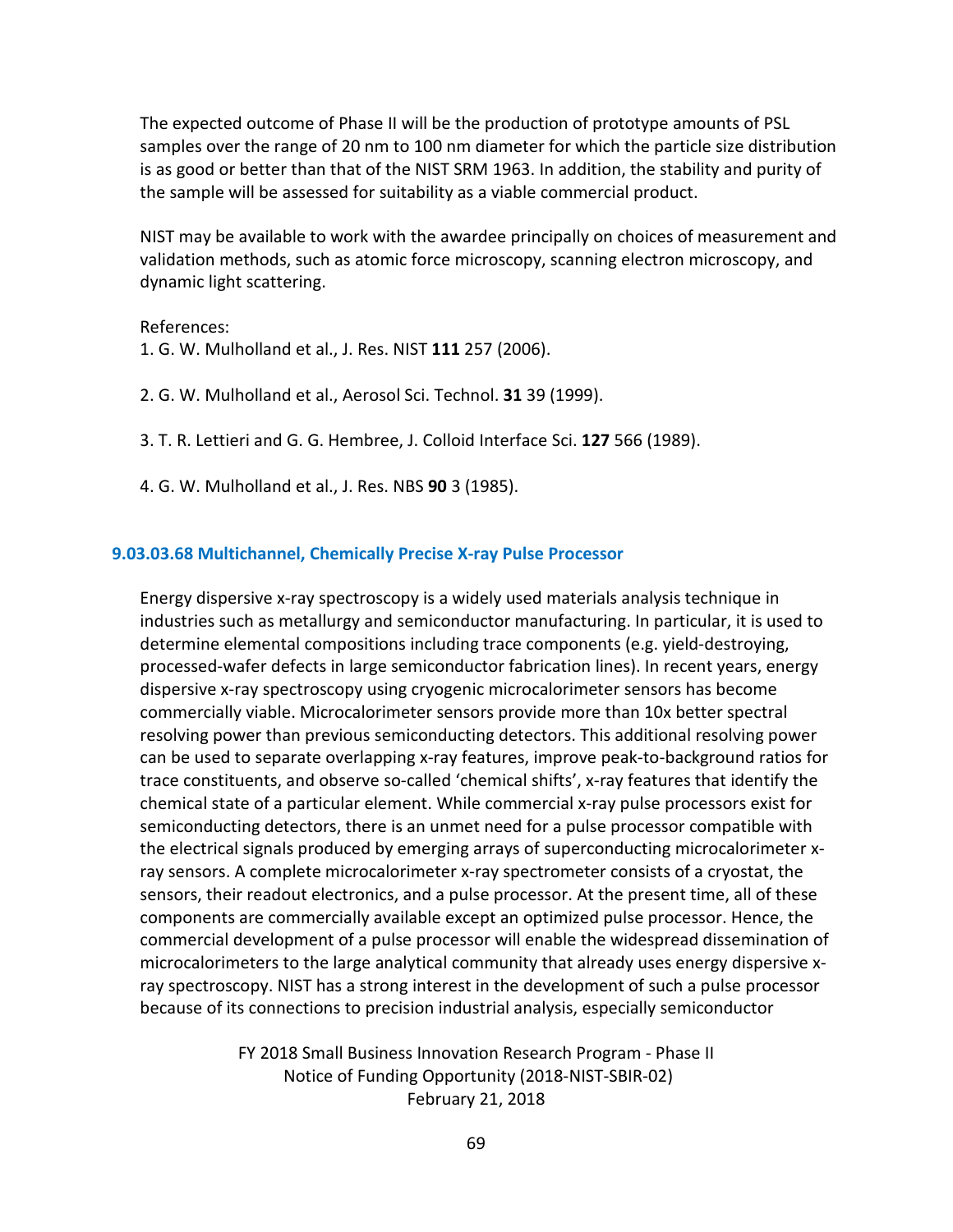manufacturing, its ability to extend precision x-ray measurements to chemical composition, and NIST's previous role in the commercialization of other aspects of microcalorimeter technology. The ability to more precisely quantify chemical composition via this technology is expected to enable analytical applications in a wide range of U.S. industries.

The central goal of this subtopic is the development of pulse processing electronics with the specifications described below:

- 1. Accept analog input signals spanning range: 0 Volts to 10 Volts.
- 2. Digitize analog input signals with sampling speeds >= 200 kHz and >=12 bits of sampling.
- 3. Filter digitized input signals to extract pulse heights with the highest possible signal-tonoise ratio. Pulse processing should produce energy resolutions better than 3 eV at 6 keV and better  $\mu$ than 2 eV at 1.5 keV from sensors with sufficient intrinsic signal-tonoise to achieve those resolutions. Extracted pulse heights should be independent of DC level of pulse signals.
- 4. Accept pulse rise times in range 20 µs to 100 µs and pulse fall times in range 100 µs to 500 µs. Pulse decays are expected to be well modeled by a single exponential time constant.
- 5. Algorithms to extract accurate pulse heights in the presence of pulse pile-up are encouraged.
- 6. Algorithms to correct pulse heights for slow drifts in system response are encouraged. An example would be the application of a correction based on a previously measured correlation between baseline value and pulse height.
- 7. Pulse heights measured in electrical units shall be converted into absolute energy by means of a user-supplied non-linear calibration curve. The calibration curve is expected to be a  $2<sup>nd</sup>$  order polynomial or even more complicated functional form. Provisions for a separate operating mode to determine the calibration curve from spectra of a reference material or materials are encouraged.
- 8. Processed, calibrated pulse heights shall be output in a format that is accepted by the software environment of one or more vendors of tools for energy dispersive x-ray spectroscopy on scanning electron microscopes. When possible, the number of output pulse height channels shall reflect the improved spectral resolution provided by microcalorimeter sensors. For example, more than 3000 output channels are needed over the range 0 eV to 10 keV to avoid discarding useful energy information. Pulse heights shall be accompanied by time tags or other information needed to correlate xray results with the position of the microscope's electron beam so as to generate x-ray maps of spatially varying materials.
- 9. Pulse processing shall be performed for at least 16 independent sensor channels.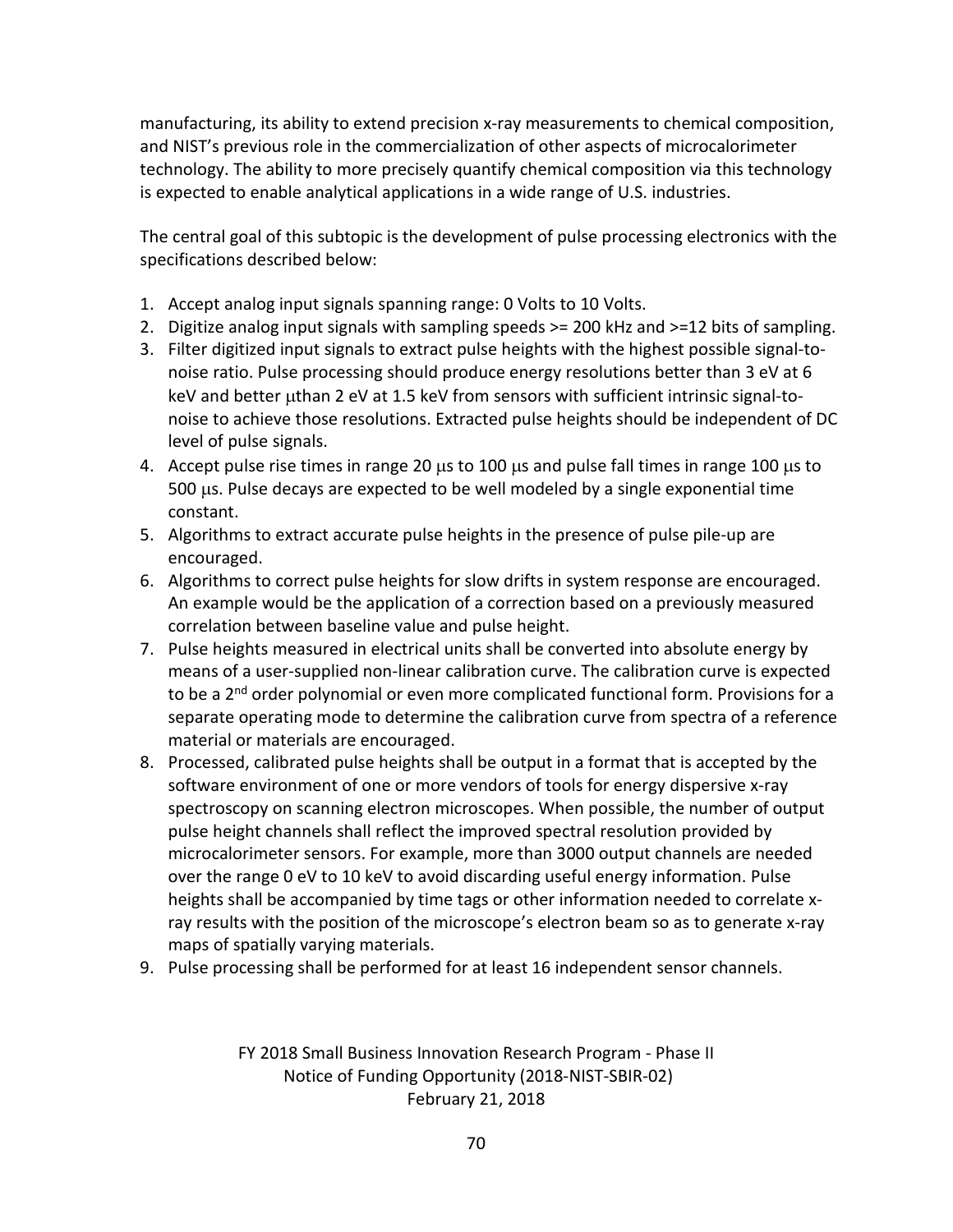- 10. User shall have the ability to look at a single co-added master spectrum or 16 individual spectra. User shall have the ability to exclude user-selected channels from the co-added master spectrum.
- 11. The pulse processing must be performed in real-time but a short latency is acceptable (< 3 sec).
- 12. Pulse processing shall be compatible with total input count rates > 10 kHz across 16 sensor channels.
- 13. Pulse processor shall compute and report deadtime.
- 14. Pulse processing architectures that can be scaled in the future to larger numbers of independent sensor channels (>16) are preferred. In this future vision, input signals might come in a single interleaved timestream as is produced by time-division SQUID multiplexing.
- 15. Applicant should either be a vendor of x-ray microcalorimeter spectrometers or should collaborate with a vendor of x-ray microcalorimeter spectrometers in order to be sure that the pulse processor is optimally matched to these instruments.
- 16. Algorithms that detect the loss of flux lock in the SQUID readout electronics and that can rapidly reset such electronics or signal that such a reset is needed are encouraged.

## Phase I expected results:

A full design study of the desired pulse processor is expected for Phase I. In addition, partial demonstrations of pulse processing functionality with actual microcalorimeter sensors or with previously digitized and recorded data from microcalorimeter sensors are encouraged. These demonstrations can be performed at the single channel level.

### Phase II expected results:

Construction and a full demonstration of the desired pulse processor at the 16 channel scale is expected for Phase II. This demonstration shall be performed with a microcalorimeter xray spectrometer. This demonstration shall include seamless integration of the pulse processor with a software environment for energy dispersive x-ray spectroscopy on electron microscopes.

NIST may be available to assist the awardee in consultation on desired specifications and candidate algorithms for filtering, calibration, addressing pileup, and addressing drift; providing previously digitized microcalorimeter pulse data; and exchange of site visits for technical discussions and system demonstrations.

## References:

1. R. Cantor and H. Naito, Practical X-Ray Spectrometry with Second-Generation Microcalorimeter Detectors, [Microsc. Today](http://dx.doi.org/10.1017/S1551929512000429) **20**, 38 (2012).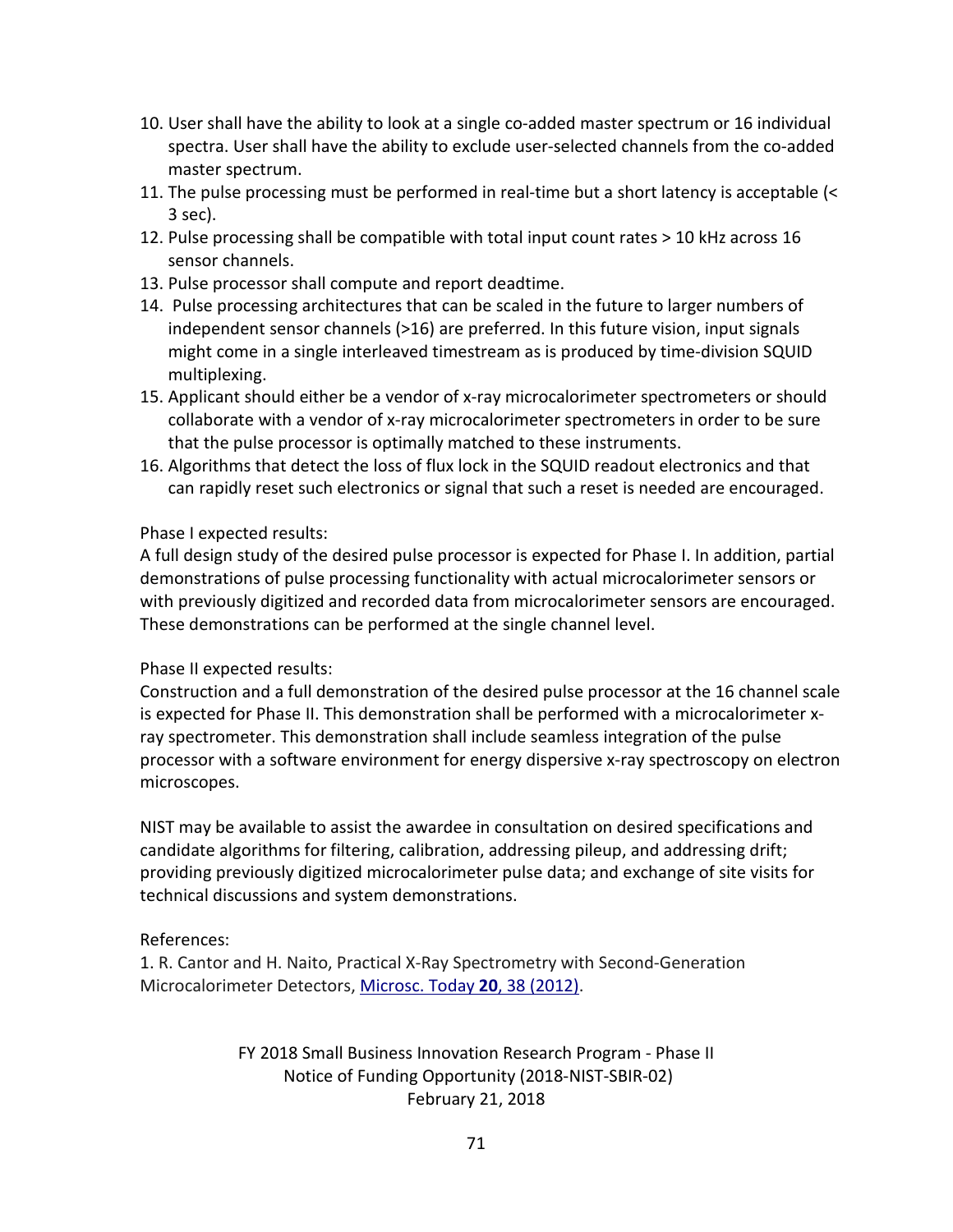2. J. N. Ullom and D. A. Bennett, Review of Superconducting Transition-Edge Sensors for X-Ray and Gamma-Ray Spectroscopy[, Supercond. Sci. Technol.](http://dx.doi.org/10.1088/0953-2048/28/8/084003) **28**, 084003 (2015).

## **9.03.04.62 Picogram-scale Atomic Force Microscopy Probes with Integrated Nanophotonic Readout**

Atomic Force Microscopy (AFM) is a nanoscale metrology technique essential for both nanoscience and nanotechnology research as well as nanoscale structure and device manufacturing. Decreasing the mass and size of AFM cantilevers both improves the speed of their response and decreases thermal mechanical noise by decreasing drag when operated in air or fluid environments. In both cases the measurement quality and throughput can be increased. Currently such miniaturization is limited by the difficulty of realizing precision measurement of the motion of such cantilevers.

NIST research has demonstrated a way to overcome this difficulty by integrating nanophotonic resonators in close proximity to extremely small cantilevers with masses below 1 pg. These allow motion measurements with a motion noise floor below 1 fm/Hz<sup>1/2</sup> and a force noise floor of a few  $fN/Hz^{1/2}$  in air, and a similarly low force noise in water. High resonance frequencies enable the devices to respond on sub-microsecond time scales.

Currently such probes are economically difficult to produce in quantity, and are hard to integrate with commercial atomic force microscopes. Further development and commercialization of such probes, together with the development of the associated measurement techniques, will enable large improvements in the state of the art of AFM metrology, and its dissemination to a broader community. NIST in general, and the Center for Nanoscale Science and Technology (CNST) in particular, is interested in enabling innovative commercial research to achieve such improvement in AFM metrology, and fulfill its mission to support the U.S. nanotechnology enterprise from discovery to production by providing industry, academia, NIST, and other government agencies with access to nanoscale measurement and fabrication methods and technology.

The general goals of this subtopic are to increase the quality, availability, and throughput of high-precision AFM metrology by private sector commercialization of an innovative, NISTdeveloped measurement technology. In addition, this project should use small business to meet federal research and development needs, and to stimulate small business innovation in technology. The specific goals of this project are to develop nanoscale AFM cantilever probes with integrated nanophotonic cavity optomechanical high-precision readout and to develop and establish a manufacturing process that enables their mass production.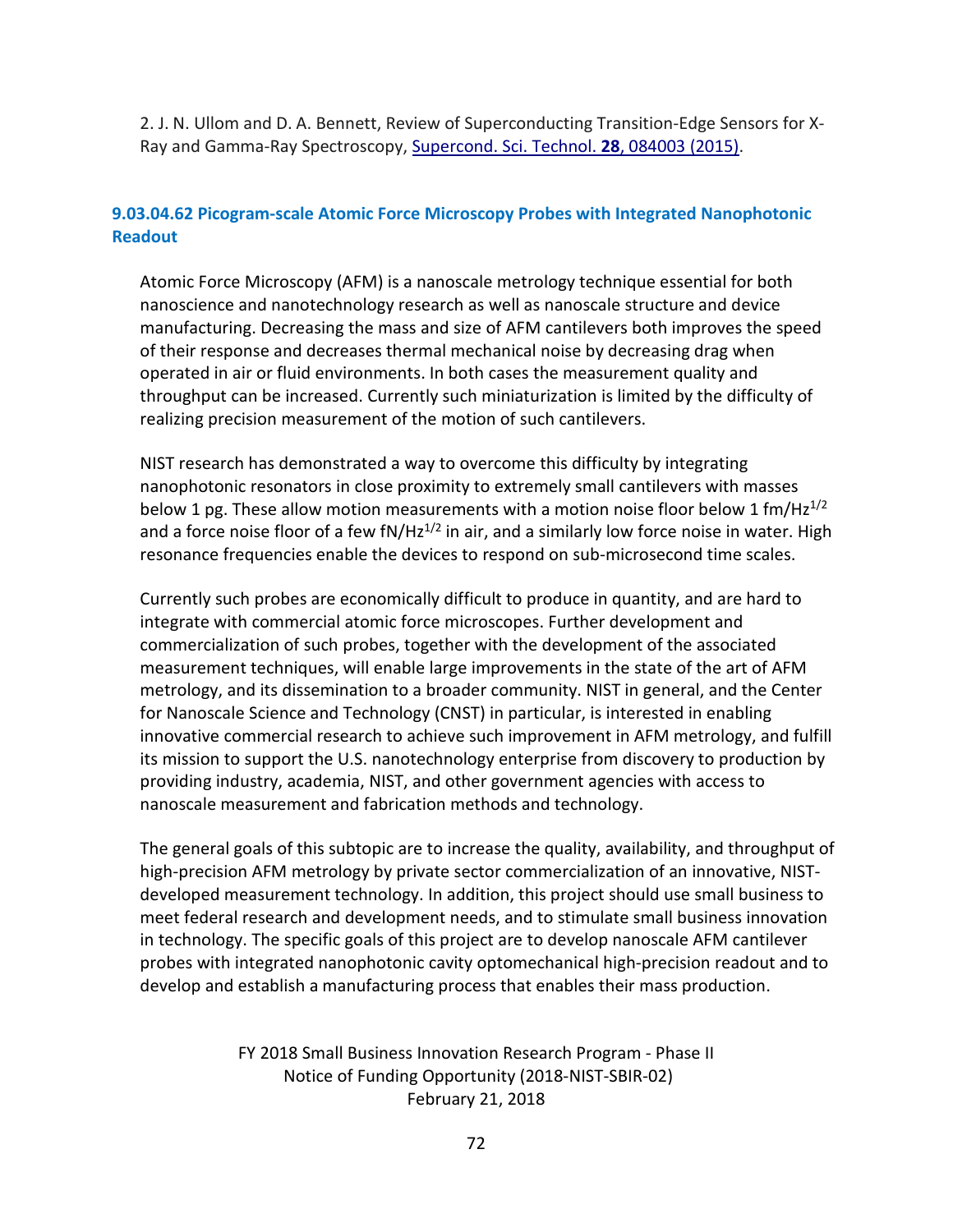Similar to current commercial AFM cantilever probes, the new probes should be available in a variety of stiffnesses. They should be compatible with commercial AFMs and easy to exchange. They should operate in the optical telecommunication wavelengths range and allow quick and efficient coupling to commercial single-mode optical fiber excitation and detection systems with minimal mechanical alignment.

Development of such probes will meet an immediate need for these devices at NIST and enable and facilitate multiple AFM metrology research projects at CNST. Commercialization of this technology is expected to result in significant advances in the commercial state of the art in AFM instrumentation, with a further positive impact on U.S. nanotechnology enterprise as a whole.

## Phase I expected results:

Demonstration of key elements of proposed probe design and fabrication process. Specifically, demonstration of the feasibility of fabricating all on-chip elements required for: 1) single-mode fiberoptic connection (such as single-mode fiber pigtailing or another optical connection approach);

2) exposing the probe tip for interaction with a sample (such as, but not necessarily, overhanging over the edge of the chip);

3) batch fabricating probe chips on 100 mm or 150 mm wafers (this may include e-beam lithography).

The demonstrated approach should be suitable for probes with modal mass below 1 pg and stiffness in the sense direction of 1 N/m to 100 N/m and optomechanical readout with a noise floor below 1 fm/Hz^0.5. Sense direction should be near-normal to the sample surface. NIST is not looking for detailed optomechanical probe structure design, but seeking to establish a clear path to batch fabrication on a wafer scale. Sufficient feasibility demonstration will require fabricating simplified test structures to demonstrate key fabrication process steps (such as overhanging the probe and/or fiber coupling), and a theoretical study specifying a detailed fabrication process flow.

## Phase II expected results:

Implementation and demonstration of batch fabrication of functional AFM probes and supplying functional probes to NIST for validation. Optimization of probe's design for improved performance. The probes shall have the modal mass below 1 pg, and optomechanical readout noise below 1 fm/Hz^0.5 with less than 50 mW incident optical power. Probes shall be available in several different designs covering a total stiffness range in the sense direction of at least 1 N/m to 100 N/m. NIST expects the awardee to have established a commercial supply of these probes at the end of the program.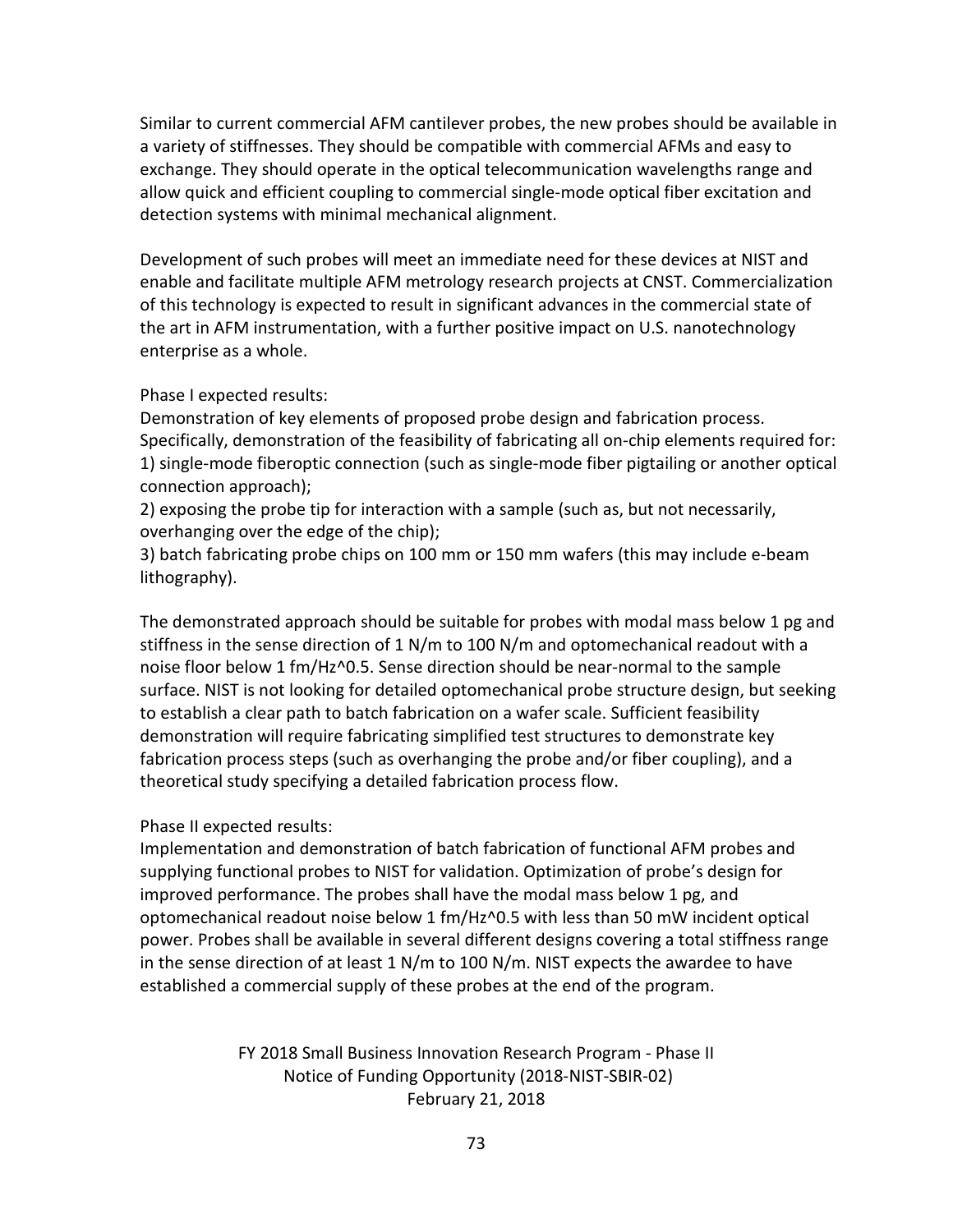NIST will provide full data on current NIST AFM probe design and performance data and details of currently used fabrication process and its implementation in the NIST CNST NanoFab, including recipes for all steps. Some of these steps are not currently compatible with batch fabrication, and NIST seeks to remedy this. NIST will provide full details of the current approach to assembly and integration of these probes into a commercial AFM instrument. NIST may be available for regular discussions/consultations regarding optomechanical design, as well as all other aspects of fabrication, as well as use of the probes in AFM. In Phase II, NIST expects to be testing the early prototype probes and final supplied probes in our fiber-optical sensing and AFM systems. NIST will implement the changes necessary to integrate and test the supplied probes in our AFM (such as custom adaptors or fiberoptic couplers, if necessary).

## References:

1. [Optomechanical transducer-based soft and high frequency nanoscale cantilever for](https://www.nist.gov/node/1099916)  [atomic force microscopy.](https://www.nist.gov/node/1099916) June 5, 2016. Sang Min An, Jie Zou, Glenn E. Holland, Jungseok Chae, Andrea Centrone, Vladimir A. Aksyuk.

2[.Wide Cantilever Stiffness Range Cavity Optomechanical Sensors for Atomic Force](https://www.nist.gov/node/587476)  [Microscopy.](https://www.nist.gov/node/587476) July 30, 2012. Yuxiang Liu, Houxun H. Miao, Vladimir A. Aksyuk, Kartik A. Srinivasan.

3. [Optomechanical transduction of an integrated silicon cantilever probe using a microdisk](https://www.nist.gov/node/589271?pub_id=906804)  [resonator.](https://www.nist.gov/node/589271?pub_id=906804) K. Srinivasan, H. Miao, M. T. Rakher, M. Davanco, and V. Aksyuk, *Nano Letters* **11**, 791-797 (2011).

4. [Fabrication Process for an Optomechanical Transducer Platform with Integrated](https://www.nist.gov/node/1125036)  [Actuation.](https://www.nist.gov/node/1125036) December 8, 2016. Thomas Michels, Ivo Rangelow, Vladimir A. Aksyuk.

## **9.03.05.68 Precision 10 kV Programmable Voltage Source**

Measurement of high resistance standards (10 MΩ to 100 TΩ) and high voltage resistive dividers (100 MΩ to 225 MΩ) are made using modified Wheatstone bridge techniques. The most accurate technique used for high resistance uses programmable dc voltage sources in the main ratio arms of a modified Wheatstone bridge. Programmable bipolar dc voltage sources with ranges from 220 mV to 1100 V having expanded uncertainties (k=2) on the order of 6  $\mu$ V/V provide the best accuracies for high resistance measurement. Similar Wheatstone bridges are used to calibrate high voltage dividers at voltages ranging from 10 kV to 220 kV. The best high voltage sources available in this range have an expanded uncertainty of 100 µV/V. The only commercially-available precision sources have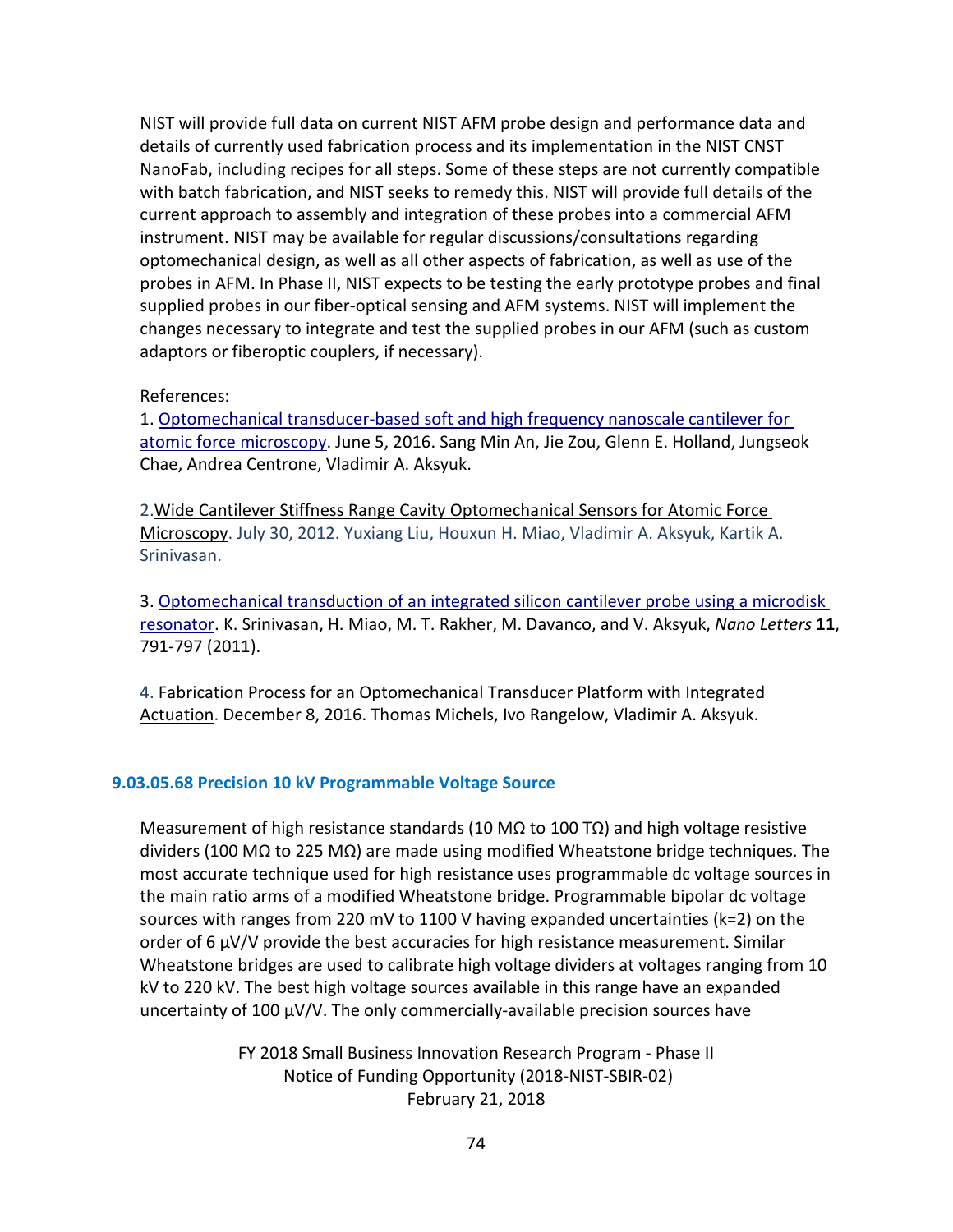uncertainties on order of 500  $\mu$ V/V in the 1 kV to 10 kV range, more than an order of magnitude greater than commercial sources covering the other voltage ranges (i.e. 1 kV and below). Test laboratories would benefit from development of a commercial bipolar programmable dc voltage source with expanded uncertainties on the order of 6  $\mu$ V/V to 10 µV/V to bridge this gap in measurement capability. Such a programmable dc voltage source would allow extension of the voltage range for calibration of high resistance standards and allow comparison of high voltage resistive dividers to high resistance standards in the 1 kV to 10 kV range with traceability to quantum resistance standards.

Commercial multifunction calibrators are used as the bipolar dc sources for the high resistance bridges as they have state-of-the-art uncertainty for dc voltage for the 220 mV to 1100 V ranges. Unfortunately, as the name suggests, they have other functions such as ac voltage, ac current, and resistance that are not utilized for dc voltage applications and only add cost if they are not used. Commercial dc only calibrators exceed the 1-year specification of multifunction calibrators by 1.4 to 2.8 times on the corresponding ranges of 220 mV to 1100 V. To make high resistance bridges more cost effective and therefore more widely used in standards laboratories, an alternative dc voltage-only source with the same performance as that of state-of-the-art multifunction calibrators is needed.

The development of an alternative 1 kV dc bipolar voltage source technology that could be scaled to 10 kV would (1) improve performance in the 1 kV to 10 kV range and (2) provide a cost effective alternative to calibrators in the 220 mV to 1100 V range. This technology would be of interest to NIST as well as other standards and commercial laboratories.

Technologies that would scale from the existing voltage range of 1 kV up to 10 kV are desired. A programmable bipolar dc voltage source that has linearity error of less than 1  $\mu$ V/V over the range 1 kV to 10 kV would be complementary to the state of the art sources at 1 kV. State-of-the-art voltage sources have expanded uncertainties of 6 µV/V over a oneyear interval at 1 kV. To be useful in automated bridges, the bipolar programmable dc voltage source would need to be controllable by IEEE-488.2 interface or USB interface from a computer just as other instrumentation in an automated bridge would be. Front panel display of the output state (i.e. energized or standby) and voltage would be necessary for safe operation in a laboratory environment.

Phase I expected results:

Design a bipolar programmable dc voltage source that extends the range from 1 kV to 10 kV and meets the project goals described above.

Phase II expected results:

Construct a prototype 1 kV to 10 kV bipolar programmable dc voltage source based on the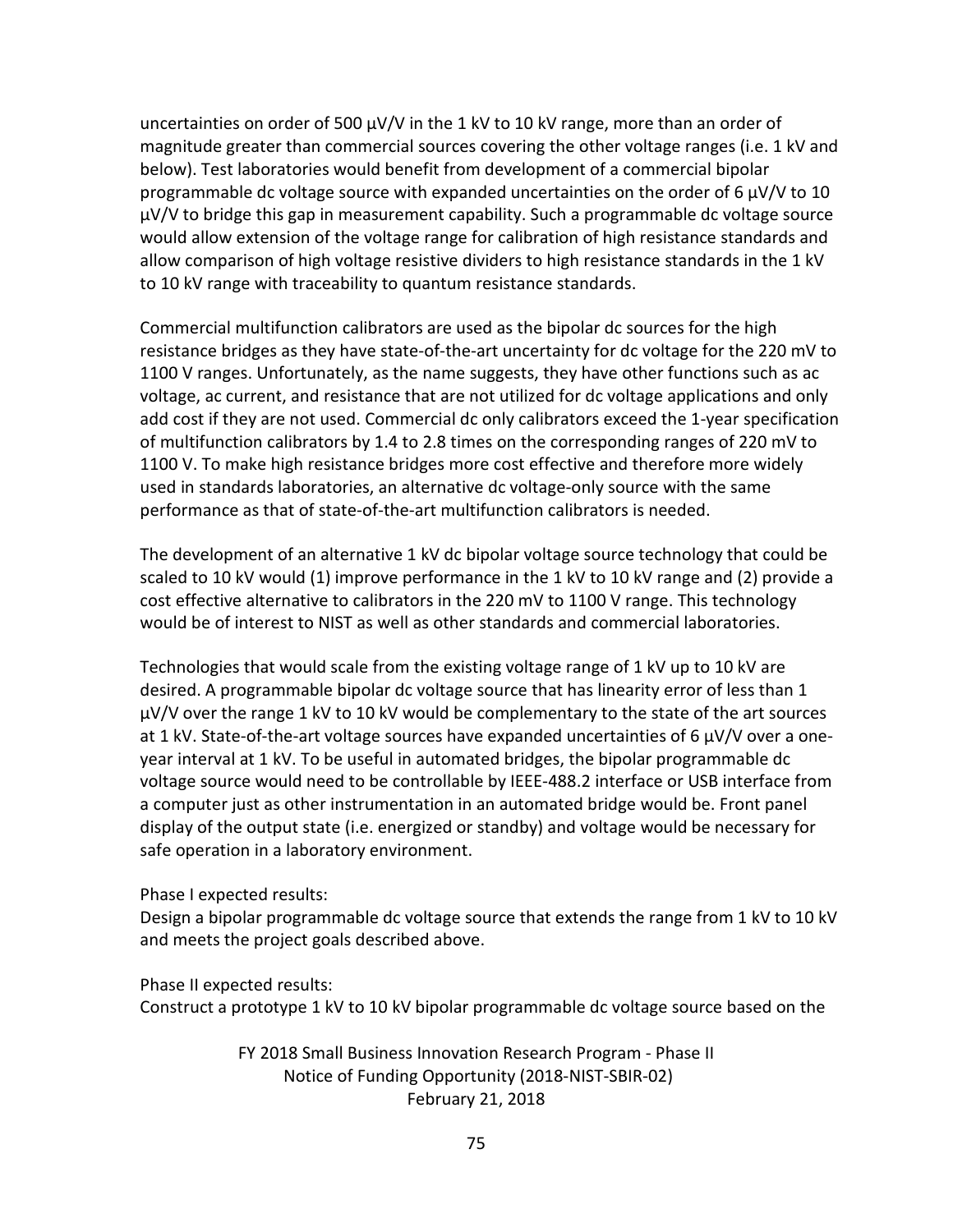design of Phase I and demonstrate that the specifications and performance described above are met.

NIST may be available to work collaboratively on design concepts, discuss goals, and to aid in prototype evaluation.

### References:

1. D. G. Jarrett, "Automated Guarded Bridge for Calibration of Multimegohm Standard Resistors form 10 MΩ to 1 TΩ," IEEE Trans. on Instrum. and Meas., Vol. 46, No. 2, April 1997, pp. 325-328.

2. M. Misakian, "High Voltage Divider and Resistor Calibrations," NIST Technical Note 1215, July 1985.

## **9.03.06.68 Quantum-based Compact Programmable Primary Thermometer**

There is great potential for improved thermometry and new applications with the development of a scalable primary thermometer that can replace the ITS-90 temperature scale, which consists of fixed point artifact standards. A very promising approach is a purely electronic temperature standard that exploits Johnson noise thermometry (JNT) and a quantum voltage noise source (QVNS) based on pulse-driven Josephson junctions made with high-temperature superconductors (HTS). This novel primary thermometer will enable a new paradigm for disseminating temperature that will be independent of artifact standards for the first time. Any national, military, or corporate metrology laboratory could then possess and operate a single primary thermodynamic temperature standard, including the triple point of water, and be able to calibrate a wide range of secondary thermometers over the range from ~230 K to 1300 K. This would essentially replace ten defined "artifact standard" fixed points based on the phase-change states of ten different materials. Additionally, the perfect scalability of the HTS JNT would eliminate the use of complex mathematical interpolation for measurement of temperatures between these points.

In addition to creating the world's first quantum-accurate primary thermometry, development of an HTS JNT would also enable improved accuracy in industrial point-of-use applications. These include embedded sensors in extreme environments like nuclear or industrial furnaces, where installed probes can continue to be used in place with only an insitu resistance measurement, which reduces down time and improves process control (as opposed to artifact probes require periodic replacement). Successful execution of this project will lead to practical application of the first temperature metrology systems incorporating quantum-based voltage synthesizers, elimination of many levels of the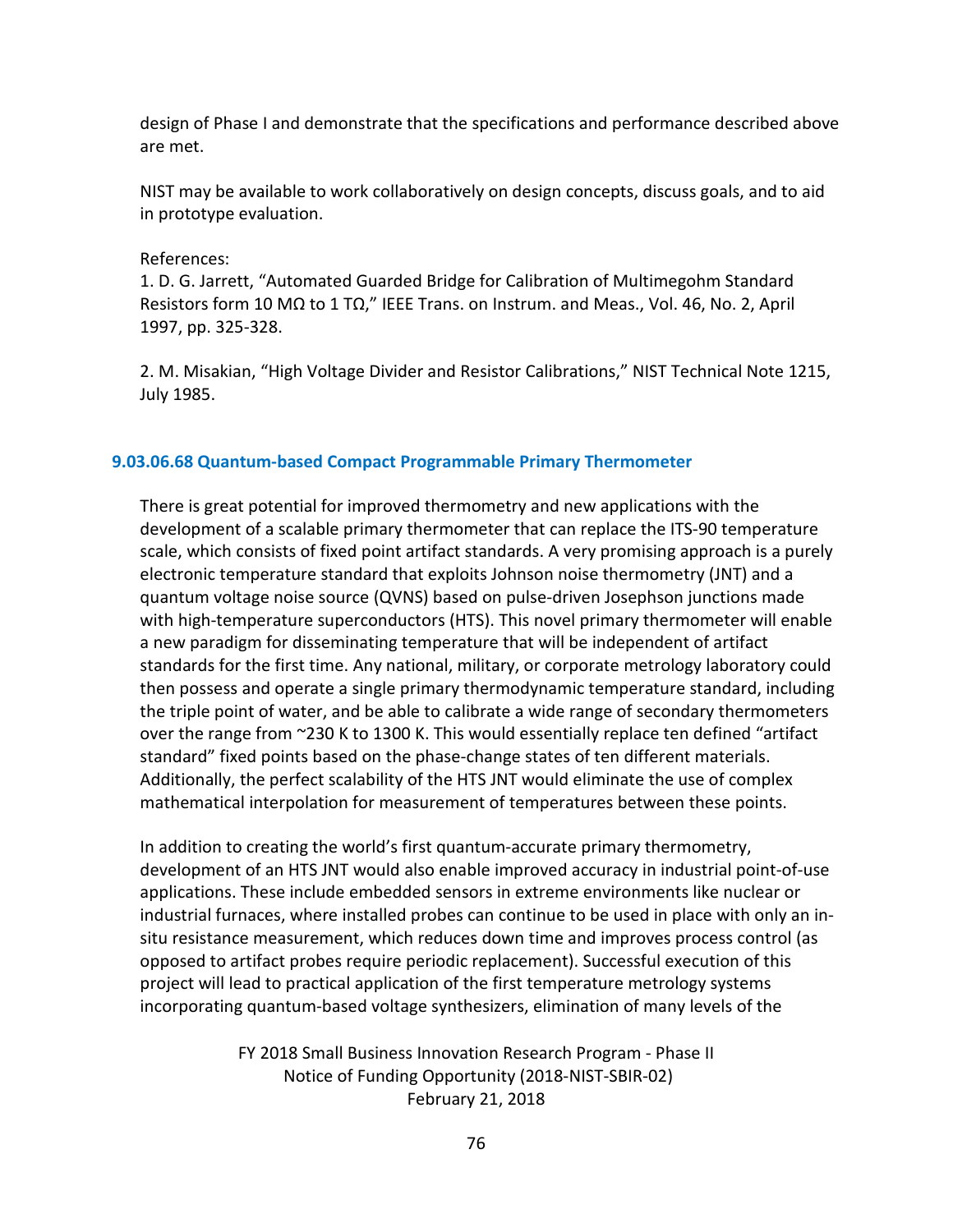temperature calibration chain, and placement with immediate users of the world's first intrinsically accurate, scalable, primary thermodynamic thermometer.

National Measurement Institutes (NMIs) and corporate metrology labs maintain the international temperature scale (ITS-90) with a series of fixed points and Standard Platinum Resistance Thermometers (SPRTs). Operating all of these artifact standards is complicated, labor intensive, and requires a large amount of both capital equipment and floor space. Calibrating temperatures between the fixed points requires interpolation, which increases uncertainty. A quantum-based electronic primary thermometer is intrinsically linear and programmable. As a single standard it can replace all of these instruments and it can also measure arbitrary temperatures, not just the fixed points, enabling application-specific calibration protocols. NIST currently leads the world in Johnson noise thermometry with a research system designed to measure Boltzmann's constant using a 4 K quantum voltage noise source (QVNS) chip made of niobium-based junctions and custom-built bias and measurement electronics.

The subtopic goal is to replace the current QVNS chip operating at 4 K in a liquid helium dewar with a HTS QVNS on a compact, closed-cycle cryocooler (smaller than a liter). A successful development under this project could mean direct transition through conversion of the research JNT system into an automated programmable primary standard that can be operated by non-experts.

The goal can be met through the following approach:

- 1) Develop a compact, closed-cycle system operating at 77 K that requires less than 100 W, preferably using a commercially available cryocooler. This system should be capable of providing DC and RF connections to the chip for proper operation. The electrical connections must be optimized to minimize electrical loss and minimize the thermal impact on the chip. The system will need the development of chip packaging and a cryostat microwave design for 30 GHz pulse-drive bias.
- 2) Develop a HTS QVNS chip that synthesizes accurate voltage waveforms at a temperature of 77 K. This will require the design, fabrication, and testing of the chip. As few as 4 junctions are required for this device, so several possible junction fabrication methods could be used.

Phase I expected results:

The Phase I goal would be a complete system design for a compact closed-cycle system and the design and fabrication of a HTS QVNS chip.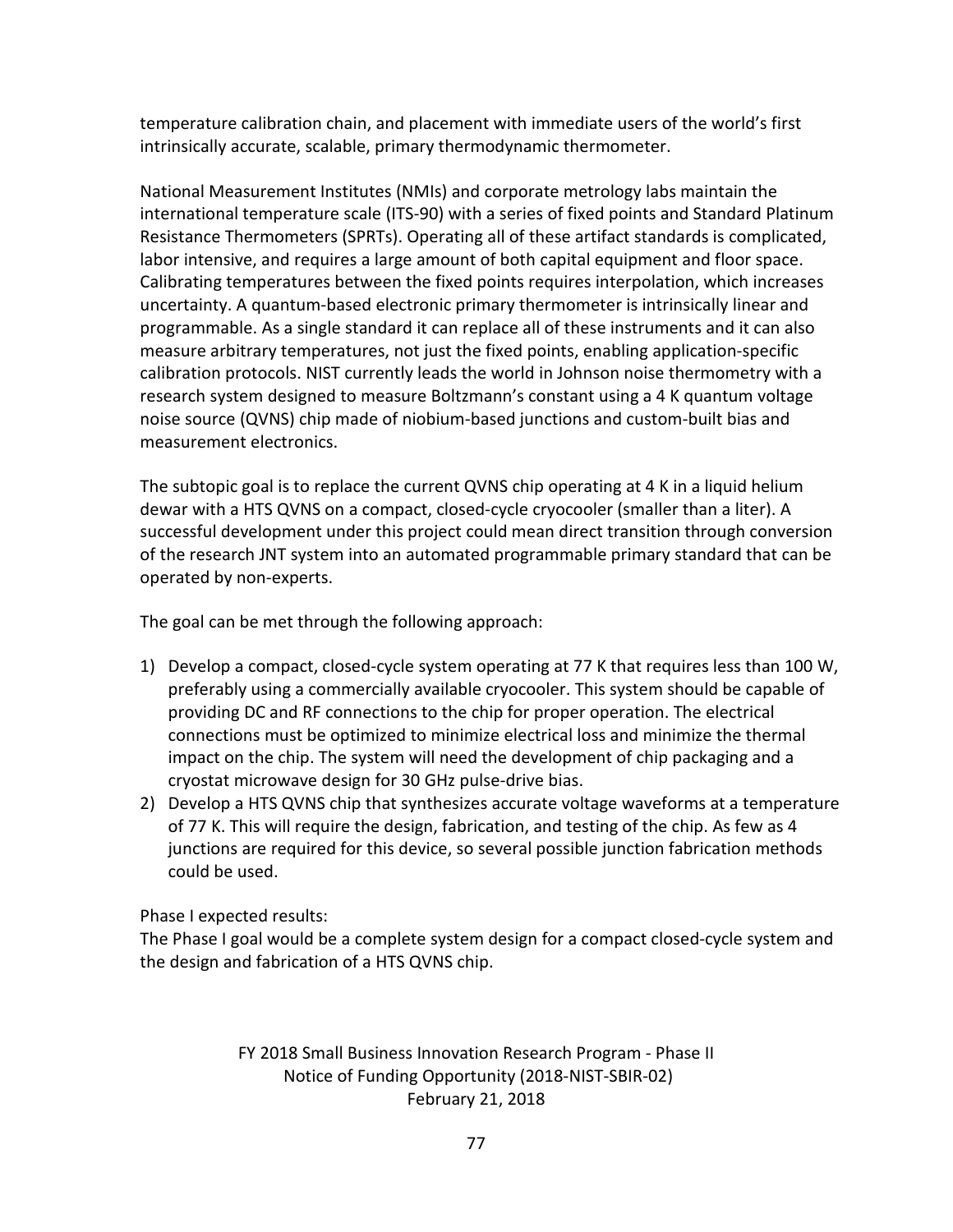Phase II expected results:

The Phase II goal would be to build a laboratory demonstration of a complete system with a working HTS QVNS chip.

NIST staff may be available to participate in discussions and provide input on the awardee's design during the development process through email, teleconference or face-to-face visits. NIST may also be available to do testing, although the awardee will not be able to count this testing towards the testing requirements of Phase II. NIST scientists may be available for demonstration of the device at the awardee's home site, if desired.

References:

1. SP Benz, A Pollarolo, Jifeng Qu, H Rogalla, C Urano, WL Tew, PD Dresselhaus, and DR White, "An Electronic Measurement of the Boltzmann Constant," *Metrologia*, vol. 48, pp. 142-153, March 2011.

2. K Yamazawa, WL Tew, A Pollarolo H Rogalla, PD Dresselhaus, and SP Benz, "Improvements to the Johnson Noise Thermometry System for Measurements at 505 – 800 K," AIP Conference Proceedings vol. 8: Melville, New York 2013. AIP Conf. Proc. **1552**, 56 (2013); [http://dx.doi.org/10.1063/1.4821371.](http://dx.doi.org/10.1063/1.4821371)

3. WL Tew and SP Benz, "Applications of Thermal and Quantized Voltage Noise for Intrinsic Temperature Standards", Proceedings of the 2011 Measurement Science Conference, Pasadena CA, (2011). MSC, Newport Beach, CA.

## **9.03.08.67 Superconducting RF Filters for Advanced Signal Processing**

High-performance filters can be enabled by operation at cryogenic temperatures. The lower loss associated with superconductors can enable unique functionality, such as powerlimiting behavior and extremely high selectivity. These two unique characteristics can be combined to develop, for example, auto-limiting mulitplexers, which can be used to excise large in-band interference signals without attenuating smaller signals of interest within a given frequency band. The further development of superconducting filters is of interest for both analog signal processing applications such as multiplexers, as well as for control of signals generated by precision microwave sources. Auto-limiting circuitry based on superconducting devices has been under development at NIST for a number of years, and commercialization of the technology has the potential to improve the performance of sensitive RF and microwave receivers. The results of this research can also be applied for high-performance filtering necessary in the development of precision microwave sources based on superconductor technology.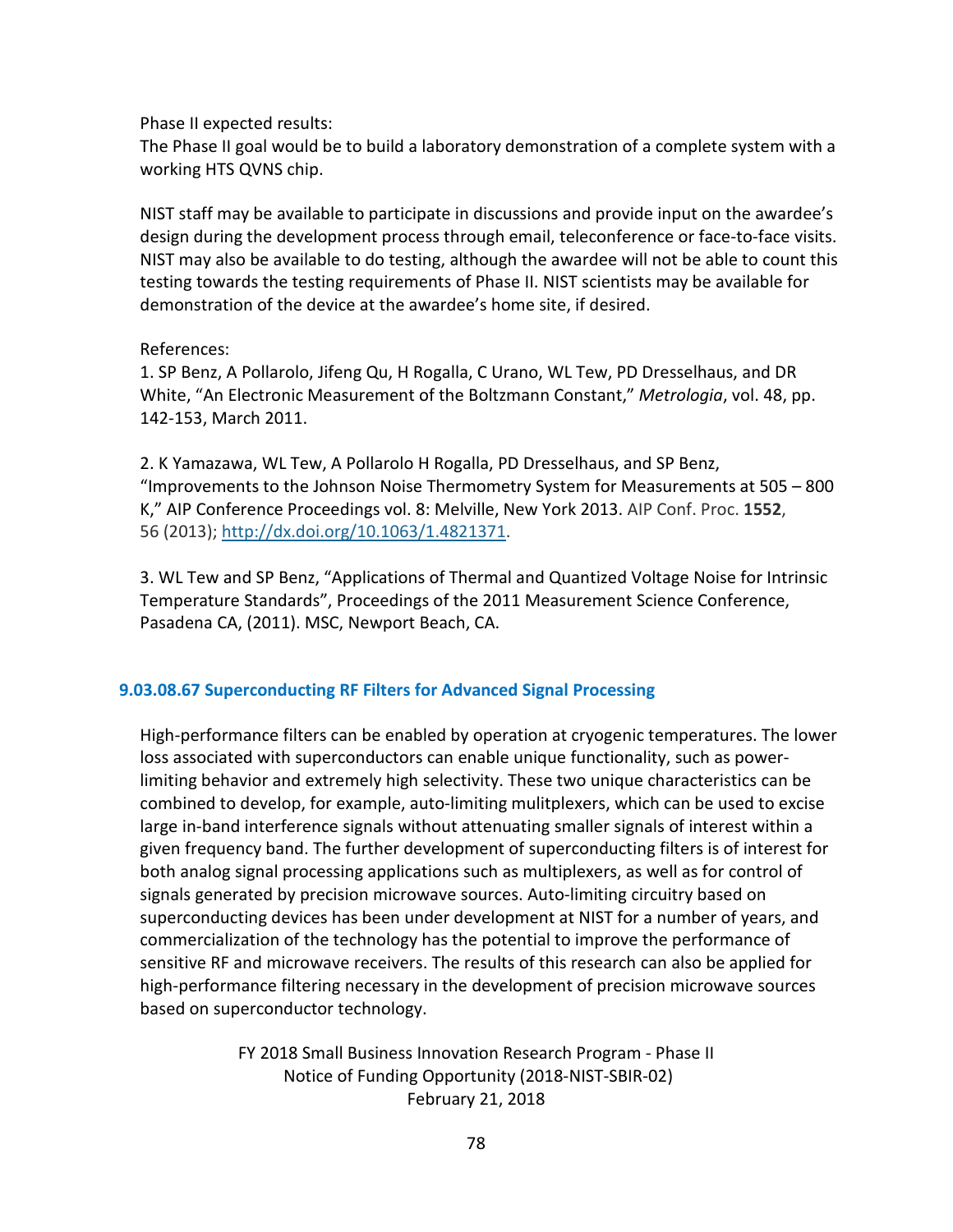Subtopic goals include the development of compact superconductor filters for application in auto-limiting multiplexers and precision sources based on superconductor technologies. For signal-limiting applications, there is particular interest in frequency bands centered around 1 GHz and 3.5 GHz. The filters are expected to be implemented in microstrip technology on microwave-friendly substrates such as sapphire, and packaged for operation on closed-cycle cryocooler-based platforms.

### Phase I expected results:

Designs and simulated results for compact microstrip filters based on superconductor technology for approximately 20 MHz (3 dB) bandwidth operating at 3.5 GHz. Successful designs should emphasize compact filter layouts, and be designed for high temperature superconductors deposited on high-quality sapphire substrates. Results of simulations are required in order to evaluate impact of phase II work for fabrication and packaging of the most promising designs.

## Phase II expected results:

Phase II expected results include fabricated superconductor filters for operation at 3.5 GHz with approximately 20 MHz (3dB) bandwidth. Up to two packaged devices for operation at cryogenic temperatures on a compact closed-cycle cryocooler as well as one or more unpackaged die are required for detailed evaluation of performance in both linear and nonlinear regimes.

Collaboration may be available in terms of discussion of design configurations, as well as simulated response; preliminary measurements of unpackaged devices that are amenable to wafer-probe style measurements; and support for advanced device modeling.

## References:

[1] J.C. Booth, K. Leong, S. A. Schima, "A superconducting microwave power limiter for high performance receiver protection", IEEE Trans. Microw. Theory and Tech. -Symposium Digest, 2004, pp.139-142.

[2] J.C. Booth, D. A. Rudman, R. H. Ono, "A self-attenuating superconducting transmission line for use as a microwave power limiter", IEEE Trans. Applied Supercond., vol. 13, no. 2, pp. 305-310, June 2003.

[3] E. Rocas, A. Padilla, J, Mateu, N. Orloff, J. M. O'Callaghan, C. Collado, J.C. Booth, "Superconducting multiplexer filter bank for a frequency-selective power limiter", IEEE Trans. Applied Supercond., vol. 21, no. 3, pp. 542-546, June 2011.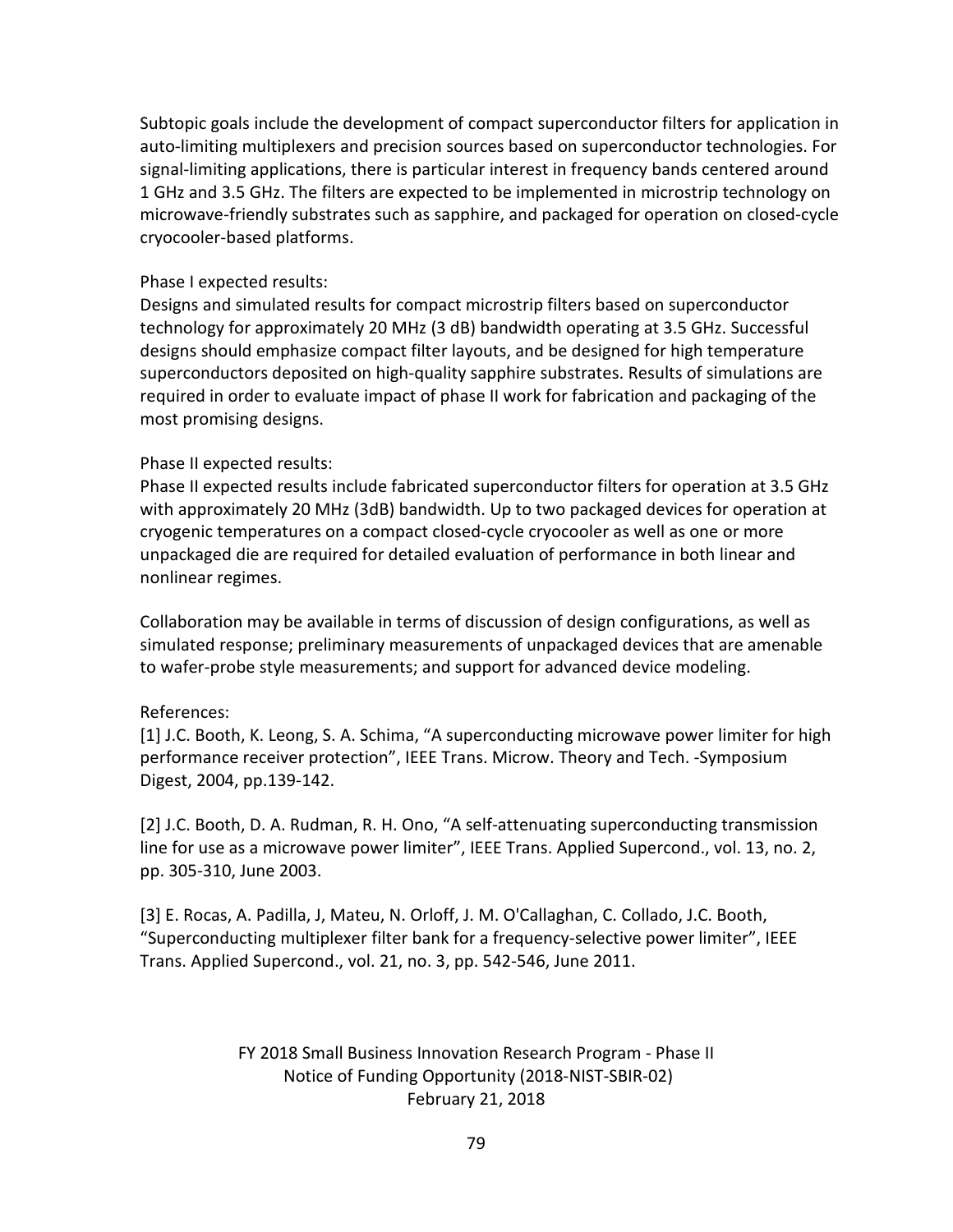[4] E. Rocas, C. Collado J, Mateu, N. Orloff, J.C. Booth, "Modeling of self-heating mechanism in the design of superconducting limiters", IEEE Trans. Applied Supercond., vol. 21, no. 3, pp. 547-550, June 2011.

[5] C. Collado, A. Hueltes, E. Rocas, J. Mateu, J.C. Booth, J. M. O'Callaghan "Absorptive Limiter for Frequency-selective Circuits", IEEE Microw. and wireless Comp. Letter, vol. 24, no. 6, pp. 415-417, June 2014.

[6] J. Mateu et al., "Comprehensive circuit model of auto-limiting superconductor devices and systems," submitted to IEEE Trans. Appl. Supercond. (Sept. 2016)[.](#page-101-0)

# **9.04 Systems**

## **9.04.01.60 An Automated System for Firearm Evidence Identifications**

Since the 2009 NRC report [1], there has been a fundamental challenge in forensic science to establish a stronger scientific foundation and a statistical procedure for accurate firearm evidence identification and error rate estimation. To answer this challenge, researchers at NIST developed the Congruent Matching Cells (CMC) method [2,3], which is based on the principle of discretization that divides the entire image into cells, and uses subsequent cell correlations to quantify the topography similarity and pattern congruency of the correlated images. That makes it possible for ballistics identification and error rate estimation based on objective methods [3].

In addition to the congruent matching cells (CMC) method for correlation of breech face images, NIST researchers have recently developed the congruent matching cross-sections (CMX) method for firing pin correlations [4], the congruent matching profile segments (CMPS) method for bullet correlations [5], and the congruent matching features (CMF) method for a similarity map which shows the similar and dissimilar areas on the correlated images [6]. All validation tests for above methods using known matching (KM) and known non-matching images show clear separation between KM and KNM scores without any false identifications and false exclusions.

NIST has received requests from U.S. and international customers to provide a commercial system or source code based on the NIST invented congruent methods to support their firearm evidence identification and error rate estimation. The goal of the proposed SBIR project is an Automated System for Firearm Evidence Identification and Error Rate Estimation. This will be a commercialized system based on NIST invented CMC, CMX, CMPS and CMF methods. It will be used for automatic and objective firearm evidence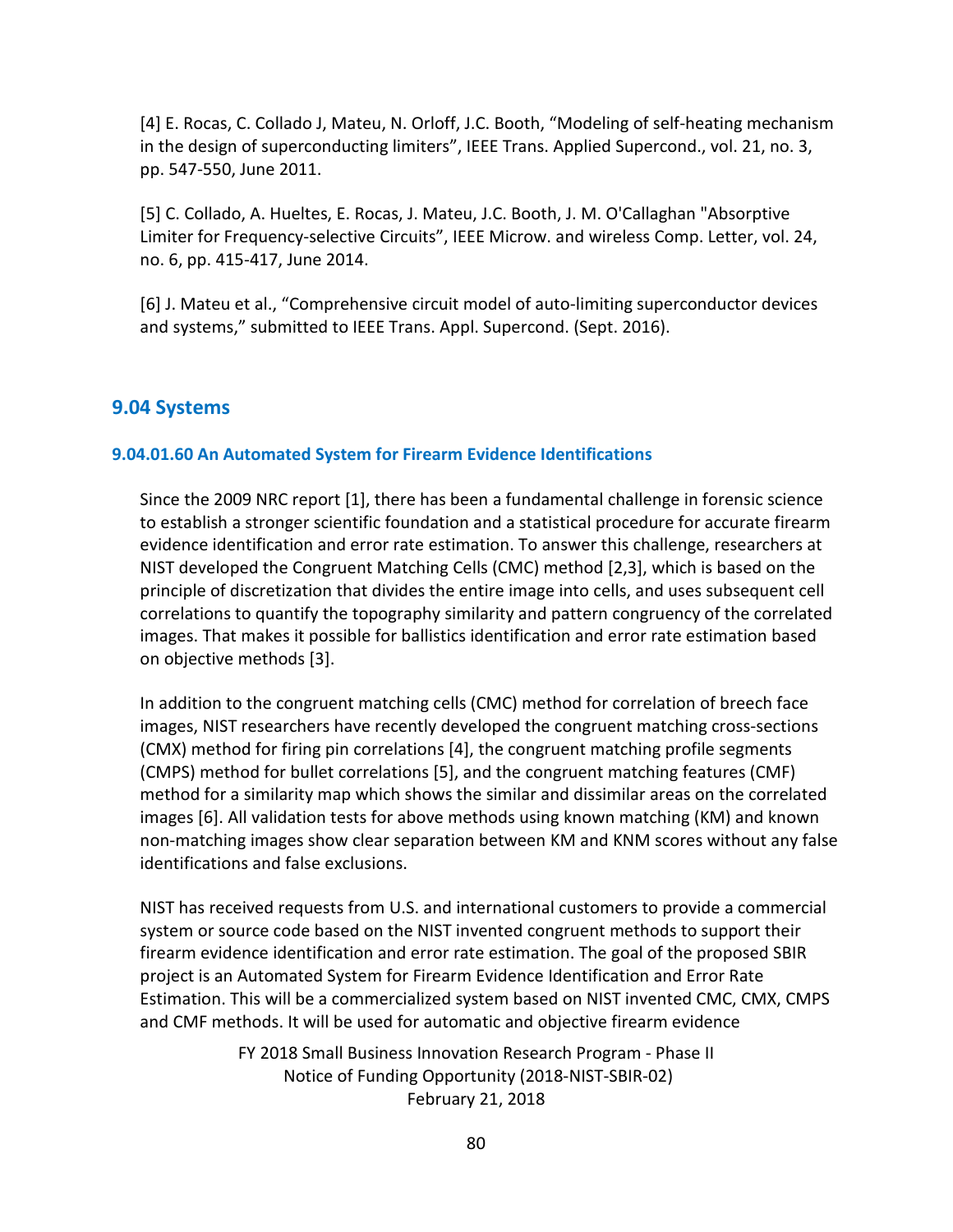identification covering all ballistics images including breech face, firing pin, ejector mark of cartridge cases and bullets. The output of the system will include an objective and conclusive result of identification or exclusion with false positive (for identifications) or false negative (for exclusions) error rate estimations. A similarity map is also developed from the system to visualize the similar and dissimilar areas on the correlated image pairs. Both the error rate estimation and the similarity mapping will provide a powerful tool to support ballistics examiners in court proceedings.

Phase I expected results:

- Based on the NIST invented CMC method [2,3], conduct a feasibility study for the development of a commercialized correlation program system using C++, OpenCV, Java, Python or other languages with high correlation speed and accuracy for breech face image correlations.
- Validation tests using two sets of breech face images in the NIST's ballistics and toolmark research database, that include:
	- Fadul dataset with 40 images including 63 KM and 717 KNM image pairs;

- Weller dataset with 95 images including 370 KM and 4095 KNM image pairs. The correlation results must show clear separation between KM and KNM scores without any false identifications and false exclusions.

Phase II expected results**:**

- Based on the NIST invented CMC [2,3], CMX [4], CMPS [5] and CMF [6] methods, develop an automated system for automatic and objective identification of all ballistics images including breech face, firing pin, ejector mark of cartridge cases and bullets.
- Validation tests for the developed commercial software using at least two sets of breech face, firing pin and ejector images of cartridge cases and at least two sets of bullet images in the NIST's ballistics and toolmark research database. The correlation results must show clear separation between KM and KNM scores without any false identifications and false exclusions.
- A similarity map showing the similar and dissimilar areas in the correlated image pairs.
- A Statistical Fitting Program based on the NIST proposed statistical procedures [2,3] combined with an Error Rate Procedure [2,3] which can report the cumulative and individual error rates [2,3] for both the identification and exclusions conclusions using the CMC [2,3], CMX [4], CMPS [5] and CMF [6] methods for bullets and cartridge case correlations.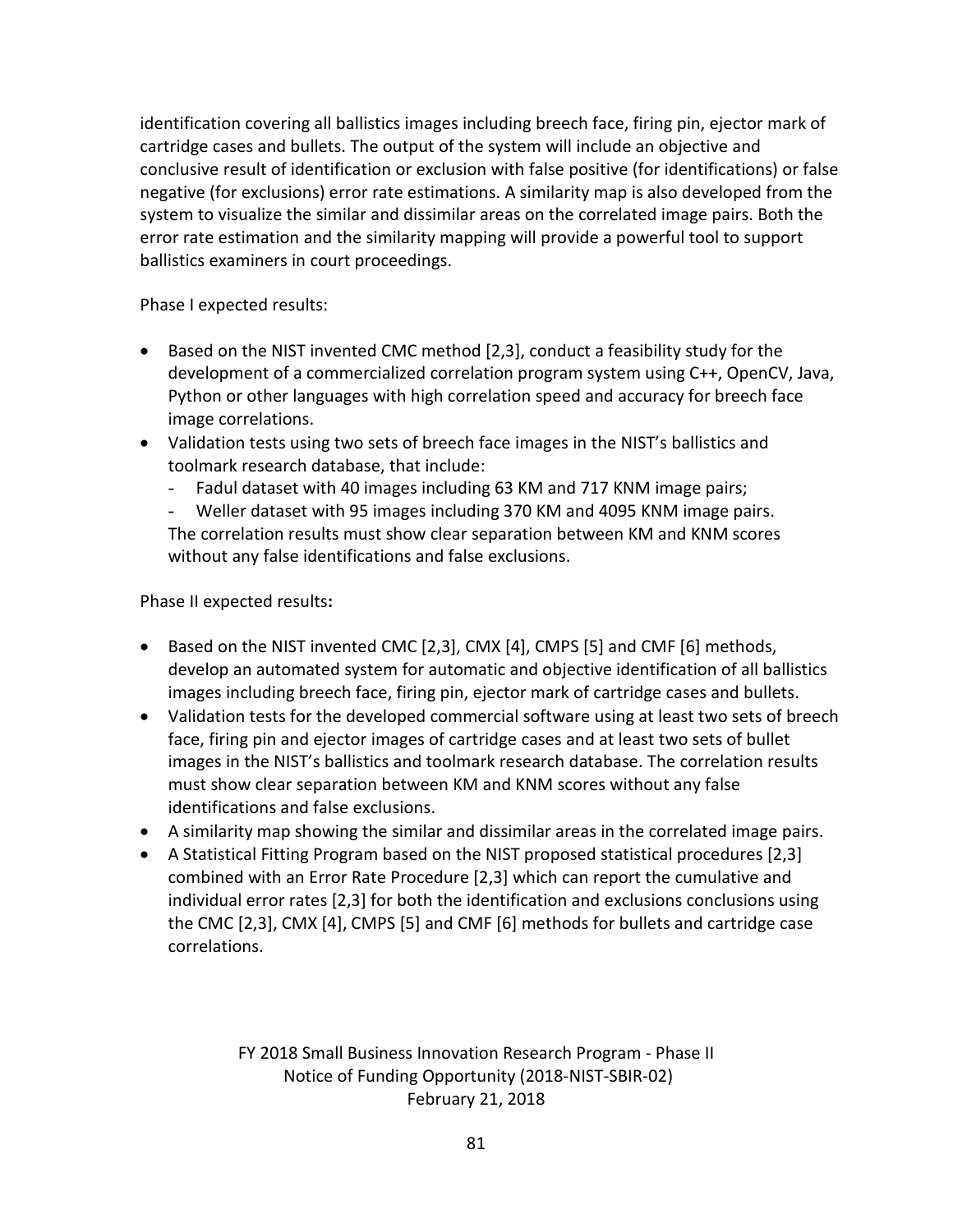### References:

1. *Strengthening Forensic Science in the United States—A Path Forward, the National Research Council,* p.153-154, p.184, p.155 (2009).

2. J. Song, Proposed "Congruent Matching Cells (CMC)" method for ballistic identification and error rate estimation, *AFTE Journal*, **47**, 3, 177-185 (July, 2015).

3. J. Song, T.V. Vorburger, W. Chu, J. Yen, J.A. Soons, D.B. Ott, N. F. Zhang. Estimating error rates for firearm evidence identifications in forensic science, passed NIST review, to be submitted for publication.

4. H. Zhang, J. Song, M. Tong, and W. Chu, Correlation of firing pin impressions based on the congruent matching cross-sections (CMX) method, Forensic Science International, 263 (2016) 186-193.

5. J. Song, W. Chu, D. Ott, "Proposed Congruent Matching Profile Segments (CMPS) Method for Bullet Signature Correlations." Annual Meeting Association of Firearm and Toolmark Examiners (AFTE), New Orleans, LA, May-June 2016.

6. D. Ott, R. Thompson, and J. Song, "Visualizing Breech Face and Firing Pin Impression Comparisons Using 3D Surface Topographies and the CMC method" Annual Meeting Association of Firearm and Toolmark Examiners (AFTE), New Orleans, LA, May-June 2016.

## **9.04.02.77 Design Recovery Driven Porting and Refactoring of Fortran 77 Codes for Performance, Sustainability, and Consistency**

NIST has a substantial code base written in Fortran 77 that will become very difficult to maintain as the generation of original developers retires; this issue was highlighted during the massive drive to update enterprise software systems to address the Y2K problem and will manifest itself again when the Unix "epoch" will reach its 32-bit limit in 2038. As such, there is a need for a tool that assists developers in modernizing this code base by (1) porting it to a more modern version of the language (e.g., Fortran 2008) or an altogether different language (e.g., C++), and transforming the code into a system that is documented, maintainable, and with a far better performance. This task is simply too onerous to achieve manually without tool support if the system at hand exceeds a few thousand lines of code. Furthermore, this need is not unique to NIST, but is rather universal across many federal agencies and national labs.

FY 2018 Small Business Innovation Research Program - Phase II Notice of Funding Opportunity (2018-NIST-SBIR-02) February 21, 2018 The project should develop a new tool or extend an existing tool that will assist developers in modernizing Fortran 77 systems and port them to more modern versions of the language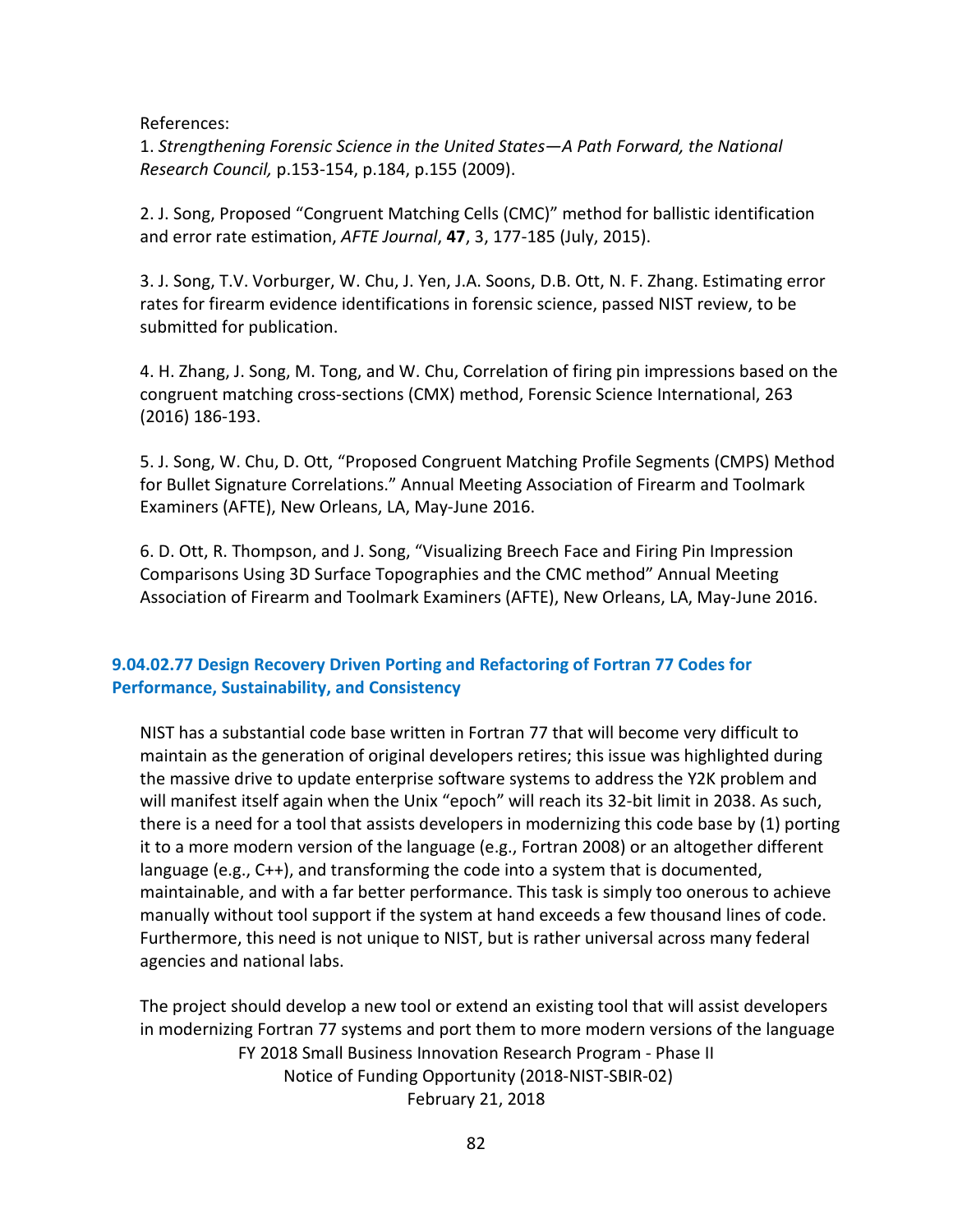(e.g., Fortran 2003 or 2008) or to a completely unrelated programming language such as C++. It is important to note that this is not a purely syntactic translation and will serve to reveal the underlying algorithms and data structures, document them, and potentially replace them by alternatives that are functionally equivalent, but deliver higher performance because they have lower runtime complexity or can take advantage of hardware parallelism that is available in modern computing platforms. Furthermore, the infrastructure embedded in the tool can be used to provide novel functionalities such as annotating a program's source code to augment quantities with units (as in SI units) and evaluating the consistency of a program's use of units.

At a minimum, the tool should provide the following functionality:

• Identify idioms of the language (common blocks, GOTO statements, poorly specified prototypes) that impede sustainability and replace them with more appropriate programming constructs. This should happen under the guidance of the developer who will specify the idioms to identify and how they will be replaced in the target language.

• Identify "dead code".

• Support developers as they identify pieces of code that they want to refactor into separate routines. In doing so, the tool should automate many of the syntactic tasks that are associated with this refactoring (e.g., define prototype of new routine, declare variables in the new routine, and remove unneeded declarations from the calling routine, and format the source code of the new routine).

• Identify code sections that were replicated via "cut-and-paste" operations or that differ by simple changes in variable names.

• Allow developers to document code via text and Boolean expressions that can be evaluated at compile time or even during runtime.

• Keep track of all transformations implemented by developers so they can replay them in full or selectively to regenerate the "new" version of the system or to generate a different version of the system that is targeted at a new platform.

• Analyze the transformations put in place by developers to keep track of dependencies between these transformations. This will allow the tool to notify developers that they are introducing transformations that will break existing assumptions or prevent other transformations from being applied.

• Instrument the code to identify computational bottlenecks so developers can reengineer the code to reveal the underlying algorithms and data structures and, if possible, replace them by alternatives with the same functionality, but with better performance characteristics.

Phase I expected results:

The first phase should develop an architecture for the tool along with an implementation that provides a first set of functionalities. This first phase will be tested on a small system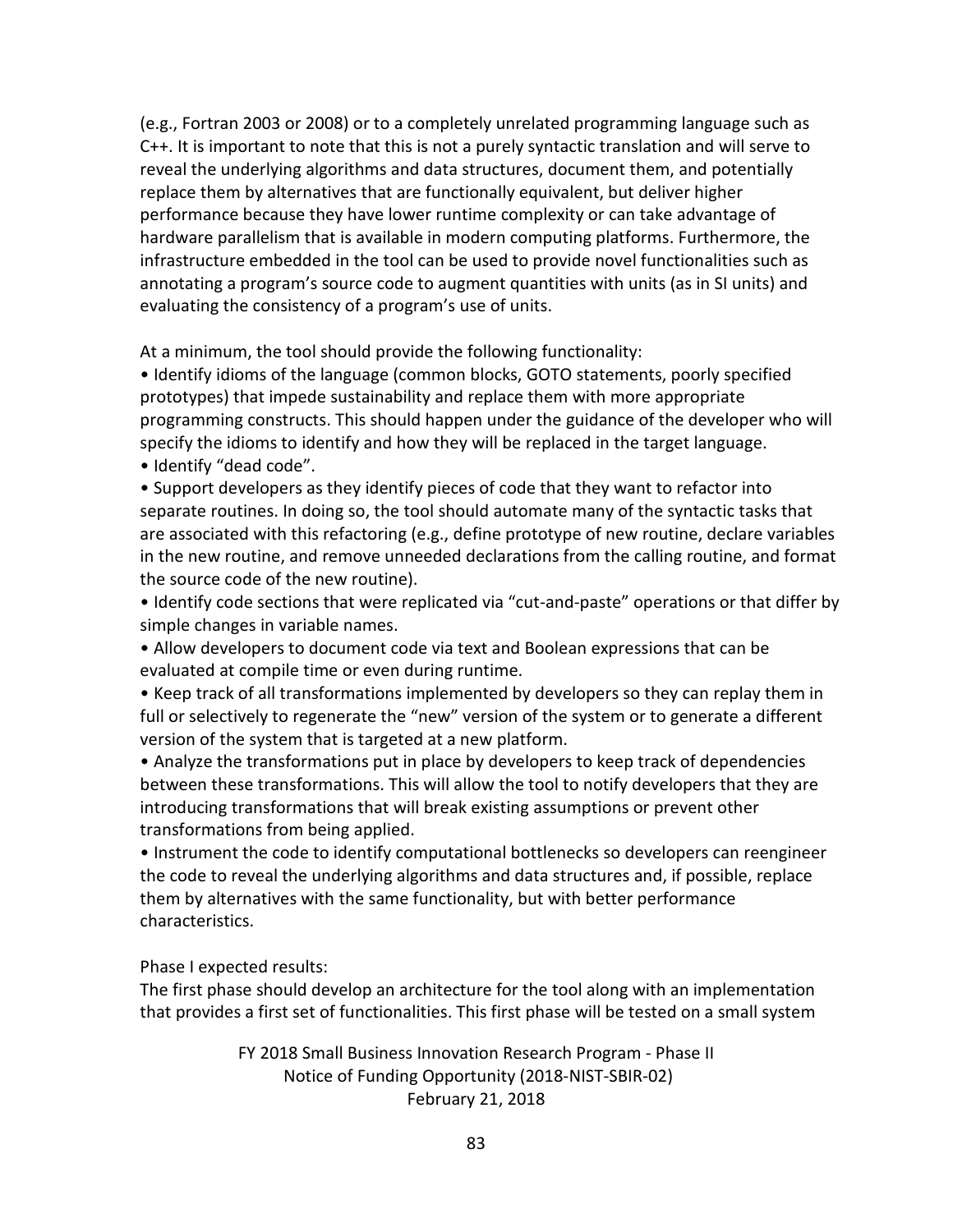(e.g., 1–10,000 lines of Fortran 77 code).

Phase II expected results:

The second phase should provide an implementation with a complete set of functionalities. The tool will be tested on systems consisting of 10–100,000 lines of code. It will allow a "learned" developer to modernize a system consisting of 10–50,000 lines of code in a matter of weeks instead of months or years.

NIST may be available to consult with the awardee, discuss the problem and potential solutions, and evaluate the proposed implementations.

References:

1. Arango, G., Baxter, I., Freeman, P., and Pidgeon, C. TMM: Software Maintenance by Transformation, IEEE Software, May, 1986.

2. Baxter, I. Transformational Maintenance by Reuse of Design Histories, Ph.D. dissertation, CS. Dept., UC Irvine, Irvine, CA, 1990.

3. Baxter, I. Design Maintenance Systems, Communications of the ACM 35(4) ACM, April 1992.

4. Baxter, I. and Mehlich, M. Reverse Engineering is Reverse Forward Engineering, Working Conf. on Reverse Engineering, IEEE, 1997.

5. Baxter, I. Design Capture as a Paradigm, Design Recovery as a Practical Approach. Poster presentation at CSESSP Challenges workshop, Oct. 2016. Available at [https://www.orau.gov/csessp2015/posters/Baxter\\_Ira.pdf.](https://www.orau.gov/csessp2015/posters/Baxter_Ira.pdf)

6. Heroux, A. M., Allen, G. (2016, September). Computational Science and Engineering Software Sustainability and Productivity (CSESSP) Challenges Workshop Report. Arlington, VA: Networking and Information Technology Research and Development (NITRD) Program. Retrieved from NITRD Website: [https://www.nitrd.gov/PUBS/CSESSPWorkshopReport.pdf.](https://www.nitrd.gov/PUBS/CSESSPWorkshopReport.pdf)

7. Kant, E. Synthesis of mathematical-modeling software, IEEE Software 10(3), May 1993.

8. Rich, C. and Waters, C. The Programmer's Apprentice: A Research Overview, IEEE Press Computer 21(11), Nov 1988.

9. Shrobe, H., Katz, B., Davis, R. Towards A Programmer's Apprentice (Again), Proc. 29th AAAI Conference on Artificial Intelligence.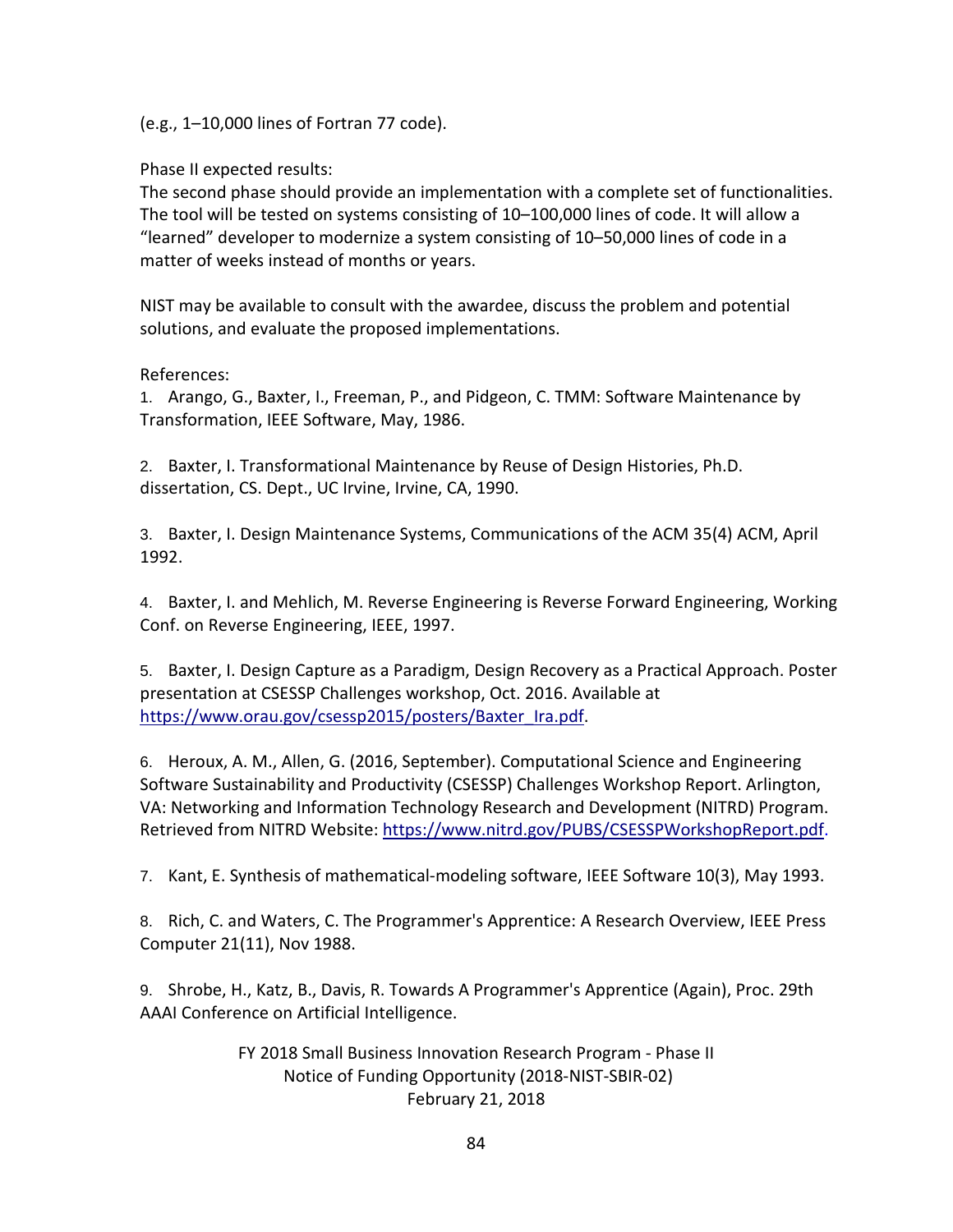## **9.04.03.60 Digital Data Structure Understanding Tools**

Digital Forensic Investigators often encounter structured data in an unknown format. So that an investigator can present accurate and complete evidence to the court, the data needs to be well understood. There has been at least one court case [1] where an incomplete understanding of data recovered from a web browser log was misleading in court. A better understanding of the data structure involved could have prevented presentation of inaccurate testimony in this case.

There are several scenarios where such data can be encountered, e.g., a non-standard file system, a memory acquisition of an unknown OS version (or custom kernel), or a database with unknown schema. An investigator has few automated options for analysis of digital objects within an unstructured environment. For example, file carving is often productive for individual files with a known structure and a known signature identifying specific file types. An investigator can try to unravel the unknown object structure manually, but this is a tedious, error-prone process.

NIST would like to see development of one or more tools that can aid the understanding of the structure of a digital object. Such a tool would be useful for developers of forensic tools used by law enforcement and also research in digital forensics currently conducted at NIST.

There are many different ways to approach this problem. One way such a tool could work would be to take a baseline image of the object and then to apply a series of operations and analyze changes produced by each operation. The tool would be given a description of the applied operation and a list of information to look for within changes, then the tool can examine the previous state before the operation was applied to infer some object parameter.

Depending on the type of data structure being reverse engineered, a set of questions can be posed. For example, reverse engineering a file system might proceed as follows:

- Create a single file, making note of the time. Identifying a list of differences between the state before creating the file and the state after creating the file creates a set of candidate locations for the file name and any meta-data such as recorded time values or file size.
- Append data to the file created above. This operation may reveal the location of a file size field.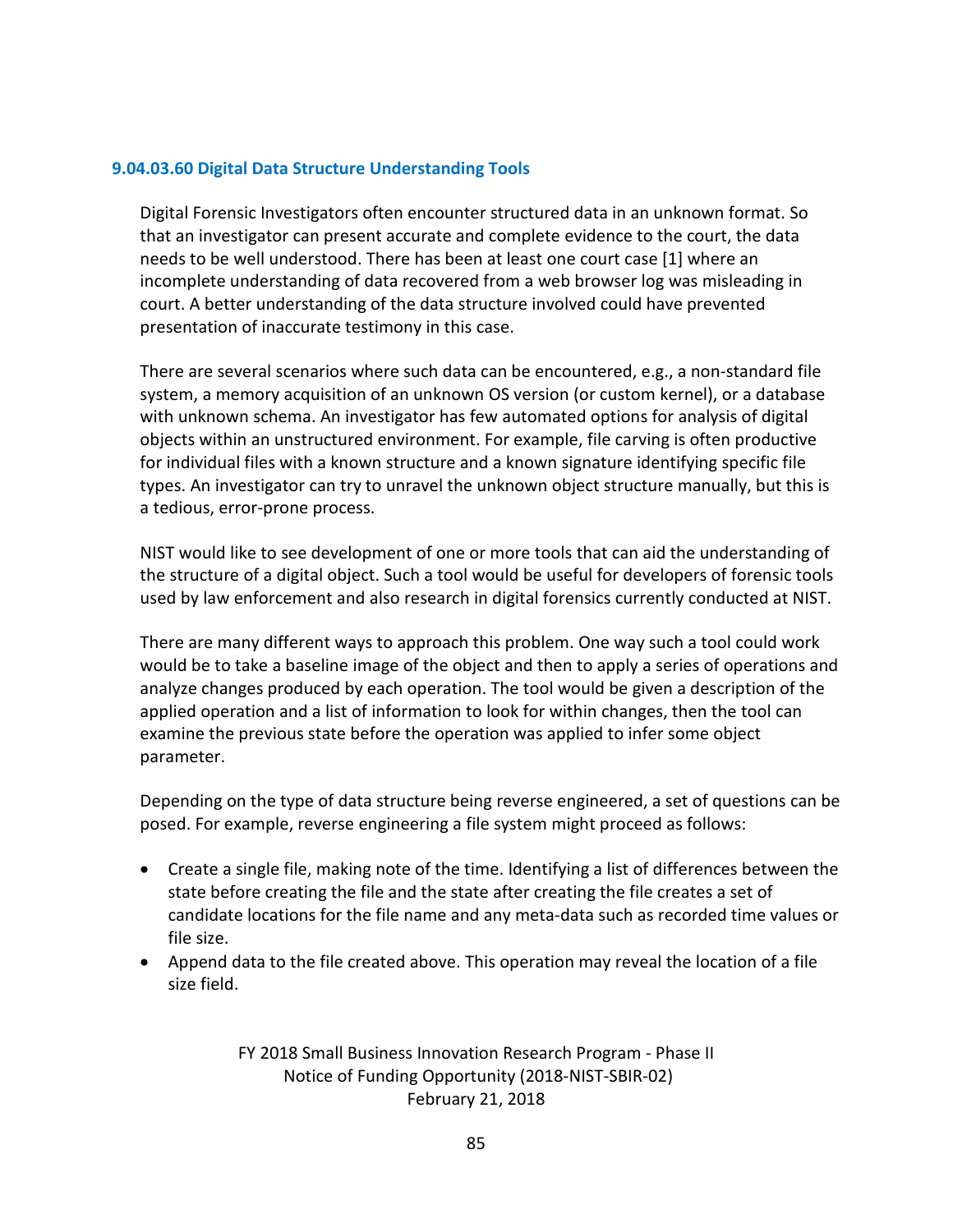• Create some more files. This could reveal the basic structure of directory entries and general layout.

In general, the tools would make a small modification to a digital object with known data and then examine the raw object for changes including the known data.

This is just one of many possible approaches. A successful applicant is expected to be creative and innovative.

Phase I expected results:

An architecture of and development plan for an automated method to discover the layout and structure of an unknown data object of interest to a digital forensics investigator.

Phase II expected results:

A demonstration version of a tool that, given an unknown data object, deduces, relevant to a forensic exam, parts of the object. This tool will be marketable to law enforcement and forensic science entities.

NIST may be available to work collaboratively and for consultation, input and discussion.

## References:

[1] Software Designer Reports Error in Anthony Trial. New York Times, July 18, 2011. http://www.nytimes.com/2011/07/19/us/19casey.html? r=0.

# **9.04.04.77 Facilitating Security, Reliability, and Privacy in Networked Internet of Things (IoT) Devices**

The Internet of Things (IoT) increasingly appears to be the next great technology revolution. It is expected to impact everything from healthcare delivery, to how food is produced, to how we work, to all forms of transportation and communication, and to virtually all forms of automation. With that said, IoT will impact everyone, and in multiple ways.

With a technology revolution of such large impact on society, it is imperative that IoT-based systems can be trusted. This means that they should exhibit secure, reliable, and private behaviors, as well as many other attributes associated with quality [2, 4]. Privacy is particularly important because IoT-based systems will likely spin off huge amounts of data as a result of sensing and surveillance [1, 3, 4]. Therefore, techniques, tools, and methods to mitigate the numerous 'trust' challenges are needed before these automated IoT-based networks manage much of daily life.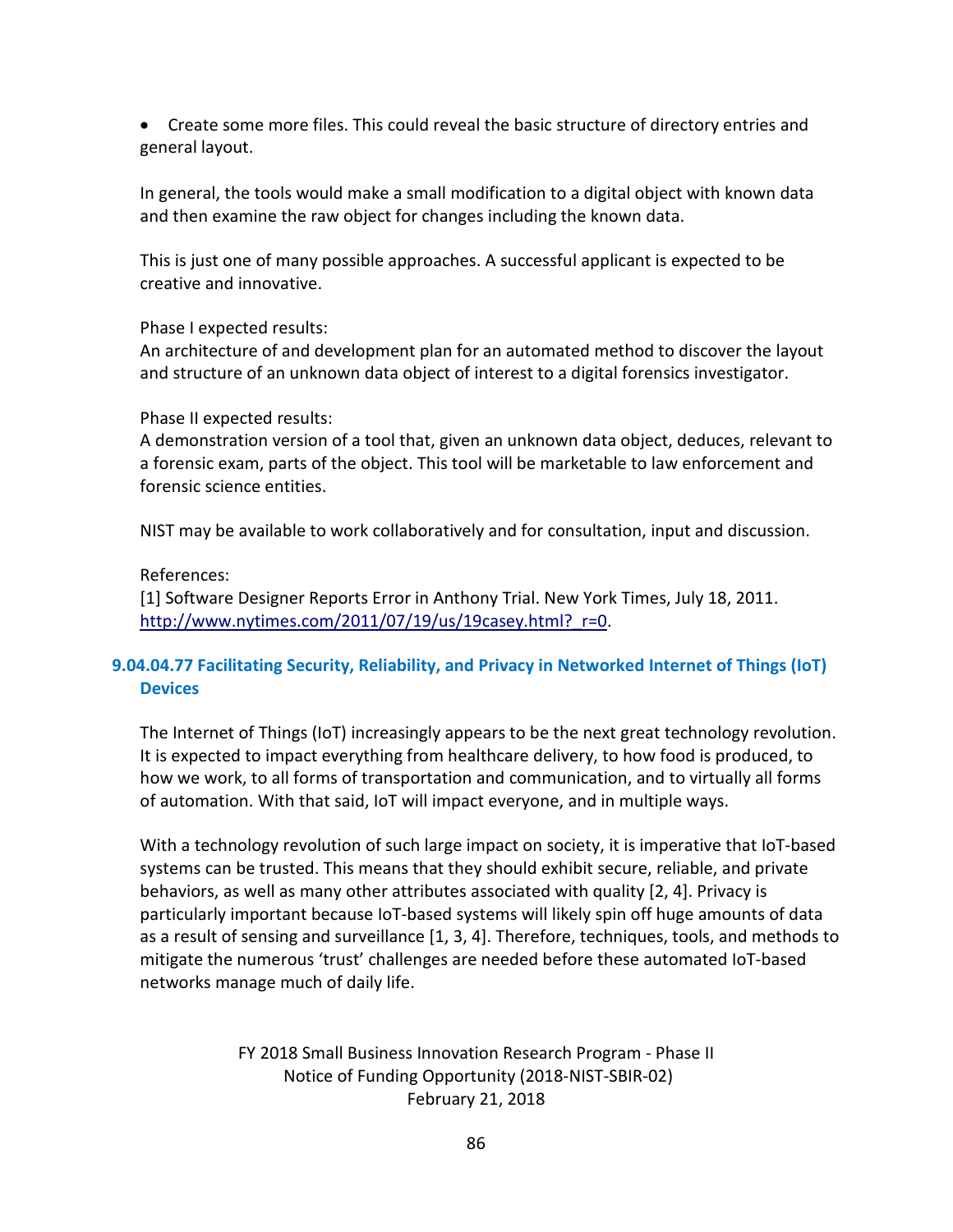Therefore, innovative research is needed to aid in answering the following question: "how can a network be trusted that was built based on the core principles of IoT?" These core principles include computing power, sensing, communication protocols and bandwidth between devices and objects, and actuation affecting the external systems that the IoT networks will control. The approaches sought could include testing techniques, formal methods, certification of devices, auditing and logging during operational usage, certification of networks, analysis of networks of things, and any other approach that addresses the question.

The goal of this subtopic is to facilitate the security, reliability, and privacy of clusters of networked IoT devices (NoTs) by securely auditing and logging their internal and external operations and data interactions in a scalable manner. The presence of an auditing system that can operate independently of any IoT vendor will foster IoT vendor interoperability and will steer technologies toward standards that will enable auditing for both security and reliability of IoT systems. Furthermore, it will offer end-users with operational transparency and will empower them to identify components that can be used together thus improving utility of the IoT systems. Another advantage of auditing and logging is that they offer the ability to increase reliability and resilience without requiring major changes to architectures of NoTs. Moreover, in the future, NIST envisions NoT platforms where individual devices and sensors become the enabling platform for third-party applications to offer services in the form of an application. Having a common auditing system for the system operations will help identify and address reliability and security issues. NIST is interested specifically in applications for home automation, building access control, personal health, and NoT use cases that are deployed as part of monitoring and control of functionality in critical infrastructures.

## Phase I expected results:

Proof of concept using a simple network of IoT sensors, devices, and applications in one or two use cases showing how the innovation can produce a secure audit log of the overall IoT network operations. Also, show a system design of a functional prototype that can provide continuous reliable performance, log immutability, and protocol and device scalability.

### Phase II expected results:

A full-scale prototype utility that can be applied to a more complex network of IoT sensors, devices, applications for multiple use cases and for different vertical markets (e.g., healthcare, transportation, agriculture, etc.), a user's manual for the innovation, and experimental results from applying the prototype should be produced.

NIST may be available for consultation, input, and discussions.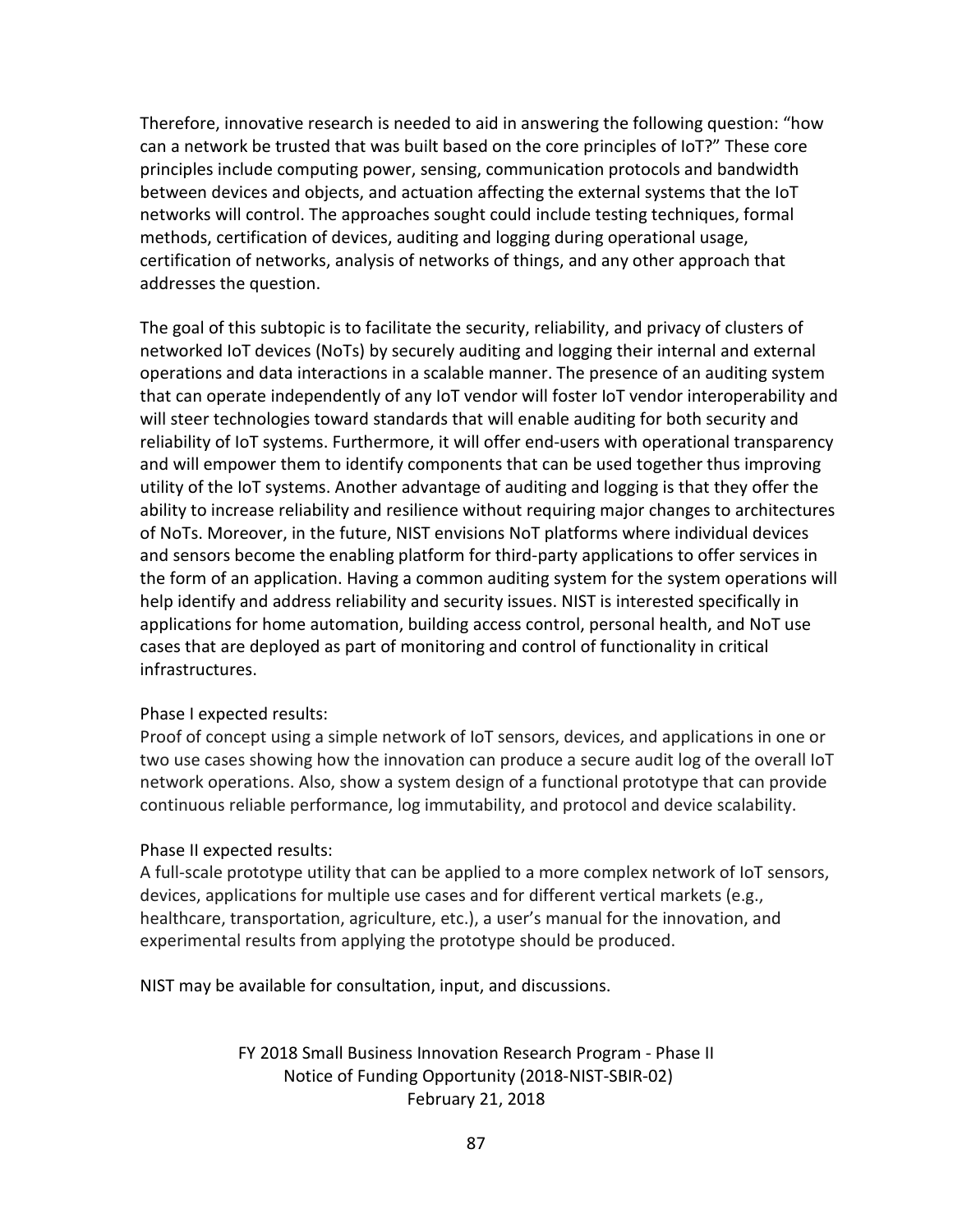References:

1. NIST Special Publication SP 800-183, Networks of 'Things', July, 2016, [http://dx.doi.org/10.6028/NIST.SP.800-183.](http://dx.doi.org/10.6028/NIST.SP.800-183)

2. J. Voas and G. Hurlburt, "Third Party Software's Trust Quagmire", IEEE *Computer*, December 2015.

3. J. Voas, "Demystifying IoT", IEEE *Computer*, June, 2016.

4. C. Kolias, A. Stavrou, J. Voas, I. Bojanova, and R. Kuhn, "Learning Internet of Things Security Hands-On", IEEE *Security and Privacy*, January, 2016.

## **9.04.05.77 High Speed Large Field-of-View Optical Microscope**

In time-lapse optical microscopy of multiple field of views (FOVs), there is a trade-off between the spatial coverage that can be achieved at high spatial resolution and the temporal resolution. In other words, the larger the spatial coverage, the longer it takes to acquire all small (FOVs) to create one large FOV. Consequently, the events in a specimen that are characterized by high rates of changes that require high temporal resolution cannot be captured over a large FOV (e.g.., at population levels).

To address this tradeoff, NIST is interested in designs (Phase I) and prototypes (Phase II) of an optical microscope that would enable large FOV imaging of dynamic events and meet the specifications provided by the project goals.

Included are a few references [1-4] that describe some of the published designs addressing the current tradeoff. Proposers are encouraged to innovate published designs or pursue their own new designs.

The project goals are to enable microscopy measurements that could assist in characterizing dynamic events over entire populations of mammalian cells. One such example would be time-lapse imaging of live cell cultures.

To enable such measurements, the microscope design and its prototype should aim at meeting the following specifications:

FY 2018 Small Business Innovation Research Program - Phase II Notice of Funding Opportunity (2018-NIST-SBIR-02) February 21, 2018 Resolution: 1.4 µm or smaller when using the imaging system in a non-automated fashion and manually focusing on an object. This figure was arrived at by computing the Abbe diffraction limited resolution given by L<sub>Abbe</sub> =  $\lambda$ /2NA, where  $\lambda$ =550 nm, NA = 0.3 and allowing for a 50% deviation from ideality. The measurement of resolution can be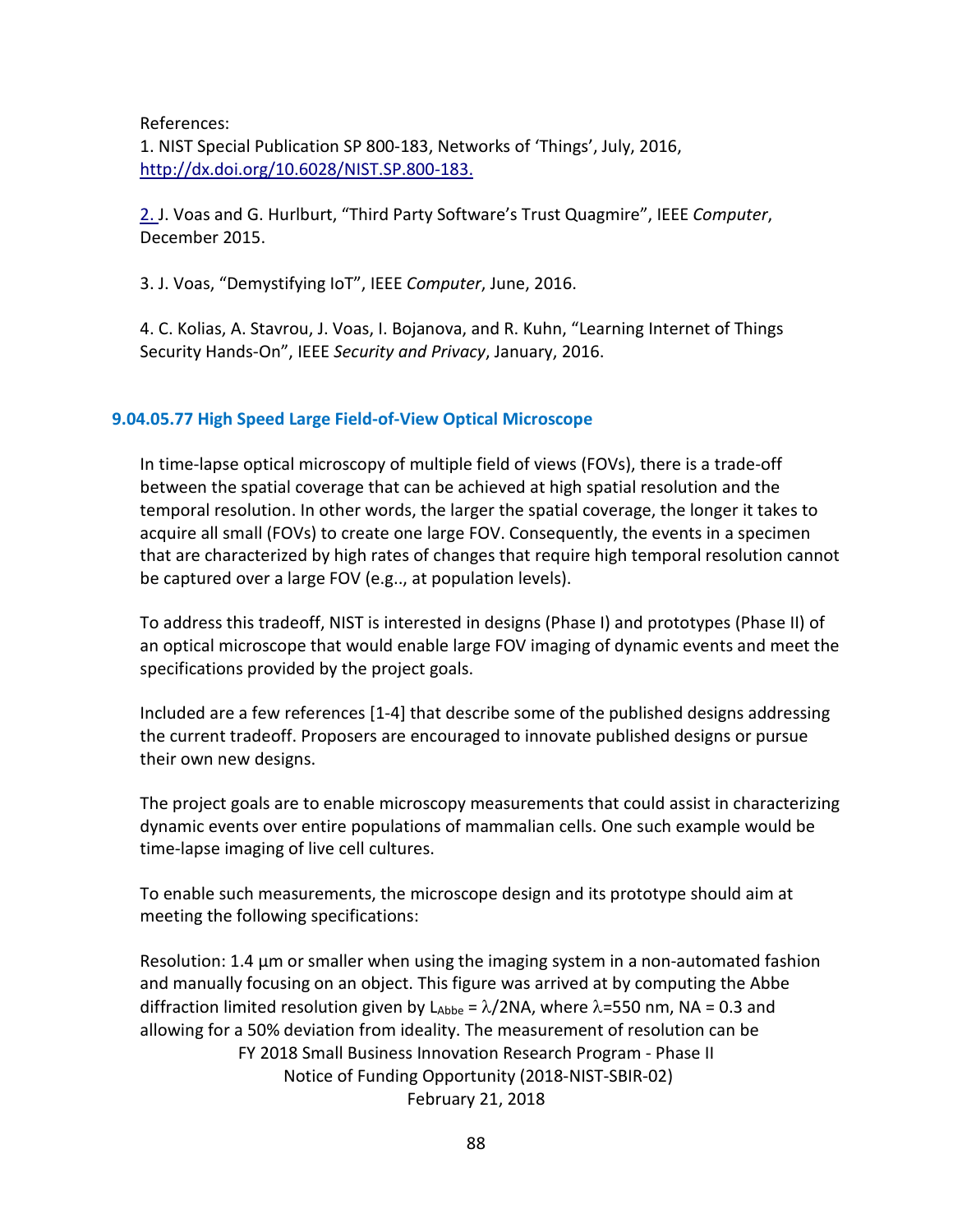performed using the method described by Vainrub<sup>5</sup> or an equivalent method. Preference will be given to solutions that provide for similar resolutions with functioning in an automated mode with auto-focusing.

Spatial coverage and acquisition time: Solutions should be capable of imaging a 1 cm<sup>2</sup> area/60 seconds.

Modality: Widefield or confocal solutions (solutions that include also transmitted light imaging are preferred).

Modularity: Plug-and-play component to an automated microscope equipped with a scanning stage and focus control.

Material cost: < \$20K

Phase I expected results:

Design an optical microscope that could acquire high-resolution large-FOV images "near real time" as specified by the project goals.

Phase II expected results: Prototype the designed optical microscope

NIST may be available to discuss microscope design approaches and to provide additional specific inputs about a variety of demanding imaging applications at NIST.

References:

1. Lim J, Jung M, Joo C, Kang S. Development of micro-objective lens array for large field-ofview multi-optical probe confocal microscopy. *J Micromechanics Microengineering*. 2013;23(6):065028. doi:10.1088/0960-1317/23/6/065028.

2. Weber M, Huisken J. Omnidirectional microscopy. *Nat Methods*. 2012;9(7):656–657. doi:10.1038/nmeth.2022.

3. Pang S, Han C, Erath J, Rodriguez A, Yang C. Wide field-of-view Talbot grid-based microscopy for multicolor fluorescence imaging. *Opt Express*. 2013;21(12):14555–65. doi:10.1364/OE.21.014555.

4. Han C, Pang S, Bower D V., Yiu P, Yang C. Wide field-of-view on-chip Talbot fluorescence microscopy for longitudinal cell culture monitoring from within the incubator. *Anal Chem*. 2013;85(4):2356–2360. doi:10.1021/ac303356v.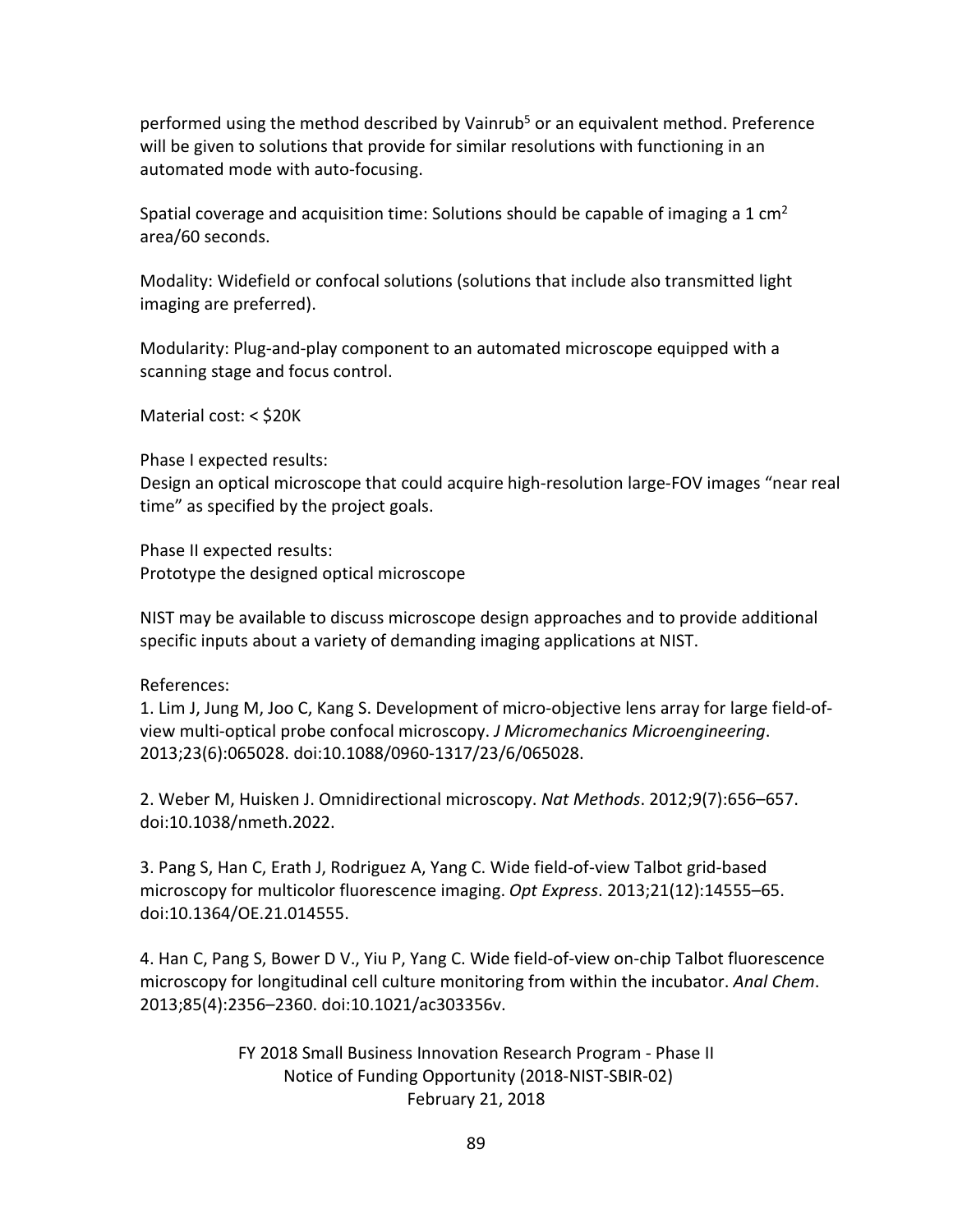5. Vainrub A. Precise measurement of the resolution in light microscopy using Fourier transform. *Rev Sci Instrum*. 2008;79(4):4–6. doi:10.1063/1.2912954.

## **9.04.06.63 Infrastructure Requirements, Strategy and Architecture to Enable Scalable Scientific Data and Metadata Acquisition and Curation in Support of the Materials Genome Initiative**

As a part of the Materials Genome Initiative, NIST is charged with developing a materials innovation infrastructure. Key aspects of this infrastructure include the real-time acquisition and curation of experimental and simulation data and associated metadata and control of scientific equipment over a network. To accomplish this, NIST needs research and development on the core requirements and on an overall strategy and software architecture that would enable control of diverse and geographically distributed experimental equipment (e.g. SEM, TEM, x-ray diffractometers, dilatometry, differential scanning calorimeters), computational resources (e.g. workstations, clusters, demonstration code), and the automatic capture and curation of their acquired scientific data and associated metadata across a network using backend systems such as the NIST developed Materials Data Curation System and the National Data Service's Material Data Facility.

There is a need for developing an infrastructure to push results and metadata from instruments into a data curation system/platform. The goal of the project is to discover and document core requirements and develop an overall strategy and software architecture that when implemented will allow for the control of geographically distributed research equipment and computational resources and their integration with scientific informatics backends including the NIST Materials Data Curator and the National Data Service's Material Data Facility. Both the Materials Data Curator and the Materials Data Facility have REST APIs to facilitate automated data curation. The project will provide documented requirements and develop a specific strategy and software architecture for controlling scientific instruments and computational resources and interfacing the scientific informatics backends in a format amenable to implementation by software engineers.

### Phase I activities and expected results:

Discover, validate, and document requirements for a system to enable scientific equipment control and scalable scientific data and metadata acquisition and curation as described in the project goals. Using previously documented requirements, develop and document an overall strategy and then develop and document a software architecture that when implemented will meet the project goals. We believe that a successful architecture would have several key properties: 1) It would be structured in independent layers, the top-most layer would present a high-level user interface to allow unified user access and control,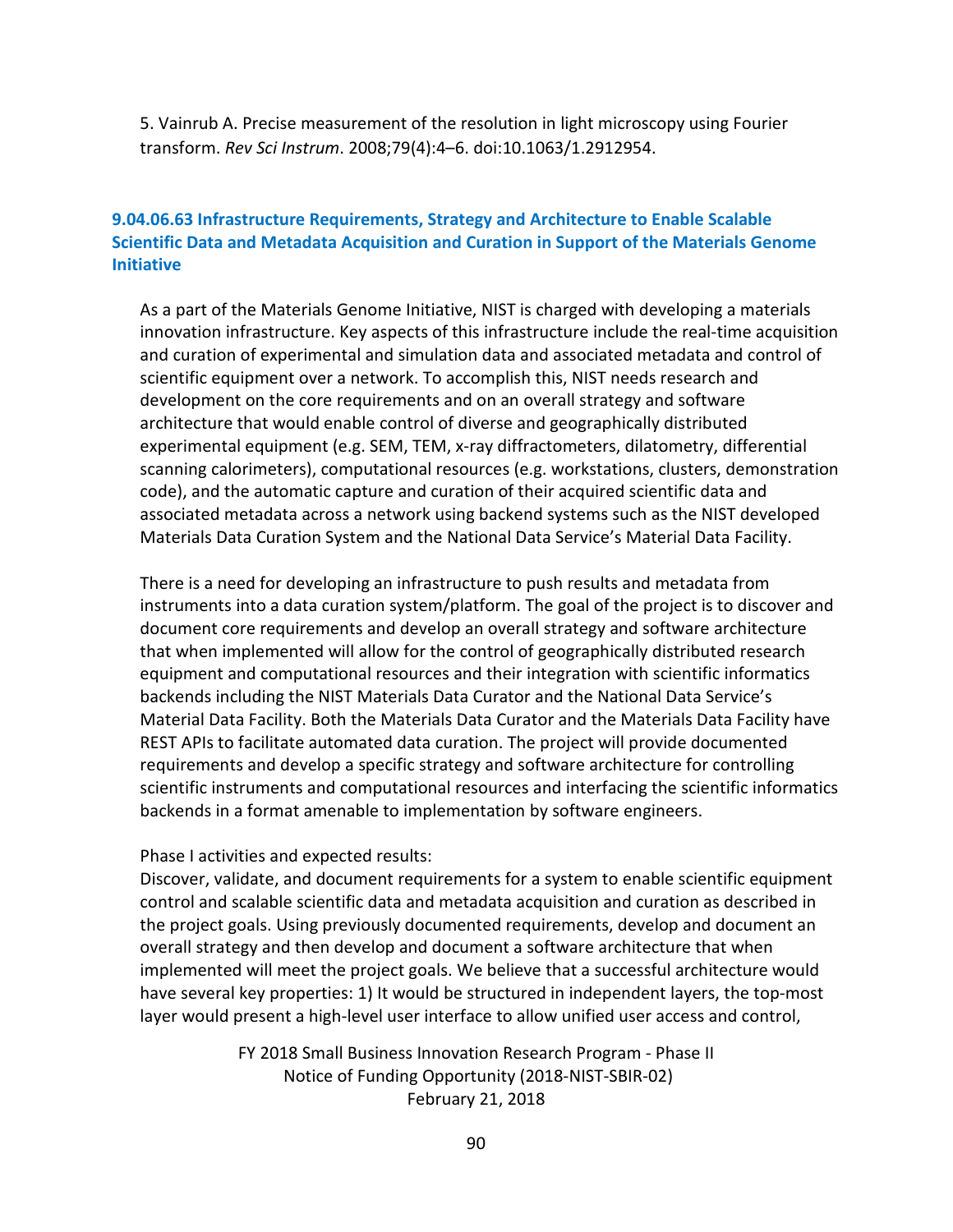while the lowest layer would provide connectivity to the scientific equipment or computational output, 2) the architecture relies on two public interfaces one for the highest level and the other at the lowest level that would allow the components to interact as a single application, 3) the architecture includes the notion of a default scripting language and provisions for integrated development environments to facilitate customization and extension of a system implementing the architecture in a standardized fashion, 4) the architecture is highly modular and includes the concepts of plugins and a generalized, abstract command set that facilitates interaction with the scientific equipment, 5) the public interfaces and abstract command set are conceived as being language neutral and allow users to control and extend a system implementing the architecture from a large variety of commonly used programming languages including Python, Java, and C++, 6) the architecture will provide for the capture of scientific provenance and system configuration to facilitate in reproducibility, 7) the architecture will support the concept of scientific workflows. We have been largely inspired by the Micro-Manager project [\(https://www.micro-manager.org/wiki/Micro-Manager%20Project%20Overview\)](https://www.micro-manager.org/wiki/Micro-Manager%20Project%20Overview) and recommend that awardees review this project.

### Phase II activities and expected results:

Develop an extensible infrastructure for the development of APIs to facilitate data curation of materials data from dilatometers, x-ray diffractometers, scanning electron microscopes (e.g. EDS- composition scans, EBSD patterns), transmission electron microscopes, differential scanning calorimeters, and tensile testing machines.

NIST staff familiar with the various instruments (SEM, TEM, optical microscopes, dilatometer, x-ray diffractometer) and simulations may be available to work with awardee to discover the requirements and develop the metadata schemas needed to collect the data. NIST staff responsible for the development of the Materials Data Curation System may be made available to help the awardee understand the architecture and capabilities of the MDCS.

## References:

1. Documentation for Materials Data Curator System [\(https://github.com/usnistgov/MDCS\)](https://github.com/usnistgov/MDCS).

2. A. Dima, S. Bhaskarla, C. Becker, M. Brady, C. Campbell, P. Dessauw, R. Hanisch, U. Kattner, K. Kroenlein, M. Newrock, A. Peskin, R. Plante, S.-Y. Li, P.-F. Rigodiat, G.S. Amaral, Z. Trautt, X. Schmitt, J. Warren, S. Youssef, *JOM*, 68 (2016) 2053-2064.

3. C. E. Campbell, U. R. Kattner, Z-K. Liu, "File and Data Repositories for the Next Generation CALPHAD, *Scripta Mater.* (2014) **70**, 7-11.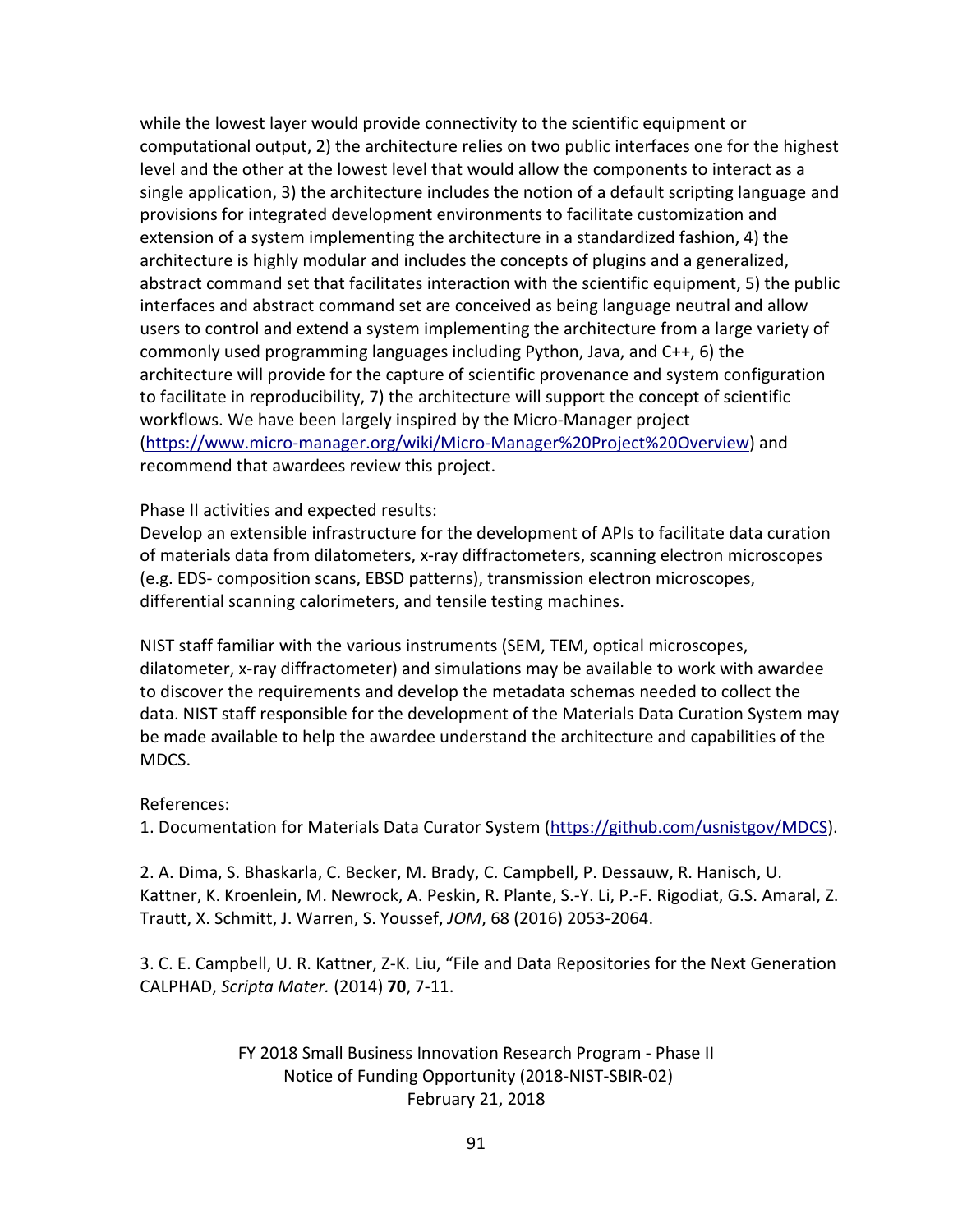4. C. E. Campbell, U. R. Kattner, Z-K. Liu, "The development of phase-based property data using the CALPHAD method and infrastructure needs, *IMMI* (2014) **3** doi:10.1186/2193- 9772-3-12.

## **9.04.07.73 Low-Latency High-reliability Wireless Protocol for Advanced Manufacturing Applications**

The future of manufacturing will include highly adaptive, reconfigurable, and mobile machinery that can interact with and collaborate with humans safely, reconfigure quickly and cost-effectively depending on factory needs, and anticipate the situational environment. Mobile robotic work agents will have the ability to move between work cells, reconfigure, and perform tasks within that work-cell. The control systems that operate such factories will require communication technologies for command and control of machines with rapidity, reliability, and timeliness. Wireless protocols such as IEEE 802.11 currently address these requirements singularly but not all of them simultaneously. For example, existing protocols can provide low latency for streaming video at the cost of reliability. Other protocols can provide high reliability using low density parity check codes for forward error correction, but they sacrifice latency. Still others such as IEEE 802.15.4-based protocols offer reliability while sacrificing latency and throughput. New protocols are needed to address reliability (data transaction error rate < 1e-9) and latency (closed-loop sense-to-actuation time < 1ms) simultaneously within a factory work cell with at least ten (10) sensing/actuation devices such as proximity sensors, scanners, and switches. Such a system would address all aspects of the communications system including RF band selection, antenna selection, radio diversity, forward error correction, bandwidth, and interference mitigation. Ideally, the solution would build upon existing physical layer specifications.

This project addresses the wireless requirements of the future factory by developing a solution using existing physical layer technologies such as IEEE 802.11. The project will produce models and simulations of the proposed wireless communications system within a discrete manufacturing work-cell. The proposed communications system will include all aspects of the channel including the antenna system, radio front-ends, baseband processing, and error coding. Study of the proposed solution will include the co-simulation of the wireless communications model with a model of a factory process. Coexistence of the proposed solution with other competing data sources within the factory will be addressed.

#### Phase I expected results:

Produce a model of the end-to-end communications system with particularly detailed attention placed on the focal point of the model such as the antenna system that addresses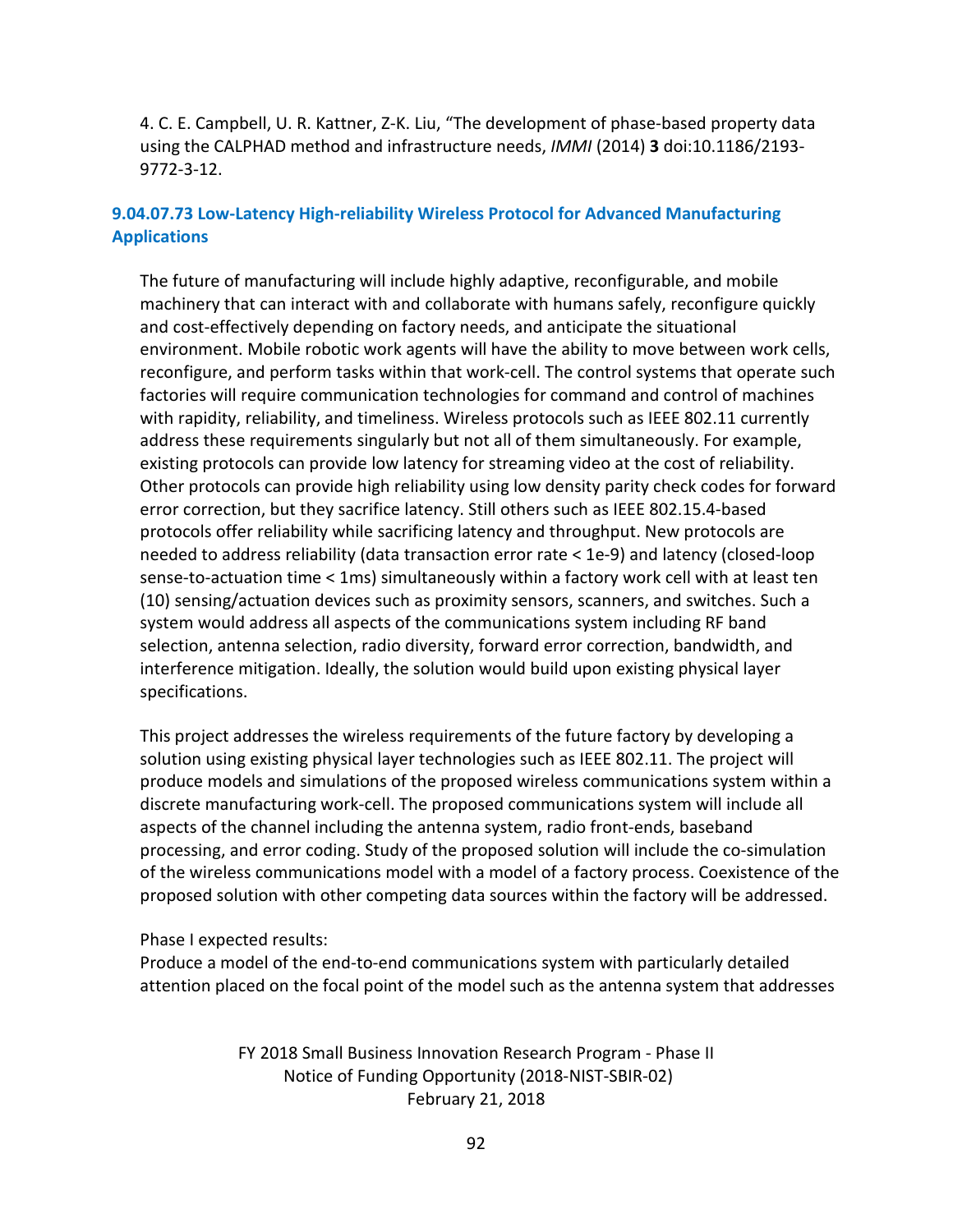the communications reliability requirement (data transaction error rate < 1e-9) while maintaining latency constraints (closed-loop sense-to-actuation time < 1ms).

## Phase II expected results:

Produce a working system prototype of the wireless communications system. The hardware prototypes will include all aspects of the system modeled during Phase I. The prototype will include an Ethernet-based port for injecting/extracting sensor/actuator data. The prototype will also include common analog inputs and outputs such as on/off and pulse-width modulation interfaces. The prototypes will be demonstrated within a testbed that emulates the harsh radio frequency environment of the future factory, and may be used to demonstrate a wireless protocol standardization candidate. The prototype design shall demonstrate the commercialization potential of the wireless solution.

The NIST Engineering Lab has conducted several RF measurements campaigns to assess the characteristics of RF propagation within the factory environment. The results of these measurement campaigns which are publically available [\(http://doi.org/10.18434/T44S3N\)](http://doi.org/10.18434/T44S3N) include channel impulse responses (magnitude and phase) and can be used to develop novel approaches for wireless communications that are highly reliable and have low latency. In addition, NIST industrial wireless project staff may be available to collaborate with the incumbent as an advisor, provide manufacturing use case examples, and offer testbed resources including the use of a wireless channel emulator.

## References:

1. E. O. of the P. P. C. of Advisors, "ANNEX 1 TRANSFORMATIVE MANUFACTURING TECHNOLOGY: Manufacturing Technology Area 1 - ¬ Advanced Sensing, Control, and Platforms for Manufacturing," pp. 1–76, 2008.

2. R. Candell, K. A. Remley, and N. Moayeri, "Radio Frequency Measurements for Selected Manufacturing and Industrial Environments," 2016. [Online]. Available: [http://doi.org/10.18434/T44S3N.](http://doi.org/10.18434/T44S3N)

3. I. T. U. (ITU), "Rec. ITU-R P.1407-5 Multipath propagation and parameterization of its characteristics," 2013.

4. M. Weiner, M. Jorgovanovic, A. Sahai and B. Nikolié, "Design of a low-latency, highreliability wireless communication system for control applications," 2014 IEEE International Conference on Communications (ICC), Sydney, NSW, 2014, pp. 3829-3835. doi: 10.1109/ICC.2014.6883918.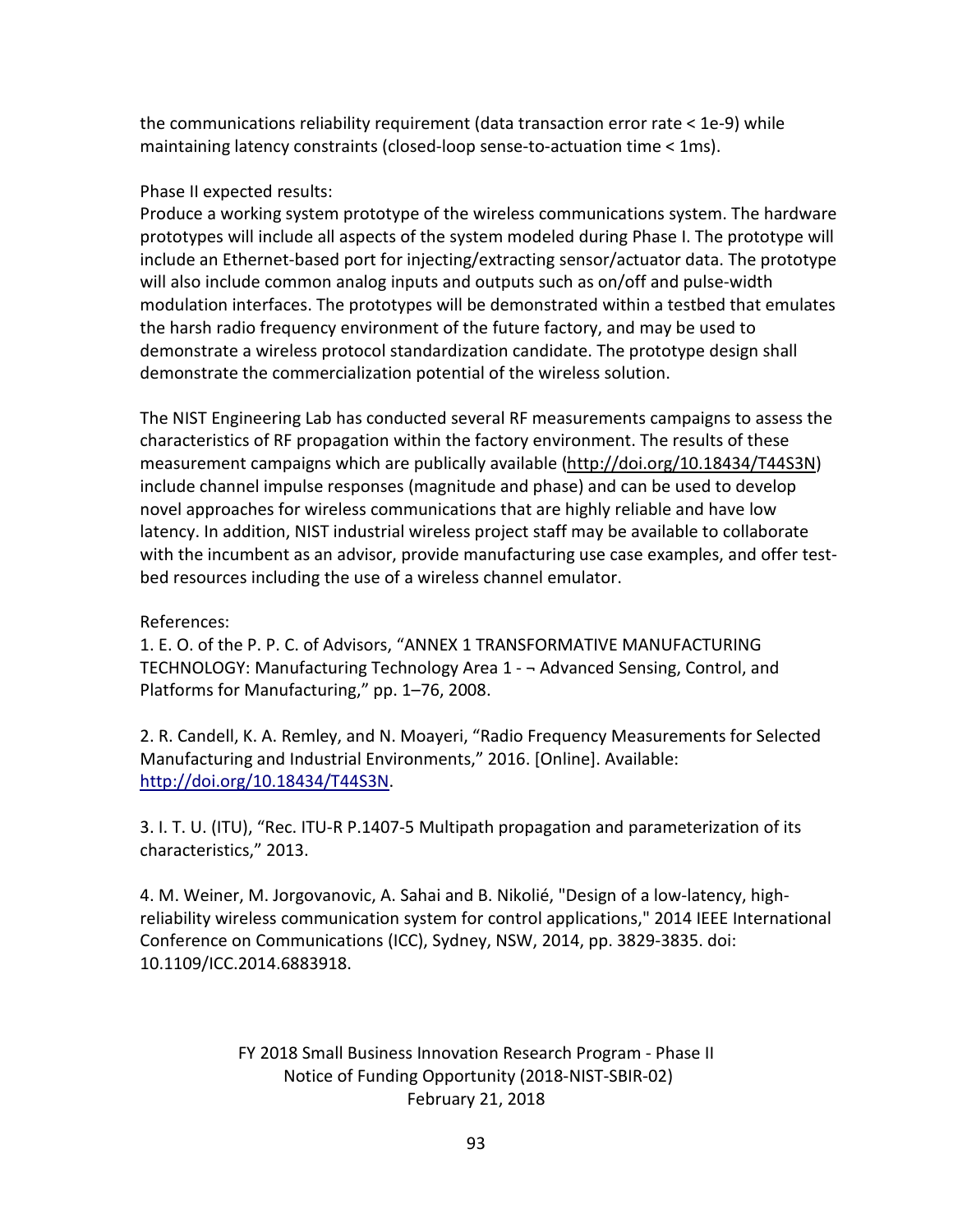5. Y. Liu, R. Candell, K. Lee, and N. Moayeri, "A simulation framework for industrial wireless networks and process control systems," 2016 IEEE World Conference on Factory Communication Systems (WFCS). pp. 1–11, 2016.

6. R. Candell, "SimpleFactory: Discrete Event Simulator of a Simple Factory Process," 2015. [Online]. Available: [https://github.com/usnistgov/SimpleFactory.](https://github.com/usnistgov/SimpleFactory)

7. R. Candell, "A Research Framework for Industrial Wireless Deployments," in Proceedings of 2015 ISA Instrumentation Symposium, 2015.

8. M. Read, "Wireless Requirements and Guidelines for Plant Floor Applications ISA Format," in 2016 ISA Process Control and Safety Symposium, 2015.

## **9.04.08.77 Medical Device Cybersecurity Tools or Compensating Controls**

Medical devices, such as infusion pumps, are a critical component of our national healthcare delivery system. There are millions of digitally connected medical devices in our hospitals, nursing homes, outpatient clinics, other commercial points of care and, increasingly, in the home. These devices are connected to people and to critical networks in these environments, and vulnerabilities in their programming provide entry points for cyber attacks with significant consequences [1].

There will be billions of exposures between patients and connected medical devices over the next 10 years. It is imperative that the technology, security, medical and public health experts collaborate to better design, implement and operate medical devices that compose critical cyber physical human systems.

NIST is working on cybersecurity guidance for wireless infusion pumps [2]. NIST is interested in funding innovative technologies to better secure medical devices, device associated networks to deliver safer clinical work flow and environments. These technologies should have near term commercial potential and promise of adoption by healthcare delivery systems. These technologies would deliver increased awareness of device fitness, function and security threat in the promotion of safer healthcare delivery environments.

## Phase I expected results:

Design of the hardware and/or software for a medical device or compensating control for medical device that demonstrates the desired security properties/features while not having a negative impact on the functionality or safety of the device. Some examples of these security properties/feature are malware protection, device monitoring, asset inventory, risk assessment, encryption, patching and updating, device tracking, etc. Description of the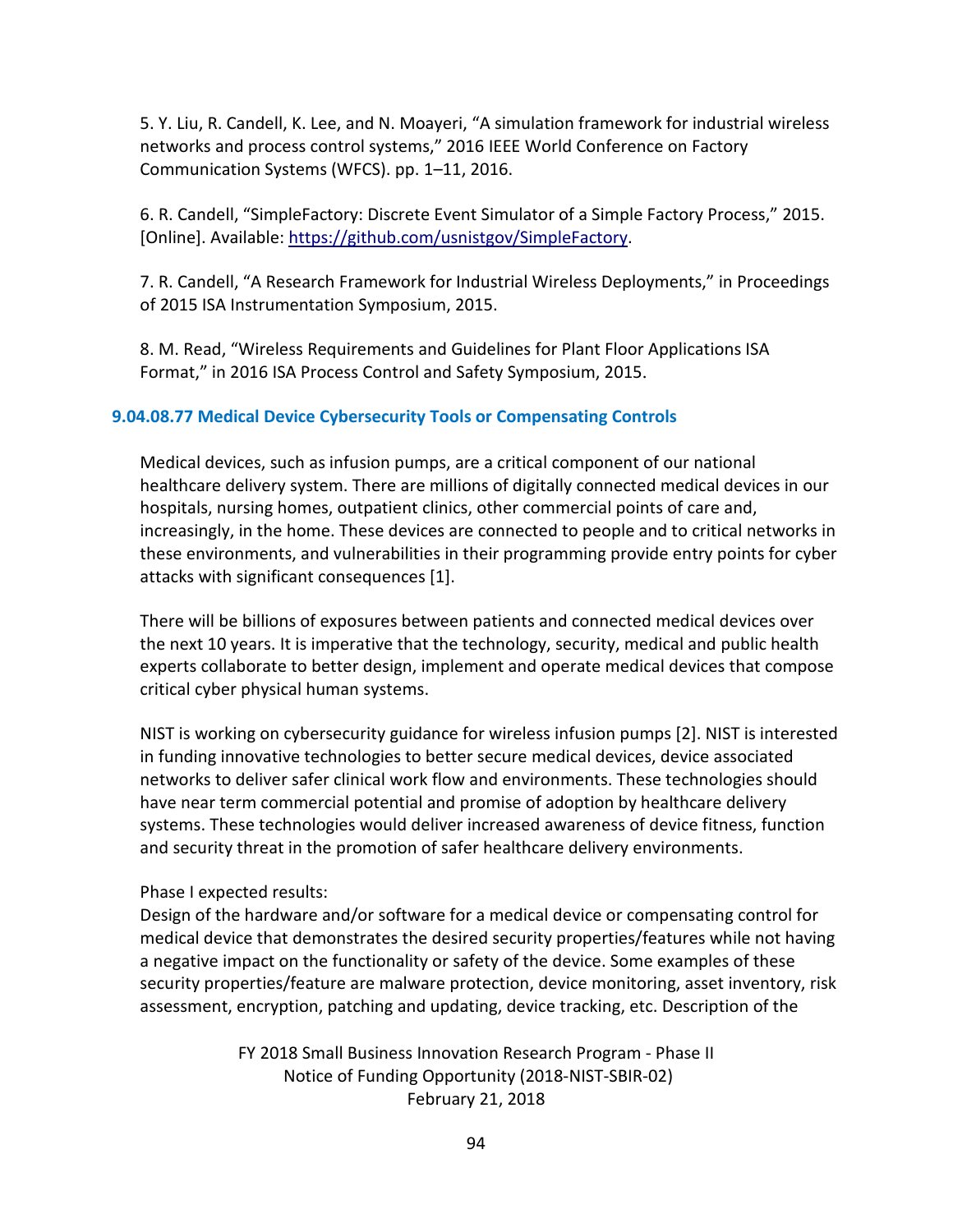threats that the design will counter. Example scenarios of specific attacks that will be thwarted by the device.

### Phase II expected results:

Provide a prototype that demonstrates the design and attack scenarios from Phase I. Along with the prototype, provide a discussion of the security properties/features it addresses and how this fits within the healthcare ecosystem, taking into consideration the cyber-safety concerns of medical devices as well as the usability challenges presented within the healthcare environment.

### References:

1. Alexandra Ossola, "Hacked Medical Devices May Be the Biggest Cyber Security Threat in 2016," November 23, 2015 [http://www.popsci.com/hackers-could-soon-hold-your-life](http://www.popsci.com/hackers-could-soon-hold-your-life-ransom-by-hijacking-your-medical-devices)[ransom-by-hijacking-your-medical-devices.](http://www.popsci.com/hackers-could-soon-hold-your-life-ransom-by-hijacking-your-medical-devices)

2. National Cybersecurity Center of Excellence, Wireless Infusion Pumps Use Case, [https://nccoe.nist.gov/projects/use\\_cases/medical\\_devices.](https://nccoe.nist.gov/projects/use_cases/medical_devices)

## **9.04.09.77 Policy Machine/Next Generation Access Control Implementation**

To solve the interoperability and policy enforcement problems of today's access control paradigm, NIST has developed a specification [1] and open source reference implementation [2], of an access control system, referred to as the Policy Machine (PM). The PM is designed in support of, and in alignment with an emerging ANSI/INCITS standard under the title of "Next Generation Access Control" (NGAC) [3], [4]. The PM/NGAC is a fundamental reworking of traditional access control into a form suited to the needs of the modern, distributed, interconnected enterprise. It is based on a flexible infrastructure that can provide access control services for a number of different types of resources accessed by a number of different types of applications and users. The PM/NGAC infrastructure is proven scalable and can support policies of various types [5] simultaneously while remaining manageable in the face of changing technology, organizational restructuring, and increasing data volumes.

FY 2018 Small Business Innovation Research Program - Phase II Notice of Funding Opportunity (2018-NIST-SBIR-02) February 21, 2018 The PM/NGAC is defined in terms of a standardized set of configurable data relations and a set of standardized functions that are generic to the specification and enforcement of arbitrary combinations of attribute-based access control policies. The PM is not an extension or adaptation of any existing access control model or mechanism, but instead is an attempt to fundamentally redefine access control in terms of its basic configuring data abstractions and functions. Its objective is to provide a unifying framework to support not only current OS and application policies, but also a host of orphan policies for which no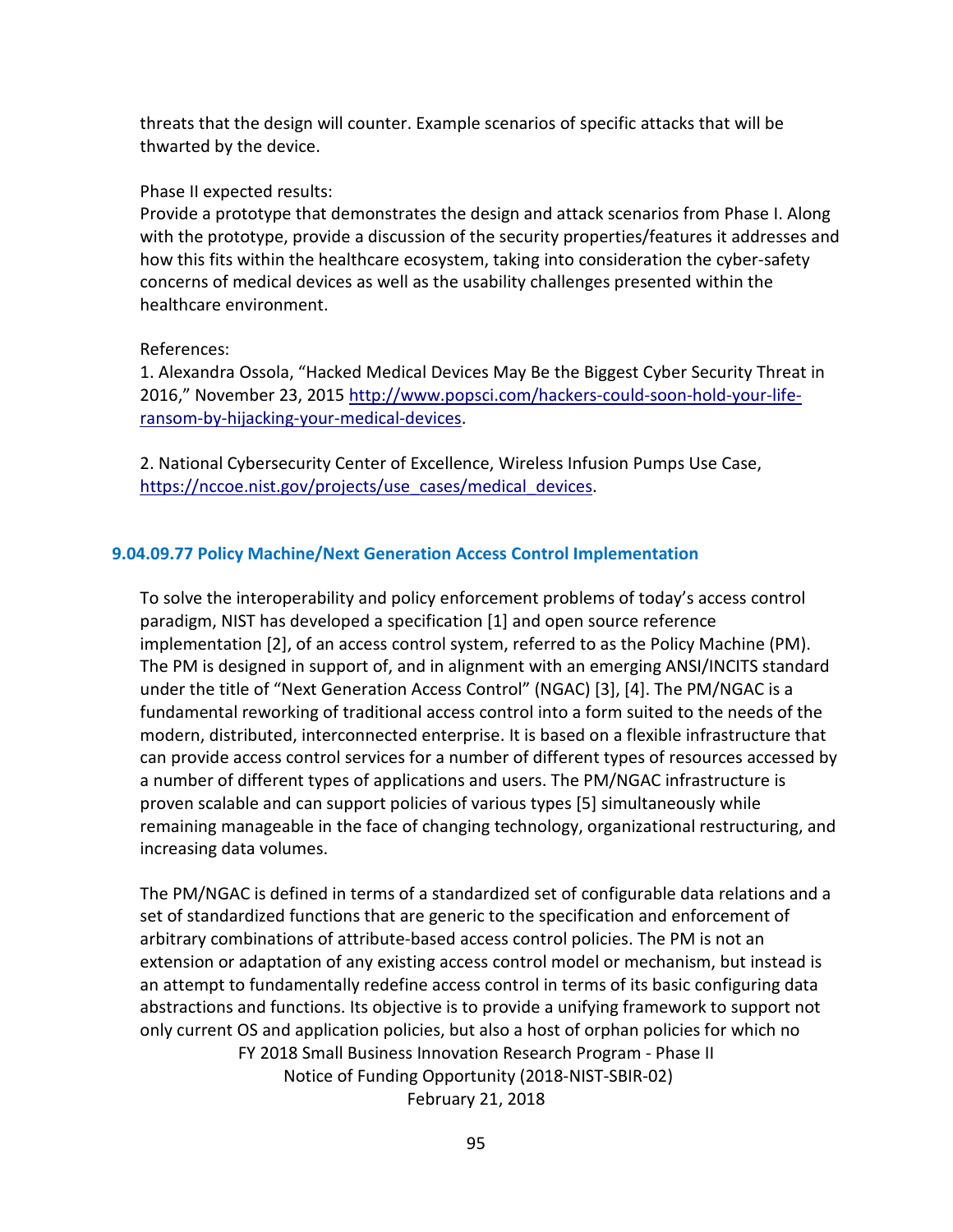mechanism yet exists for their viable enforcement. The PM requires changes only in its data configuration in the enforcement of arbitrary and organization-specific, attribute-based access control policies.

The current version of the open source is a close Java implementation of the NGAC standard, to include a policy and attribute store, a Policy Enforcement Point and a centralized Policy Decision Point, and an administrative tool for managing policies and attributes. In addition, the implementation includes in memory structures, a session manager, several applications, a system for viewing available resources, among others.

The PM and NGAC compare favorably [6] to XACML [7], the current de facto access control standard, in many respects, including performance, scalability, policy expression and enforcement, policy and attribute administration and visualization, and application adaptation.

Of the two standard Attribute-Based Access Control methodologies, XACML is the oldest with the first version having been published in 2003. Compared to the relatively young NGAC standard (published in 2013), there exist many more implementations and it has achieved much greater adoption. This is most likely because XACML was available first and, up to this point, there has been a lack of compelling evidence to convince the community to use PM/NGAC. Paramount to the argument to deploy PM/NGAC is a demonstration of its scalability. This concern has recently been put to rest with a publication showing linear runtime algorithms for both computing decisions and reviewing policies [8]. These algorithms are now included in the latest version 1.6 of the open source reference implement. The next logical step in promoting PM/NGAC's wide spread use is the availability of a commercially viable implementation.

In addition to fundamental features of the Open source version of the PM, advanced features are required for enhanced performance and usability. This SBIR subtopic seeks development of additional PM features, which may include: (1) easy and general user interface for managing, visualizing and analyzing policies; (2) extend the current in memory structures developed for a subset of the policy relations to the entire standard set necessary for computing decisions and reviewing policies; (3) adopt a more efficient and flexible storage mechanism for importing and exporting policies to/from memory; (4) enhance existing permission delegation approach through a better API and GUI; (5) replace the existing Windows manager (Microsoft dependent) with a Java based implementation for enhanced portability; (6) review and remove dormant features for better maintainability and increased performance; and (7) better user, administrator, and application developer documentation.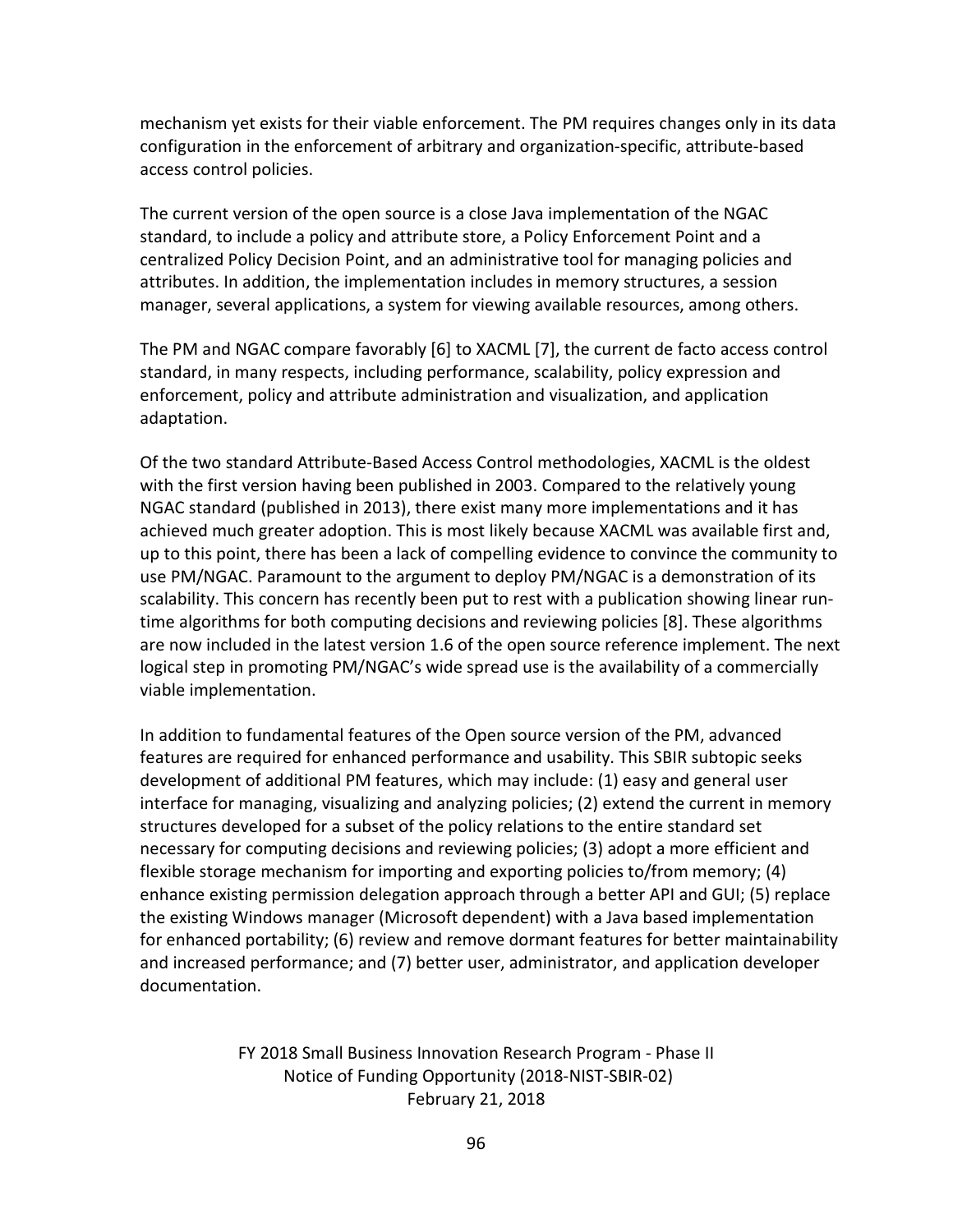Phase I activities and expected results:

Plan, specification and design for an enhanced implementation based on the existing PM open source for future commercial use. Completed development plan, specification, and design including test plan for the proposed capabilities.

Phase II activities and expected results:

Code development, documentation, and testing of the Beta version of a commercially viable PM/NGAC product. A robust beta version of PM/NGAC product that contains the proposed enhanced capabilities, documentation for the code and user manual, and testing results to verify the completeness of the development.

In addition to PM source code, NIST may be available to provide consultation, input, and discussion with the awardee to help with the evaluation of the proposed development.

## References:

[1] D. Ferraiolo, S. Gavrila, and W. Jansen, Policy Machine: Features, Architecture, and Specification, National Institute of Standards and Technology (NIST) Internal Report (IR) 7987 Revision 1, October 2015. [http://dx.doi.org/10.6028/NIST.IR.7987r1.](http://dx.doi.org/10.6028/NIST.IR.7987r1)

[2] NIST Policy Machine Versions 1.5 and 1.6 - Harmonia [Website], [https://github.com/PM-](https://github.com/PM-Master)[Master.](https://github.com/PM-Master)

[3] American National Standards Institute, Information technology - Next Generation Access Control - Functional Architecture (NGAC-FA), INCITS 499-2013, American National Standard for Information Technology, March 2013.

[4] American National Standards Institute, Information technology – Next Generation Access Control – Generic Operations and Data Structures (GOADS), INCITS 526-2016, American National Standard for Information Technology, January 2016.

[5] P. Mell, J. Shook, S. Gavrila, Restricting Insider Access through Efficient Implementation of Multi-Policy Access Control Systems. In Proceedings of the 8th ACM CCS International Workshop on Managing Insider Security Threats. Vienna, Austria, October 24-26, 2016.

[6] D. F. Ferraiolo, R. Chandramouli, V. C. Hu, and D. R. Kuhn, "A Comparison of Attribute Based Access Control (ABAC) Standards for Data Service Applications: Extensible Access Control Markup Language (XACML) and Next Generation Access Control (NGAC)", NIST Special Publication 800-178, Computer Security Division, Information Technology Laboratory, National Institute of Standards and Technology, October 2016[.http://nvlpubs.nist.gov/nistpubs/SpecialPublications/NIST.SP.800-178.pdf.](http://nvlpubs.nist.gov/nistpubs/SpecialPublications/NIST.SP.800-178.pdf)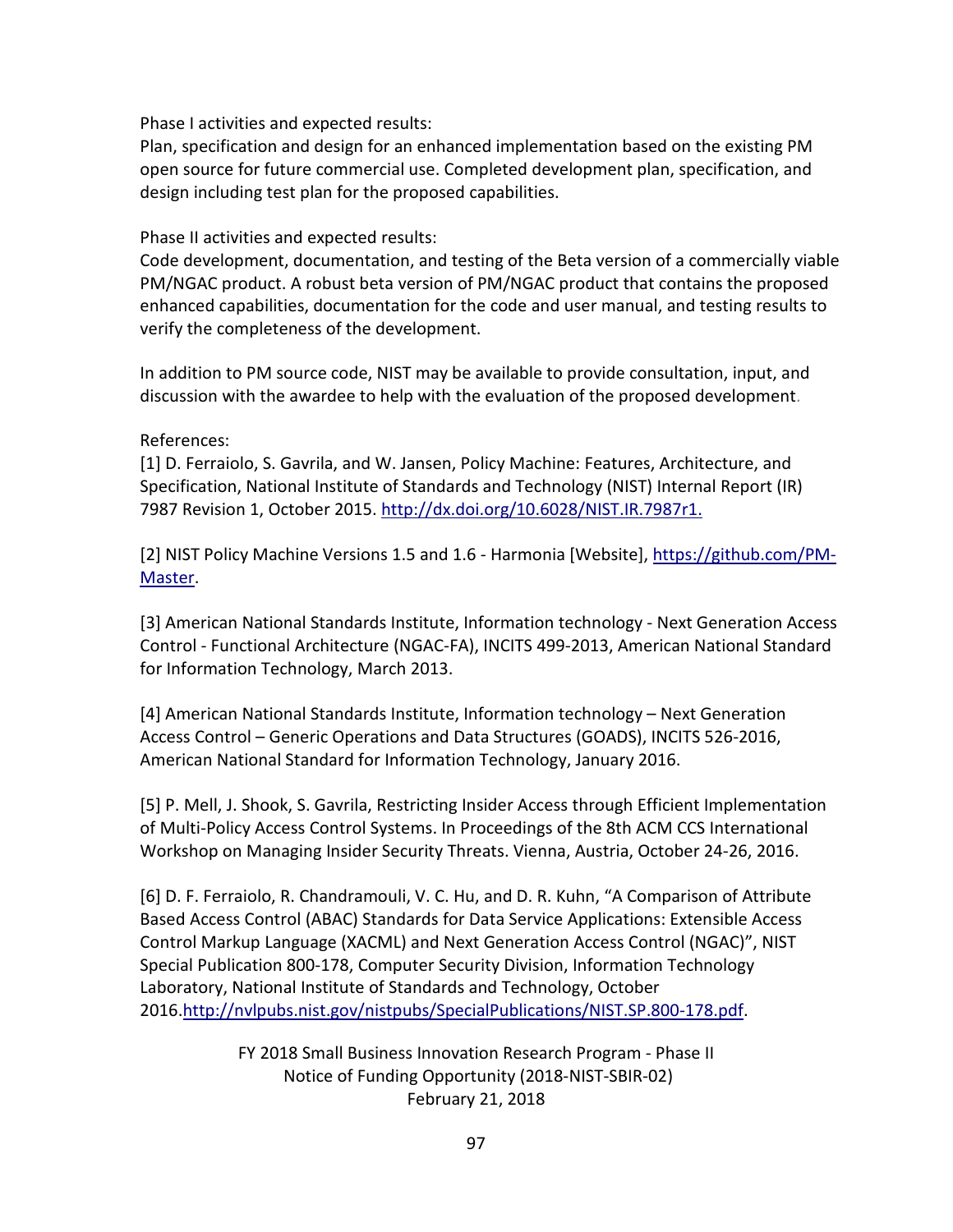[7] OASIS, *eXtensible Access Control Markup Language (XACML) Version 3.0*, January 22, 2013.<http://docs.oasis-open.org/xacml/3.0/xacml-3.0-core-spec-os-en.pdf> [accessed 8/29/16].

### **9.04.10.73 Smart Visualization for Smart Manufacturing**

Today's manufacturing systems are able to collect vast amounts of data; however, much of that data is never used unless and until there is a known problem with the equipment. Sometimes the problem will not even be detected until the product is being used in the field, implying that the manufacturing problem may have persisted for several generations of the product. Advances in data visualization, which is a fundamental means of observing data and discovering problems, hold the potential of faster detection of issues and more rapid improvements. However, data visualization still requires considerable effort to easily integrate with the systems generating data [1].

Current approaches (drag-and-drop dashboards, tableaus, etc.) to visualizing smart and sustainable manufacturing enterprises are limited and suffer from many drawbacks. Substantial manual effort from experienced practitioners is required. In some cases, skilled programming is necessary. In other cases, significant visualization expertise is necessary. Understanding large amounts of data, often stored as combinations of relational and nonrelational data in a variety of quasi-federated databases or being streamed directly from machines and not well understood by anyone in an enterprise, adds further difficulty. Combining all of these skills in a single person is costly and is likely to remain out of reach, particularly for small manufacturers. (Large manufacturers have similar problems although for different reasons – while visualization teams exist, inordinately larger data sets make visualization harder in other ways.)

Currently, even the best results are inflexible, unable to adapt to in-process schema changes or schema-less databases. This leads to inflexible software that either suffers from "bit rot" as schemas and databases change out from under the visualization software or from the inability to incorporate new data to improve visualizations.

Manufacturing systems pose other unique characteristics for data. For instance, correlations between time and spatial coordinates are one fundamental concept for assessing manufacturing performance. Performance is often plagued by the interaction of variables along multiple dimensions, rather than a two-factor correlation. In response, some solutions focus on prioritizing dimensions or mathematically reducing dimensionality to best fit to practical visualizations. However, such data transformations can lead to a loss in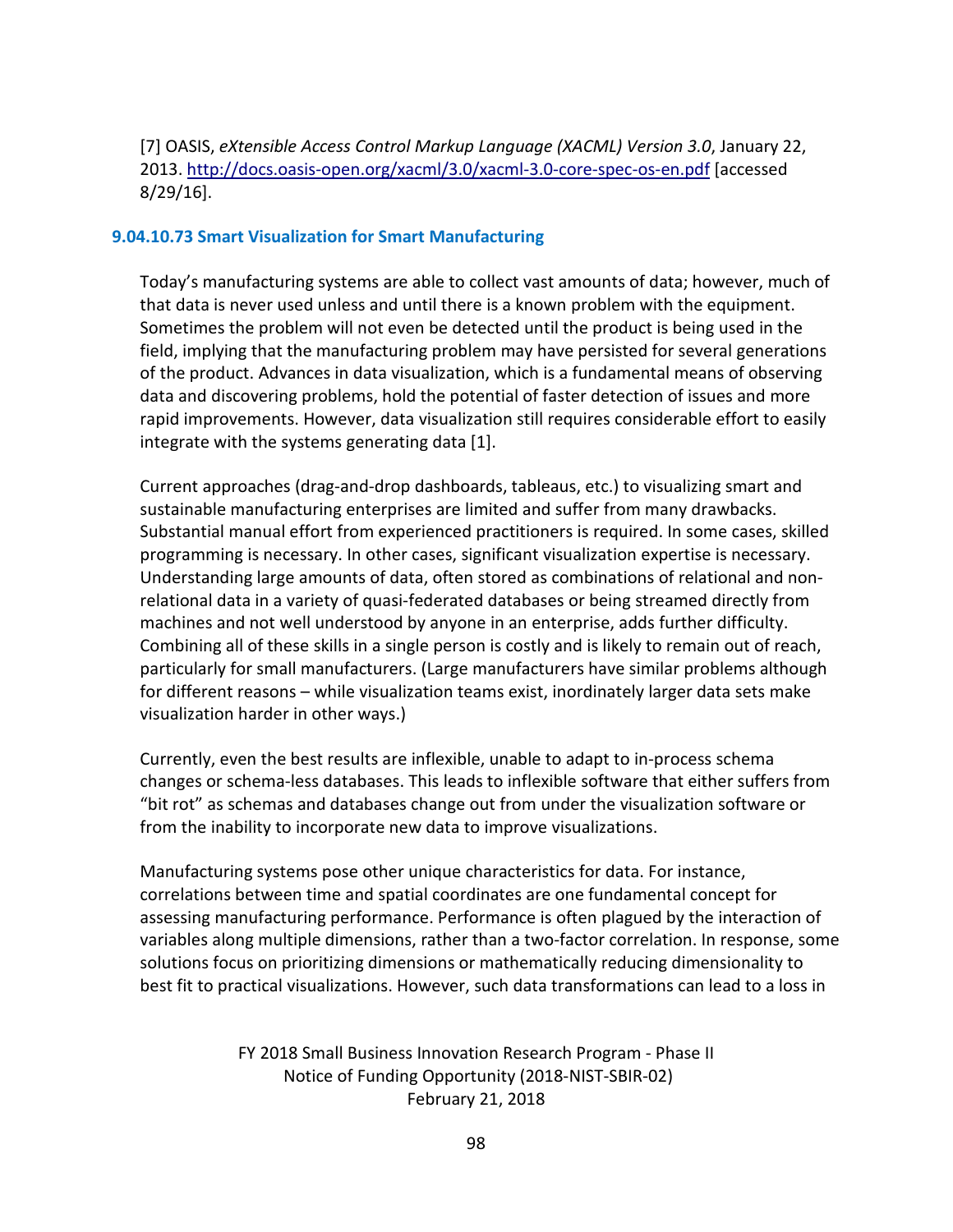context and information. Other unique characteristics exist. All in all, the manufacturing environment has become *data rich* but *information poor*.

The goal is to make available manufacturing visualization software that is more flexible, powerful, and easy to use than existing tools. The project will study fundamental concepts that are of relevance to manufacturing data, develop procedures for automatically applying visualization techniques to those concepts, and provide a natural language-based user interface to allow manufactures to quickly assemble their own visualizations based on their datasets. The solution is expected to make use of accepted and practical visualization principles, such as the proper mapping of visual variables to its target data [2], and apply these principles to create a manufacturing-focused toolset.

Additional features of the toolset may include a natural language-based front-end, user guidance on types of visualizations to apply to a given dataset, and data crawling capabilities. A natural language-based front-end will be a helpful component and, for some users, a superior interface to traditional drag-and-drop techniques. User guidance may come in the form of proffering certain visualization techniques that are recognizably appropriate for a dataset, dissuading the use of visualization techniques that are inappropriate for given data, and explaining visualizations that are not immediately obvious. The tool should offer and suggest appropriate choices to deal with challenging data such as high-dimension data. The software should include an expandable library of plugin visualization components allowing for inclusion of new visualization technologies as they become available. A backend data crawler may adapt to new data as it becomes available within the enterprise, with and even without explicit schemas.

### Phase I expected results:

Phase I of this subtopic will demonstrate the feasibility of developing software for visualizations using limited natural language and based on a library of visualizations for manufacturing-specific "big data" (large and varied databases).

#### Phase II expected results:

Phase II of the project will focus on richer natural language interfaces, techniques to recommend visualizations based on data, and automated assistance at understanding novel visualizations. The end goal of Phase II will be a user interface that accepts natural language as an input and then produces interactive visualizations as an output.

At the end of the project, non-visualization specialists should be able to interact with the system, producing visualizations that are better than Excel, at least as good as those from R, Wolfram, D3JS, etc., but much more quickly and without the development time or skills required by current visualization software.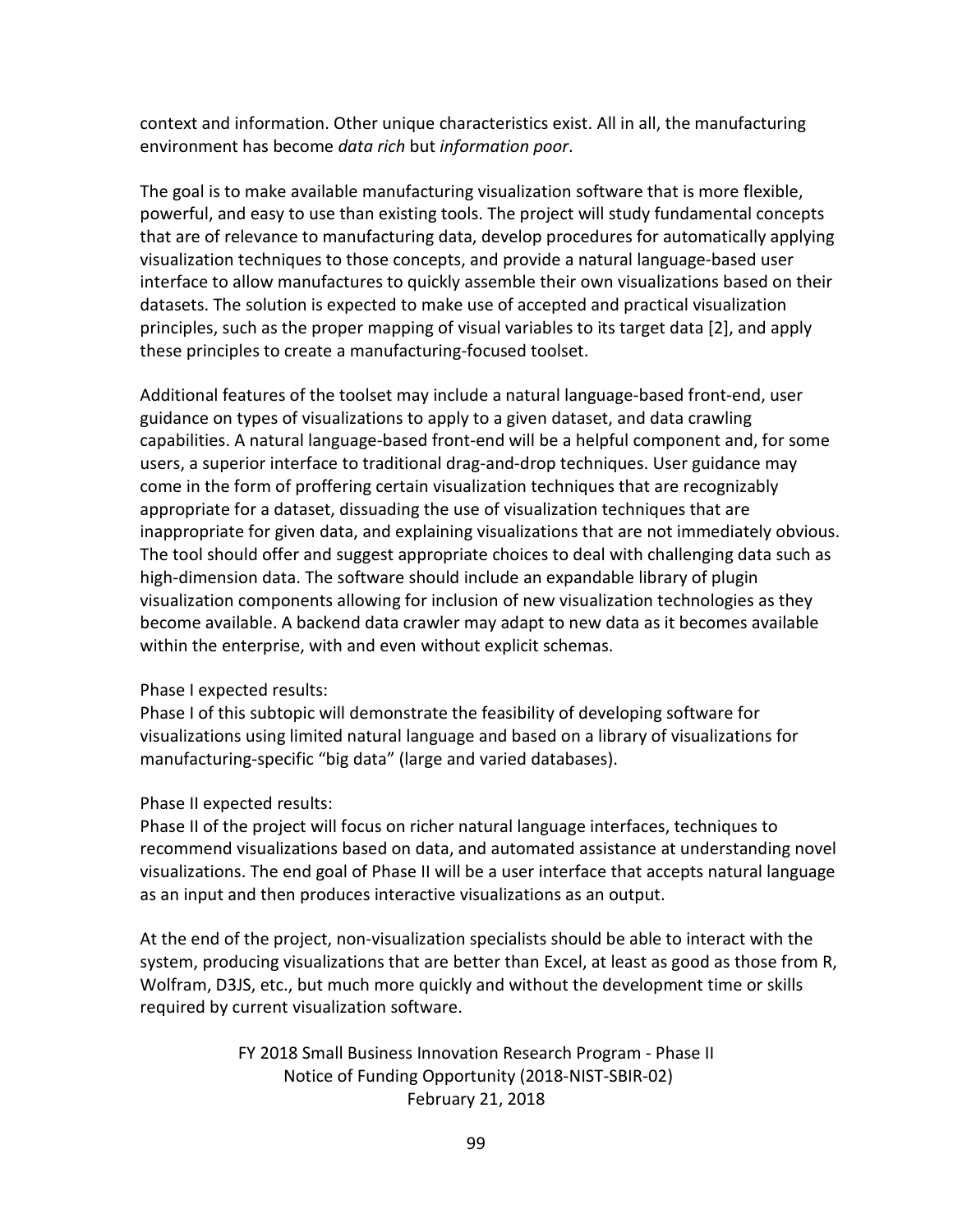NIST may be available to work collaboratively with the awardee providing consultation and input on the activities and directions and providing data and scenarios.

References: [1] Visualization-related collections described in "visualization zoos" such as [https://queue.acm.org/detail.cfm?id=1805128.](https://queue.acm.org/detail.cfm?id=1805128), [http://www.idea.org/blog/2012/10/25/great-tools-for-data-visualization/,](http://www.idea.org/blog/2012/10/25/great-tools-for-data-visualization/) and [http://d3js.org.](http://d3js.org/)

[2] Carpendale, M.S.T. (2003). Considering Visual Variables as a Basis for Information Visualisation. Computer Science TR #2001-693-16. Dept. Computer Science, University of Calgary; [http://dspace.ucalgary.ca/handle/1880/45758.](http://dspace.ucalgary.ca/handle/1880/45758)

# **9.04.11.77 Sources of and Triggers for Cybersecurity Failures**

NIST is developing a "Bugs Framework" (BF) to categorize and describe classes of bugs in software. For each bug class, the framework includes rigorous definitions and attributes of the class, along with its related dynamic properties, such as proximate, secondary, and tertiary fault causes, consequences, and sites in code. The boundary of the framework is source code; it does not describe the source of the bug (that is, when in the software lifecycle the programmer made a mistake causing the bug) nor what inputs trigger a failure from the bug. The sources and triggers are vital to connect the BF to the software development life cycle. Once this connection is made, software developers can determine the proper tools and techniques to preclude, find, remove, or mitigate bugs.

This project will develop an automated method to discovery the source of a bug and what triggers it given the identification of an instance of a bug that is in a particular class. The automated method will draw on the history of changes to the code and test inputs to the software under development. Although the programming languages that NIST is interested in are Turing Complete, NIST believes that undecidable problems, such as the Halting Problem, need not prevent development of a satisfactory method. Choosing a particular class of bugs should allow a stochastic or heuristic approach to suffice.

## Phase I expected results:

An architecture of and development plan for an automated method to discover the source of and one or more triggers for an instance of a program bug, from one of the BF classes.

Phase II expected results:

A demonstration version of a tool that, given an instance of a bug from a BF class, (a)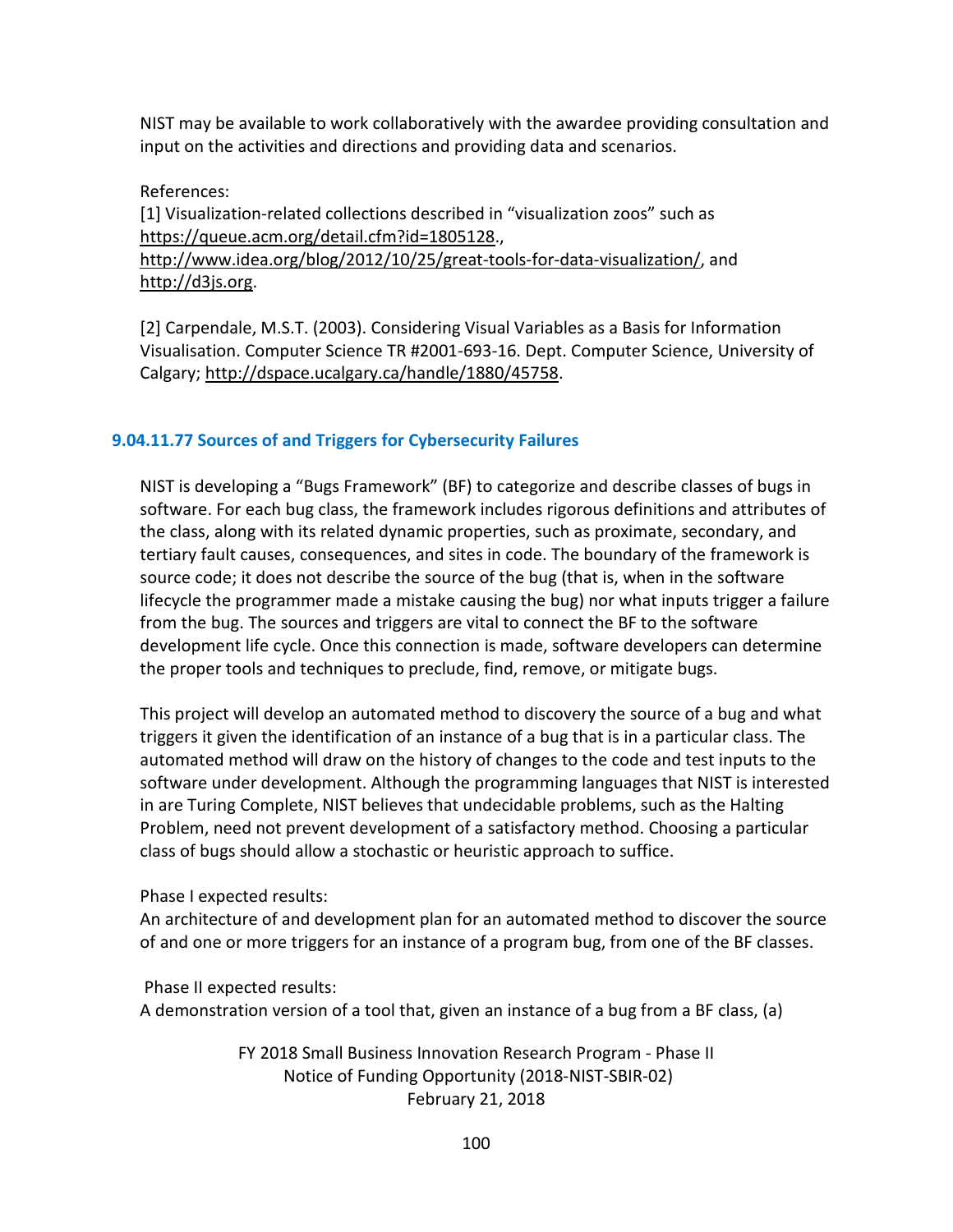identifies the source of a bug and (b) one or more set of inputs that trigger the bug.

NIST may be available for consultation, input, and discussion.

References:

1. Irena Bojanova, Paul E. Black, Yaacov Yesha, and Yan Wu, "The Bugs Framework (BF): A Structured Approach to Express Bugs," 2016 IEEE International Conference on Software Quality, Reliability, and Security (QRS 2016), Vienna, Austria. August 1-3, 2016.

2. Joe Jarzombek and Karen Mercedes Goertzel, "Security in the Software Life Cycle", CrossTalk the Journal of Defense Software Engineering, September 2006.

3. Tim Rains, "How Vulnerabilities are Exploited: The Root Causes of Exploited Remote Code Execution CVEs", Microsoft Secure Blog, June 24, 2014. Available at [https://blogs.microsoft.com/microsoftsecure/2014/06/24/how-vulnerabilities-are](https://blogs.microsoft.com/microsoftsecure/2014/06/24/how-vulnerabilities-are-exploited-the-root-causes-of-exploited-remote-code-execution-cves/)[exploited-the-root-causes-of-exploited-remote-code-execution-cves/](https://blogs.microsoft.com/microsoftsecure/2014/06/24/how-vulnerabilities-are-exploited-the-root-causes-of-exploited-remote-code-execution-cves/) .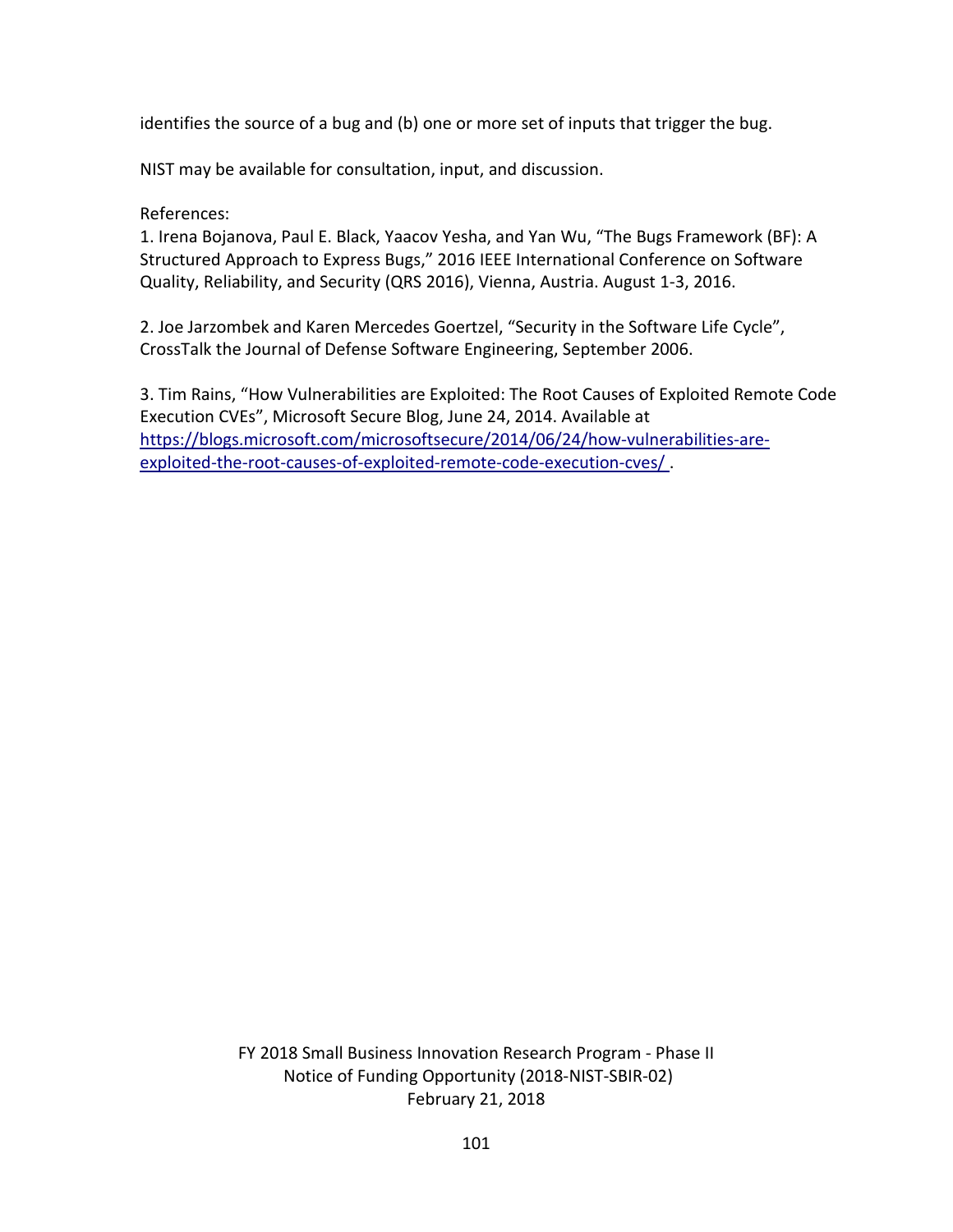# <span id="page-101-0"></span>**Appendix A. COVER SHEET**

**(A fillable version of the Cover Sheet is available at [http://www.nist.gov/sbir\)](http://www.nist.gov/sbir)**

| Application to National Institute of Standards and Technology (NIST) |                                                                                                                                                                                                                                                                                                                                                                                                                                           |                           |                                              |                                                                                                                            |                           |           |  |  |
|----------------------------------------------------------------------|-------------------------------------------------------------------------------------------------------------------------------------------------------------------------------------------------------------------------------------------------------------------------------------------------------------------------------------------------------------------------------------------------------------------------------------------|---------------------------|----------------------------------------------|----------------------------------------------------------------------------------------------------------------------------|---------------------------|-----------|--|--|
|                                                                      |                                                                                                                                                                                                                                                                                                                                                                                                                                           |                           |                                              | <b>Small Business Innovation Research (SBIR) Program</b>                                                                   |                           |           |  |  |
|                                                                      |                                                                                                                                                                                                                                                                                                                                                                                                                                           |                           |                                              | 2018-NIST-SBIR-02                                                                                                          |                           |           |  |  |
| <b>Cover Sheet</b>                                                   |                                                                                                                                                                                                                                                                                                                                                                                                                                           |                           |                                              |                                                                                                                            |                           |           |  |  |
| <b>Name of Submitting Firm:</b>                                      |                                                                                                                                                                                                                                                                                                                                                                                                                                           | Click here to enter text. |                                              |                                                                                                                            |                           |           |  |  |
| Subtopic<br><b>Number</b>                                            | Click here to<br>enter text.                                                                                                                                                                                                                                                                                                                                                                                                              | Project<br><b>Title</b>   | Click here to enter text.                    |                                                                                                                            |                           |           |  |  |
| Principal<br>Investigator<br>(PI) Name                               | Click here to enter text.                                                                                                                                                                                                                                                                                                                                                                                                                 |                           | Click here to enter text.<br><b>PI Title</b> |                                                                                                                            |                           |           |  |  |
| PI Phone #                                                           | Click here to enter text.                                                                                                                                                                                                                                                                                                                                                                                                                 |                           | PI E-mail                                    | Click here to enter text.                                                                                                  |                           |           |  |  |
|                                                                      |                                                                                                                                                                                                                                                                                                                                                                                                                                           |                           |                                              | NIST may verify the following responses with information provided elsewhere in your application or by independent sources. |                           |           |  |  |
|                                                                      | THE APPLICANT CERTIFIES THAT:                                                                                                                                                                                                                                                                                                                                                                                                             |                           |                                              |                                                                                                                            |                           |           |  |  |
| 1.                                                                   | It is a small business concern (SBC) and meets the definition as stated in this Notice of Funding<br>Opportunity (NOFO).                                                                                                                                                                                                                                                                                                                  |                           |                                              |                                                                                                                            |                           | $\Box$ No |  |  |
| 2.                                                                   | The primary employment of the PI will be with the SBC at the time of award and during the<br>$\Box$ Yes<br>$\Box$ No<br>conduct of research.                                                                                                                                                                                                                                                                                              |                           |                                              |                                                                                                                            |                           |           |  |  |
| 3.                                                                   | A minimum of either two-thirds for Phase I or one-half for Phase II of the research will be<br>$\Box$ Yes<br>$\Box$ No<br>performed by the SBC as determined by data provided in the Budget Narrative. See NOFO<br>Section 1.03.01 for details on funding determination.                                                                                                                                                                  |                           |                                              |                                                                                                                            |                           |           |  |  |
| 4.                                                                   | The applicant and/or PI $\Box$ has / $\Box$ has not submitted applications for essentially equivalent work under other Federal program<br>FFOs and $\Box$ has / $\Box$ has not received other Federal awards for essentially equivalent work.<br>If "has", what agency? Click here to enter text.<br>See NOFO Section 3.02.02 (12) for additional details that must be provided.                                                          |                           |                                              |                                                                                                                            |                           |           |  |  |
| 5.                                                                   | The applicant qualifies as a socially and economically disadvantaged SBC and meets the<br>$\Box$ Yes<br>$\Box$ No<br>definition as stated in this NOFO.                                                                                                                                                                                                                                                                                   |                           |                                              |                                                                                                                            |                           |           |  |  |
| 6.                                                                   | The applicant qualifies as a woman-owned SBC and meets the definition as stated in this NOFO.                                                                                                                                                                                                                                                                                                                                             |                           |                                              |                                                                                                                            | $\Box$ Yes                | $\Box$ No |  |  |
| 7.                                                                   | The applicant qualifies as a HUBZone-owned SBC and meets the SBA's definition (see<br>$\Box$ Yes<br>$\Box$ No<br>http://www.sba.gov/hubzone).                                                                                                                                                                                                                                                                                             |                           |                                              |                                                                                                                            |                           |           |  |  |
| 8.                                                                   | Year SBC founded:                                                                                                                                                                                                                                                                                                                                                                                                                         |                           |                                              |                                                                                                                            | Click here to enter text. |           |  |  |
| Number of Employees:<br>9.                                           |                                                                                                                                                                                                                                                                                                                                                                                                                                           |                           |                                              |                                                                                                                            | Click here to enter text. |           |  |  |
| <b>STATEMENTS:</b>                                                   |                                                                                                                                                                                                                                                                                                                                                                                                                                           |                           |                                              |                                                                                                                            |                           |           |  |  |
| 10.                                                                  | The applicant will permit the Government to disclose contact information if this application<br>$\Box$ Yes<br>$\Box$ No<br>does not result in an award, to appropriate local and State-level economic development<br>organizations that may be interested in contacting you for further information.                                                                                                                                      |                           |                                              |                                                                                                                            |                           |           |  |  |
| 11.                                                                  | The applicant authorizes contact information and project title to be provided to the NIST<br>$\Box$ Yes<br>$\square$ No<br>Manufacturing Extension Partnership (MEP) after awards have been announced. If 'Yes' your<br>contact information will be provided to NIST MEP. If so, you will be contacted by your local<br>MEP to explore business-related support services that could benefit the potential of the<br>project you proposed. |                           |                                              |                                                                                                                            |                           |           |  |  |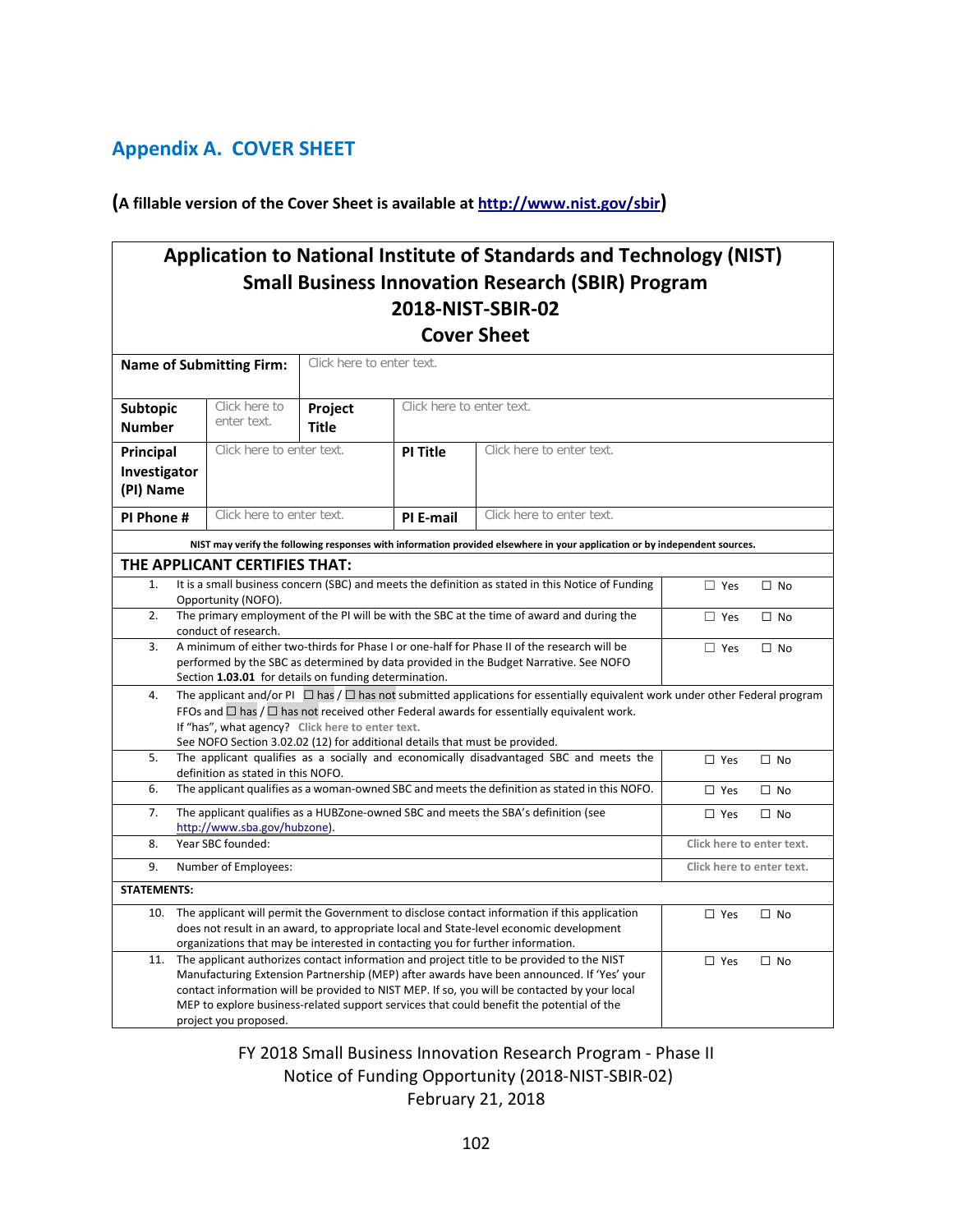#### **TECHNICAL ABSTRACT (limit to 200 words):**

Click here to enter text.

#### **POTENTIAL COMMERCIAL APPLICATION OF THE RESEARCH: (limit to 100 words)**

Click here to enter text.

#### **OTHER INFORMATION:**

Information contained in unsuccessful applications will remain the property of the applicant. The government may, however, retain copies of all applications. Public release of information in any application submitted will be subject to existing statutory and regulatory requirements.

Applicants are discouraged from submitting proprietary information unless the information is deemed essential for proper evaluation of the application. If proprietary information provided by an applicant in an application constitutes trade secret, proprietary commercial or financial information, confidential personal information, or data affecting national security, it will be treated in confidence to the extent permitted by law. This information must be clearly marked by the applicant with the term 'confidential proprietary information' and the following legend must appear in this section of the application.

#### **PROPRIETARY NOTICE**

"These data shall not be disclosed outside the Government and shall not be duplicated, used, or disclosed in whole or in part for any purpose other than evaluation of this proposal. If a funding agreement is awarded to this applicant as a result of or in connection with the submission of these data, the Government shall have the right to duplicate, use, or disclose the data to the extent provided in the funding agreement and pursuant to applicable law. This restriction does not limit the Government's right to use information contained in the data if it is obtained from another source without restriction. The data subject to this restriction are contained on pages of of this proposal."

The use of any other legend is unacceptable to the Government and may constitute grounds for removing the application from further consideration without assuming any liability for inadvertent disclosure.

This collection of information contains Paperwork Reduction Act (PRA) requirements approved by the Office of Management and Budget (OMB). Notwithstanding any other provisions of the law, no person is required to respond to, nor shall any person be subject to a penalty for failure to comply with, a collection of information subject to the requirements of the PRA unless that collection of information displays a currently valid OMB control number. Public reporting burden for this collection is estimated to be 60 minutes per response, including the time for reviewing instructions, searching existing data sources, gathering and maintaining the data needed and completing and reviewing the collection of information. Send comments regarding this burden estimate or any aspect of this collection of information, including suggestions for reducing this burden, to the National Institute of Standards and Technology, Attn: Mary Clague, 100 Bureau Dr., MS 2200, Gaithersburg, MD 20899.

**OMB Control No. 0693-0072 Expiration Date: 12/31/2020**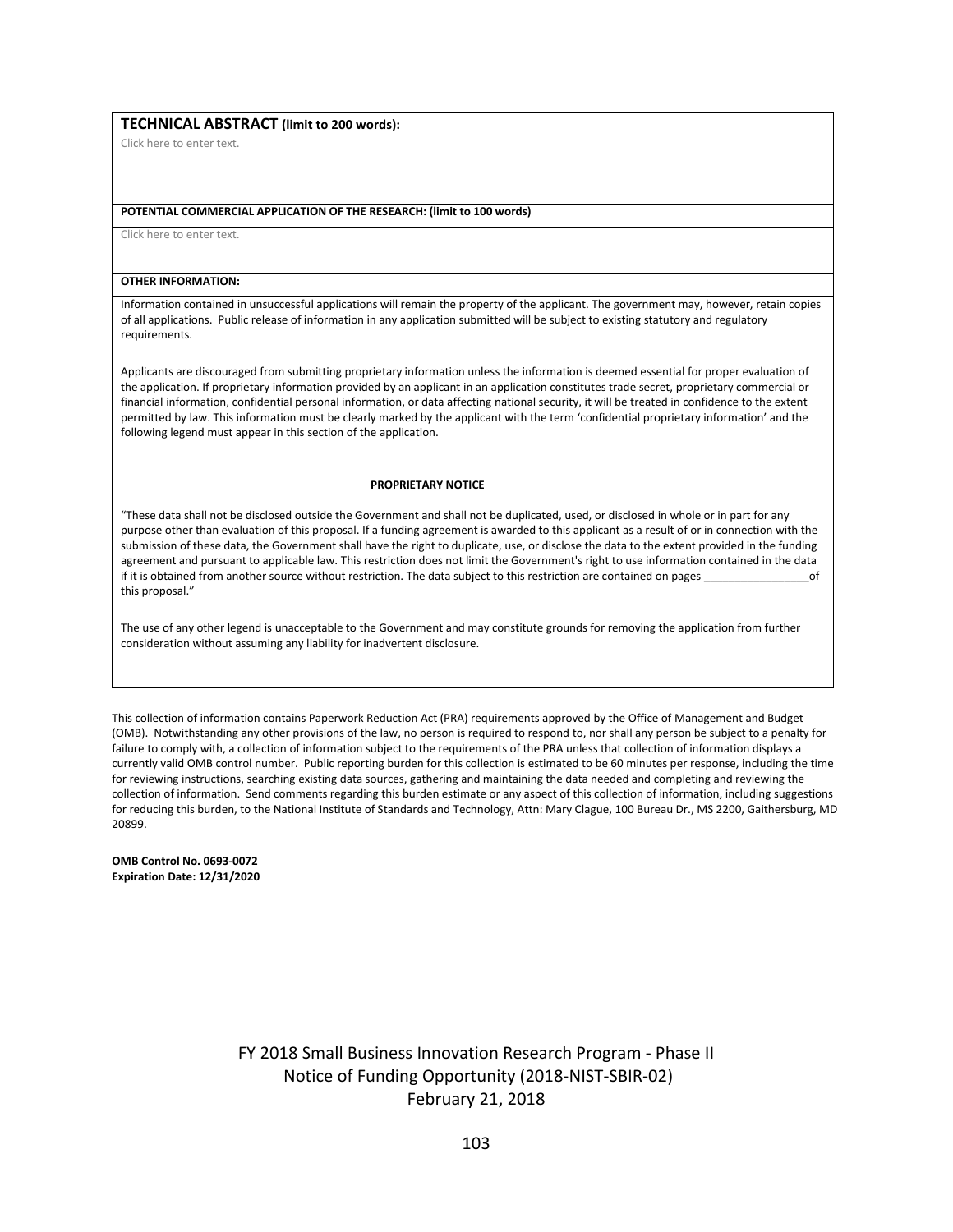# **Appendix B. CERTIFICATIONS**

## **SBIR Funding Agreement Certification (at time of award)**

All small businesses that are selected for award of an SBIR funding agreement must complete this certification at the time of award and any other time set forth in the funding agreement that is prior to performance of work under this award. This includes checking all of the boxes and having an authorized officer of the awardee sign and date the certification each time it is requested.

Please read carefully the following certification statements. The Federal government relies on the information to determine whether the business is eligible for a Small Business Innovation Research (SBIR) Program award. A similar certification will be used to ensure continued compliance with specific program requirements during the life of the funding agreement. The definitions for the terms used in this certification are set forth in the Small Business Act, SBA regulations (13 C.F.R. Part 121), the SBIR Policy Directive and also any statutory and regulatory provisions referenced in those authorities.

If the funding agreement officer believes that the business may not meet certain eligibility requirements at the time of award, they are required to file a size protest with the U.S. Small Business Administration (SBA), who will determine eligibility. At that time, SBA will request further clarification and supporting documentation in order to assist in the verification of any of the information provided as part of a protest. If the funding agreement officer believes, after award, that the business is not meeting certain funding agreement requirements, the agency may request further clarification and supporting documentation in order to assist in the verification of any of the information provided.

Even if correct information has been included in other materials submitted to the Federal government, any action taken with respect to this certification does not affect the Government's right to pursue criminal, civil or administrative remedies for incorrect or incomplete information given in the certification. Each person signing this certification may be prosecuted if they have provided false information.

The undersigned has reviewed, verified and certifies that (all questions must be responded to by checking the appropriate box):

(1) The business concern meets the ownership and control requirements set forth in 13 C.F.R. § 121.702. ☐Yes ☐No

(2) If a corporation, all corporate documents (articles of incorporation and any amendments,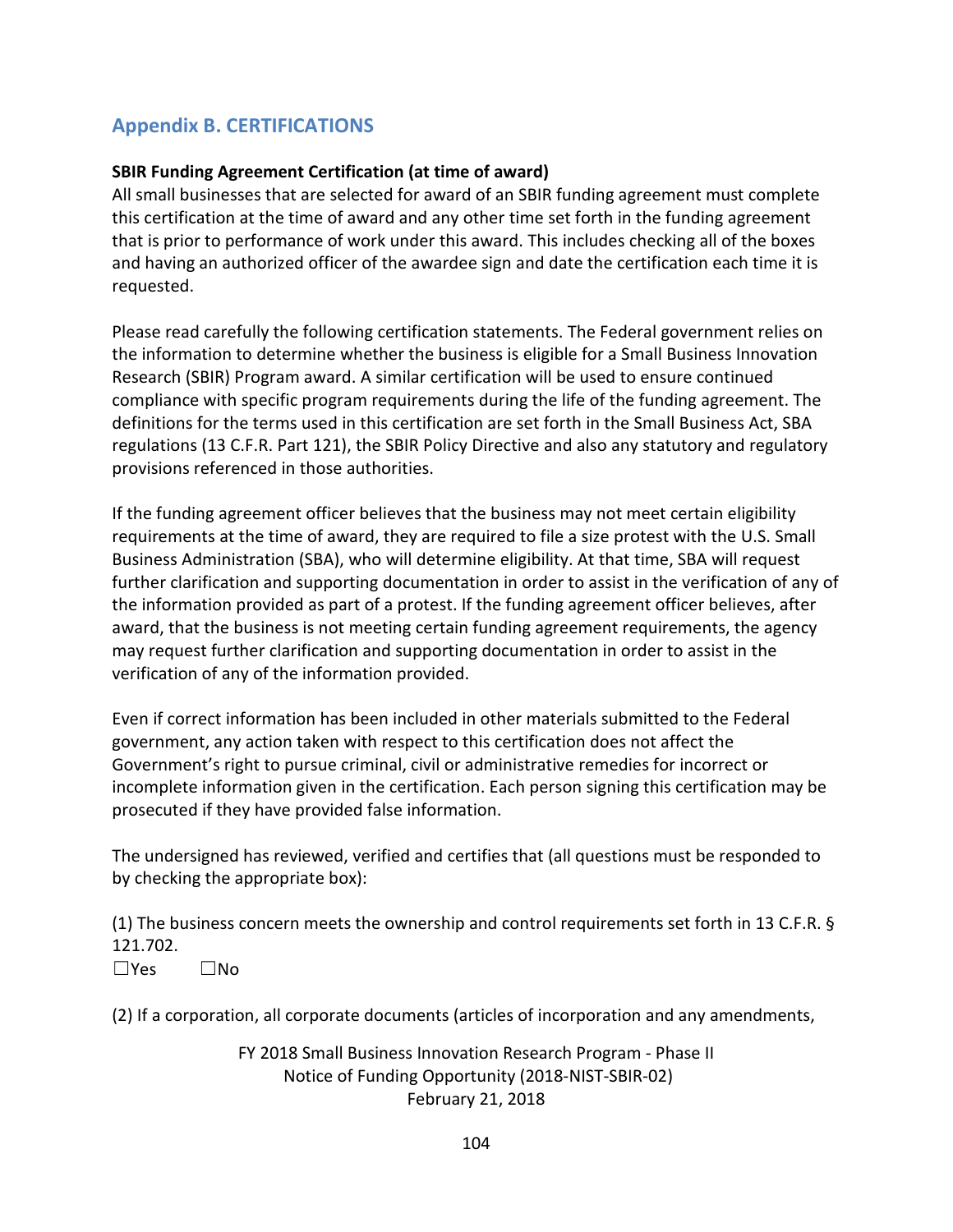|               |           | articles of conversion, by-laws and amendments, shareholder meeting minutes showing officer      |
|---------------|-----------|--------------------------------------------------------------------------------------------------|
|               |           | elections, organizational meeting minutes, all issued stock certificates, stock ledger, buy-sell |
|               |           | agreements, stock transfer agreements, voting agreements, and documents relating to stock        |
|               |           | options, including the right to convert non-voting stock or debentures into voting stock)        |
|               |           | evidence that it meets the ownership and control requirements set forth in 13 C.F.R. § 121.702.  |
| $\square$ Yes | $\Box$ No | $\Box$ N/A Explain why N/A:                                                                      |

(3) If a partnership, the partnership agreement evidences that it meets the ownership and control requirements set forth in 13 C.F.R. § 121.702.

 $\square$ Yes  $\square$ No  $\square$ N/A Explain why N/A:

\_\_\_\_\_\_\_\_\_\_\_\_\_\_\_\_\_\_\_\_\_\_\_\_\_\_\_\_\_\_\_\_\_\_\_\_\_\_\_\_\_\_\_\_

\_\_\_\_\_\_\_\_\_\_\_\_\_\_\_\_\_\_\_\_\_\_\_\_\_\_\_\_\_\_\_\_\_\_\_\_\_\_\_\_\_\_\_\_

(4) If a limited liability company, the articles of organization and any amendments, and operating agreement and amendments, evidence that it meets the ownership and control requirements set forth in 13 C.F.R. § 121.702.

 $\square$ Yes  $\square$ No  $\square$  N/A Explain why N/A:

\_\_\_\_\_\_\_\_\_\_\_\_\_\_\_\_\_\_\_\_\_\_\_\_\_\_\_\_\_\_\_\_\_\_\_\_\_\_\_\_\_\_\_\_

\_\_\_\_\_\_\_\_\_\_\_\_\_\_\_\_\_\_\_\_\_\_\_\_\_\_\_\_\_\_\_\_\_\_\_\_\_\_\_\_\_\_\_\_

(5) The birth certificates, naturalization papers, or passports show that any individuals it relies upon to meet the eligibility requirements are U.S. citizens or permanent resident aliens in the United States.

 $\square$ Yes  $\square$ No  $\square$  N/A Explain why N/A:

(6) It has no more than 500 employees, including the employees of its affiliates.

☐Yes ☐No

(7) SBA has not issued a size determination currently in effect finding that this business concern exceeds the 500 employee size standard.

 $\Box$ Yes  $\Box$ No

(8) During the performance of the award, the principal investigator will spend more than one half of his/her time as an employee of the awardee or has requested and received a written deviation from this requirement from the funding agreement officer.

 $\square$ Yes  $\square$ No  $\square$  Deviation approved in writing by funding agreement officer:  $\%$ 

(9) All, essentially equivalent work, or a portion of the work proposed under this project (check the applicable line):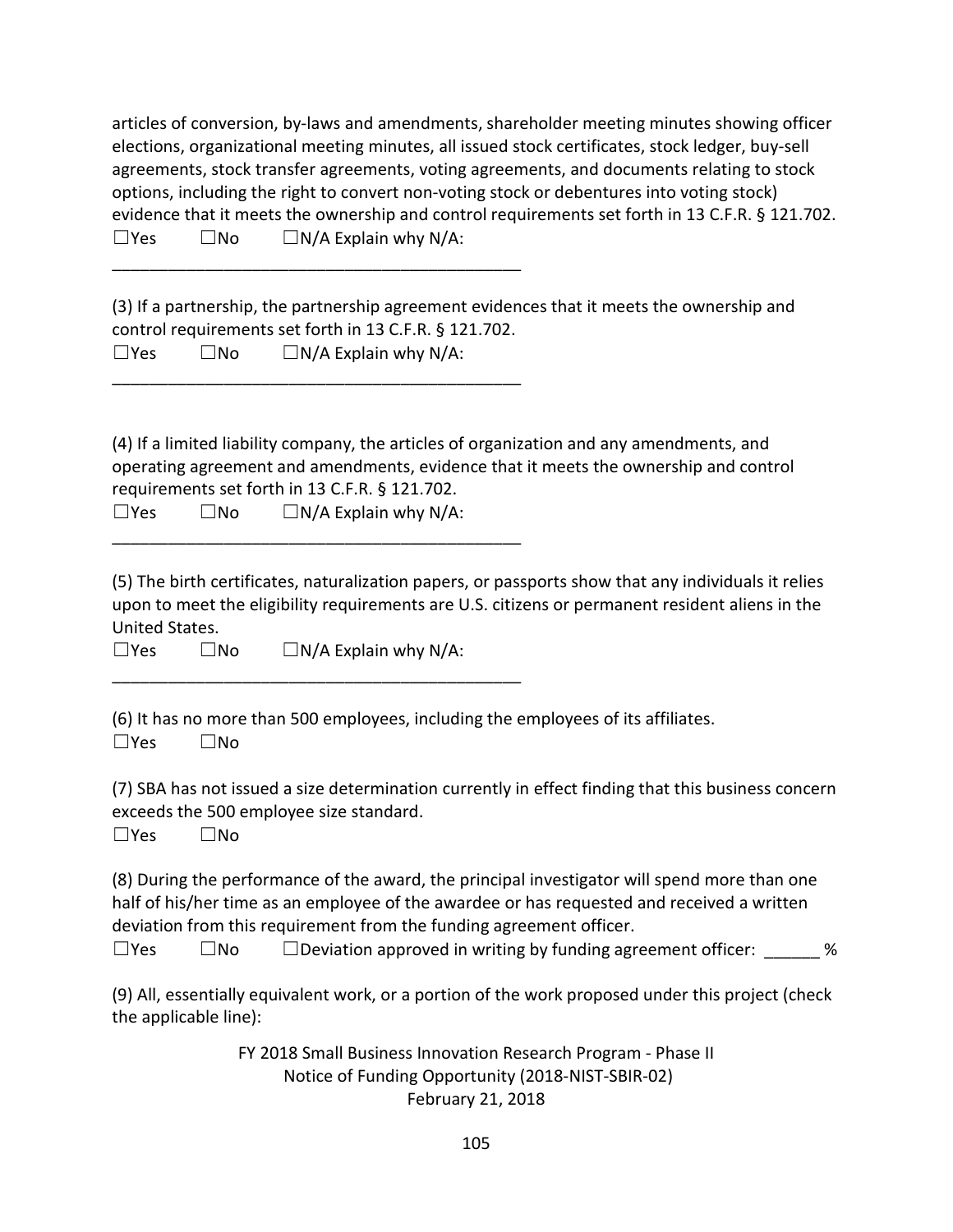$\Box$  Has not been submitted for funding by another Federal agency.

 $\Box$ Has been submitted for funding by another Federal agency but has not been funded under any other Federal grant, contract, subcontract or other transaction.

 $\Box$ A portion has been funded by another grant, contract, or subcontract as described in detail in the application and approved in writing by the funding agreement officer.

(10) During the performance of award, it will perform the applicable percentage of work unless a deviation from this requirement is approved in writing by the funding agreement officer (check the applicable line and fill in if needed):

□SBIR Phase I: at least two-thirds (66 2/3%) of the research.

☐SBIR Phase II: at least half (50%) of the research.

 $\Box$ Deviation approved in writing by the funding agreement officer:  $\%$ 

(11) During performance of award, the research/research and development will be performed in the United States unless a deviation is approved in writing by the funding agreement officer. ☐Yes ☐No ☐Waiver has been granted

(12) During performance of award, the research/research and development will be performed at my facilities with my employees, except as otherwise indicated in the SBIR application and approved in the funding agreement.

☐Yes ☐No

(13) It has registered itself on SBA's database as majority-owned by venture capital operating companies, hedge funds or private equity firms.

☐Yes ☐No ☐N/A Explain why N/A:

\_\_\_\_\_\_\_\_\_\_\_\_\_\_\_\_\_\_\_\_\_\_\_\_\_\_\_\_\_\_\_\_\_\_\_\_\_\_\_\_\_\_\_\_

(14) It is a Covered Small Business Concern (a small business concern that:

(a) was not majority-owned by multiple venture capital operating companies (VCOCs), hedge funds, or private equity firms on the date on which it submitted an application in response to an SBIR NOFO; and (b) on the date of the SBIR award, which is made more than 9 months after the closing date of the NOFO, is majority-owned by multiple venture capital operating companies, hedge funds, or private equity firms).

☐Yes ☐No

 $\Box$ It will notify the Federal agency immediately if all or a portion of the work proposed is subsequently funded by another Federal agency.

 $\Box$ I understand that the information submitted may be given to Federal, State and local agencies for determining violations of law and other purposes.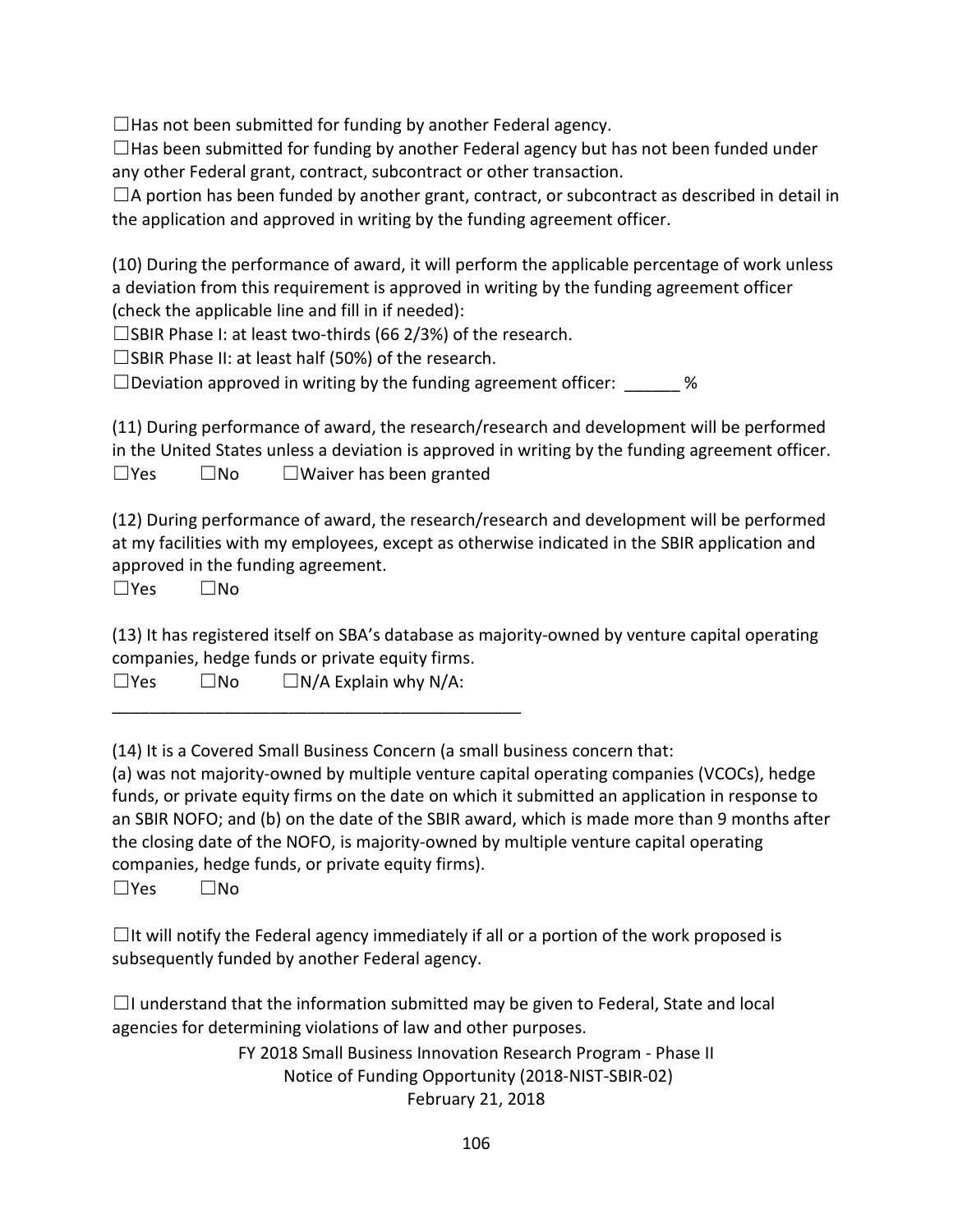$\Box$ I am an <u>officer</u> of the business concern authorized to represent it and sign this certification on its behalf. By signing this certification, I am representing on my own behalf, and on behalf of the business concern that the information provided in this certification, the application, and all other information submitted in connection with this application, is true and correct as of the date of submission. I acknowledge that any intentional or negligent misrepresentation of the information contained in this certification may result in criminal, civil or administrative sanctions, including but not limited to: (1) fines, restitution and/or imprisonment under 18 U.S.C. § 1001; (2) treble damages and civil penalties under the False Claims Act (31 U.S.C.

§ 3729 *et seq.*); (3) double damages and civil penalties under the Program Fraud Civil Remedies Act (31 U.S.C. § 3801 *et seq.*); (4) civil recovery of award funds, (5) suspension and/or debarment from all Federal procurement and nonprocurement transactions (FAR Subpart 9.4 or 2 C.F.R. Part 180); and (6) other administrative penalties including termination of SBIR/STTR awards.

| <b>Signature</b>                 | Date |  |
|----------------------------------|------|--|
|                                  |      |  |
| Print Name (First, Middle, Last) |      |  |

*\_\_\_\_\_\_\_\_\_\_\_\_\_\_\_\_\_\_\_\_\_\_\_\_\_\_\_\_\_\_\_\_\_\_\_\_\_\_\_\_\_\_\_\_\_\_\_\_\_\_\_\_\_\_\_\_\_\_\_\_\_\_\_\_\_\_\_\_\_\_\_\_\_\_\_\_\_*

*\_\_\_\_\_\_\_\_\_\_\_\_\_\_\_\_\_\_\_\_\_\_\_\_\_\_\_\_\_\_\_\_\_\_\_\_\_\_\_\_\_\_\_\_\_\_\_\_\_\_\_\_\_\_\_\_\_\_\_\_\_\_\_\_\_\_\_\_\_*

 $\mathcal{L}_\text{max}$  , and the contract of the contract of the contract of the contract of the contract of the contract of the contract of the contract of the contract of the contract of the contract of the contract of the contr

*Title* 

*Business Name*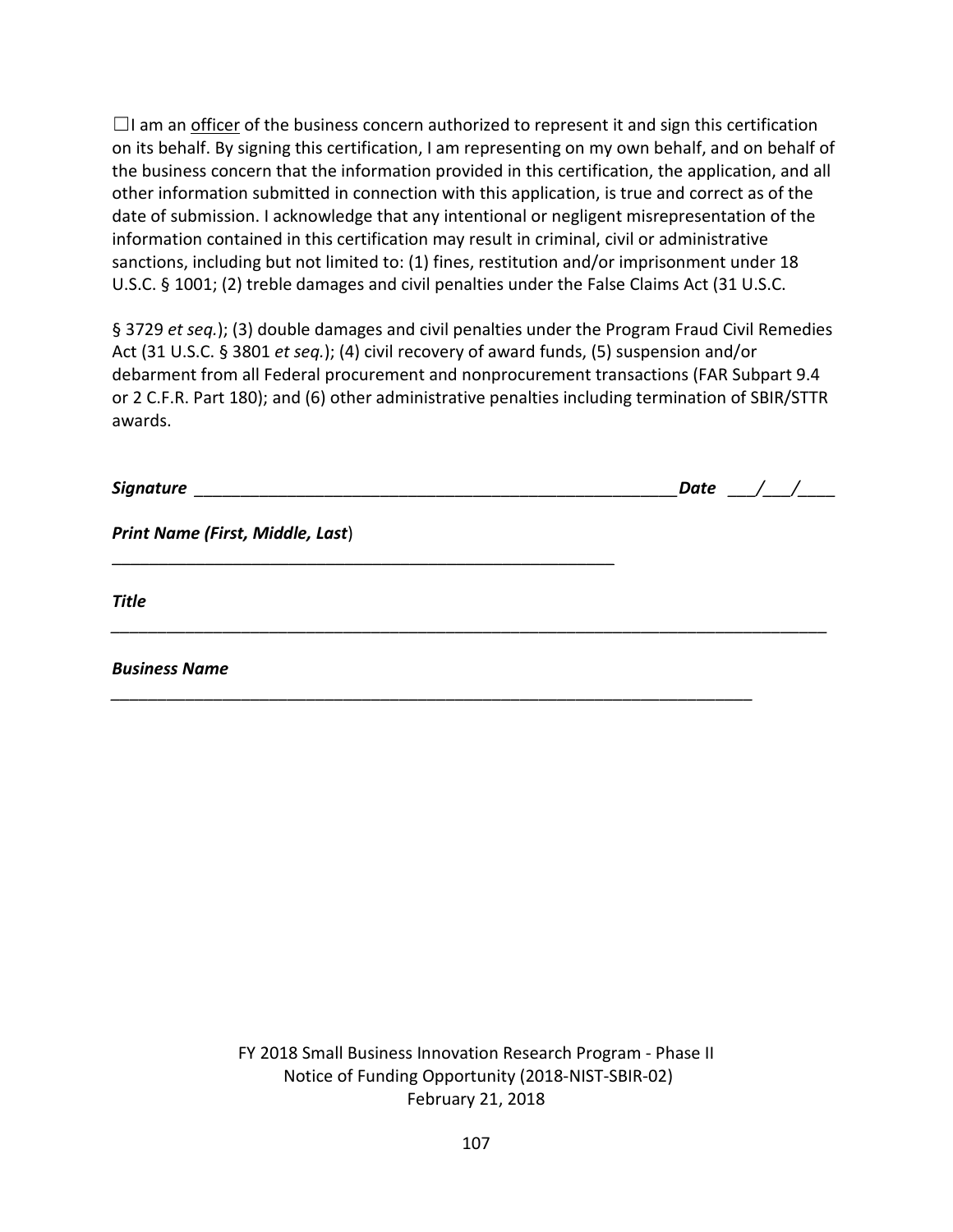## **SBIR Funding Agreement Certification (Life-Cycle Certification)**

All SBIR Phase I and Phase II awardees must complete this certification at all times set forth in the funding agreement (see §8(h) of the SBIR Policy Directive). This includes checking all of the boxes and having an authorized officer of the awardee sign and date the certification each time it is requested.

Please read carefully the following certification statements. The Federal government relies on the information to ensure compliance with specific program requirements during the life of the funding agreement. The definitions for the terms used in this certification are set forth in the Small Business Act, the SBIR Policy Directive, and also any statutory and regulatory provisions referenced in those authorities.

If the funding agreement officer believes that the business is not meeting certain funding agreement requirements, the agency may request further clarification and supporting documentation in order to assist in the verification of any of the information provided.

Even if correct information has been included in other materials submitted to the Federal government, any action taken with respect to this certification does not affect the Government's right to pursue criminal, civil, or administrative remedies for incorrect or incomplete information given in the certification. Each person signing this certification may be prosecuted if they have provided false information.

The undersigned has reviewed, verified and certifies that (all boxes must be checked):

(1) The principal investigator spent more than one half of his/her time as an employee of the awardee or the awardee has requested and received a written deviation from this requirement from the funding officer.

 $\square$ Yes  $\square$ No  $\square$ Deviation approved in writing by funding agreement officer:  $\%$ 

(2) All, essentially equivalent work, or a portion of the work performed under this project (check applicable line):

 $\Box$  Has not been submitted for funding by another Federal agency.

 $\Box$ Has been submitted for funding by another Federal agency but has not been funded under any other Federal grant, contract, subcontract or other transaction.

 $\Box$ A portion has been funded by another grant, contract, or subcontract as described in detail in the application and approved in writing by the funding agreement officer.

(3) Upon completion of the award it will have performed the applicable percentage or work, unless a deviation from this requirement is approved in writing by the funding agreement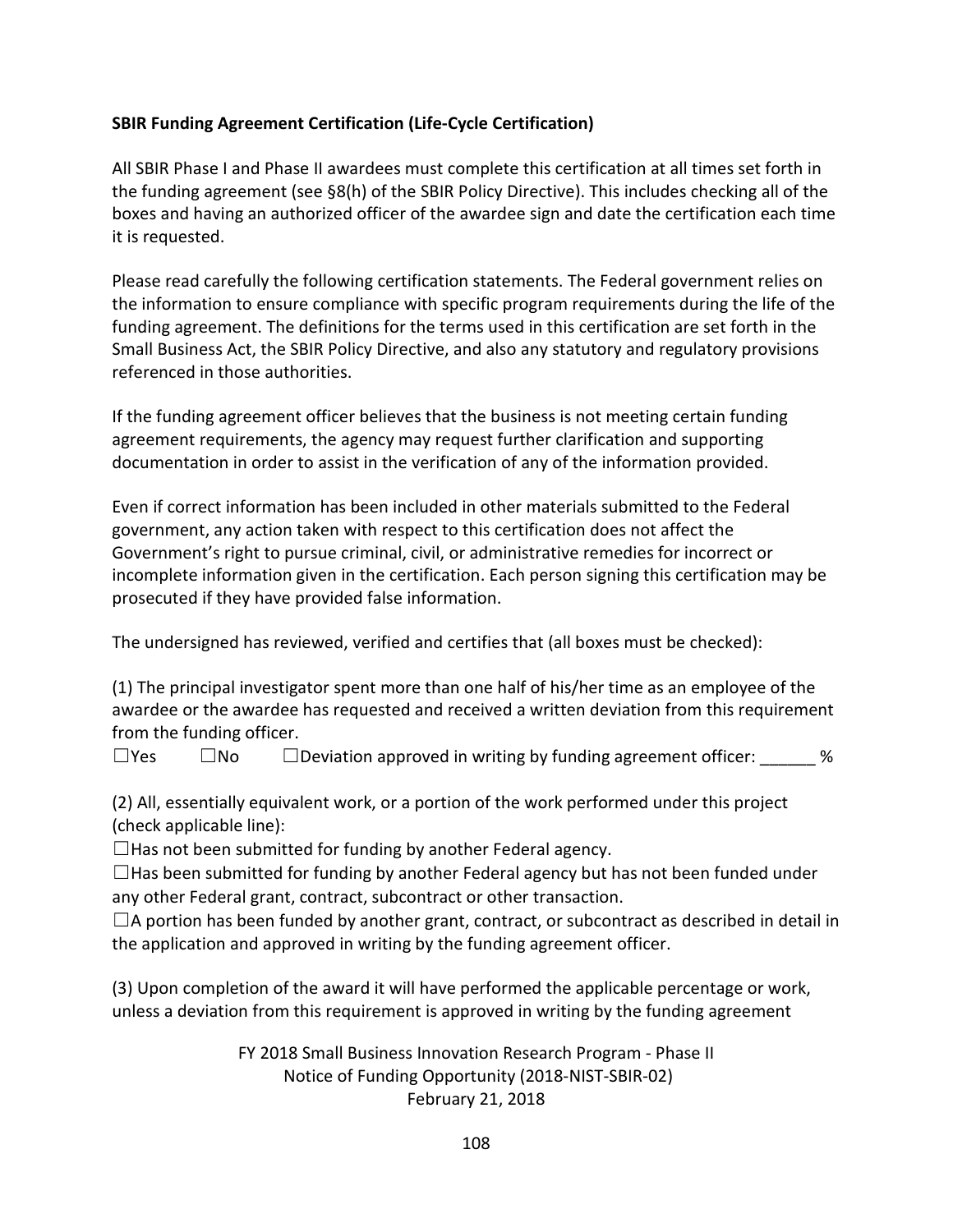officer (check the applicable line and fill in if needed):

□SBIR Phase I: at least two-thirds (66 2/3%) of the research.

☐SBIR Phase II: at least half (50%) of the research.

 $\square$  Deviation approved in writing by the funding agreement officer:  $\%$ 

(4) The work is completed and it has performed the applicable percentage of work, unless a deviation from this requirement is approved in writing by the funding agreement officer (check the applicable line and fill in if needed):

□SBIR Phase I: at least two-thirds (66 2/3%) of the research.

☐SBIR Phase II: at least half (50%) of the research.

 $\square$  Deviation approved in writing by the funding agreement officer: \_\_\_\_\_\_ %

 $\square$ N/A because work is not completed.

(5) The research/research and development is performed in the United States unless a deviation is approved in writing by the funding agreement officer.

☐Yes ☐No ☐Waiver has been granted

(6) The research/research and development is performed at my facilities with my employees, except as otherwise indicated in the SBIR application and approved in the funding agreement. ☐Yes ☐No

 $\Box$ It will notify the Federal agency immediately if all or a portion of the work authorized and funded under this award is subsequently funded by another Federal agency.

 $\Box$ I understand that the information submitted may be given to Federal, State and local agencies for determining violations of law and other purposes.

 $\Box$ I am an officer of the business concern authorized to represent it and sign this certification on its behalf. By signing this certification, I am representing on my own behalf, and on behalf of the business concern, that the information provided in this certification, the application, and all other information submitted in connection with the award, is true and correct as the date of submission. I acknowledge that any intentional or negligent misrepresentation of the information contained in this certification may result in criminal, civil or administrative sanctions, including but not limited to: (1) fines, restitution and/or imprisonment under 18 U.S.C. § 1001; (2) treble damages and civil penalties under the False Claims Act (31 U.S.C. § 3729 *et seq.*); (3) double damages and civil penalties under the Program Fraud Civil Remedies Act (31 U.S.C. § 3801 *et seq.*); (4) civil recovery of award funds, (5) suspension and/or debarment from all Federal procurement and nonprocurement transactions (FAR Subpart 9.4 or 2 C.F.R. Part 180); and (6) other administrative penalties including termination of SBIR/STTR awards.

> FY 2018 Small Business Innovation Research Program - Phase II Notice of Funding Opportunity (2018-NIST-SBIR-02) February 21, 2018